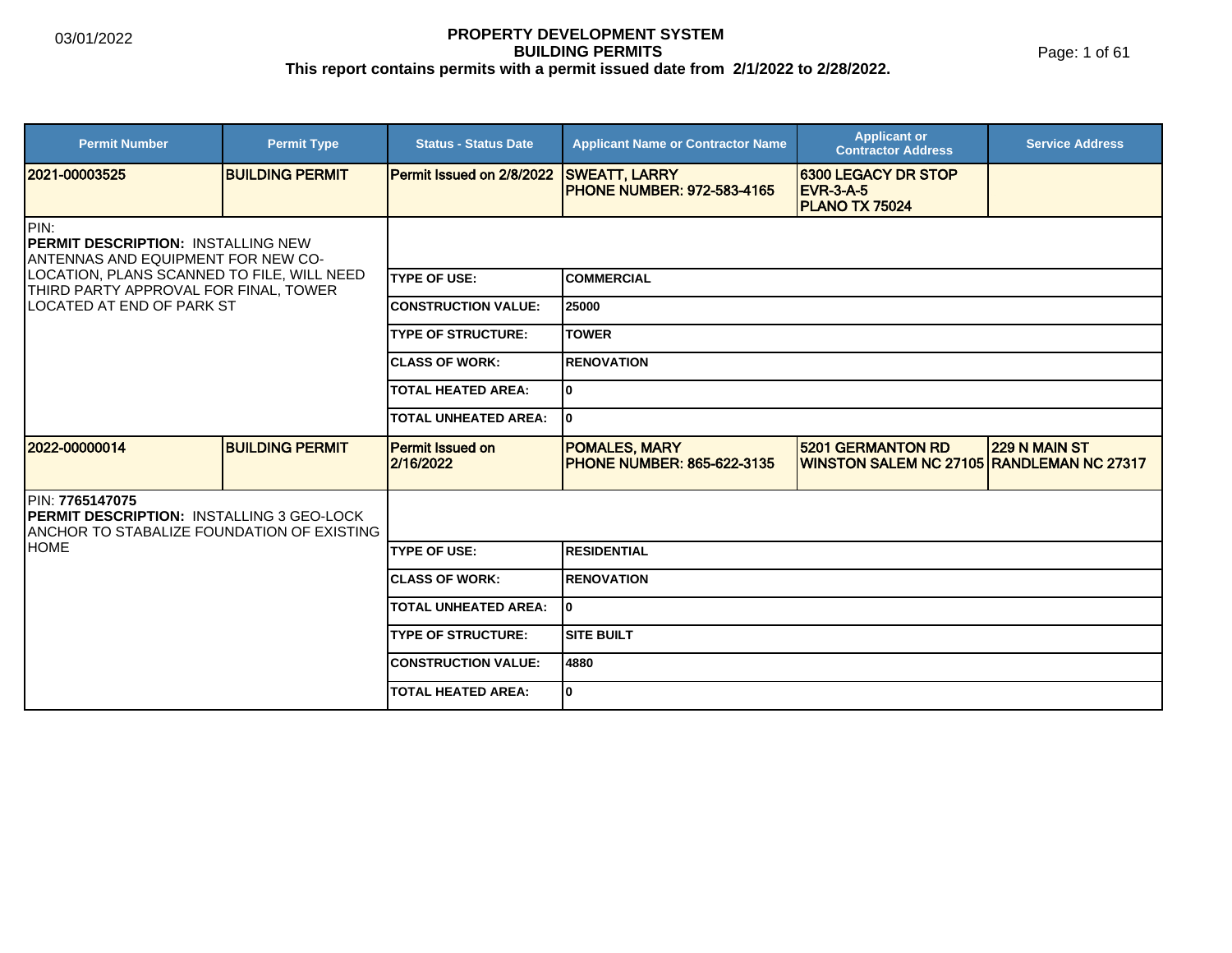Page: 2 of 61

| <b>Permit Number</b>                                                                                           | <b>Permit Type</b>     | <b>Status - Status Date</b> | <b>Applicant Name or Contractor Name</b>                            | <b>Applicant or</b><br><b>Contractor Address</b>                 | <b>Service Address</b>                                              |  |
|----------------------------------------------------------------------------------------------------------------|------------------------|-----------------------------|---------------------------------------------------------------------|------------------------------------------------------------------|---------------------------------------------------------------------|--|
| 2022-00000054                                                                                                  | <b>BUILDING PERMIT</b> | Permit Issued on 2/4/2022   | <b>SWEATT, LARRY</b><br><b>PHONE NUMBER: 972-583-4165</b>           | <b>6300 LEGACY DR STOP</b><br><b>EVR-3-A-5</b><br>PLANO TX 75024 |                                                                     |  |
| PIN:<br>PERMIT DESCRIPTION: UPDGRADING ANTENNAS<br>AND RELATED EQUIPMENT ON EXISTING CO-                       |                        |                             |                                                                     |                                                                  |                                                                     |  |
| LOCATION ON EXISTING TOWER, PLANS SCANNED<br>TO FILE, WILL NEED THIRD PARTY APPROVAL FOR                       |                        | <b>TOTAL HEATED AREA:</b>   | ١o                                                                  |                                                                  |                                                                     |  |
| FINAL, TOWER LOCATED BEHIND 9205 NC HWY 22N TYPE OF STRUCTURE:                                                 |                        |                             | <b>TOWER</b>                                                        |                                                                  |                                                                     |  |
|                                                                                                                |                        | <b>TYPE OF USE:</b>         | <b>COMMERCIAL</b>                                                   |                                                                  |                                                                     |  |
|                                                                                                                |                        | <b>CONSTRUCTION VALUE:</b>  | 20000                                                               |                                                                  |                                                                     |  |
|                                                                                                                |                        | <b>ICLASS OF WORK:</b>      | <b>RENOVATION</b>                                                   |                                                                  |                                                                     |  |
|                                                                                                                |                        |                             | I٥                                                                  |                                                                  |                                                                     |  |
| 2022-00000058                                                                                                  | <b>BUILDING PERMIT</b> | Permit Issued on 2/2/2022   | <b>HAMLETT ASSOCIATES, INC</b><br><b>PHONE NUMBER: 336-292-7280</b> | 3704 SECURITY MILLS RD<br><b>CLIMAX NC 27233</b>                 | <b>1410 COLTRANE MILL</b><br><b>RD</b><br><b>RANDLEMAN NC 27317</b> |  |
| PIN: 7748775452<br><b>PERMIT DESCRIPTION: RENOVATING EXISTING</b><br>IGANG RESTROOM TO 2 SINGLE USE RESTROOMS. |                        |                             |                                                                     |                                                                  |                                                                     |  |
| MORE RESTROOMS TO BE ADDED IN NEW<br>ACCESSORY BUILDING, PLANS SCANNED TO FILE                                 |                        | <b>ICLASS OF WORK:</b>      | <b>RENOVATION</b>                                                   |                                                                  |                                                                     |  |
|                                                                                                                |                        | <b>TOTAL HEATED AREA:</b>   | ١o                                                                  |                                                                  |                                                                     |  |
|                                                                                                                |                        | <b>TOTAL UNHEATED AREA:</b> | ۱O.                                                                 |                                                                  |                                                                     |  |
|                                                                                                                |                        | <b>TYPE OF USE:</b>         | <b>COMMERCIAL</b>                                                   |                                                                  |                                                                     |  |
|                                                                                                                |                        | <b>CONSTRUCTION VALUE:</b>  | 112540                                                              |                                                                  |                                                                     |  |
|                                                                                                                |                        | <b>TYPE OF STRUCTURE:</b>   | <b>SITE BUILT</b>                                                   |                                                                  |                                                                     |  |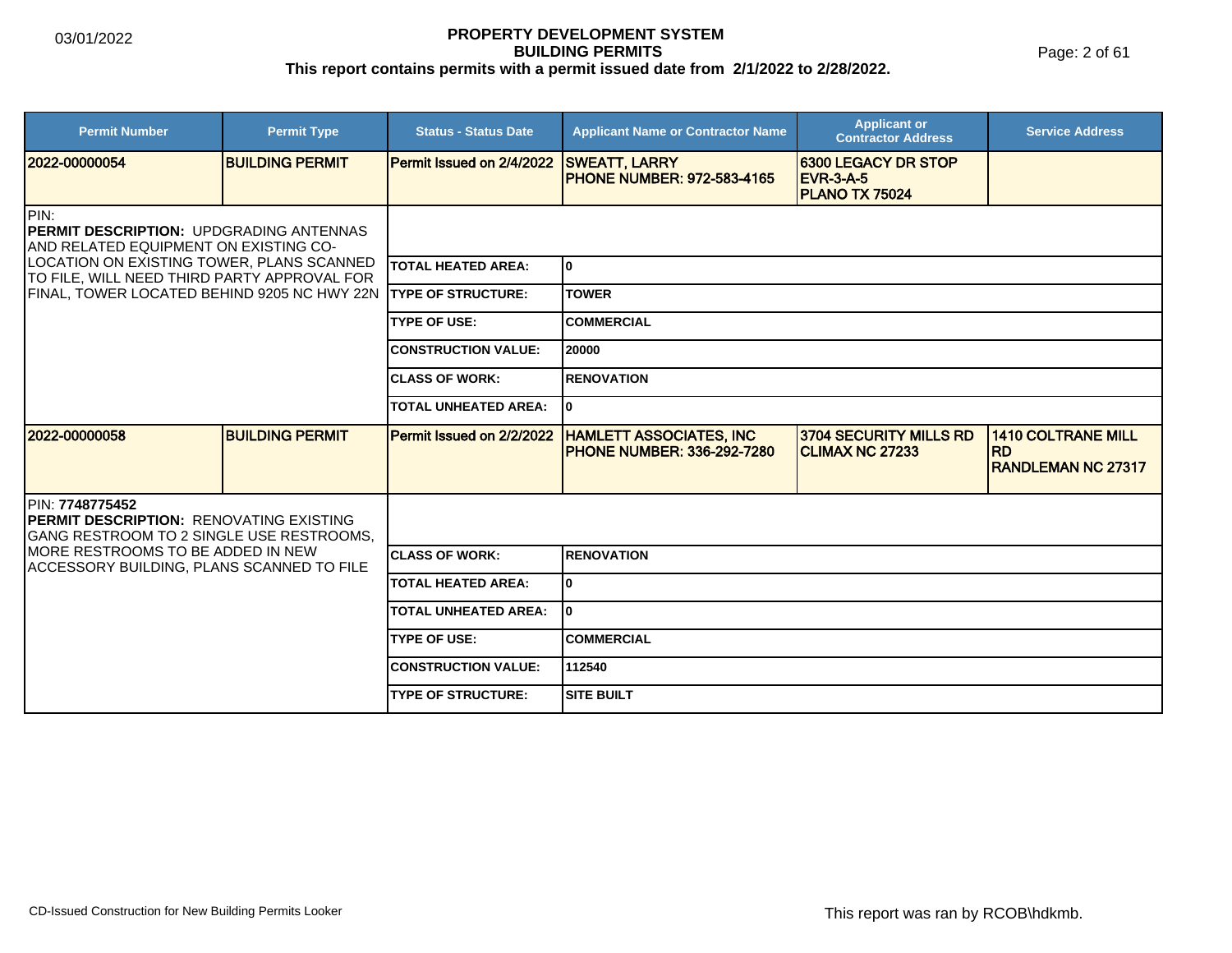Page: 3 of 61

| <b>Permit Number</b>                                                                                                        | <b>Permit Type</b>     | <b>Status - Status Date</b> | <b>Applicant Name or Contractor Name</b>                             | <b>Applicant or</b><br><b>Contractor Address</b>        | <b>Service Address</b>                                               |  |
|-----------------------------------------------------------------------------------------------------------------------------|------------------------|-----------------------------|----------------------------------------------------------------------|---------------------------------------------------------|----------------------------------------------------------------------|--|
| 2022-00000059                                                                                                               | <b>BUILDING PERMIT</b> | Permit Issued on 2/2/2022   | <b>HAMLETT ASSOCIATES, INC</b><br><b>IPHONE NUMBER: 336-292-7280</b> | <b>3704 SECURITY MILLS RD</b><br><b>CLIMAX NC 27233</b> | <b>1410 COLTRANE MILL</b><br><b>RD</b><br><b>RANDLEMAN NC 27317</b>  |  |
| PIN: 7748775452<br><b>PERMIT DESCRIPTION: 3500 SQ FT BUILDING FOR</b><br><b>ILOCKER ROOM AND BREAK ROOM</b>                 |                        |                             |                                                                      |                                                         |                                                                      |  |
|                                                                                                                             |                        | <b>TOTAL UNHEATED AREA:</b> | lo.                                                                  |                                                         |                                                                      |  |
|                                                                                                                             |                        | <b>CLASS OF WORK:</b>       | Inew                                                                 |                                                         |                                                                      |  |
|                                                                                                                             |                        | <b>TYPE OF USE:</b>         | <b>COMMERCIAL</b>                                                    |                                                         |                                                                      |  |
|                                                                                                                             |                        | <b>TYPE OF STRUCTURE:</b>   | <b>ACCESSORY</b>                                                     |                                                         |                                                                      |  |
|                                                                                                                             |                        | <b>TOTAL HEATED AREA:</b>   | 3500                                                                 |                                                         |                                                                      |  |
|                                                                                                                             |                        | <b>CONSTRUCTION VALUE:</b>  | 658630                                                               |                                                         |                                                                      |  |
| 12022-00000071                                                                                                              | <b>BUILDING PERMIT</b> | Permit Issued on 2/2/2022   | <b>BEVAN, RICKY L</b><br><b>PHONE NUMBER: 336-362-5019</b>           | 4857 HOOVER HILL RD<br><b>TRINITY NC 27370</b>          | <b>1615 KERSEY VALLEY</b><br><b>RD</b><br><b>HIGH POINT NC 27263</b> |  |
| <b>IPIN: 7729346724</b><br><b>PERMIT DESCRIPTION: 12X28, 336 SQ FT STORAGE</b><br><b>BUILDING FOR SANTA'S WORKSHOP, NEW</b> |                        |                             |                                                                      |                                                         |                                                                      |  |
| <b>BUILDING WILL BE LOCATED CLOSE TO EXISTING</b><br>SANTA'S WORKSHOP BUILDING, WILL BE                                     |                        | <b>CLASS OF WORK:</b>       | <b>ADDITION</b>                                                      |                                                         |                                                                      |  |
| CONSIDERED 1 BUILDING BY CODE, TOTAL SQ FT<br>WILL BE 2358 AND IS ALLOWABLE, PLANS SCANNED                                  |                        | <b>CONSTRUCTION VALUE:</b>  | 22300                                                                |                                                         |                                                                      |  |
| <b>TO FILE</b>                                                                                                              |                        | <b>TYPE OF STRUCTURE:</b>   | <b>ACCESSORY</b>                                                     |                                                         |                                                                      |  |
| **2-17-22 NEW BUILDING LAYOUT SCANNED TO<br><b>IFILE**</b>                                                                  |                        | <b>TOTAL UNHEATED AREA:</b> | I٥                                                                   |                                                         |                                                                      |  |
|                                                                                                                             |                        | <b>TYPE OF USE:</b>         | <b>COMMERCIAL</b>                                                    |                                                         |                                                                      |  |
|                                                                                                                             |                        | <b>TOTAL HEATED AREA:</b>   | I٥                                                                   |                                                         |                                                                      |  |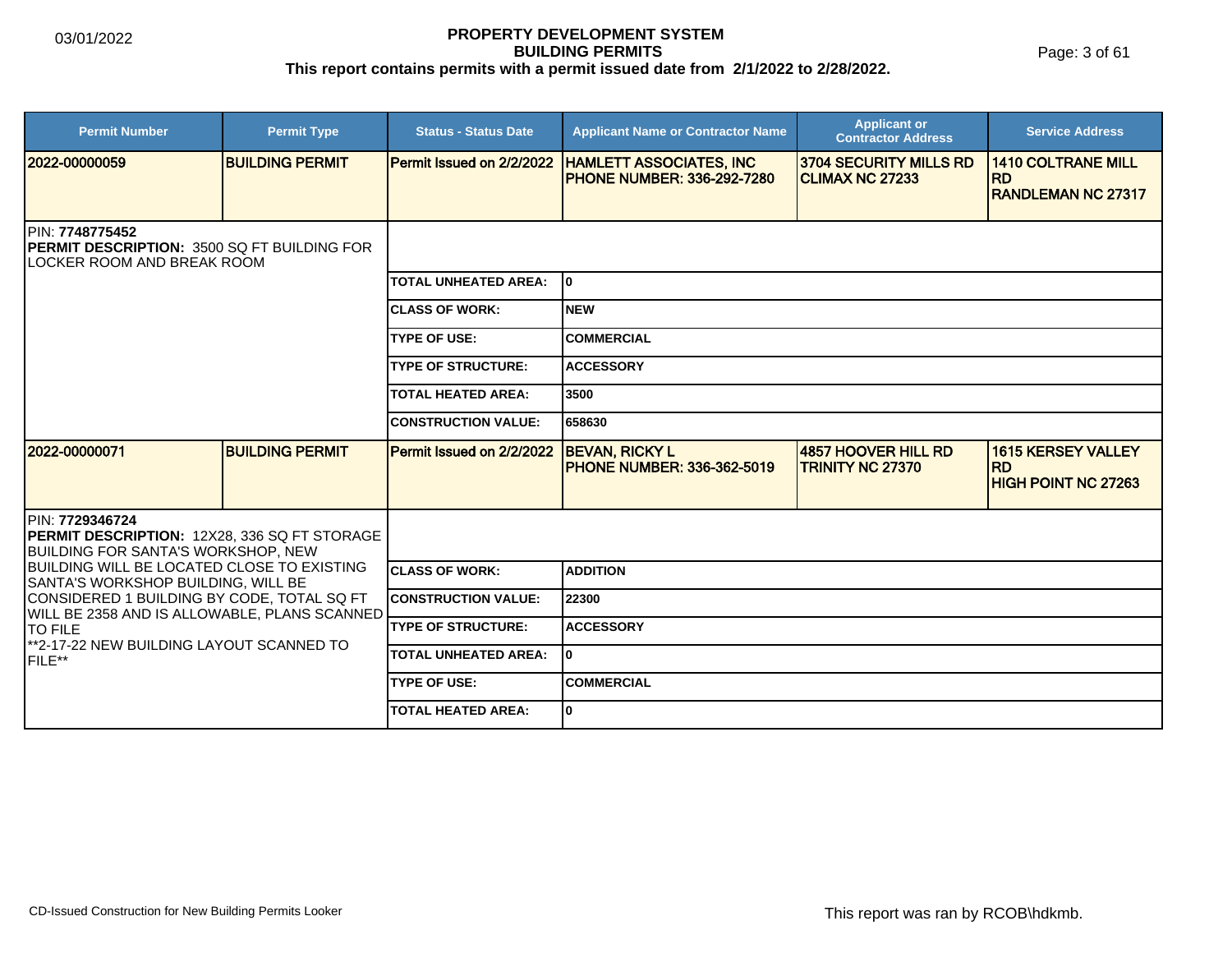Page: 4 of 61

| <b>Permit Number</b>                                                                                                          | <b>Permit Type</b>     | <b>Status - Status Date</b>      | <b>Applicant Name or Contractor Name</b>                      | <b>Applicant or</b><br><b>Contractor Address</b>     | <b>Service Address</b>                          |  |
|-------------------------------------------------------------------------------------------------------------------------------|------------------------|----------------------------------|---------------------------------------------------------------|------------------------------------------------------|-------------------------------------------------|--|
| 12022-00000079                                                                                                                | <b>BUILDING PERMIT</b> | <b>Permit Issued on 2/2/2022</b> | <b>STEWART, JOSEPH K</b><br><b>PHONE NUMBER: 704-399-4663</b> | <b>2857 WESTPORT RD</b><br><b>CHARLOTTE NC 28208</b> | 5612 SILER ST<br><b>TRINITY NC 27370</b>        |  |
| <b>IPIN: 7708539702</b><br><b>IPERMIT DESCRIPTION: NEW RSBH- LIEN AGENT IN</b><br>FILE- SITE PLAN IN FILE- DAVIDSON WATER AND |                        |                                  |                                                               |                                                      |                                                 |  |
| <b>ICITY SEWER</b>                                                                                                            |                        | <b>CONSTRUCTION VALUE:</b>       | 446381                                                        |                                                      |                                                 |  |
|                                                                                                                               |                        | <b>TOTAL UNHEATED AREA:</b>      | 390                                                           |                                                      |                                                 |  |
|                                                                                                                               |                        | <b>TYPE OF USE:</b>              | <b>RESIDENTIAL</b>                                            |                                                      |                                                 |  |
|                                                                                                                               |                        | <b>TOTAL HEATED AREA:</b>        | 3239                                                          |                                                      |                                                 |  |
|                                                                                                                               |                        | <b>TYPE OF STRUCTURE:</b>        | <b>SITE BUILT</b>                                             |                                                      |                                                 |  |
|                                                                                                                               |                        | <b>ICLASS OF WORK:</b>           | <b>NEW</b>                                                    |                                                      |                                                 |  |
| 2022-00000080                                                                                                                 | <b>BUILDING PERMIT</b> | Permit Issued on 2/2/2022        | <b>STEWART, JOSEPH K</b><br><b>PHONE NUMBER: 704-399-4663</b> | <b>2857 WESTPORT RD</b><br><b>CHARLOTTE NC 28208</b> | <b>5606 SILER ST</b><br><b>TRINITY NC 27370</b> |  |
| PIN: 7708538675<br><b>IPERMIT DESCRIPTION: NEW RSBH- LIEN AGENT IN</b><br><b>IFILE- SITE PLAN IN FILE- DAVIDSON WATER AND</b> |                        |                                  |                                                               |                                                      |                                                 |  |
| <b>ICITY SEWER</b>                                                                                                            |                        | <b>TYPE OF STRUCTURE:</b>        | <b>SITE BUILT</b>                                             |                                                      |                                                 |  |
|                                                                                                                               |                        | <b>CLASS OF WORK:</b>            | <b>NEW</b>                                                    |                                                      |                                                 |  |
|                                                                                                                               |                        | <b>CONSTRUCTION VALUE:</b>       | 428327                                                        |                                                      |                                                 |  |
|                                                                                                                               |                        | <b>TYPE OF USE:</b>              | <b>RESIDENTIAL</b>                                            |                                                      |                                                 |  |
|                                                                                                                               |                        | <b>TOTAL HEATED AREA:</b>        | 3070                                                          |                                                      |                                                 |  |
|                                                                                                                               |                        | <b>TOTAL UNHEATED AREA:</b>      | 428                                                           |                                                      |                                                 |  |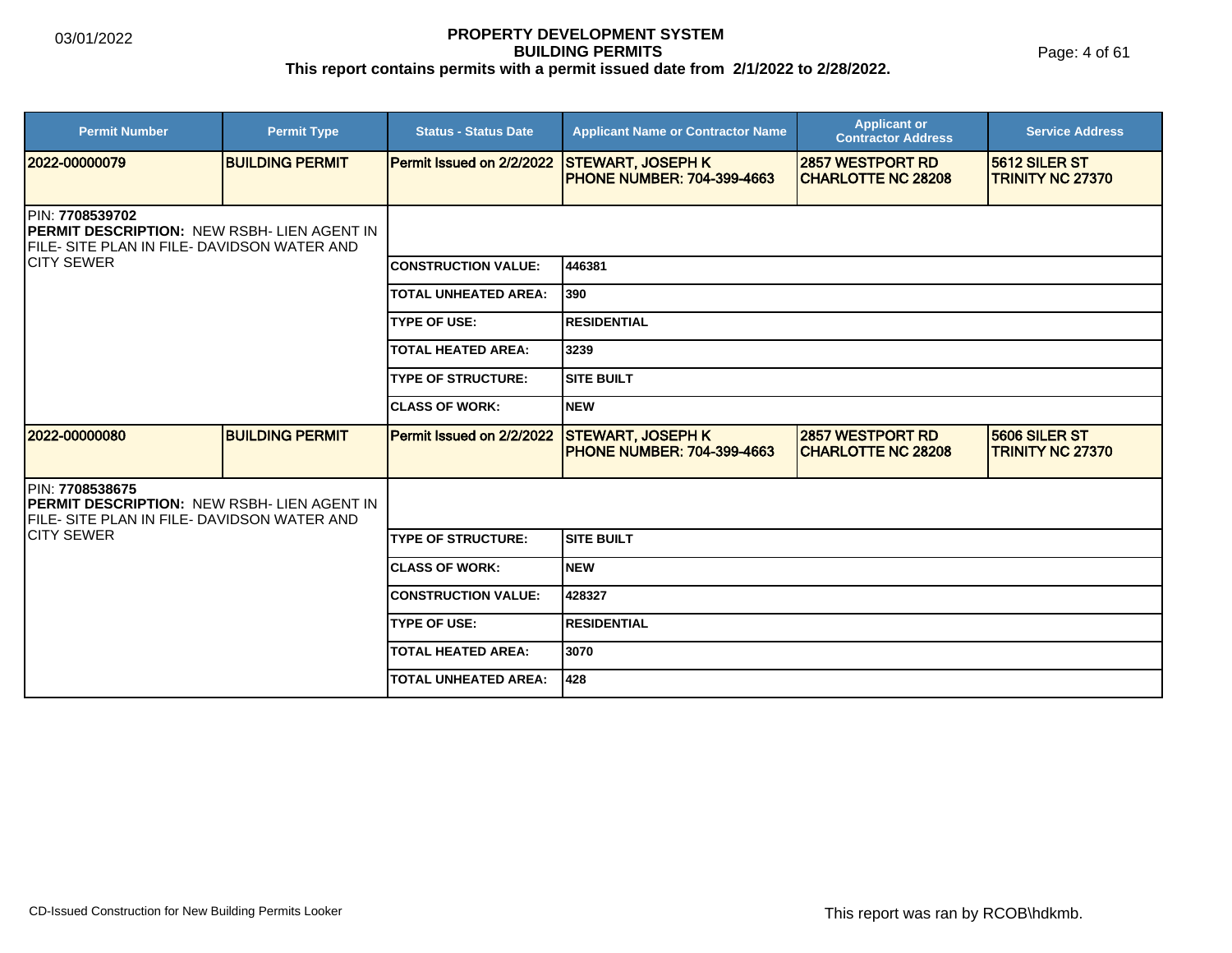Page: 5 of 61

| <b>Permit Number</b>                                                                                                                  | <b>Permit Type</b>     | <b>Status - Status Date</b> | <b>Applicant Name or Contractor Name</b>                       | <b>Applicant or</b><br><b>Contractor Address</b>      | <b>Service Address</b>                   |  |
|---------------------------------------------------------------------------------------------------------------------------------------|------------------------|-----------------------------|----------------------------------------------------------------|-------------------------------------------------------|------------------------------------------|--|
| 2022-00000081                                                                                                                         | <b>BUILDING PERMIT</b> | Permit Issued on 2/2/2022   | <b>STEWART, JOSEPH K</b><br><b>PHONE NUMBER: 704-399-4663</b>  | 2857 WESTPORT RD<br><b>CHARLOTTE NC 28208</b>         | 5600 SILER ST<br><b>TRINITY NC 27370</b> |  |
| <b>IPIN: 7708538568</b><br><b>IPERMIT DESCRIPTION: NEW RSBH- LIEN AGENT IN</b><br><b>IFILE- SITE PLAN IN FILE- DAVIDSON WATER AND</b> |                        |                             |                                                                |                                                       |                                          |  |
| <b>ICITY SEWER</b>                                                                                                                    |                        | <b>TYPE OF USE:</b>         | <b>RESIDENTIAL</b>                                             |                                                       |                                          |  |
|                                                                                                                                       |                        | <b>TOTAL HEATED AREA:</b>   | 2717                                                           |                                                       |                                          |  |
|                                                                                                                                       |                        | <b>TYPE OF STRUCTURE:</b>   | <b>SITE BUILT</b>                                              |                                                       |                                          |  |
|                                                                                                                                       |                        | <b>ICLASS OF WORK:</b>      | <b>NEW</b>                                                     |                                                       |                                          |  |
|                                                                                                                                       |                        | <b>TOTAL UNHEATED AREA:</b> | 550                                                            |                                                       |                                          |  |
|                                                                                                                                       |                        | <b>CONSTRUCTION VALUE:</b>  | 383964                                                         |                                                       |                                          |  |
| 12022-00000082                                                                                                                        | <b>BUILDING PERMIT</b> | Permit Issued on 2/2/2022   | <b>STEWART, JOSEPH K</b><br><b>IPHONE NUMBER: 704-399-4663</b> | <b>2857 WESTPORT RD</b><br><b>ICHARLOTTE NC 28208</b> | 5582 SILER ST<br><b>TRINITY NC 27370</b> |  |
| <b>IPIN: 7708538462</b><br><b>IPERMIT DESCRIPTION: NEW RSBH- LIEN AGENT IN</b><br><b>IFILE- SITE PLAN IN FILE- DAVIDSON WATER AND</b> |                        |                             |                                                                |                                                       |                                          |  |
| <b>ICITY SEWER</b>                                                                                                                    |                        | <b>TOTAL HEATED AREA:</b>   | 3059                                                           |                                                       |                                          |  |
|                                                                                                                                       |                        | <b>CONSTRUCTION VALUE:</b>  | 426437                                                         |                                                       |                                          |  |
|                                                                                                                                       |                        | <b>TYPE OF USE:</b>         | <b>RESIDENTIAL</b>                                             |                                                       |                                          |  |
|                                                                                                                                       |                        | <b>TYPE OF STRUCTURE:</b>   | <b>SITE BUILT</b>                                              |                                                       |                                          |  |
|                                                                                                                                       |                        | <b>ICLASS OF WORK:</b>      | <b>INEW</b>                                                    |                                                       |                                          |  |
|                                                                                                                                       |                        | <b>TOTAL UNHEATED AREA:</b> | 473                                                            |                                                       |                                          |  |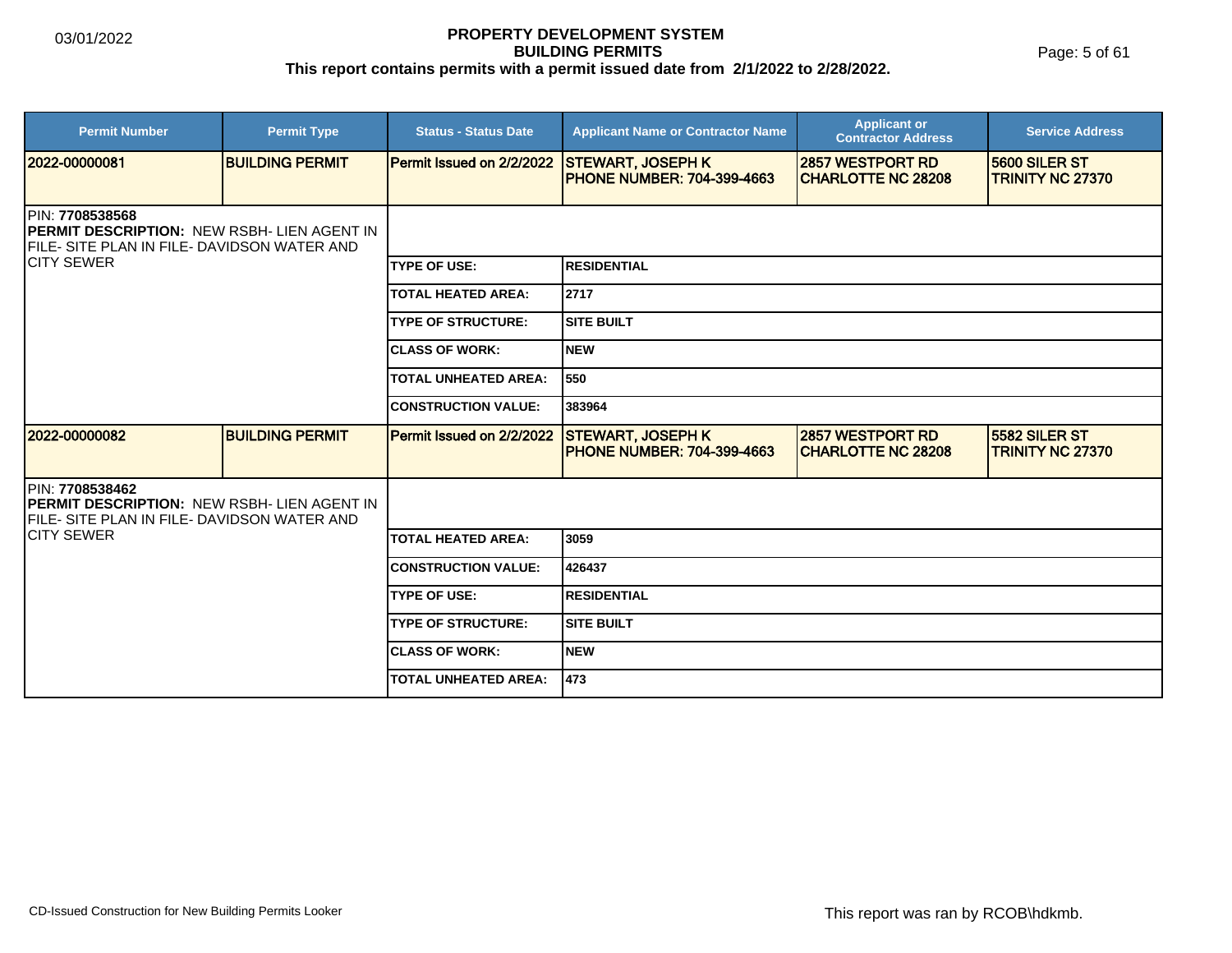Page: 6 of 61

| <b>Permit Number</b>                                                                                                                                                                                       | <b>Permit Type</b>     | <b>Status - Status Date</b> | <b>Applicant Name or Contractor Name</b>                                                         | <b>Applicant or</b><br><b>Contractor Address</b>      | <b>Service Address</b>                                             |  |
|------------------------------------------------------------------------------------------------------------------------------------------------------------------------------------------------------------|------------------------|-----------------------------|--------------------------------------------------------------------------------------------------|-------------------------------------------------------|--------------------------------------------------------------------|--|
| 2022-00000084                                                                                                                                                                                              | <b>BUILDING PERMIT</b> | Permit Issued on 2/1/2022   | <b>BRANTLEY, JONATHAN PETER</b><br><b>PHONE NUMBER: 336-465-1839</b>                             | <b>856 NEW SALEM RD</b><br><b>IRANDLEMAN NC 27317</b> | <b>2008 PATRIOT WOODS</b><br><b>DR</b><br><b>ASHEBORO NC 27205</b> |  |
|                                                                                                                                                                                                            |                        |                             |                                                                                                  |                                                       |                                                                    |  |
| PIN: 7742989265<br><b>IPERMIT DESCRIPTION: NEW SITE BUILT HOUSE -</b><br>E/H CLEARANCE & APPT OF LIEN AGENT IN FILE -<br><b>GC TO BE AWARE OF ANY SUBDIVISION</b><br><b>RESTRICTIONS ON FILE AT R.O.D.</b> |                        |                             |                                                                                                  |                                                       |                                                                    |  |
|                                                                                                                                                                                                            |                        | <b>ITYPE OF USE:</b>        | <b>RESIDENTIAL</b>                                                                               |                                                       |                                                                    |  |
|                                                                                                                                                                                                            |                        | <b>TOTAL HEATED AREA:</b>   | 2043 ا                                                                                           |                                                       |                                                                    |  |
|                                                                                                                                                                                                            |                        | <b>TYPE OF STRUCTURE:</b>   | <b>SITE BUILT</b>                                                                                |                                                       |                                                                    |  |
|                                                                                                                                                                                                            |                        | <b>ICLASS OF WORK:</b>      | Inew                                                                                             |                                                       |                                                                    |  |
|                                                                                                                                                                                                            |                        | <b>TOTAL UNHEATED AREA:</b> | 1800                                                                                             |                                                       |                                                                    |  |
|                                                                                                                                                                                                            |                        | <b>CONSTRUCTION VALUE:</b>  | 321719                                                                                           |                                                       |                                                                    |  |
| 2022-00000085                                                                                                                                                                                              | <b>BUILDING PERMIT</b> | Permit Issued on 2/1/2022   | MOBILE HOME MASTER MOVERS, 10262 S NC HWY 109<br><b>INC</b><br><b>PHONE NUMBER: 336-240-2357</b> | <b>LEXINGTON NC 27292</b>                             | 5694 MOBILE DR<br><b>ARCHDALE NC 27263</b>                         |  |
| PIN: 7737359650<br><b>PERMIT DESCRIPTION: MOBILE HOME</b><br><b>IREPLACEMENT</b>                                                                                                                           |                        |                             |                                                                                                  |                                                       |                                                                    |  |
|                                                                                                                                                                                                            |                        | <b>ICLASS OF WORK:</b>      | <b>NEW</b>                                                                                       |                                                       |                                                                    |  |
|                                                                                                                                                                                                            |                        | <b>TOTAL UNHEATED AREA:</b> | I٥                                                                                               |                                                       |                                                                    |  |
|                                                                                                                                                                                                            |                        | <b>TYPE OF STRUCTURE:</b>   | <b>IMOBILE</b>                                                                                   |                                                       |                                                                    |  |
|                                                                                                                                                                                                            |                        | <b>TOTAL HEATED AREA:</b>   | 980                                                                                              |                                                       |                                                                    |  |
|                                                                                                                                                                                                            |                        | <b>TYPE OF USE:</b>         | <b>RESIDENTIAL</b>                                                                               |                                                       |                                                                    |  |
|                                                                                                                                                                                                            |                        | <b>ICONSTRUCTION VALUE:</b> | 1000                                                                                             |                                                       |                                                                    |  |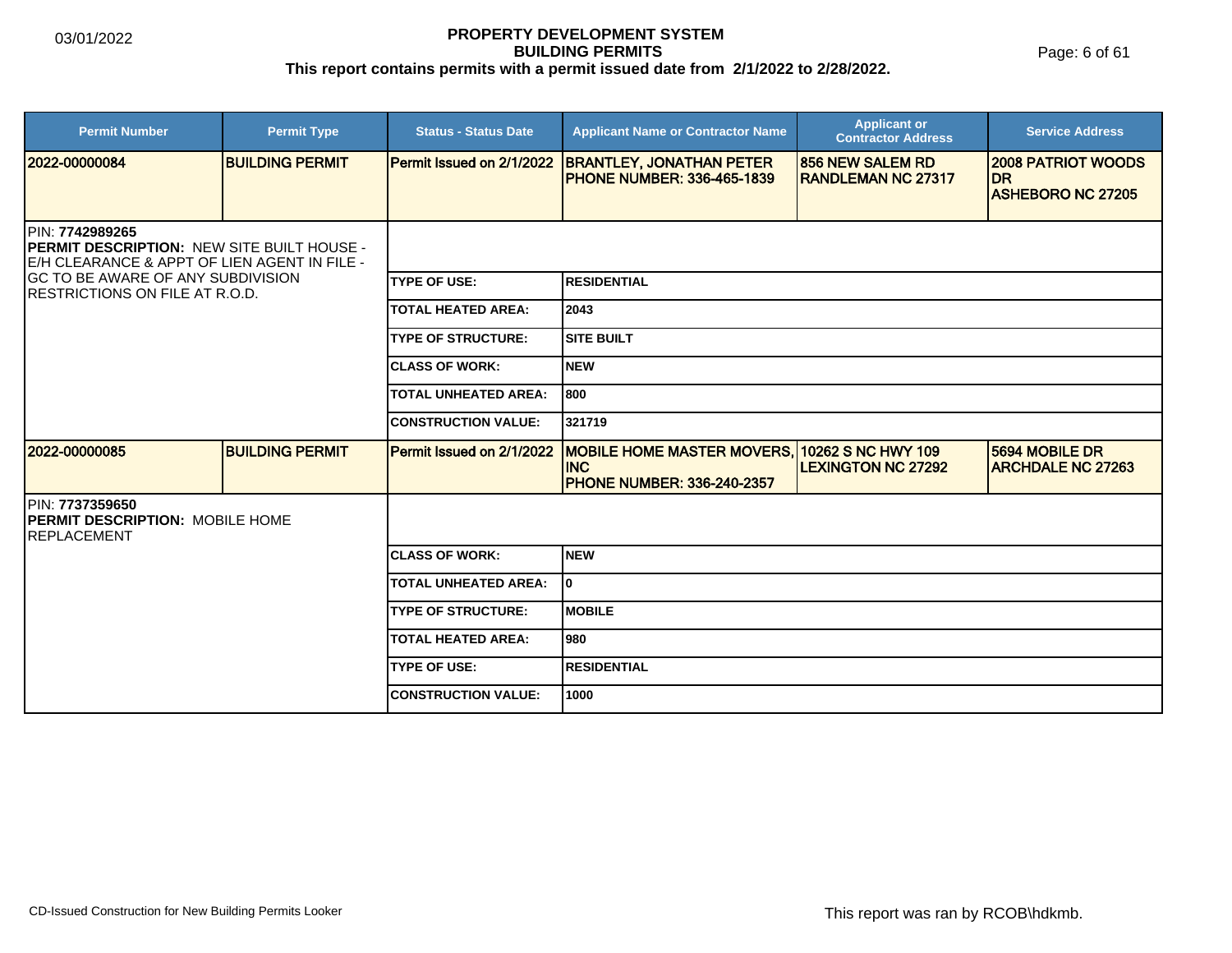Page: 7 of 61

| <b>Permit Number</b>                                                                                                | <b>Permit Type</b>     | <b>Status - Status Date</b> | <b>Applicant Name or Contractor Name</b>                  | <b>Applicant or</b><br><b>Contractor Address</b>  | <b>Service Address</b>                            |
|---------------------------------------------------------------------------------------------------------------------|------------------------|-----------------------------|-----------------------------------------------------------|---------------------------------------------------|---------------------------------------------------|
| 2022-00000086                                                                                                       | <b>BUILDING PERMIT</b> | Permit Issued on 2/2/2022   | <b>CANNON, DAVID T</b><br><b>PHONE NUMBER:</b>            | <b>290 NC HWY 22 N</b><br><b>RAMSEUR NC 27316</b> | <b>290 NC HWY 22 N</b><br><b>RAMSEUR NC 27316</b> |
| PIN: 8702340460<br><b>PERMIT DESCRIPTION: RESIDENTIAL SWIMMING</b><br><b>POOL</b>                                   |                        |                             |                                                           |                                                   |                                                   |
|                                                                                                                     |                        | <b>TOTAL HEATED AREA:</b>   | lo                                                        |                                                   |                                                   |
|                                                                                                                     |                        | <b>TOTAL UNHEATED AREA:</b> | lo                                                        |                                                   |                                                   |
|                                                                                                                     |                        | <b>TYPE OF USE:</b>         | <b>RESIDENTIAL</b>                                        |                                                   |                                                   |
|                                                                                                                     |                        | <b>CONSTRUCTION VALUE:</b>  | 31000                                                     |                                                   |                                                   |
|                                                                                                                     |                        | <b>TYPE OF STRUCTURE:</b>   | lpool                                                     |                                                   |                                                   |
|                                                                                                                     |                        | <b>ICLASS OF WORK:</b>      | Inew                                                      |                                                   |                                                   |
| 12022-00000087                                                                                                      | <b>BUILDING PERMIT</b> | Permit Issued on 2/2/2022   | <b>NALL, TERRY R</b><br><b>PHONE NUMBER: 336-399-3664</b> | <b>P O BOX 4282</b><br><b>HIGH POINT NC 27263</b> | 7285 US HWY 311<br>SOPHIA NC 27350                |
| PIN: 7736649755<br><b>PERMIT DESCRIPTION: NEW SITE BUILT HOUSE -</b><br>IE/H CLEARANCE & APPT OF LIEN AGENT IN FILE |                        |                             |                                                           |                                                   |                                                   |
|                                                                                                                     |                        | <b>TOTAL HEATED AREA:</b>   | 1139                                                      |                                                   |                                                   |
|                                                                                                                     |                        | <b>TYPE OF USE:</b>         | <b>RESIDENTIAL</b>                                        |                                                   |                                                   |
|                                                                                                                     |                        | <b>TYPE OF STRUCTURE:</b>   | <b>SITE BUILT</b>                                         |                                                   |                                                   |
|                                                                                                                     |                        | <b>ICLASS OF WORK:</b>      | Inew                                                      |                                                   |                                                   |
|                                                                                                                     |                        | <b>TOTAL UNHEATED AREA:</b> | 1089                                                      |                                                   |                                                   |
|                                                                                                                     |                        | <b>CONSTRUCTION VALUE:</b>  | 204575                                                    |                                                   |                                                   |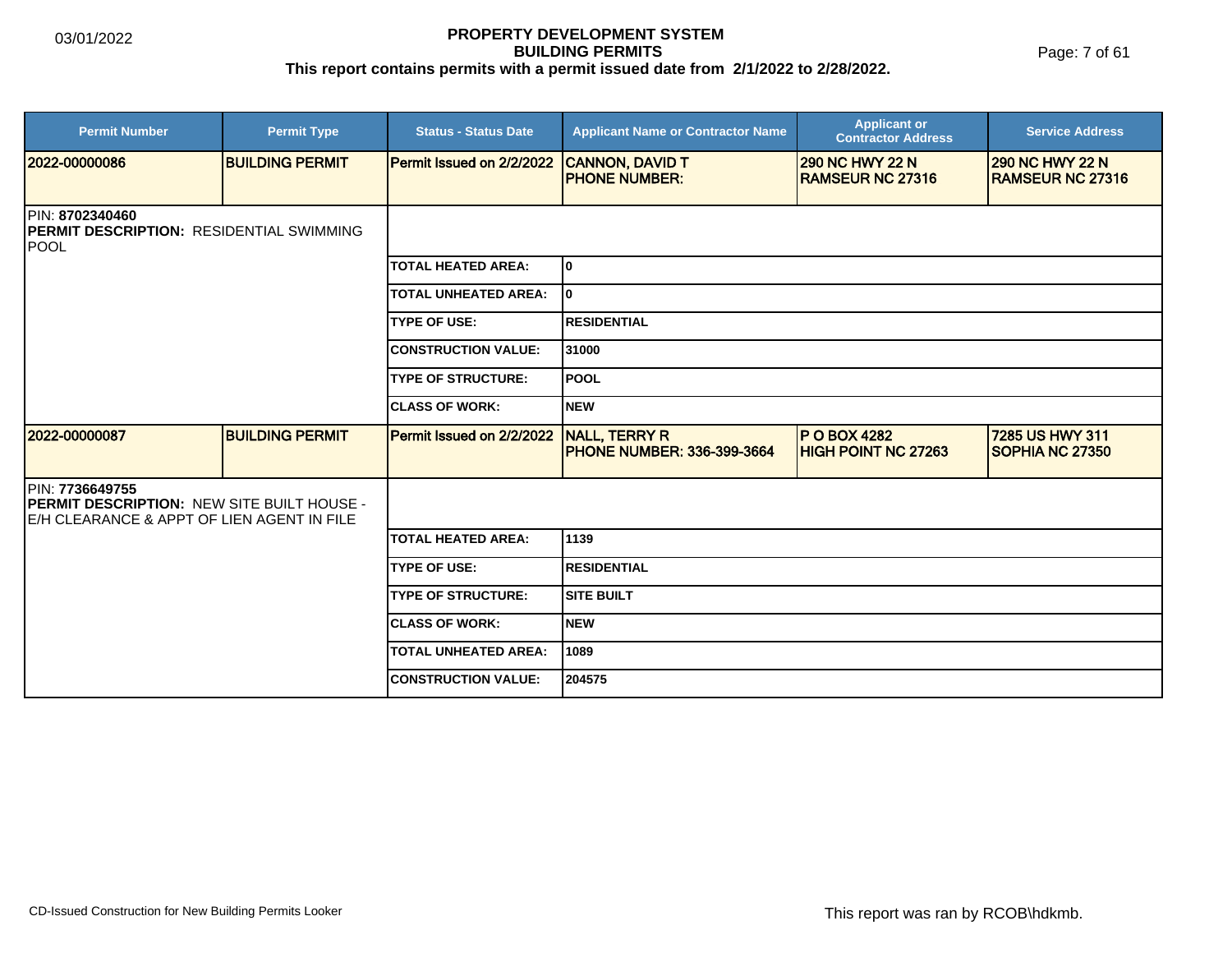Page: 8 of 61

| <b>Permit Number</b>                                                                                                  | <b>Permit Type</b>     | <b>Status - Status Date</b>      | <b>Applicant Name or Contractor Name</b>                     | <b>Applicant or</b><br><b>Contractor Address</b>                               | <b>Service Address</b>                              |  |
|-----------------------------------------------------------------------------------------------------------------------|------------------------|----------------------------------|--------------------------------------------------------------|--------------------------------------------------------------------------------|-----------------------------------------------------|--|
| 2022-00000088                                                                                                         | <b>BUILDING PERMIT</b> | <b>Permit Issued on 2/3/2022</b> | <b>KING, RON CURTIS</b><br><b>PHONE NUMBER: 336-953-2722</b> | <b>1022 E SHERATON PARK</b><br><b>RD</b><br><b>PLEASANT GARDEN NC</b><br>27313 | <b>2525 BUFFALO TRL</b><br><b>RAMSEUR NC 27316</b>  |  |
| <b>IPIN: 8710415700</b><br>PERMIT DESCRIPTION: NEW SITE BUILT HOUSE -<br>E.H CLEARANCE & APPT OF LIEN AGENT IN FILE - |                        |                                  |                                                              |                                                                                |                                                     |  |
| GC TO BE AWARE OF ANY SUBDIVISION<br>IRESTRICTIONS ON FILE AT THE R.O.D.                                              |                        | <b>TYPE OF STRUCTURE:</b>        | <b>SITE BUILT</b>                                            |                                                                                |                                                     |  |
|                                                                                                                       |                        | <b>TYPE OF USE:</b>              | <b>RESIDENTIAL</b>                                           |                                                                                |                                                     |  |
|                                                                                                                       |                        | <b>CLASS OF WORK:</b>            | <b>NEW</b>                                                   |                                                                                |                                                     |  |
|                                                                                                                       |                        | <b>TOTAL HEATED AREA:</b>        | 1988                                                         |                                                                                |                                                     |  |
|                                                                                                                       |                        | <b>TOTAL UNHEATED AREA:</b>      | 555                                                          |                                                                                |                                                     |  |
|                                                                                                                       |                        | <b>CONSTRUCTION VALUE:</b>       | 295477                                                       |                                                                                |                                                     |  |
| 2022-00000089                                                                                                         | <b>BUILDING PERMIT</b> | Permit Issued on 2/3/2022        | <b>KING, RON CURTIS</b><br><b>PHONE NUMBER: 336-953-2722</b> | <b>1022 E SHERATON PARK</b><br><b>RD</b><br><b>PLEASANT GARDEN NC</b><br>27313 | <b>2382 NC HWY 49 S</b><br><b>ASHEBORO NC 27205</b> |  |
| PIN: 7639591089<br>PERMIT DESCRIPTION: NEW SITE BUILT HOUSE -<br>E/H CLEARANCE & APPT OF LIEN AGENT IN FILE           |                        |                                  |                                                              |                                                                                |                                                     |  |
|                                                                                                                       |                        | <b>TYPE OF STRUCTURE:</b>        | <b>SITE BUILT</b>                                            |                                                                                |                                                     |  |
|                                                                                                                       |                        | <b>TYPE OF USE:</b>              | <b>RESIDENTIAL</b>                                           |                                                                                |                                                     |  |
|                                                                                                                       |                        | <b>CLASS OF WORK:</b>            | <b>NEW</b>                                                   |                                                                                |                                                     |  |
|                                                                                                                       |                        | <b>TOTAL HEATED AREA:</b>        | 2216                                                         |                                                                                |                                                     |  |
|                                                                                                                       |                        | <b>CONSTRUCTION VALUE:</b>       | 338206                                                       |                                                                                |                                                     |  |
|                                                                                                                       |                        | <b>TOTAL UNHEATED AREA:</b>      | 600                                                          |                                                                                |                                                     |  |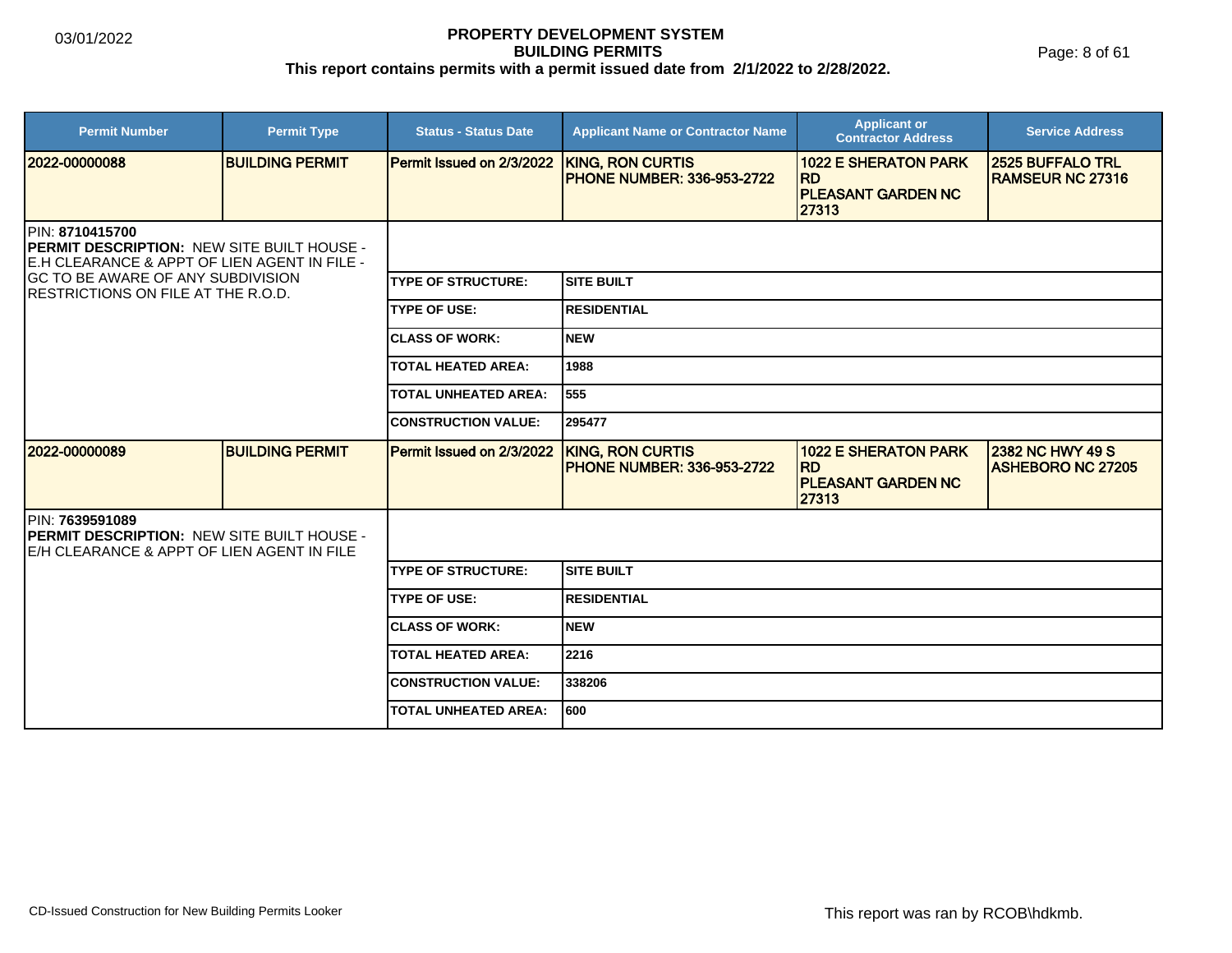Page: 9 of 61

| <b>Permit Number</b>                                                                                             | <b>Permit Type</b>     | <b>Status - Status Date</b>      | <b>Applicant Name or Contractor Name</b>                             | <b>Applicant or</b><br><b>Contractor Address</b>                        | <b>Service Address</b>                                      |  |  |
|------------------------------------------------------------------------------------------------------------------|------------------------|----------------------------------|----------------------------------------------------------------------|-------------------------------------------------------------------------|-------------------------------------------------------------|--|--|
| 2022-00000090                                                                                                    | <b>BUILDING PERMIT</b> | <b>Permit Issued on 2/4/2022</b> | <b>FRITZ CONSTRUCTION, INC</b><br><b>IPHONE NUMBER: 336-362-1621</b> | <b>P O BOX 14184</b><br><b>ARCHDALE NC 27263</b>                        | 4973 PLINEY FARLOW<br><b>IRD</b><br><b>TRINITY NC 27370</b> |  |  |
| PIN: 7736073524<br>PERMIT DESCRIPTION: NEW RSBH- LIEN AGENT IN<br>FILE- SITE PLAN IN FILE- EH CLEARANCE IN FILE- |                        |                                  |                                                                      |                                                                         |                                                             |  |  |
|                                                                                                                  |                        | <b>ITYPE OF STRUCTURE:</b>       | SITE BUILT                                                           |                                                                         |                                                             |  |  |
|                                                                                                                  |                        | <b>TOTAL UNHEATED AREA:</b>      | 672                                                                  |                                                                         |                                                             |  |  |
|                                                                                                                  |                        | <b>CONSTRUCTION VALUE:</b>       | 416208                                                               |                                                                         |                                                             |  |  |
|                                                                                                                  |                        | <b>ICLASS OF WORK:</b>           | Inew                                                                 |                                                                         |                                                             |  |  |
|                                                                                                                  |                        | TOTAL HEATED AREA:               | 2800                                                                 |                                                                         |                                                             |  |  |
|                                                                                                                  |                        | <b>TYPE OF USE:</b>              | <b>RESIDENTIAL</b>                                                   |                                                                         |                                                             |  |  |
| 2022-00000091                                                                                                    | <b>BUILDING PERMIT</b> | Permit Issued on 2/3/2022        | <b>MERRIMAN, SHANE F.</b><br><b>PHONE NUMBER: 743-999-0353</b>       | <b>295 LEWISVILLE VIENNA</b><br><b>RD</b><br><b>LEWISVILLE NC 27023</b> | 4777 LIBERTY GROVE<br><b>RD</b><br><b>LIBERTY NC 27298</b>  |  |  |
| PIN: 8737043899<br>PERMIT DESCRIPTION: ADDING 14X14 DECK-<br><b>IEHCLEARANCE IN FILE- LIBERTY ZONING</b>         |                        |                                  |                                                                      |                                                                         |                                                             |  |  |
| <b>CLEARANCE IN FILE</b>                                                                                         |                        | <b>TYPE OF USE:</b>              | <b>RESIDENTIAL</b>                                                   |                                                                         |                                                             |  |  |
|                                                                                                                  |                        | <b>CONSTRUCTION VALUE:</b>       | 4547                                                                 |                                                                         |                                                             |  |  |
|                                                                                                                  |                        | <b>TYPE OF STRUCTURE:</b>        | <b>SITE BUILT</b>                                                    |                                                                         |                                                             |  |  |
|                                                                                                                  |                        | TOTAL HEATED AREA:               | lo.                                                                  |                                                                         |                                                             |  |  |
|                                                                                                                  |                        | <b>ICLASS OF WORK:</b>           | <b>ADDITION</b>                                                      |                                                                         |                                                             |  |  |
|                                                                                                                  |                        | <b>TOTAL UNHEATED AREA:</b>      | I٥                                                                   |                                                                         |                                                             |  |  |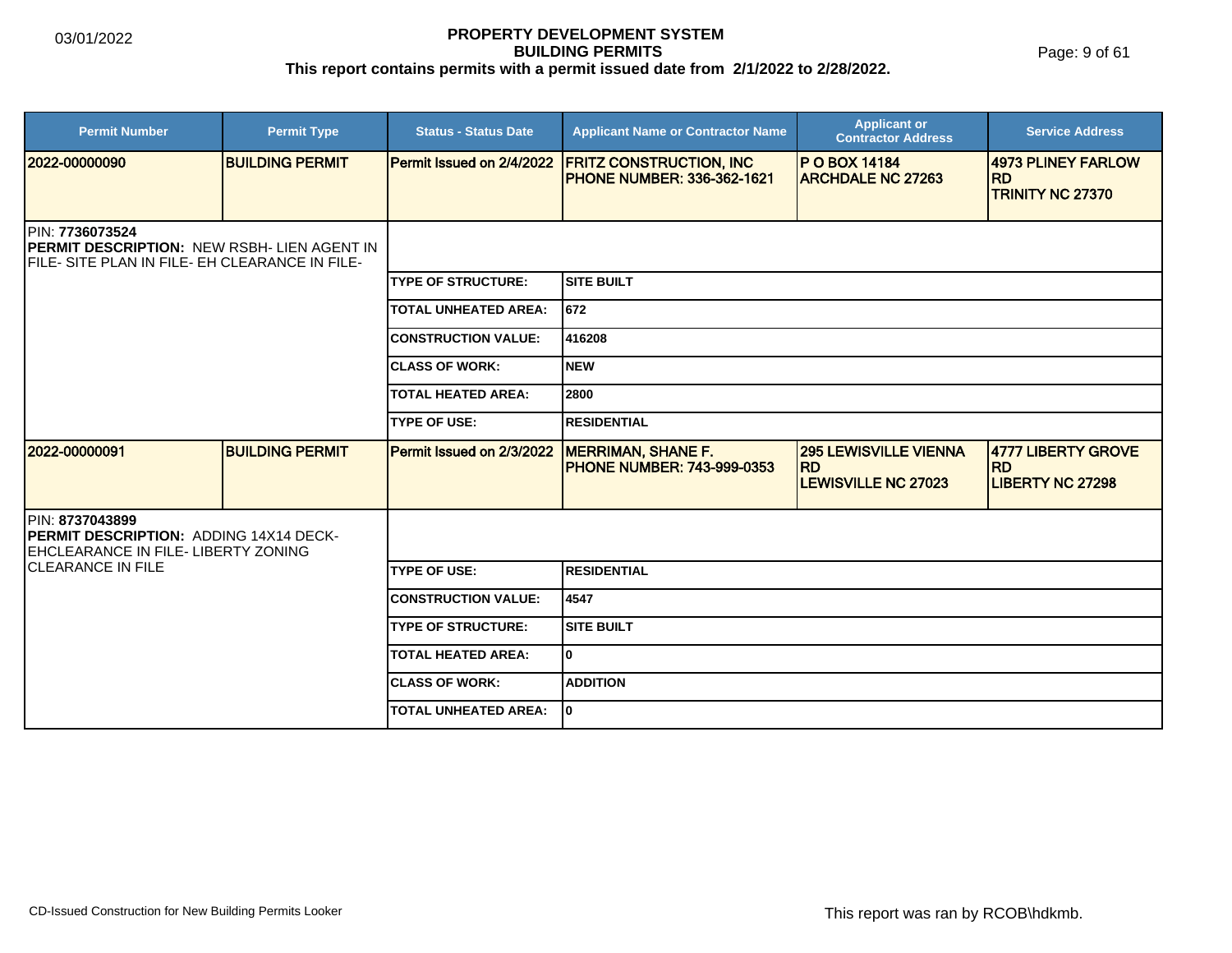Page: 10 of 61

| <b>Permit Number</b>                                                                                          | <b>Permit Type</b>     | <b>Status - Status Date</b> | <b>Applicant Name or Contractor Name</b>                                            | <b>Applicant or</b><br><b>Contractor Address</b>              | <b>Service Address</b>                             |  |
|---------------------------------------------------------------------------------------------------------------|------------------------|-----------------------------|-------------------------------------------------------------------------------------|---------------------------------------------------------------|----------------------------------------------------|--|
| 2022-00000092                                                                                                 | <b>BUILDING PERMIT</b> | Permit Issued on 2/7/2022   | <b>TCC VANDERBUILT, LLC</b><br><b>PHONE NUMBER: 919-718-2760</b>                    | 3300 JEFFERSON DAVIS<br><b>HWY</b><br><b>SANFORD NC 27330</b> | 2680 ROUTH RD<br><b>FRANKLINVILLE NC</b><br>27248  |  |
| <b>IPIN: 8704270909</b><br><b>IPERMIT DESCRIPTION: RESIDENTIAL OFF FRAME</b><br>IMODULAR - 41X76              |                        |                             |                                                                                     |                                                               |                                                    |  |
|                                                                                                               |                        | <b>TYPE OF USE:</b>         | <b>RESIDENTIAL</b>                                                                  |                                                               |                                                    |  |
|                                                                                                               |                        | <b>TOTAL HEATED AREA:</b>   | 2433                                                                                |                                                               |                                                    |  |
|                                                                                                               |                        | <b>TYPE OF STRUCTURE:</b>   | <b>MODULAR</b>                                                                      |                                                               |                                                    |  |
|                                                                                                               |                        | <b>CONSTRUCTION VALUE:</b>  | ۱o.                                                                                 |                                                               |                                                    |  |
|                                                                                                               |                        | <b>ICLASS OF WORK:</b>      | <b>NEW</b>                                                                          |                                                               |                                                    |  |
|                                                                                                               |                        | <b>TOTAL UNHEATED AREA:</b> | 1449                                                                                |                                                               |                                                    |  |
| 2022-00000093                                                                                                 | <b>BUILDING PERMIT</b> | Permit Issued on 2/4/2022   | <b>TODD ALLRED CONSTRUCTION,</b><br><b>LLC</b><br><b>PHONE NUMBER: 336-736-0005</b> | 3018 W O W RD<br><b>RANDLEMAN NC 27317</b>                    | <b>220 DANIELS ST</b><br><b>RANDLEMAN NC 27317</b> |  |
| PIN: 7765380357<br><b>PERMIT DESCRIPTION: NEW SITE BUILT HOUSE -</b><br>OK PER RANDLEMAN CITY ZONING PERMIT - |                        |                             |                                                                                     |                                                               |                                                    |  |
| HOUSE ON CITY SEWER / WATER - APPT OF LIEN<br>IAGENT IN FILE                                                  |                        | <b>TOTAL HEATED AREA:</b>   | 1500                                                                                |                                                               |                                                    |  |
|                                                                                                               |                        | <b>TOTAL UNHEATED AREA:</b> | 576                                                                                 |                                                               |                                                    |  |
|                                                                                                               |                        | <b>TYPE OF STRUCTURE:</b>   | <b>SITE BUILT</b>                                                                   |                                                               |                                                    |  |
|                                                                                                               |                        | <b>ICLASS OF WORK:</b>      | <b>NEW</b>                                                                          |                                                               |                                                    |  |
|                                                                                                               |                        | <b>TYPE OF USE:</b>         | <b>RESIDENTIAL</b>                                                                  |                                                               |                                                    |  |
|                                                                                                               |                        | <b>ICONSTRUCTION VALUE:</b> | 227263                                                                              |                                                               |                                                    |  |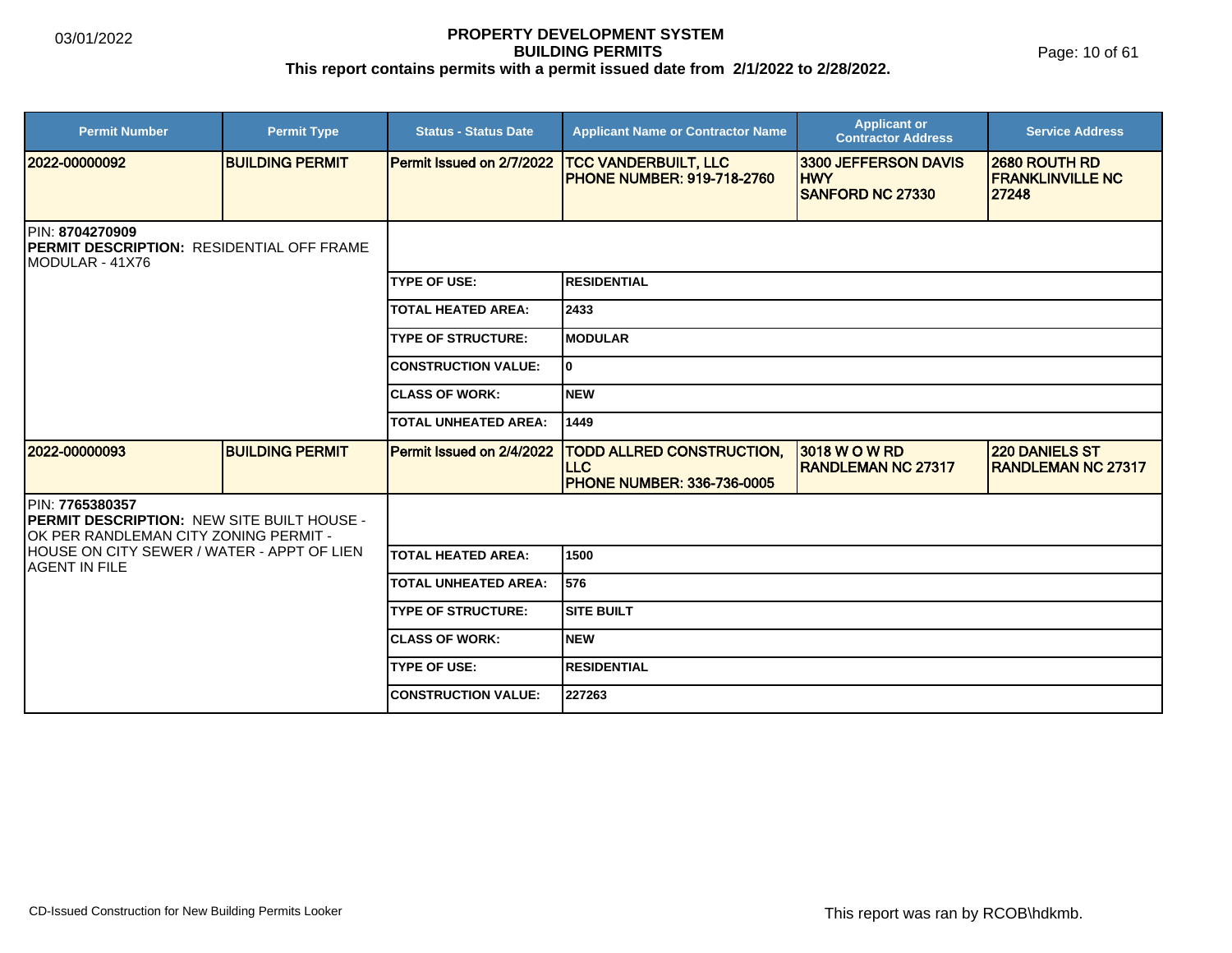Page: 11 of 61

| <b>Permit Number</b>                                                                                            | <b>Permit Type</b>     | <b>Status - Status Date</b> | <b>Applicant Name or Contractor Name</b>                          | <b>Applicant or</b><br><b>Contractor Address</b>                                    | <b>Service Address</b>                          |
|-----------------------------------------------------------------------------------------------------------------|------------------------|-----------------------------|-------------------------------------------------------------------|-------------------------------------------------------------------------------------|-------------------------------------------------|
| 2022-00000094                                                                                                   | <b>BUILDING PERMIT</b> | Permit Issued on 2/4/2022   | <b>JONES, STEPHEN WAYNE</b><br><b>IPHONE NUMBER: 336-212-0926</b> | 778 S. GRAHAM HOPEDALE 5866 RIVERSIDE RD<br><b>RD</b><br><b>BURLINGTON NC 27217</b> | <b>SEAGROVE NC 27341</b>                        |
| PIN: 8616783487<br><b>PERMIT DESCRIPTION: NEW DWMH - E/H</b><br><b>CLEARANCE, TAX CERTIFICATE &amp; SIGNED</b>  |                        |                             |                                                                   |                                                                                     |                                                 |
| APPLICATION IN FILE - OLD HOUSE TO HAVE<br>IPOWER & PLBG REMOVED & NEW HOME MINIMUM                             |                        | <b>TYPE OF USE:</b>         | <b>RESIDENTIAL</b>                                                |                                                                                     |                                                 |
| <b>VINYL UNDERPINNING</b>                                                                                       |                        | <b>ICLASS OF WORK:</b>      | Inew                                                              |                                                                                     |                                                 |
|                                                                                                                 |                        | <b>TOTAL UNHEATED AREA:</b> | ١o                                                                |                                                                                     |                                                 |
|                                                                                                                 |                        | <b>TOTAL HEATED AREA:</b>   | 2016                                                              |                                                                                     |                                                 |
|                                                                                                                 |                        | <b>TYPE OF STRUCTURE:</b>   | <b>IMOBILE</b>                                                    |                                                                                     |                                                 |
|                                                                                                                 |                        | <b>CONSTRUCTION VALUE:</b>  | I٥                                                                |                                                                                     |                                                 |
| 2022-00000095                                                                                                   | <b>BUILDING PERMIT</b> | Permit Issued on 2/4/2022   | <b>JONES, STEPHEN WAYNE</b><br><b>IPHONE NUMBER: 336-212-0926</b> | 778 S. GRAHAM HOPEDALE 2025 MULBERRY<br><b>RD</b><br><b>BURLINGTON NC 27217</b>     | IACADEMY ST<br><b>FRANKLINVILLE NC</b><br>27248 |
| IPIN: 7793970076<br><b>PERMIT DESCRIPTION: NEW DWMH - E/H</b><br><b>CLEARANCE, TAX CERTIFICATE &amp; SIGNED</b> |                        |                             |                                                                   |                                                                                     |                                                 |
| APPLICATION IN FILE - DWMH MUST HAVE MINIMUM TYPE OF USE:<br><b>VINYL UNDERPINNING</b>                          |                        |                             | <b>RESIDENTIAL</b>                                                |                                                                                     |                                                 |
|                                                                                                                 |                        | <b>TOTAL HEATED AREA:</b>   | 1600                                                              |                                                                                     |                                                 |
|                                                                                                                 |                        | <b>CONSTRUCTION VALUE:</b>  | lo                                                                |                                                                                     |                                                 |
|                                                                                                                 |                        | TOTAL UNHEATED AREA:        | I٥                                                                |                                                                                     |                                                 |
|                                                                                                                 |                        | <b>TYPE OF STRUCTURE:</b>   | <b>IMOBILE</b>                                                    |                                                                                     |                                                 |
|                                                                                                                 |                        | <b>ICLASS OF WORK:</b>      | <b>NEW</b>                                                        |                                                                                     |                                                 |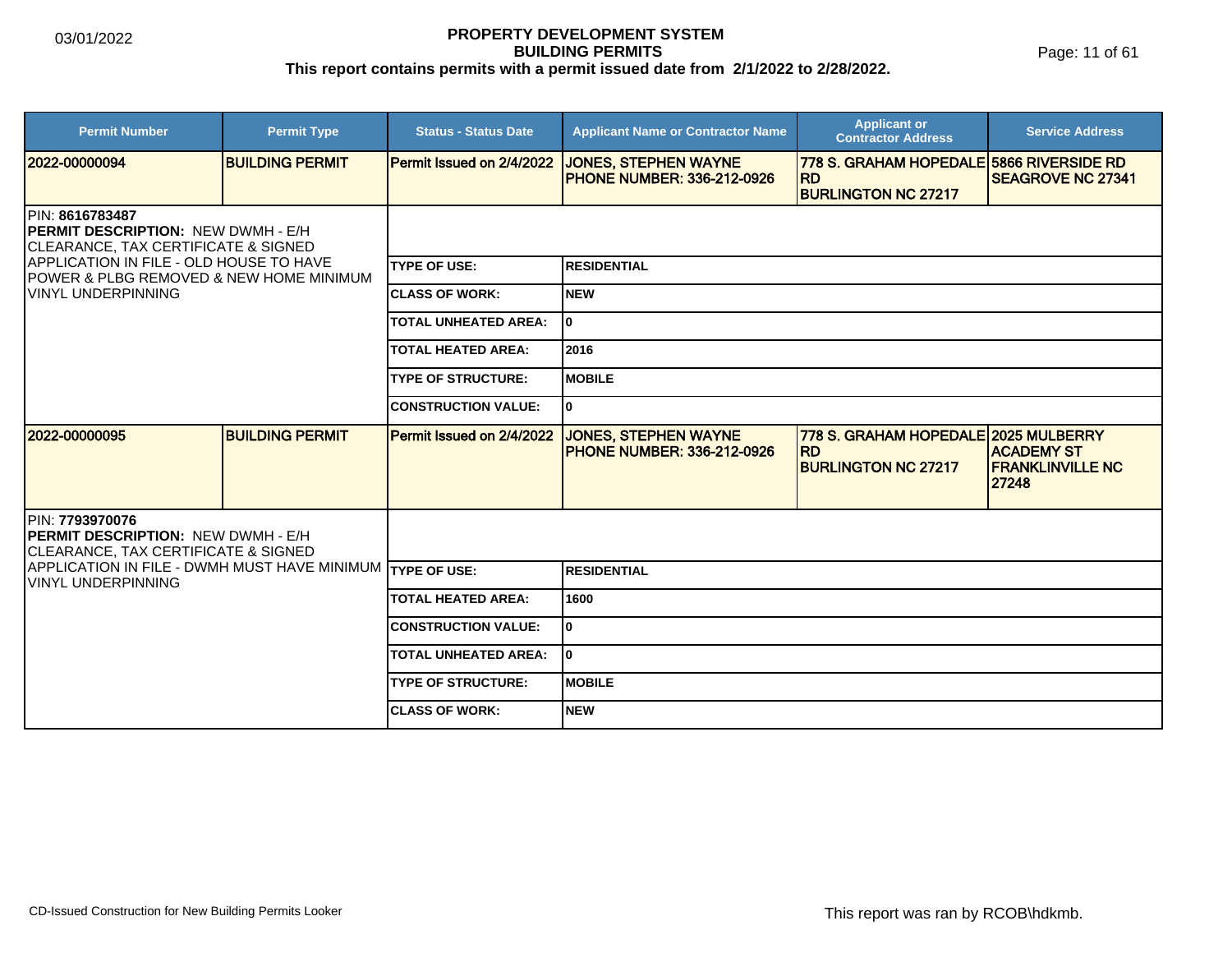Page: 12 of 61

| <b>Permit Number</b>                                                                                                                                    | <b>Permit Type</b>     | <b>Status - Status Date</b>          | <b>Applicant Name or Contractor Name</b>                                    | <b>Applicant or</b><br><b>Contractor Address</b>                                    | <b>Service Address</b>                        |  |
|---------------------------------------------------------------------------------------------------------------------------------------------------------|------------------------|--------------------------------------|-----------------------------------------------------------------------------|-------------------------------------------------------------------------------------|-----------------------------------------------|--|
| 2022-00000096                                                                                                                                           | <b>BUILDING PERMIT</b> | <b>Permit Issued on</b><br>2/15/2022 | <b>KNUSTON, CHARLES</b><br><b>PHONE NUMBER: 757-558-9909</b>                | <b>1741 CORPORATE</b><br><b>LANDING PKWY #101</b><br><b>VIRGINIA BEACH VA 23454</b> | 4340 TIMBER LEA LN<br><b>RAMSEUR NC 27316</b> |  |
| <b>IPIN: 8608141952</b><br><b>IPERMIT DESCRIPTION: INSTALL WALL ANCHORS</b><br>TO STABALIZE EXISTING STRUCTURE TO PREVENT<br><b>IFURTHER SETTLEMENT</b> |                        |                                      |                                                                             |                                                                                     |                                               |  |
|                                                                                                                                                         |                        | <b>TYPE OF STRUCTURE:</b>            | <b>SITE BUILT</b>                                                           |                                                                                     |                                               |  |
|                                                                                                                                                         |                        | <b>CONSTRUCTION VALUE:</b>           | 9200                                                                        |                                                                                     |                                               |  |
|                                                                                                                                                         |                        | <b>TYPE OF USE:</b>                  | <b>RESIDENTIAL</b>                                                          |                                                                                     |                                               |  |
|                                                                                                                                                         |                        | <b>TOTAL UNHEATED AREA:</b>          | I٥                                                                          |                                                                                     |                                               |  |
|                                                                                                                                                         |                        | <b>CLASS OF WORK:</b>                | <b>RENOVATION</b>                                                           |                                                                                     |                                               |  |
|                                                                                                                                                         |                        | <b>TOTAL HEATED AREA:</b>            | I٥                                                                          |                                                                                     |                                               |  |
| 2022-00000097                                                                                                                                           | <b>BUILDING PERMIT</b> | <b>Permit Issued on</b><br>2/11/2022 | <b>B &amp; H POOL AND PATIO SHOP,</b><br><b>INC</b><br><b>PHONE NUMBER:</b> | <b>201 W MARKET CENTER</b><br><b>DR</b><br><b>HIGH POINT NC 27260</b>               | 7310 FOX CHASE DR<br><b>TRINITY NC 27370</b>  |  |
| IPIN: 6796085748<br>PERMIT DESCRIPTION: NEW RESIDENTIAL 14'X28'<br>IRECTANGLE INGROUND SWIMMING POOL - OK PER_                                          |                        |                                      |                                                                             |                                                                                     |                                               |  |
| TRINITY CITY ZONING PERMIT - E/H COMPLIANCE<br>LETTER, COPY OF CONTRACT & SIGNED                                                                        |                        | <b>TYPE OF STRUCTURE:</b>            | <b>POOL</b>                                                                 |                                                                                     |                                               |  |
| IAPPLICATION IN FILE                                                                                                                                    |                        | <b>TYPE OF USE:</b>                  | <b>RESIDENTIAL</b>                                                          |                                                                                     |                                               |  |
|                                                                                                                                                         |                        | <b>CLASS OF WORK:</b>                | Inew                                                                        |                                                                                     |                                               |  |
|                                                                                                                                                         |                        | <b>TOTAL UNHEATED AREA:</b>          | I٥                                                                          |                                                                                     |                                               |  |
|                                                                                                                                                         |                        | <b>CONSTRUCTION VALUE:</b>           | 21000                                                                       |                                                                                     |                                               |  |
|                                                                                                                                                         |                        | <b>TOTAL HEATED AREA:</b>            | l0                                                                          |                                                                                     |                                               |  |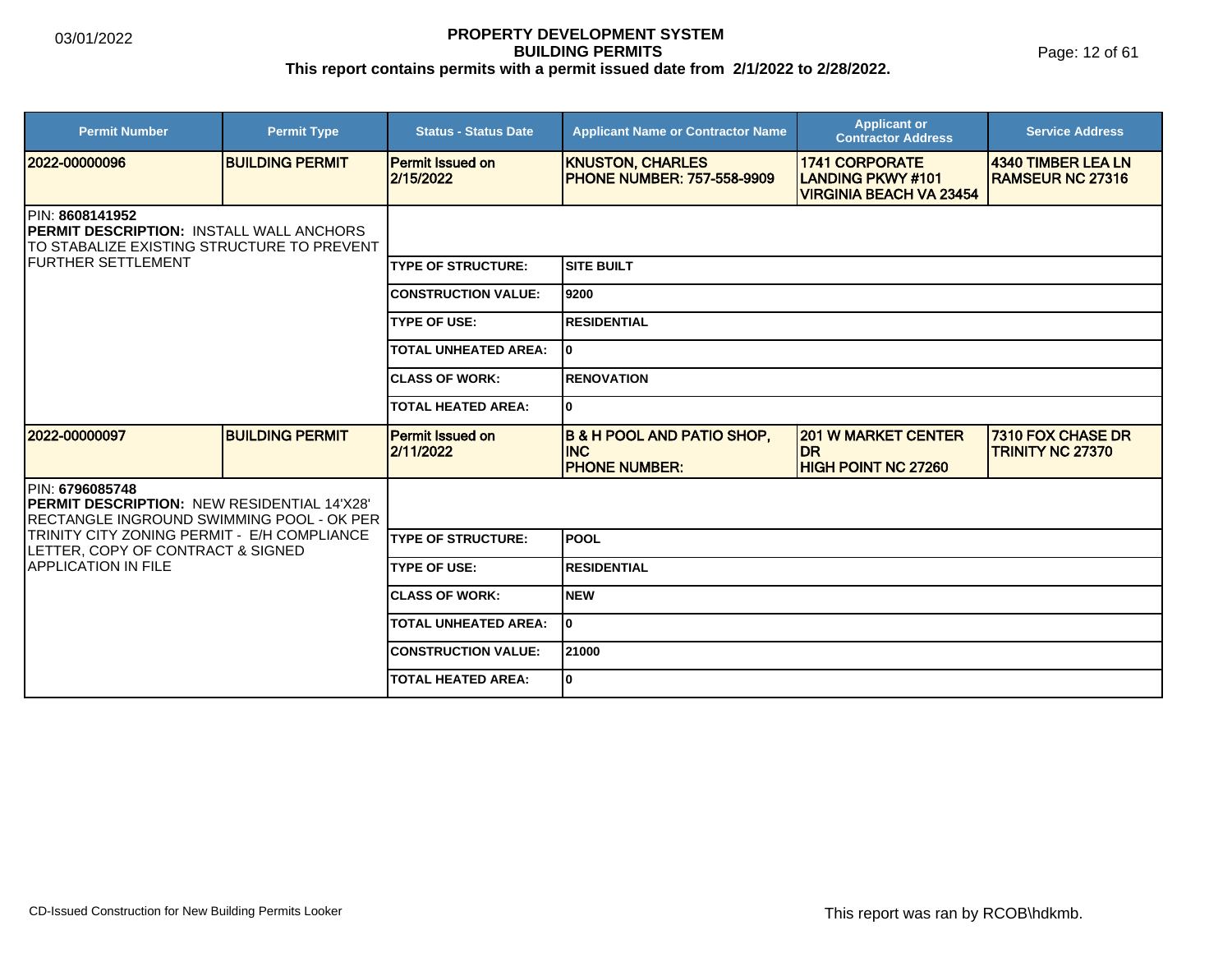Page: 13 of 61

| <b>Permit Number</b>                                                                                                                                     | <b>Permit Type</b>     | <b>Status - Status Date</b>          | <b>Applicant Name or Contractor Name</b>                                               | <b>Applicant or</b><br><b>Contractor Address</b> | <b>Service Address</b>                                             |  |  |
|----------------------------------------------------------------------------------------------------------------------------------------------------------|------------------------|--------------------------------------|----------------------------------------------------------------------------------------|--------------------------------------------------|--------------------------------------------------------------------|--|--|
| 2022-00000098                                                                                                                                            | <b>BUILDING PERMIT</b> | <b>Permit Issued on</b><br>2/10/2022 | <b>GALLONI'S TRIAD DOOR</b><br><b>SERVICE INC</b><br><b>PHONE NUMBER: 336-681-0344</b> | <b>PO BOX 1377</b><br><b>JAMESTOWN NC 27282</b>  | <b>379 RISING SUN WAY</b><br><b>IFRANKLINVILLE NC</b><br>27248     |  |  |
| PIN: 7792732864<br><b>IPERMIT DESCRIPTION: NEW RSBH- LIEN AGENT IN</b><br>FILE- SITE PLAN IN FILE- FRANKLINVILLE ZONING-<br><b>ICITY WATER AND SEWER</b> |                        |                                      |                                                                                        |                                                  |                                                                    |  |  |
|                                                                                                                                                          |                        | <b>ICLASS OF WORK:</b>               | Inew                                                                                   |                                                  |                                                                    |  |  |
|                                                                                                                                                          |                        | <b>TOTAL UNHEATED AREA:</b>          | 528                                                                                    |                                                  |                                                                    |  |  |
|                                                                                                                                                          |                        | <b>TYPE OF STRUCTURE:</b>            | <b>SITE BUILT</b>                                                                      |                                                  |                                                                    |  |  |
|                                                                                                                                                          |                        | <b>TOTAL HEATED AREA:</b>            | 1229                                                                                   |                                                  |                                                                    |  |  |
|                                                                                                                                                          |                        | <b>TYPE OF USE:</b>                  | <b>RESIDENTIAL</b>                                                                     |                                                  |                                                                    |  |  |
|                                                                                                                                                          |                        | <b>CONSTRUCTION VALUE:</b>           | 319554                                                                                 |                                                  |                                                                    |  |  |
| 2022-00000099                                                                                                                                            | <b>BUILDING PERMIT</b> | Permit Issued on 2/9/2022            | <b>TIMBERKRAFT INC.</b><br><b>PHONE NUMBER: 910-548-3654</b>                           | PO BOX 383<br><b>SNEADS FERRY NC 28460</b>       | <b>2281 STEPPINGSTONE</b><br><b>LN</b><br><b>ASHEBORO NC 27205</b> |  |  |
| PIN: 7731984842<br><b>IPERMIT DESCRIPTION: NEW SITE BUILT HOUSE -</b><br>E/H CLEARANCE, APPT OF LIEN AGENT & SIGNED                                      |                        |                                      |                                                                                        |                                                  |                                                                    |  |  |
| <b>IAPPLICATION IN FILE</b>                                                                                                                              |                        | <b>ITYPE OF USE:</b>                 | RESIDENTIAL                                                                            |                                                  |                                                                    |  |  |
|                                                                                                                                                          |                        | <b>TYPE OF STRUCTURE:</b>            | <b>SITE BUILT</b>                                                                      |                                                  |                                                                    |  |  |
|                                                                                                                                                          |                        | <b>TOTAL HEATED AREA:</b>            | 2100                                                                                   |                                                  |                                                                    |  |  |
|                                                                                                                                                          |                        | <b>CONSTRUCTION VALUE:</b>           | 563516                                                                                 |                                                  |                                                                    |  |  |
|                                                                                                                                                          |                        | <b>ICLASS OF WORK:</b>               | <b>NEW</b>                                                                             |                                                  |                                                                    |  |  |
|                                                                                                                                                          |                        | <b>TOTAL UNHEATED AREA:</b>          | I٥                                                                                     |                                                  |                                                                    |  |  |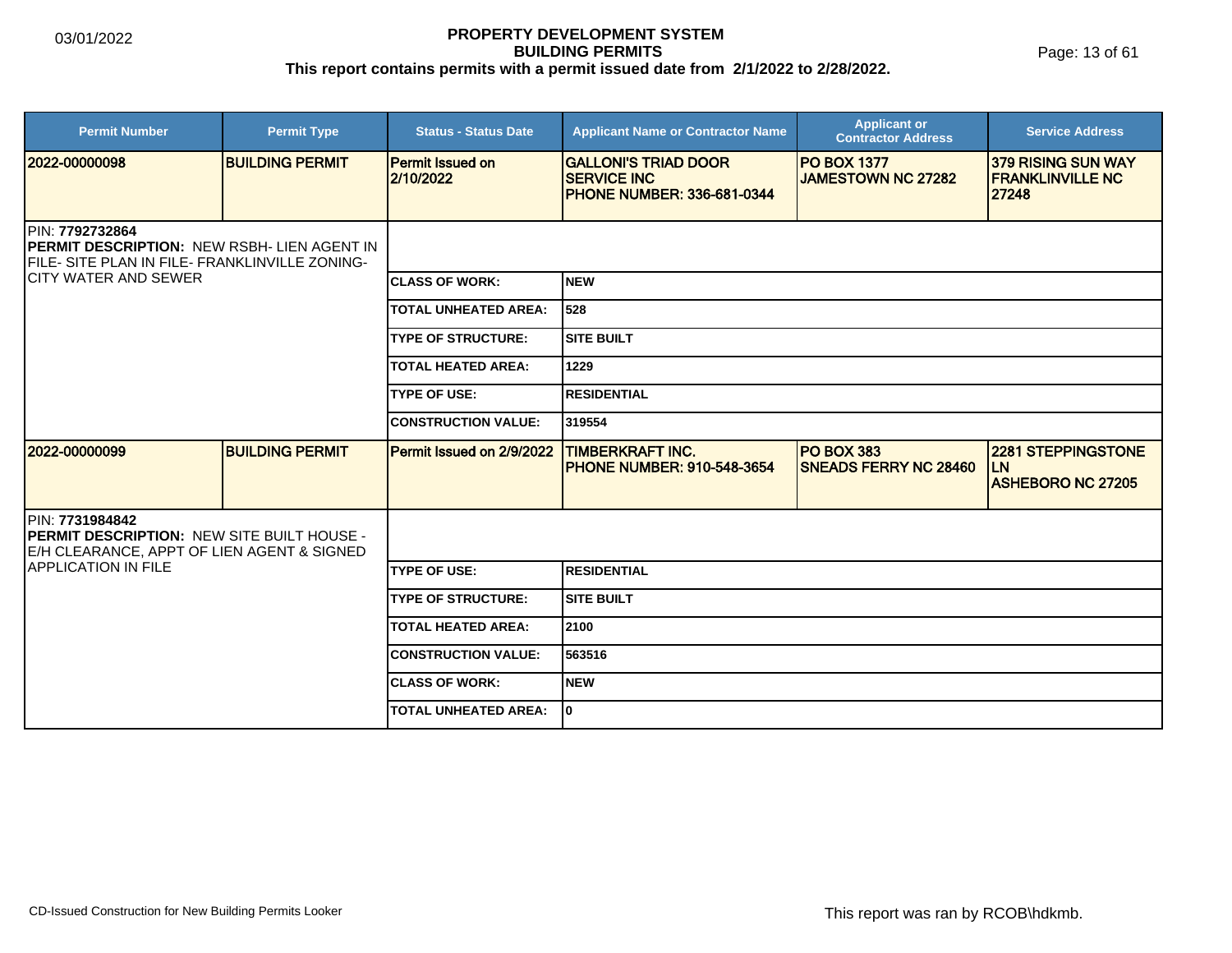Page: 14 of 61

| <b>Permit Number</b>                                                                                                                          | <b>Permit Type</b>     | <b>Status - Status Date</b>      | <b>Applicant Name or Contractor Name</b>                         | <b>Applicant or</b><br><b>Contractor Address</b>                         | <b>Service Address</b>                                 |
|-----------------------------------------------------------------------------------------------------------------------------------------------|------------------------|----------------------------------|------------------------------------------------------------------|--------------------------------------------------------------------------|--------------------------------------------------------|
| 2022-00000101                                                                                                                                 | <b>BUILDING PERMIT</b> | <b>Permit Issued on 2/9/2022</b> | <b>JONES, STEPHEN WAYNE</b><br><b>PHONE NUMBER: 336-212-0926</b> | <b>778 S. GRAHAM HOPEDALE</b><br><b>RD</b><br><b>BURLINGTON NC 27217</b> | <b>1204 BLUE HERON LN</b><br><b>RANDLEMAN NC 27317</b> |
| PIN: 7776573889<br><b>IPERMIT DESCRIPTION: NEW DW MOBILE HOME -</b><br>E/H CLEARANCE, TAX CERTIFICATE & SIGNED<br><b>IAPPLICATION IN FILE</b> |                        |                                  |                                                                  |                                                                          |                                                        |
|                                                                                                                                               |                        | <b>ICLASS OF WORK:</b>           | <b>NEW</b>                                                       |                                                                          |                                                        |
|                                                                                                                                               |                        | <b>TYPE OF USE:</b>              | <b>RESIDENTIAL</b>                                               |                                                                          |                                                        |
|                                                                                                                                               |                        | <b>TYPE OF STRUCTURE:</b>        | <b>MOBILE</b>                                                    |                                                                          |                                                        |
|                                                                                                                                               |                        | <b>TOTAL UNHEATED AREA:</b>      | I٥                                                               |                                                                          |                                                        |
|                                                                                                                                               |                        | <b>TOTAL HEATED AREA:</b>        | 1546                                                             |                                                                          |                                                        |
|                                                                                                                                               |                        | <b>CONSTRUCTION VALUE:</b>       | 0                                                                |                                                                          |                                                        |
| 2022-00000102                                                                                                                                 | <b>BUILDING PERMIT</b> | Permit Issued on 2/9/2022        | <b>CONNELLY, KARIN A</b><br><b>PHONE NUMBER:</b>                 | <b>PO BOX 204</b><br><b>FRANKLINVILLE NC 27248</b>                       | 3828 INFINITE WAY<br><b>FRANKLINVILLE NC</b><br>27248  |
| PIN: 7792738876<br><b>PERMIT DESCRIPTION: NEW SITE BUILT HOUSE -</b><br>OK PER TOWN OF FRANKLINVILLE ZONING PERMIT                            |                        |                                  |                                                                  |                                                                          |                                                        |
| - HOUSE ON CITY SEWER & WATER - APPT OF LIEN<br>AGENT & OWNER AFFIDAVIT IN FILE                                                               |                        | <b>CONSTRUCTION VALUE:</b>       | 66857                                                            |                                                                          |                                                        |
|                                                                                                                                               |                        | <b>TYPE OF USE:</b>              | <b>RESIDENTIAL</b>                                               |                                                                          |                                                        |
|                                                                                                                                               |                        | <b>CLASS OF WORK:</b>            | <b>NEW</b>                                                       |                                                                          |                                                        |
|                                                                                                                                               |                        | <b>TOTAL HEATED AREA:</b>        | 512                                                              |                                                                          |                                                        |
|                                                                                                                                               |                        | <b>TOTAL UNHEATED AREA:</b>      | 0                                                                |                                                                          |                                                        |
|                                                                                                                                               |                        | <b>TYPE OF STRUCTURE:</b>        | <b>SITE BUILT</b>                                                |                                                                          |                                                        |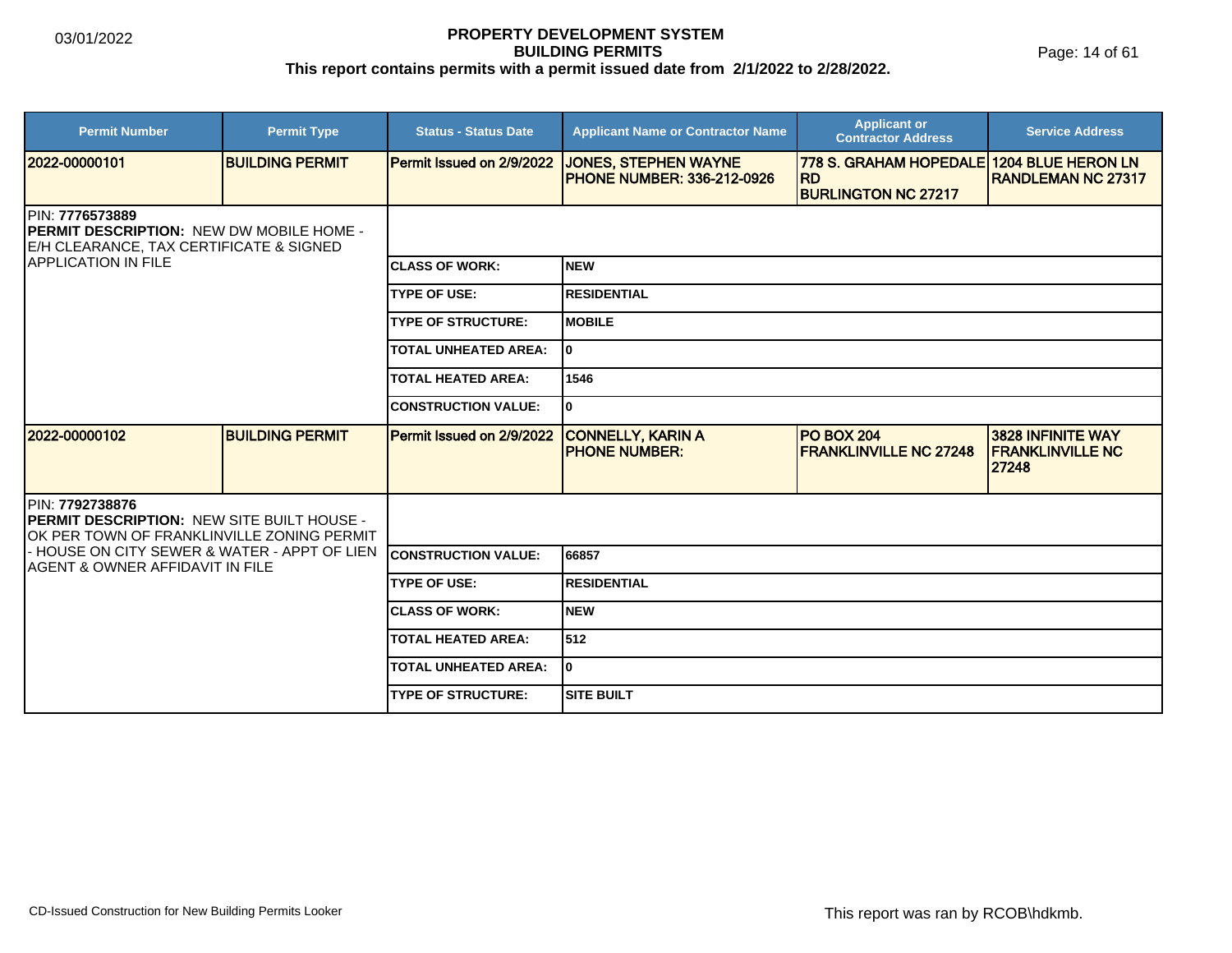Page: 15 of 61

| <b>Permit Number</b>                                                                                          | <b>Permit Type</b>     | <b>Status - Status Date</b>          | <b>Applicant Name or Contractor Name</b>                          | <b>Applicant or</b><br><b>Contractor Address</b>  | <b>Service Address</b>                                                  |  |  |
|---------------------------------------------------------------------------------------------------------------|------------------------|--------------------------------------|-------------------------------------------------------------------|---------------------------------------------------|-------------------------------------------------------------------------|--|--|
| 2022-00000103                                                                                                 | <b>BUILDING PERMIT</b> | <b>Permit Issued on</b><br>2/14/2022 | <b>BRADY HOMES, INC</b><br><b>PHONE NUMBER: 336-629-0404</b>      | 4586 US HWY 64 E<br><b>FRANKLINVILLE NC 27248</b> | <b>330 FAITH ROCK RD</b><br><b>FRANKLINVILLE NC</b><br>27248            |  |  |
| PIN: 7792524296<br><b>PERMIT DESCRIPTION: DW MOBILE HOME -</b><br>FRANKLINVILLE ZONING PERMIT, E/H CLEARANCE, |                        |                                      |                                                                   |                                                   |                                                                         |  |  |
| ITAX CERTIFICATE & SIGNED APPLICATION IN FILE                                                                 |                        | <b>TYPE OF USE:</b>                  | <b>RESIDENTIAL</b>                                                |                                                   |                                                                         |  |  |
|                                                                                                               |                        | <b>CONSTRUCTION VALUE:</b>           | l0.                                                               |                                                   |                                                                         |  |  |
|                                                                                                               |                        | <b>TYPE OF STRUCTURE:</b>            | <b>MOBILE</b>                                                     |                                                   |                                                                         |  |  |
|                                                                                                               |                        | <b>TOTAL UNHEATED AREA:</b>          | 0                                                                 |                                                   |                                                                         |  |  |
|                                                                                                               |                        | <b>TOTAL HEATED AREA:</b>            | 2300                                                              |                                                   |                                                                         |  |  |
|                                                                                                               |                        | <b>CLASS OF WORK:</b>                | <b>NEW</b>                                                        |                                                   |                                                                         |  |  |
| 2022-00000104                                                                                                 | <b>BUILDING PERMIT</b> | Permit Issued on<br>2/11/2022        | <b>SCHUMACHER, WILLIAM G</b><br><b>PHONE NUMBER: 330-478-4505</b> | 2715 WISE AVE NW<br><b>CANTON OH 44708</b>        | <b>1810 WINCHESTER</b><br><b>HEIGHTS DR</b><br><b>ASHEBORO NC 27205</b> |  |  |
| PIN: 7780021143<br>PERMIT DESCRIPTION: NEW SITE BUILT HOUSE -<br>E/H CLEARANCE, APPT OF LIEN AGENT & SIGNED   |                        |                                      |                                                                   |                                                   |                                                                         |  |  |
| APPLICATION IN FILE - GC TO BE AWARE OF ANY<br>SUBDIVISION RESTRICTIONS ON FILE AT R.O.D.                     |                        | <b>TYPE OF STRUCTURE:</b>            | <b>SITE BUILT</b>                                                 |                                                   |                                                                         |  |  |
|                                                                                                               |                        | <b>CLASS OF WORK:</b>                | <b>NEW</b>                                                        |                                                   |                                                                         |  |  |
|                                                                                                               |                        | <b>CONSTRUCTION VALUE:</b>           | 323772                                                            |                                                   |                                                                         |  |  |
|                                                                                                               |                        | <b>TOTAL UNHEATED AREA:</b>          | ١o                                                                |                                                   |                                                                         |  |  |
|                                                                                                               |                        | <b>TYPE OF USE:</b>                  | <b>RESIDENTIAL</b>                                                |                                                   |                                                                         |  |  |
|                                                                                                               |                        | <b>TOTAL HEATED AREA:</b>            | 2407                                                              |                                                   |                                                                         |  |  |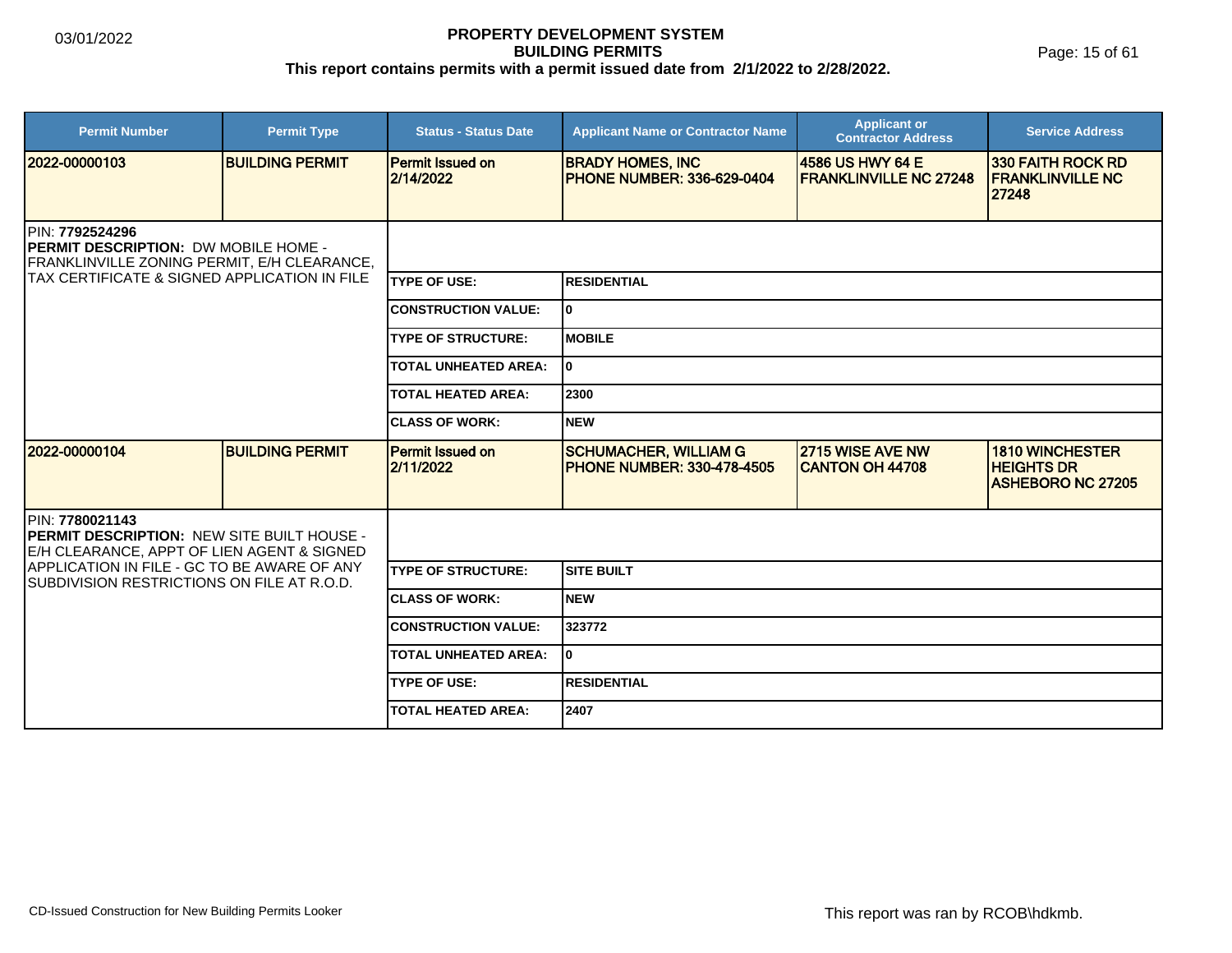Page: 16 of 61

| <b>Permit Number</b>                                                                                        | <b>Permit Type</b>     | <b>Status - Status Date</b>                                            | <b>Applicant Name or Contractor Name</b>                                      | <b>Applicant or</b><br><b>Contractor Address</b> | <b>Service Address</b>                       |  |  |
|-------------------------------------------------------------------------------------------------------------|------------------------|------------------------------------------------------------------------|-------------------------------------------------------------------------------|--------------------------------------------------|----------------------------------------------|--|--|
| 2022-00000105                                                                                               | <b>BUILDING PERMIT</b> | <b>Permit Issued on</b><br>2/10/2022, Permit<br>Completed on 2/28/2022 | <b>OAKWOOD HOMES #717</b><br><b>PHONE NUMBER: 336-623-9753</b>                | 916 S. VAN BUREN RD<br><b>EDEN NC 27288</b>      | 524 WOODOAK TRL<br><b>RANDLEMAN NC 27317</b> |  |  |
| PIN: 7767121881<br>PERMIT DESCRIPTION: SW MOBILE HOME ON LOT<br># 4 OF MCCASKILL MHP - E/H CLEARANCE, TAX   |                        |                                                                        |                                                                               |                                                  |                                              |  |  |
| ICERTIFICATE & SIGNED APPLICATION IN FILE                                                                   |                        | <b>TOTAL UNHEATED AREA:</b>                                            | I٥                                                                            |                                                  |                                              |  |  |
|                                                                                                             |                        | <b>CONSTRUCTION VALUE:</b>                                             | 0                                                                             |                                                  |                                              |  |  |
|                                                                                                             |                        | <b>TYPE OF USE:</b>                                                    | <b>RESIDENTIAL</b>                                                            |                                                  |                                              |  |  |
|                                                                                                             |                        | <b>TOTAL HEATED AREA:</b>                                              | 840                                                                           |                                                  |                                              |  |  |
|                                                                                                             |                        | <b>TYPE OF STRUCTURE:</b>                                              | <b>MOBILE</b>                                                                 |                                                  |                                              |  |  |
|                                                                                                             |                        | <b>CLASS OF WORK:</b>                                                  | <b>NEW</b>                                                                    |                                                  |                                              |  |  |
| 12022-00000106                                                                                              | <b>BUILDING PERMIT</b> | Permit Issued on<br>2/10/2022                                          | COLEMAN, GERALD ELWOOD, JR   PO BOX 1746<br><b>PHONE NUMBER: 336-215-2894</b> | <b>IHIGH POINT NC 27261</b>                      | 312 ALISON LN<br><b>ARCHDALE NC 27263</b>    |  |  |
| PIN: 7728221896<br><b>PERMIT DESCRIPTION: REMODEL TWO</b><br><b>IBATHROOMS TO INCLUDE FLOORING CABINETS</b> |                        |                                                                        |                                                                               |                                                  |                                              |  |  |
| AND FINISHES, REMODELING HALLWAY FLOORING<br>IAND FINISHES.                                                 |                        | <b>ICLASS OF WORK:</b>                                                 | <b>RENOVATION</b>                                                             |                                                  |                                              |  |  |
|                                                                                                             |                        | <b>TOTAL HEATED AREA:</b>                                              | $\mathbf{0}$                                                                  |                                                  |                                              |  |  |
|                                                                                                             |                        | <b>CONSTRUCTION VALUE:</b>                                             | 55000                                                                         |                                                  |                                              |  |  |
|                                                                                                             |                        | <b>TYPE OF USE:</b>                                                    | <b>RESIDENTIAL</b>                                                            |                                                  |                                              |  |  |
|                                                                                                             |                        | <b>TOTAL UNHEATED AREA:</b>                                            | 0                                                                             |                                                  |                                              |  |  |
|                                                                                                             |                        | <b>TYPE OF STRUCTURE:</b>                                              | <b>SITE BUILT</b>                                                             |                                                  |                                              |  |  |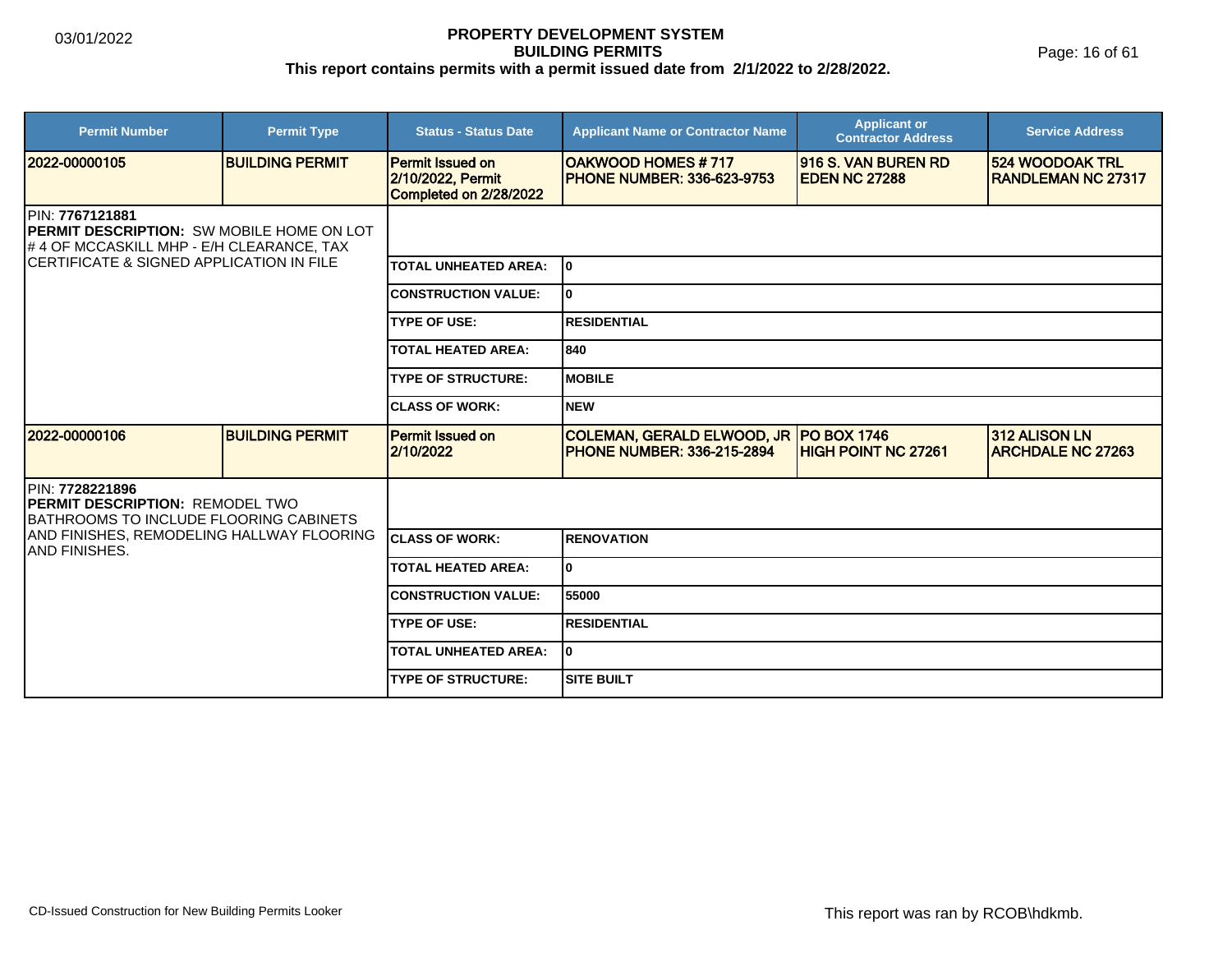Page: 17 of 61

| <b>Permit Number</b>                                                                                                           | <b>Permit Type</b>     | <b>Status - Status Date</b>          | <b>Applicant Name or Contractor Name</b>                        | <b>Applicant or</b><br><b>Contractor Address</b>   | <b>Service Address</b>                       |  |
|--------------------------------------------------------------------------------------------------------------------------------|------------------------|--------------------------------------|-----------------------------------------------------------------|----------------------------------------------------|----------------------------------------------|--|
| 2022-00000107                                                                                                                  | <b>BUILDING PERMIT</b> | <b>Permit Issued on</b><br>2/11/2022 | <b>ETHERIDGE, BRIAN L</b><br><b>PHONE NUMBER: 704-345-1019</b>  | 8001 ARROWRIDGE BLVD<br><b>ICHARLOTTE NC 28273</b> | 6822 BELLAWOOD DR<br><b>TRINITY NC 27370</b> |  |
| <b>IPIN: 6797436900</b><br><b>IPERMIT DESCRIPTION: NEW RSBH- SITE PLAN IN</b><br><b>IFILE- DAVIDSON WATER AND CITY SEWER -</b> |                        |                                      |                                                                 |                                                    |                                              |  |
| <b>ITRINITY ZONING</b>                                                                                                         |                        | <b>CLASS OF WORK:</b>                | Inew                                                            |                                                    |                                              |  |
|                                                                                                                                |                        | <b>CONSTRUCTION VALUE:</b>           | 391504                                                          |                                                    |                                              |  |
|                                                                                                                                |                        | <b>TYPE OF USE:</b>                  | <b>RESIDENTIAL</b>                                              |                                                    |                                              |  |
|                                                                                                                                |                        | <b>TYPE OF STRUCTURE:</b>            | <b>SITE BUILT</b>                                               |                                                    |                                              |  |
|                                                                                                                                |                        | <b>TOTAL HEATED AREA:</b>            | 2824                                                            |                                                    |                                              |  |
|                                                                                                                                |                        | <b>TOTAL UNHEATED AREA:</b>          | 1411                                                            |                                                    |                                              |  |
| 12022-00000108                                                                                                                 | <b>BUILDING PERMIT</b> | <b>Permit Issued on</b><br>2/11/2022 | <b>ETHERIDGE, BRIAN L</b><br><b>IPHONE NUMBER: 704-345-1019</b> | 8001 ARROWRIDGE BLVD<br><b>ICHARLOTTE NC 28273</b> | 6826 BELLAWOOD DR<br><b>TRINITY NC 27370</b> |  |
| PIN: 6797435825<br><b>PERMIT DESCRIPTION: NEW RSBH- SITE PLAN IN</b><br><b>FILE- DAVIDSON WATER AND CITY SEWER -</b>           |                        |                                      |                                                                 |                                                    |                                              |  |
| <b>TRINITY ZONING</b>                                                                                                          |                        | <b>CONSTRUCTION VALUE:</b>           | 308741                                                          |                                                    |                                              |  |
|                                                                                                                                |                        | <b>TYPE OF STRUCTURE:</b>            | Isite built                                                     |                                                    |                                              |  |
|                                                                                                                                |                        | <b>CLASS OF WORK:</b>                | Inew                                                            |                                                    |                                              |  |
|                                                                                                                                |                        | <b>TYPE OF USE:</b>                  | <b>RESIDENTIAL</b>                                              |                                                    |                                              |  |
|                                                                                                                                |                        | <b>TOTAL UNHEATED AREA:</b>          | 1370                                                            |                                                    |                                              |  |
|                                                                                                                                |                        | <b>TOTAL HEATED AREA:</b>            | 2207                                                            |                                                    |                                              |  |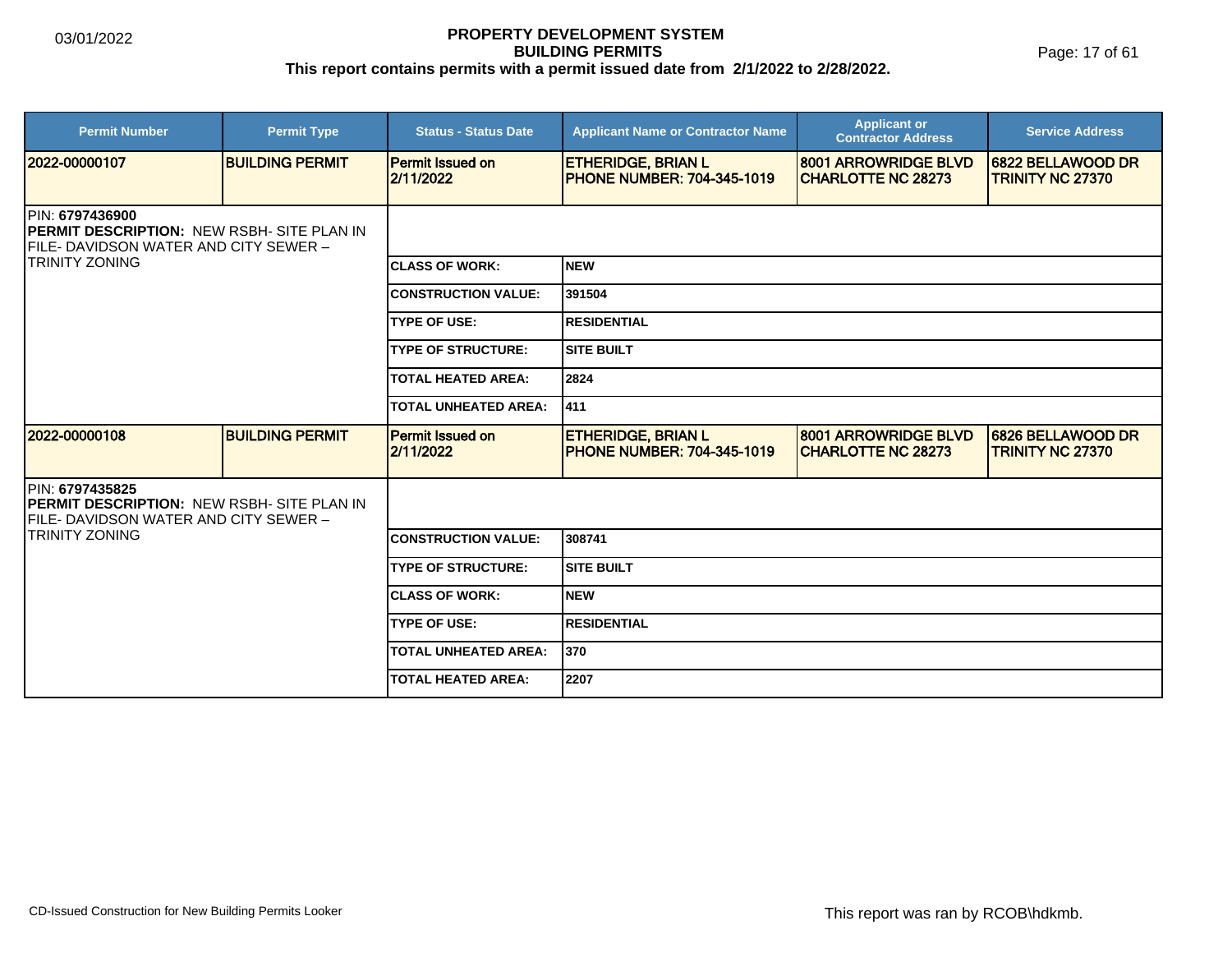Page: 18 of 61

| <b>Permit Number</b>                                                                                                                                                                                                 | <b>Permit Type</b>     | <b>Status - Status Date</b>          | <b>Applicant Name or Contractor Name</b>                       | <b>Applicant or</b><br><b>Contractor Address</b>      | <b>Service Address</b>                          |  |  |
|----------------------------------------------------------------------------------------------------------------------------------------------------------------------------------------------------------------------|------------------------|--------------------------------------|----------------------------------------------------------------|-------------------------------------------------------|-------------------------------------------------|--|--|
| 2022-00000109                                                                                                                                                                                                        | <b>BUILDING PERMIT</b> | <b>Permit Issued on</b><br>2/23/2022 | <b>STEWART, JOSEPH K</b><br><b>IPHONE NUMBER: 704-399-4663</b> | <b>2857 WESTPORT RD</b><br><b>CHARLOTTE NC 28208</b>  | 5588 SILER ST<br><b>TRINITY NC 27370</b>        |  |  |
| PIN: 7708538550<br>PERMIT DESCRIPTION: NEW SITE BUILT HOUSE -<br>OK PER TRINITY CITY ZONING PERMIT - CITY<br>SEWER & DAVIDSON WATER - APPT OF LIEN AGENT TOTAL UNHEATED AREA:<br><b>8 SIGNED APPLICATION IN FILE</b> |                        |                                      |                                                                |                                                       |                                                 |  |  |
|                                                                                                                                                                                                                      |                        |                                      | 1473                                                           |                                                       |                                                 |  |  |
|                                                                                                                                                                                                                      |                        | <b>CONSTRUCTION VALUE:</b>           | 349314                                                         |                                                       |                                                 |  |  |
|                                                                                                                                                                                                                      |                        | <b>TYPE OF USE:</b>                  | <b>RESIDENTIAL</b>                                             |                                                       |                                                 |  |  |
|                                                                                                                                                                                                                      |                        | <b>TYPE OF STRUCTURE:</b>            | <b>SITE BUILT</b>                                              |                                                       |                                                 |  |  |
|                                                                                                                                                                                                                      |                        | <b>CLASS OF WORK:</b>                | <b>NEW</b>                                                     |                                                       |                                                 |  |  |
|                                                                                                                                                                                                                      |                        | <b>TOTAL HEATED AREA:</b>            | 2438                                                           |                                                       |                                                 |  |  |
| 12022-00000110                                                                                                                                                                                                       | <b>BUILDING PERMIT</b> | <b>Permit Issued on</b><br>2/23/2022 | <b>STEWART, JOSEPH K</b><br><b>IPHONE NUMBER: 704-399-4663</b> | <b>2857 WESTPORT RD</b><br><b>ICHARLOTTE NC 28208</b> | <b>5574 SILER ST</b><br><b>TRINITY NC 27370</b> |  |  |
| PIN: 7708538344<br>PERMIT DESCRIPTION: NEW SITE BUILT HOUSE -<br>IOK PER TRINITY CITY ZONING PERMIT - CITY                                                                                                           |                        |                                      |                                                                |                                                       |                                                 |  |  |
| SEWER & DAVIDSON WATER - APPT OF LIEN AGENT CLASS OF WORK:<br>I& SIGNED APPLICATION IN FILE                                                                                                                          |                        |                                      | <b>NEW</b>                                                     |                                                       |                                                 |  |  |
|                                                                                                                                                                                                                      |                        | <b>TYPE OF STRUCTURE:</b>            | <b>SITE BUILT</b>                                              |                                                       |                                                 |  |  |
|                                                                                                                                                                                                                      |                        | <b>CONSTRUCTION VALUE:</b>           | 370836                                                         |                                                       |                                                 |  |  |
|                                                                                                                                                                                                                      |                        | <b>TYPE OF USE:</b>                  | <b>RESIDENTIAL</b>                                             |                                                       |                                                 |  |  |
|                                                                                                                                                                                                                      |                        | <b>TOTAL HEATED AREA:</b>            | 2568                                                           |                                                       |                                                 |  |  |
|                                                                                                                                                                                                                      |                        | <b>TOTAL UNHEATED AREA:</b>          | 1663                                                           |                                                       |                                                 |  |  |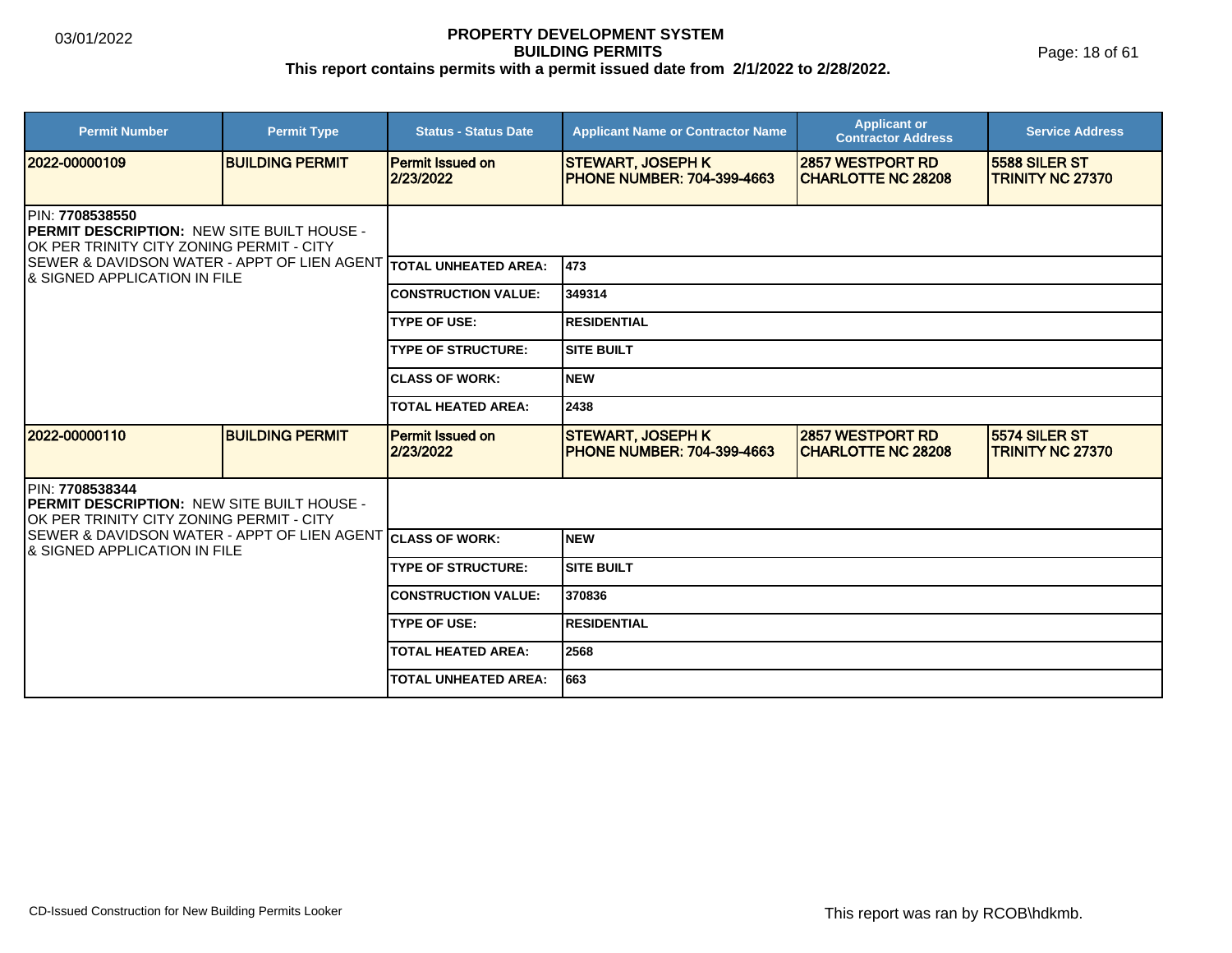Page: 19 of 61

| <b>Permit Number</b>                                                                                                                             | <b>Permit Type</b>     | <b>Status - Status Date</b>          | <b>Applicant Name or Contractor Name</b>                        | <b>Applicant or</b><br><b>Contractor Address</b>  | <b>Service Address</b>                       |  |
|--------------------------------------------------------------------------------------------------------------------------------------------------|------------------------|--------------------------------------|-----------------------------------------------------------------|---------------------------------------------------|----------------------------------------------|--|
| 12022-00000111                                                                                                                                   | <b>BUILDING PERMIT</b> | <b>Permit Issued on</b><br>2/11/2022 | <b>ETHERIDGE, BRIAN L</b><br><b>IPHONE NUMBER: 704-345-1019</b> | 8001 ARROWRIDGE BLVD<br><b>CHARLOTTE NC 28273</b> | 6830 BELLAWOOD DR<br><b>TRINITY NC 27370</b> |  |
| <b>IPIN: 6797434796</b><br><b>IPERMIT DESCRIPTION: NEW RSBH- SITE PLAN IN</b><br>FILE- DAVIDSON WATER AND CITY SEWER -<br><b>ITRINITY ZONING</b> |                        |                                      |                                                                 |                                                   |                                              |  |
|                                                                                                                                                  |                        | <b>TYPE OF USE:</b>                  | <b>RESIDENTIAL</b>                                              |                                                   |                                              |  |
|                                                                                                                                                  |                        | <b>CONSTRUCTION VALUE:</b>           | 342729                                                          |                                                   |                                              |  |
|                                                                                                                                                  |                        | <b>CLASS OF WORK:</b>                | Inew                                                            |                                                   |                                              |  |
|                                                                                                                                                  |                        | <b>TOTAL UNHEATED AREA:</b>          | 402                                                             |                                                   |                                              |  |
|                                                                                                                                                  |                        | <b>TYPE OF STRUCTURE:</b>            | <b>ISITE BUILT</b>                                              |                                                   |                                              |  |
|                                                                                                                                                  |                        | <b>TOTAL HEATED AREA:</b>            | 2454                                                            |                                                   |                                              |  |
| 12022-00000112                                                                                                                                   | <b>BUILDING PERMIT</b> | <b>Permit Issued on</b><br>2/11/2022 | <b>ETHERIDGE, BRIAN L</b><br><b>PHONE NUMBER: 704-345-1019</b>  | 8001 ARROWRIDGE BLVD<br><b>CHARLOTTE NC 28273</b> | 6832 BELLAWOOD DR<br><b>TRINITY NC 27370</b> |  |
| <b>PIN: 6797435608</b><br><b>PERMIT DESCRIPTION: NEW RSBH- SITE PLAN IN</b><br>FILE- DAVIDSON WATER AND CITY SEWER -                             |                        |                                      |                                                                 |                                                   |                                              |  |
| <b>TRINITY ZONING</b>                                                                                                                            |                        | <b>CLASS OF WORK:</b>                | <b>NEW</b>                                                      |                                                   |                                              |  |
|                                                                                                                                                  |                        | <b>TOTAL UNHEATED AREA:</b>          | 411                                                             |                                                   |                                              |  |
|                                                                                                                                                  |                        | <b>CONSTRUCTION VALUE:</b>           | 390982                                                          |                                                   |                                              |  |
|                                                                                                                                                  |                        | <b>TYPE OF STRUCTURE:</b>            | <b>SITE BUILT</b>                                               |                                                   |                                              |  |
|                                                                                                                                                  |                        | <b>TYPE OF USE:</b>                  | <b>RESIDENTIAL</b>                                              |                                                   |                                              |  |
|                                                                                                                                                  |                        | <b>TOTAL HEATED AREA:</b>            | 2820                                                            |                                                   |                                              |  |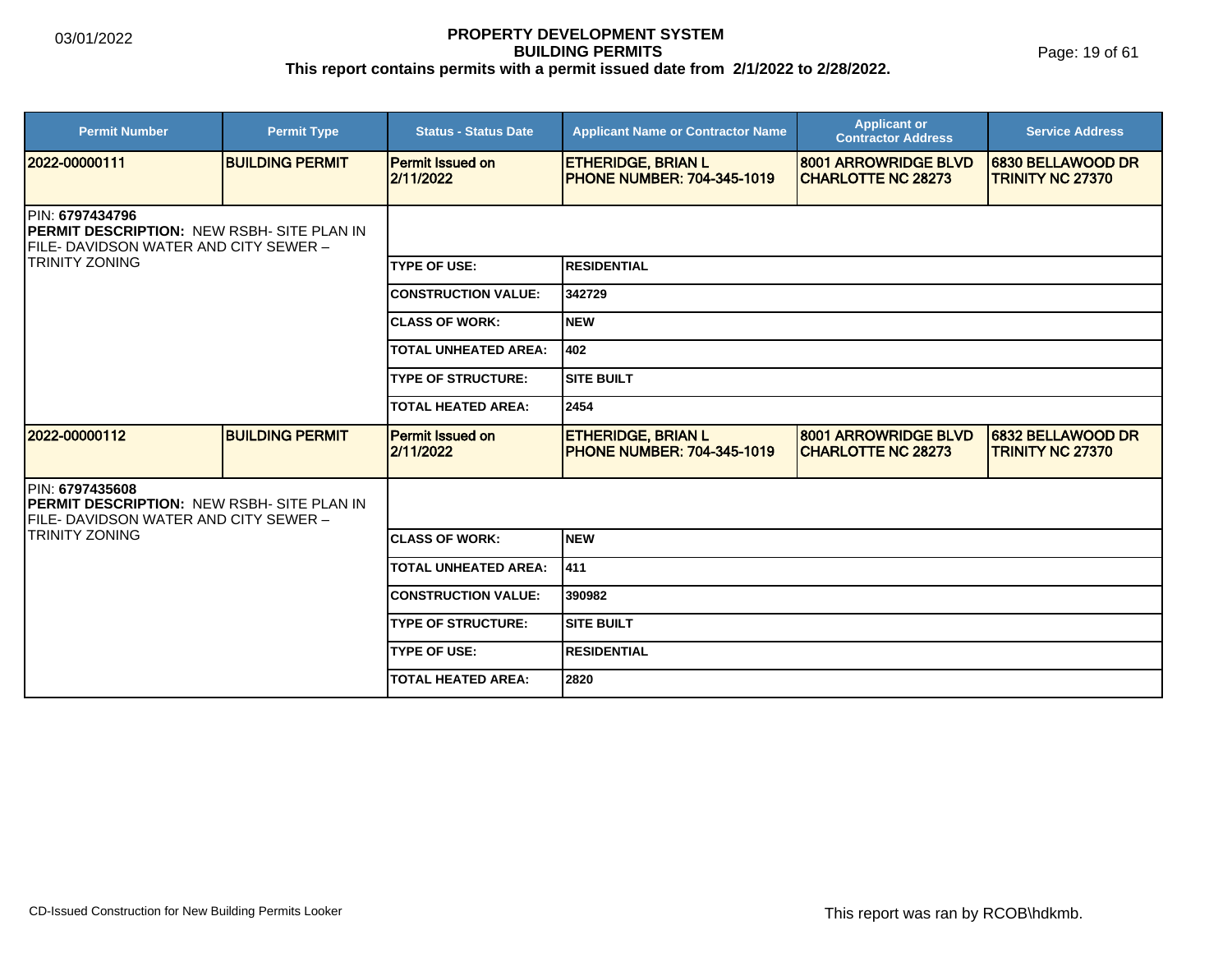Page: 20 of 61

| <b>Permit Number</b>                                                                                                                           | <b>Permit Type</b>     | <b>Status - Status Date</b>          | <b>Applicant Name or Contractor Name</b>                       | <b>Applicant or</b><br><b>Contractor Address</b>  | <b>Service Address</b>                       |  |
|------------------------------------------------------------------------------------------------------------------------------------------------|------------------------|--------------------------------------|----------------------------------------------------------------|---------------------------------------------------|----------------------------------------------|--|
| 2022-00000113                                                                                                                                  | <b>BUILDING PERMIT</b> | <b>Permit Issued on</b><br>2/11/2022 | <b>ETHERIDGE, BRIAN L</b><br><b>PHONE NUMBER: 704-345-1019</b> | 8001 ARROWRIDGE BLVD<br><b>CHARLOTTE NC 28273</b> | 6840 BELLAWOOD DR<br><b>TRINITY NC 27370</b> |  |
| <b>IPIN: 6797435622</b><br><b>PERMIT DESCRIPTION: NEW RSBH- SITE PLAN IN</b><br>FILE- DAVIDSON WATER AND CITY SEWER -<br><b>TRINITY ZONING</b> |                        |                                      |                                                                |                                                   |                                              |  |
|                                                                                                                                                |                        | <b>TYPE OF STRUCTURE:</b>            | <b>SITE BUILT</b>                                              |                                                   |                                              |  |
|                                                                                                                                                |                        | <b>CLASS OF WORK:</b>                | <b>NEW</b>                                                     |                                                   |                                              |  |
|                                                                                                                                                |                        | <b>CONSTRUCTION VALUE:</b>           | 430615                                                         |                                                   |                                              |  |
|                                                                                                                                                |                        | <b>TYPE OF USE:</b>                  | <b>RESIDENTIAL</b>                                             |                                                   |                                              |  |
|                                                                                                                                                |                        | <b>TOTAL HEATED AREA:</b>            | 3108                                                           |                                                   |                                              |  |
|                                                                                                                                                |                        | <b>TOTAL UNHEATED AREA:</b>          | 441                                                            |                                                   |                                              |  |
| 2022-00000114                                                                                                                                  | <b>BUILDING PERMIT</b> | <b>Permit Issued on</b><br>2/11/2022 | <b>ETHERIDGE, BRIAN L</b><br><b>PHONE NUMBER: 704-345-1019</b> | 8001 ARROWRIDGE BLVD<br><b>CHARLOTTE NC 28273</b> | 6848 BELLAWOOD DR<br><b>TRINITY NC 27370</b> |  |
| <b>IPIN: 6797435535</b><br>PERMIT DESCRIPTION: NEW RSBH- SITE PLAN IN<br>FILE- DAVIDSON WATER AND CITY SEWER -                                 |                        |                                      |                                                                |                                                   |                                              |  |
| <b>TRINITY ZONING</b>                                                                                                                          |                        | <b>CONSTRUCTION VALUE:</b>           | 308741                                                         |                                                   |                                              |  |
|                                                                                                                                                |                        | <b>TYPE OF STRUCTURE:</b>            | <b>SITE BUILT</b>                                              |                                                   |                                              |  |
|                                                                                                                                                |                        | <b>CLASS OF WORK:</b>                | <b>NEW</b>                                                     |                                                   |                                              |  |
|                                                                                                                                                |                        | <b>TYPE OF USE:</b>                  | <b>RESIDENTIAL</b>                                             |                                                   |                                              |  |
|                                                                                                                                                |                        | <b>TOTAL HEATED AREA:</b>            | 2207                                                           |                                                   |                                              |  |
|                                                                                                                                                |                        | <b>TOTAL UNHEATED AREA:</b>          | 370                                                            |                                                   |                                              |  |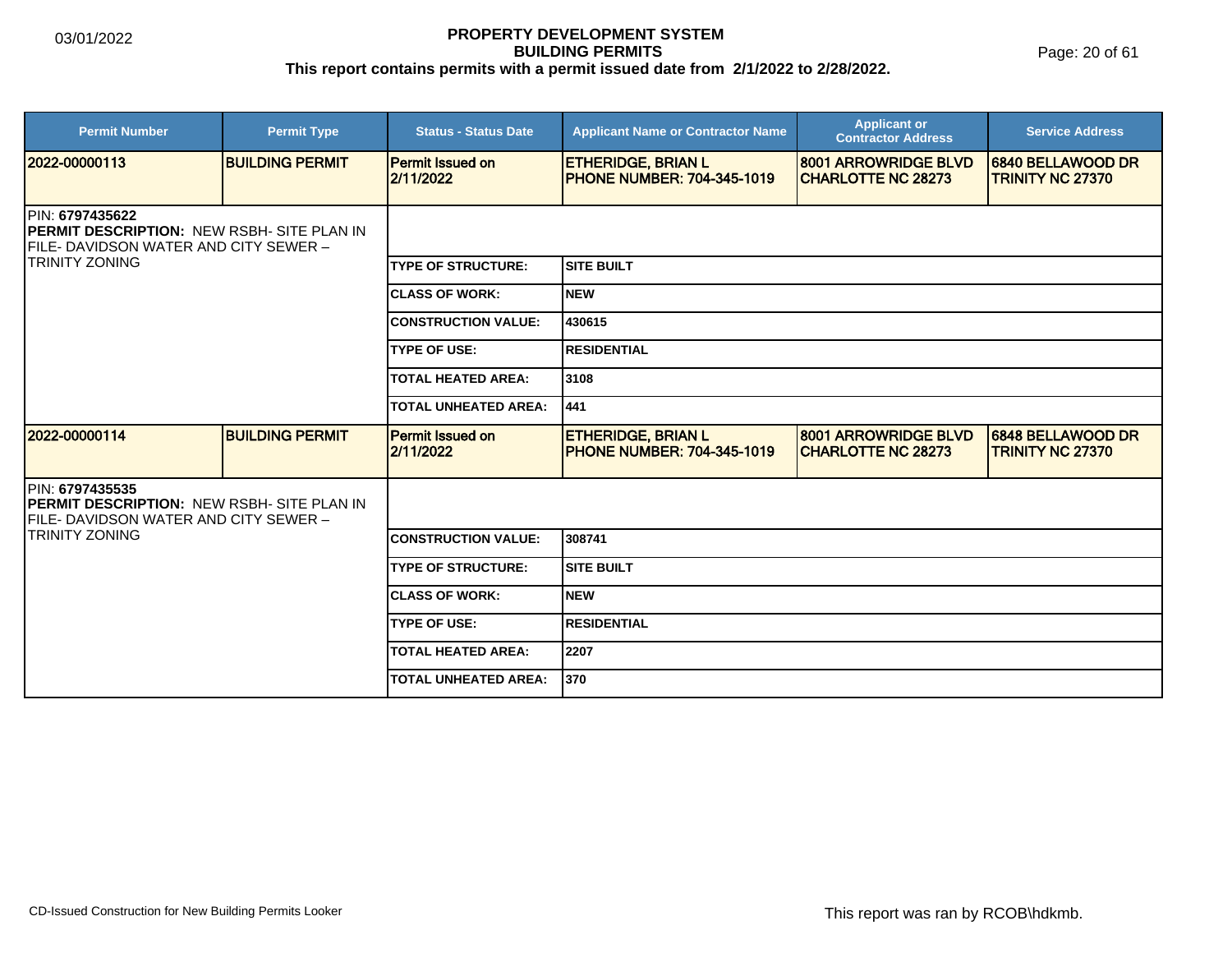Page: 21 of 61

| <b>Permit Number</b>                                                                                                                                   | <b>Permit Type</b>     | <b>Status - Status Date</b>          | <b>Applicant Name or Contractor Name</b>                       | <b>Applicant or</b><br><b>Contractor Address</b>  | <b>Service Address</b>                       |  |
|--------------------------------------------------------------------------------------------------------------------------------------------------------|------------------------|--------------------------------------|----------------------------------------------------------------|---------------------------------------------------|----------------------------------------------|--|
| 12022-00000115                                                                                                                                         | <b>BUILDING PERMIT</b> | <b>Permit Issued on</b><br>2/11/2022 | <b>ETHERIDGE, BRIAN L</b><br><b>PHONE NUMBER: 704-345-1019</b> | 8001 ARROWRIDGE BLVD<br><b>CHARLOTTE NC 28273</b> | 6876 BELLAWOOD DR<br><b>TRINITY NC 27370</b> |  |
| <b>PIN: 6797433567</b><br><b>PERMIT DESCRIPTION: NEW RSBH- SITE PLAN IN</b><br><b>IFILE- DAVIDSON WATER AND CITY SEWER -</b><br><b>ITRINITY ZONING</b> |                        |                                      |                                                                |                                                   |                                              |  |
|                                                                                                                                                        |                        | <b>TYPE OF STRUCTURE:</b>            | ISITE BUILT                                                    |                                                   |                                              |  |
|                                                                                                                                                        |                        | <b>CLASS OF WORK:</b>                | Inew                                                           |                                                   |                                              |  |
|                                                                                                                                                        |                        | <b>TOTAL UNHEATED AREA:</b>          | 411                                                            |                                                   |                                              |  |
|                                                                                                                                                        |                        | <b>TOTAL HEATED AREA:</b>            | 2820                                                           |                                                   |                                              |  |
|                                                                                                                                                        |                        | <b>TYPE OF USE:</b>                  | <b>IRESIDENTIAL</b>                                            |                                                   |                                              |  |
|                                                                                                                                                        |                        | <b>CONSTRUCTION VALUE:</b>           | 390982                                                         |                                                   |                                              |  |
| 2022-00000116                                                                                                                                          | <b>BUILDING PERMIT</b> | <b>Permit Issued on</b><br>2/11/2022 | <b>ETHERIDGE, BRIAN L</b><br><b>PHONE NUMBER: 704-345-1019</b> | 8001 ARROWRIDGE BLVD<br><b>CHARLOTTE NC 28273</b> | 6882 BELLAWOOD DR<br><b>TRINITY NC 27370</b> |  |
| PIN: 6797433506<br><b>PERMIT DESCRIPTION: NEW RSBH- SITE PLAN IN</b><br>FILE- DAVIDSON WATER AND CITY SEWER -                                          |                        |                                      |                                                                |                                                   |                                              |  |
| <b>TRINITY ZONING</b>                                                                                                                                  |                        | <b>CONSTRUCTION VALUE:</b>           | 391504                                                         |                                                   |                                              |  |
|                                                                                                                                                        |                        | <b>TYPE OF USE:</b>                  | <b>RESIDENTIAL</b>                                             |                                                   |                                              |  |
|                                                                                                                                                        |                        | <b>CLASS OF WORK:</b>                | Inew                                                           |                                                   |                                              |  |
|                                                                                                                                                        |                        | <b>TYPE OF STRUCTURE:</b>            | <b>SITE BUILT</b>                                              |                                                   |                                              |  |
|                                                                                                                                                        |                        | <b>TOTAL HEATED AREA:</b>            | 2824                                                           |                                                   |                                              |  |
|                                                                                                                                                        |                        | <b>TOTAL UNHEATED AREA:</b>          | 411                                                            |                                                   |                                              |  |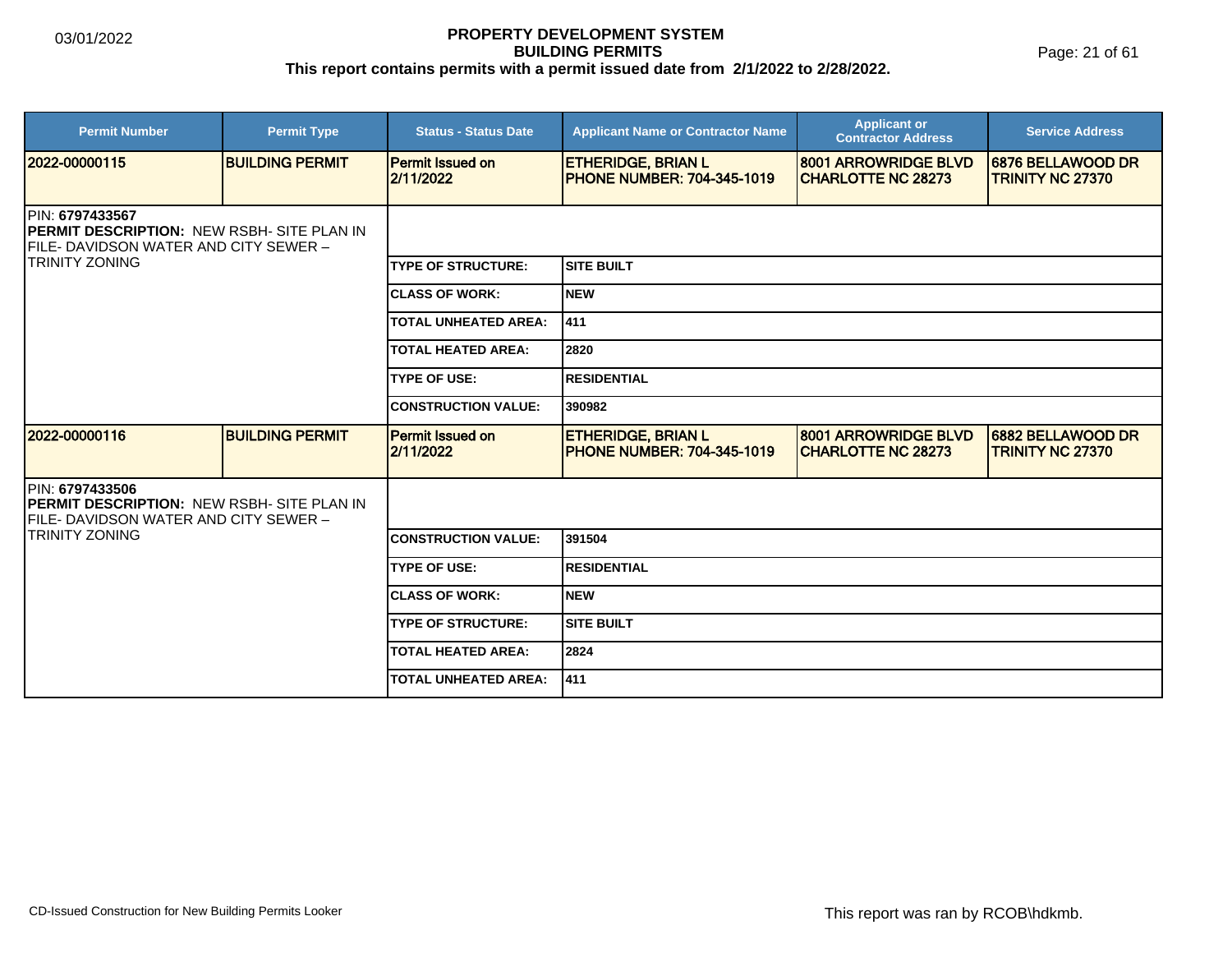Page: 22 of 61

| <b>Permit Number</b>                                                                                                                   | <b>Permit Type</b>     | <b>Status - Status Date</b>          | <b>Applicant Name or Contractor Name</b>                                             | <b>Applicant or</b><br><b>Contractor Address</b>   | <b>Service Address</b>                             |  |  |
|----------------------------------------------------------------------------------------------------------------------------------------|------------------------|--------------------------------------|--------------------------------------------------------------------------------------|----------------------------------------------------|----------------------------------------------------|--|--|
| 2022-00000117                                                                                                                          | <b>BUILDING PERMIT</b> | <b>Permit Issued on</b><br>2/11/2022 | <b>ETHERIDGE, BRIAN L</b><br><b>PHONE NUMBER: 704-345-1019</b>                       | 8001 ARROWRIDGE BLVD<br><b>ICHARLOTTE NC 28273</b> | 6888 BELLAWOOD DR<br><b>TRINITY NC 27370</b>       |  |  |
| PIN: 6797432545<br><b>PERMIT DESCRIPTION: NEW RSBH- SITE PLAN IN</b><br>FILE- DAVIDSON WATER AND CITY SEWER -<br><b>TRINITY ZONING</b> |                        |                                      |                                                                                      |                                                    |                                                    |  |  |
|                                                                                                                                        |                        | <b>CONSTRUCTION VALUE:</b>           | 308741                                                                               |                                                    |                                                    |  |  |
|                                                                                                                                        |                        | <b>TYPE OF STRUCTURE:</b>            | <b>SITE BUILT</b>                                                                    |                                                    |                                                    |  |  |
|                                                                                                                                        |                        | <b>CLASS OF WORK:</b>                | <b>NEW</b>                                                                           |                                                    |                                                    |  |  |
|                                                                                                                                        |                        | <b>TYPE OF USE:</b>                  | <b>RESIDENTIAL</b>                                                                   |                                                    |                                                    |  |  |
|                                                                                                                                        |                        | <b>TOTAL HEATED AREA:</b>            | 2207                                                                                 |                                                    |                                                    |  |  |
|                                                                                                                                        |                        | <b>TOTAL UNHEATED AREA:</b>          | 1438                                                                                 |                                                    |                                                    |  |  |
| 2022-00000118                                                                                                                          | <b>BUILDING PERMIT</b> | <b>Permit Issued on</b><br>2/10/2022 | <b>TODD ALLRED CONSTRUCTION,</b><br><b>ILLC</b><br><b>PHONE NUMBER: 336-736-0005</b> | 3018 W O W RD<br><b>RANDLEMAN NC 27317</b>         | <b>230 DANIELS ST</b><br><b>RANDLEMAN NC 27317</b> |  |  |
| PIN: 7765381312<br><b>PERMIT DESCRIPTION: NEW RSBH- RANDLEMAN</b><br>ZONING IN FILE- LIEN IN FILE- SITE IN FILE                        |                        |                                      |                                                                                      |                                                    |                                                    |  |  |
|                                                                                                                                        |                        | <b>TOTAL HEATED AREA:</b>            | 1550                                                                                 |                                                    |                                                    |  |  |
|                                                                                                                                        |                        | <b>CONSTRUCTION VALUE:</b>           | 231653                                                                               |                                                    |                                                    |  |  |
|                                                                                                                                        |                        | <b>TYPE OF USE:</b>                  | <b>RESIDENTIAL</b>                                                                   |                                                    |                                                    |  |  |
|                                                                                                                                        |                        | <b>TYPE OF STRUCTURE:</b>            | <b>SITE BUILT</b>                                                                    |                                                    |                                                    |  |  |
|                                                                                                                                        |                        | <b>CLASS OF WORK:</b>                | NEW                                                                                  |                                                    |                                                    |  |  |
|                                                                                                                                        |                        | <b>TOTAL UNHEATED AREA:</b>          | 480                                                                                  |                                                    |                                                    |  |  |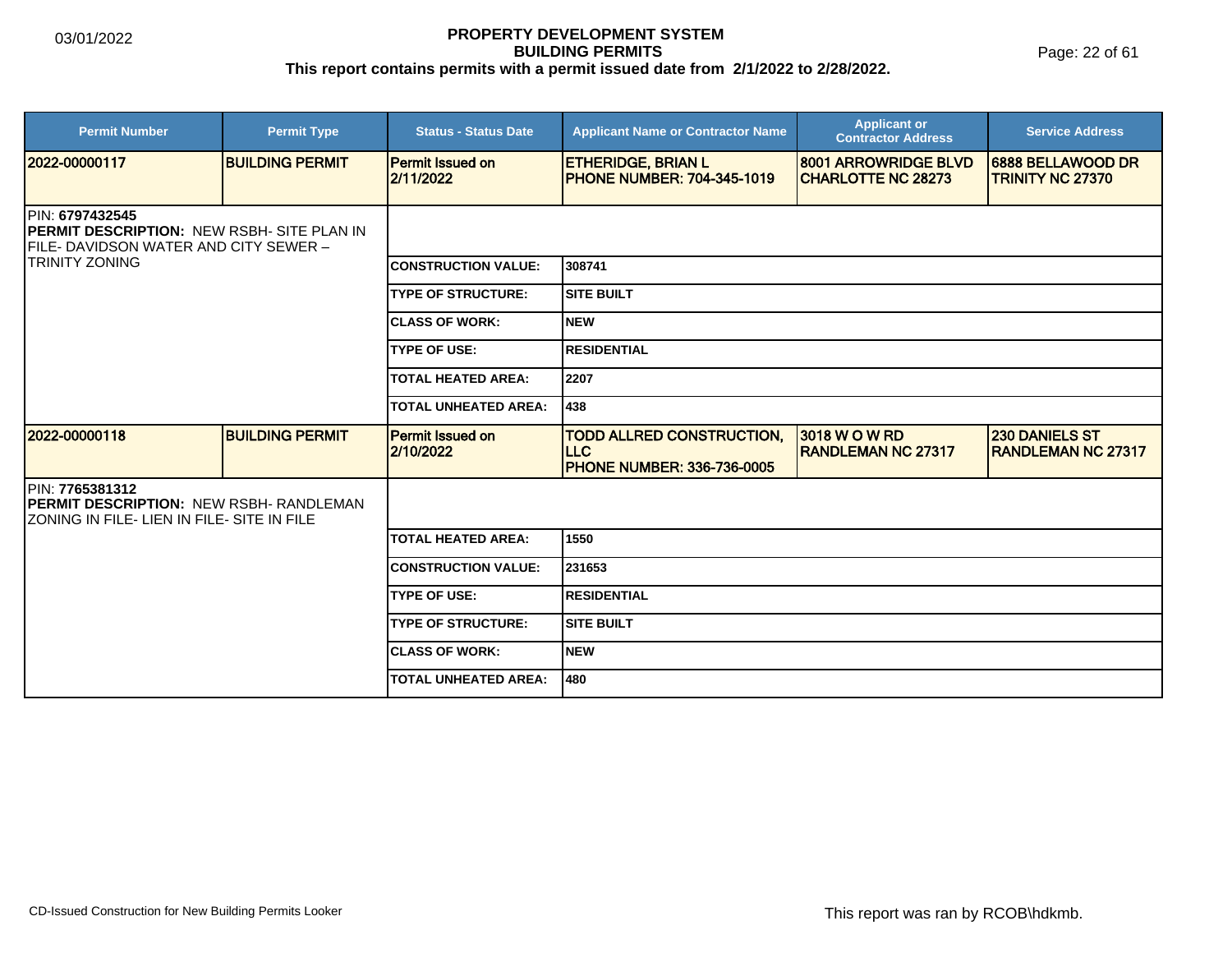Page: 23 of 61

| <b>Permit Number</b>                                                                                                                    | <b>Permit Type</b>     | <b>Status - Status Date</b>          | <b>Applicant Name or Contractor Name</b>                       | <b>Applicant or</b><br><b>Contractor Address</b>          | <b>Service Address</b>                       |  |
|-----------------------------------------------------------------------------------------------------------------------------------------|------------------------|--------------------------------------|----------------------------------------------------------------|-----------------------------------------------------------|----------------------------------------------|--|
| 12022-00000119                                                                                                                          | <b>BUILDING PERMIT</b> | <b>Permit Issued on</b><br>2/11/2022 | <b>ETHERIDGE, BRIAN L</b><br><b>PHONE NUMBER: 704-345-1019</b> | <b>8001 ARROWRIDGE BLVD</b><br><b>ICHARLOTTE NC 28273</b> | 6894 BELLAWOOD DR<br><b>TRINITY NC 27370</b> |  |
| PIN: 6797431584<br><b>PERMIT DESCRIPTION: NEW RSBH- SITE PLAN IN</b><br>FILE- DAVIDSON WATER AND CITY SEWER -<br><b>ITRINITY ZONING</b> |                        |                                      |                                                                |                                                           |                                              |  |
|                                                                                                                                         |                        | <b>TYPE OF USE:</b>                  | <b>RESIDENTIAL</b>                                             |                                                           |                                              |  |
|                                                                                                                                         |                        | <b>ICLASS OF WORK:</b>               | <b>NEW</b>                                                     |                                                           |                                              |  |
|                                                                                                                                         |                        | <b>TOTAL HEATED AREA:</b>            | 2820                                                           |                                                           |                                              |  |
|                                                                                                                                         |                        | <b>TOTAL UNHEATED AREA:</b>          | 411                                                            |                                                           |                                              |  |
|                                                                                                                                         |                        | <b>TYPE OF STRUCTURE:</b>            | <b>SITE BUILT</b>                                              |                                                           |                                              |  |
|                                                                                                                                         |                        | <b>CONSTRUCTION VALUE:</b>           | 390982                                                         |                                                           |                                              |  |
| 2022-00000120                                                                                                                           | <b>BUILDING PERMIT</b> | Permit Issued on<br>2/11/2022        | <b>ETHERIDGE, BRIAN L</b><br><b>PHONE NUMBER: 704-345-1019</b> | 8001 ARROWRIDGE BLVD<br><b>CHARLOTTE NC 28273</b>         | 6900 BELLAWOOD DR<br><b>TRINITY NC 27370</b> |  |
| <b>IPIN: 6797431523</b><br><b>IPERMIT DESCRIPTION: NEW RSBH- SITE PLAN IN</b><br>FILE- DAVIDSON WATER AND CITY SEWER -                  |                        |                                      |                                                                |                                                           |                                              |  |
| <b>TRINITY ZONING</b>                                                                                                                   |                        | <b>TYPE OF STRUCTURE:</b>            | <b>SITE BUILT</b>                                              |                                                           |                                              |  |
|                                                                                                                                         |                        | <b>ICLASS OF WORK:</b>               | <b>NEW</b>                                                     |                                                           |                                              |  |
|                                                                                                                                         |                        | <b>TOTAL HEATED AREA:</b>            | 2454                                                           |                                                           |                                              |  |
|                                                                                                                                         |                        | <b>CONSTRUCTION VALUE:</b>           | 342728                                                         |                                                           |                                              |  |
|                                                                                                                                         |                        | <b>TOTAL UNHEATED AREA:</b>          | 402                                                            |                                                           |                                              |  |
|                                                                                                                                         |                        | <b>TYPE OF USE:</b>                  | <b>RESIDENTIAL</b>                                             |                                                           |                                              |  |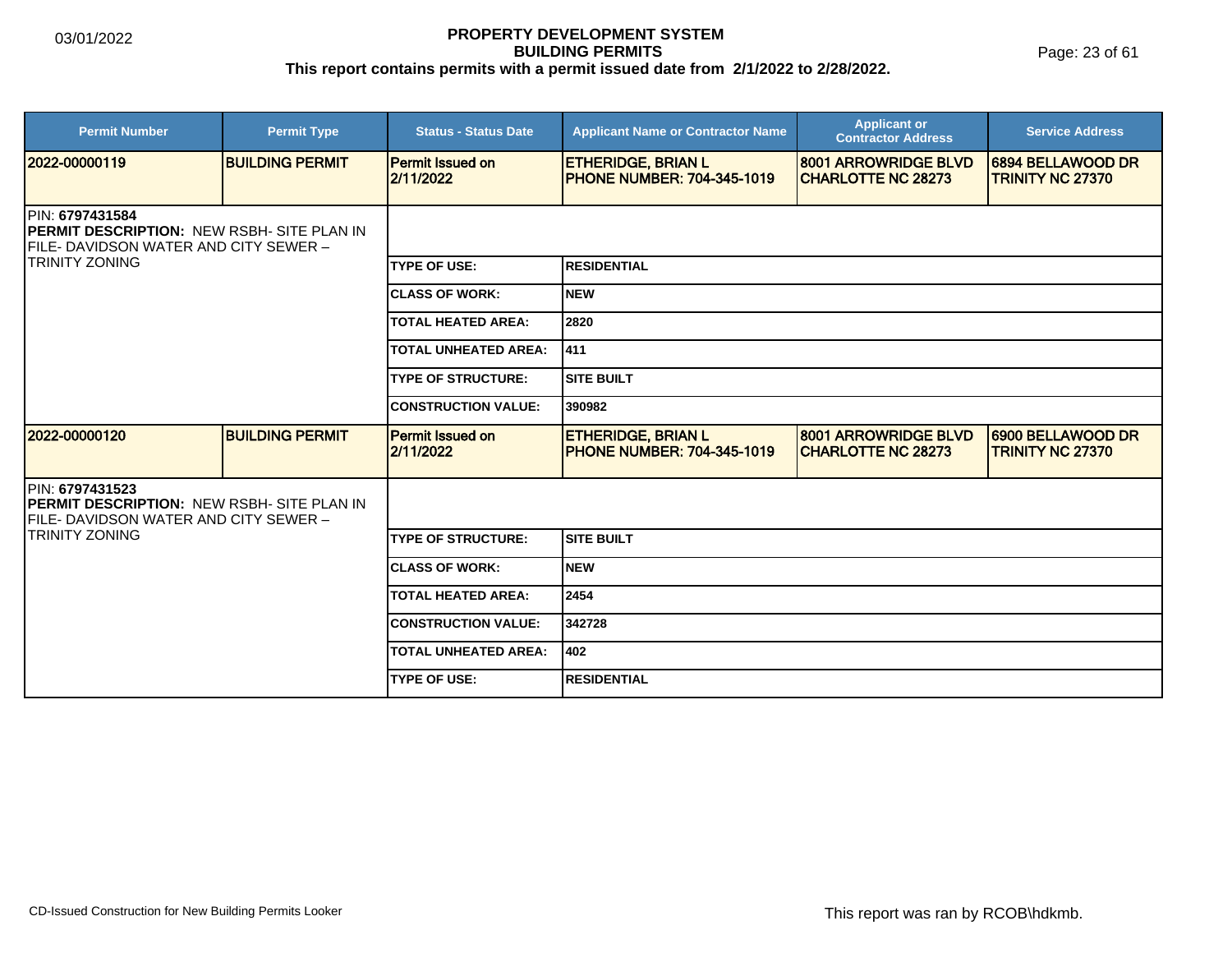Page: 24 of 61

| <b>Permit Number</b>                                                                                                                       | <b>Permit Type</b>     | <b>Status - Status Date</b>   | <b>Applicant Name or Contractor Name</b>                                             | <b>Applicant or</b><br><b>Contractor Address</b>         | <b>Service Address</b>                                             |  |
|--------------------------------------------------------------------------------------------------------------------------------------------|------------------------|-------------------------------|--------------------------------------------------------------------------------------|----------------------------------------------------------|--------------------------------------------------------------------|--|
| 2022-00000121                                                                                                                              | <b>BUILDING PERMIT</b> | Permit Issued on<br>2/10/2022 | <b>PHIL BURGESS CONSTRUCTION,</b><br><b>INC</b><br><b>PHONE NUMBER: 336-824-2618</b> | <b>P O BOX 900</b><br><b>LIBERTY NC 27298</b>            | 445 PARKS CROSSRDS<br><b>CHURCH RD</b><br><b>IRAMSEUR NC 27316</b> |  |
| PIN: 8722636598<br><b>PERMIT DESCRIPTION: NEW SITE BUILT HOUSE -</b><br>E/H CLEARANCE, APPT OF LIEN AGENT & SIGNED<br>IAPPLICATION IN FILE |                        |                               |                                                                                      |                                                          |                                                                    |  |
|                                                                                                                                            |                        | <b>TOTAL UNHEATED AREA:</b>   | lo.                                                                                  |                                                          |                                                                    |  |
|                                                                                                                                            |                        | <b>CONSTRUCTION VALUE:</b>    | 201370                                                                               |                                                          |                                                                    |  |
|                                                                                                                                            |                        | <b>TYPE OF USE:</b>           | <b>IRESIDENTIAL</b>                                                                  |                                                          |                                                                    |  |
|                                                                                                                                            |                        | <b>TYPE OF STRUCTURE:</b>     | <b>SITE BUILT</b>                                                                    |                                                          |                                                                    |  |
|                                                                                                                                            |                        | <b>ICLASS OF WORK:</b>        | <b>NEW</b>                                                                           |                                                          |                                                                    |  |
|                                                                                                                                            |                        | TOTAL HEATED AREA:            | 1524                                                                                 |                                                          |                                                                    |  |
| 2022-00000122                                                                                                                              | <b>BUILDING PERMIT</b> | Permit Issued on<br>2/11/2022 | <b>ETHERIDGE, BRIAN L</b><br><b>PHONE NUMBER: 704-345-1019</b>                       | <b>8001 ARROWRIDGE BLVD</b><br><b>CHARLOTTE NC 28273</b> | 6906 BELLAWOOD DR<br><b>TRINITY NC 27370</b>                       |  |
| PIN: 6797430562<br><b>PERMIT DESCRIPTION: NEW RSBH- SITE PLAN IN</b><br>FILE- DAVIDSON WATER AND CITY SEWER -                              |                        |                               |                                                                                      |                                                          |                                                                    |  |
| <b>TRINITY ZONING</b>                                                                                                                      |                        | <b>ICLASS OF WORK:</b>        | Inew                                                                                 |                                                          |                                                                    |  |
|                                                                                                                                            |                        | <b>CONSTRUCTION VALUE:</b>    | 390982                                                                               |                                                          |                                                                    |  |
|                                                                                                                                            |                        | <b>TYPE OF STRUCTURE:</b>     | <b>SITE BUILT</b>                                                                    |                                                          |                                                                    |  |
|                                                                                                                                            |                        | <b>TOTAL UNHEATED AREA:</b>   | 1411                                                                                 |                                                          |                                                                    |  |
|                                                                                                                                            |                        | <b>ITYPE OF USE:</b>          | <b>IRESIDENTIAL</b>                                                                  |                                                          |                                                                    |  |
|                                                                                                                                            |                        | <b>ITOTAL HEATED AREA:</b>    | 2820                                                                                 |                                                          |                                                                    |  |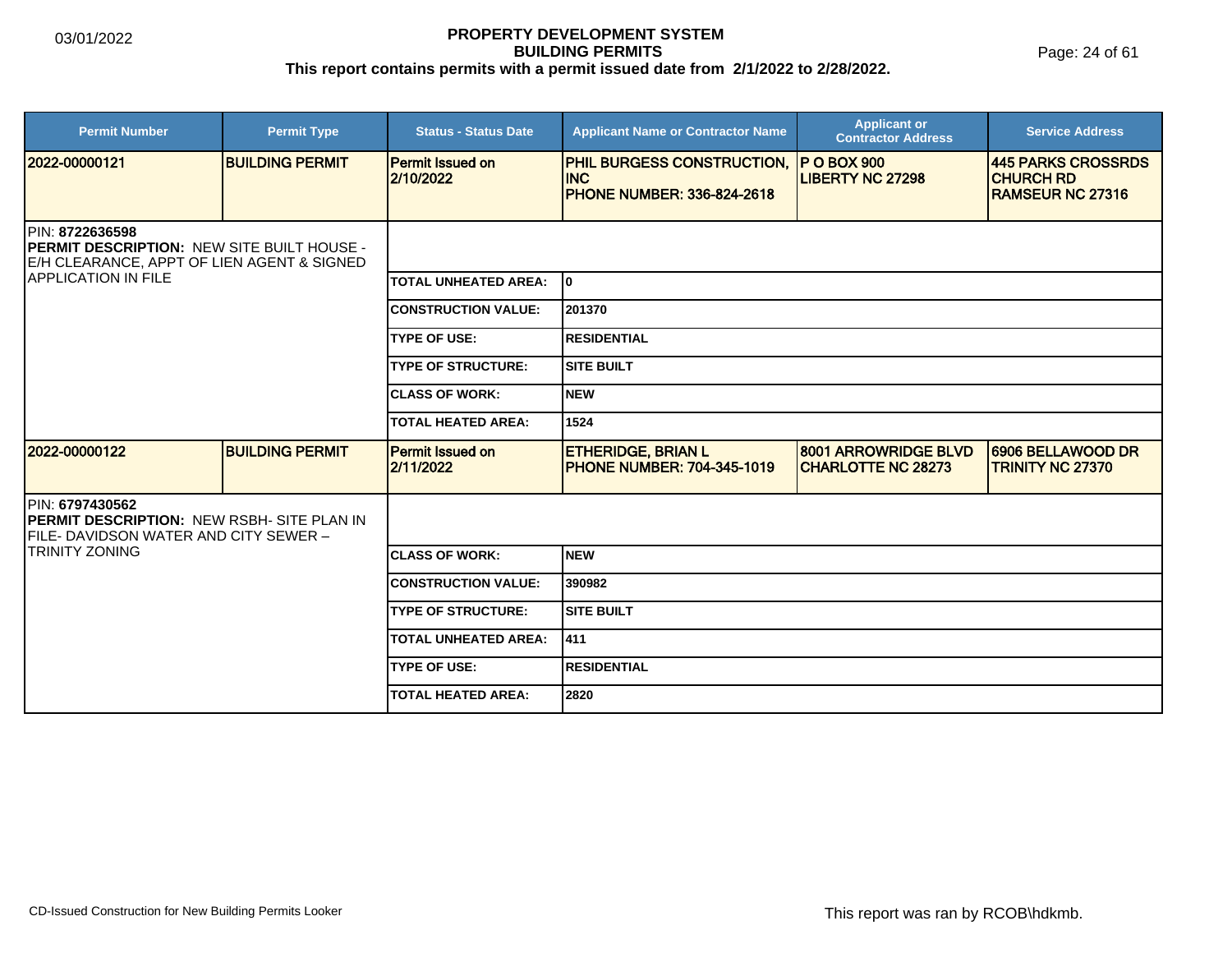Page: 25 of 61

| <b>Permit Number</b>                                                                                                                            | <b>Permit Type</b>     | <b>Status - Status Date</b>          | <b>Applicant Name or Contractor Name</b>                       | <b>Applicant or</b><br><b>Contractor Address</b>  | <b>Service Address</b>                       |  |
|-------------------------------------------------------------------------------------------------------------------------------------------------|------------------------|--------------------------------------|----------------------------------------------------------------|---------------------------------------------------|----------------------------------------------|--|
| 2022-00000123                                                                                                                                   | <b>BUILDING PERMIT</b> | <b>Permit Issued on</b><br>2/11/2022 | <b>ETHERIDGE, BRIAN L</b><br><b>PHONE NUMBER: 704-345-1019</b> | 8001 ARROWRIDGE BLVD<br><b>CHARLOTTE NC 28273</b> | 6912 BELLAWOOD DR<br><b>TRINITY NC 27370</b> |  |
| <b>IPIN: 6797430500</b><br><b>IPERMIT DESCRIPTION: NEW RSBH- SITE PLAN IN</b><br>FILE- DAVIDSON WATER AND CITY SEWER -<br><b>TRINITY ZONING</b> |                        |                                      |                                                                |                                                   |                                              |  |
|                                                                                                                                                 |                        | <b>CONSTRUCTION VALUE:</b>           | 308741                                                         |                                                   |                                              |  |
|                                                                                                                                                 |                        | <b>TYPE OF USE:</b>                  | <b>RESIDENTIAL</b>                                             |                                                   |                                              |  |
|                                                                                                                                                 |                        | <b>CLASS OF WORK:</b>                | <b>NEW</b>                                                     |                                                   |                                              |  |
|                                                                                                                                                 |                        | <b>TOTAL UNHEATED AREA:</b>          | 370                                                            |                                                   |                                              |  |
|                                                                                                                                                 |                        | <b>TYPE OF STRUCTURE:</b>            | <b>SITE BUILT</b>                                              |                                                   |                                              |  |
|                                                                                                                                                 |                        | <b>TOTAL HEATED AREA:</b>            | 2207                                                           |                                                   |                                              |  |
| 2022-00000124                                                                                                                                   | <b>BUILDING PERMIT</b> | <b>Permit Issued on</b><br>2/11/2022 | <b>ETHERIDGE, BRIAN L</b><br><b>PHONE NUMBER: 704-345-1019</b> | 8001 ARROWRIDGE BLVD<br><b>CHARLOTTE NC 28273</b> | 6429 BELLAWOOD DR<br><b>TRINITY NC 27370</b> |  |
| PIN: 6797430625<br><b>PERMIT DESCRIPTION: NEW RSBH- SITE PLAN IN</b><br>FILE- DAVIDSON WATER AND CITY SEWER –                                   |                        |                                      |                                                                |                                                   |                                              |  |
| TRINITY ZONING                                                                                                                                  |                        | <b>TYPE OF USE:</b>                  | <b>RESIDENTIAL</b>                                             |                                                   |                                              |  |
|                                                                                                                                                 |                        | <b>TYPE OF STRUCTURE:</b>            | <b>SITE BUILT</b>                                              |                                                   |                                              |  |
|                                                                                                                                                 |                        | <b>CLASS OF WORK:</b>                | <b>NEW</b>                                                     |                                                   |                                              |  |
|                                                                                                                                                 |                        | <b>TOTAL HEATED AREA:</b>            | 2820                                                           |                                                   |                                              |  |
|                                                                                                                                                 |                        | <b>TOTAL UNHEATED AREA:</b>          | 411]                                                           |                                                   |                                              |  |
|                                                                                                                                                 |                        | <b>CONSTRUCTION VALUE:</b>           | 390982                                                         |                                                   |                                              |  |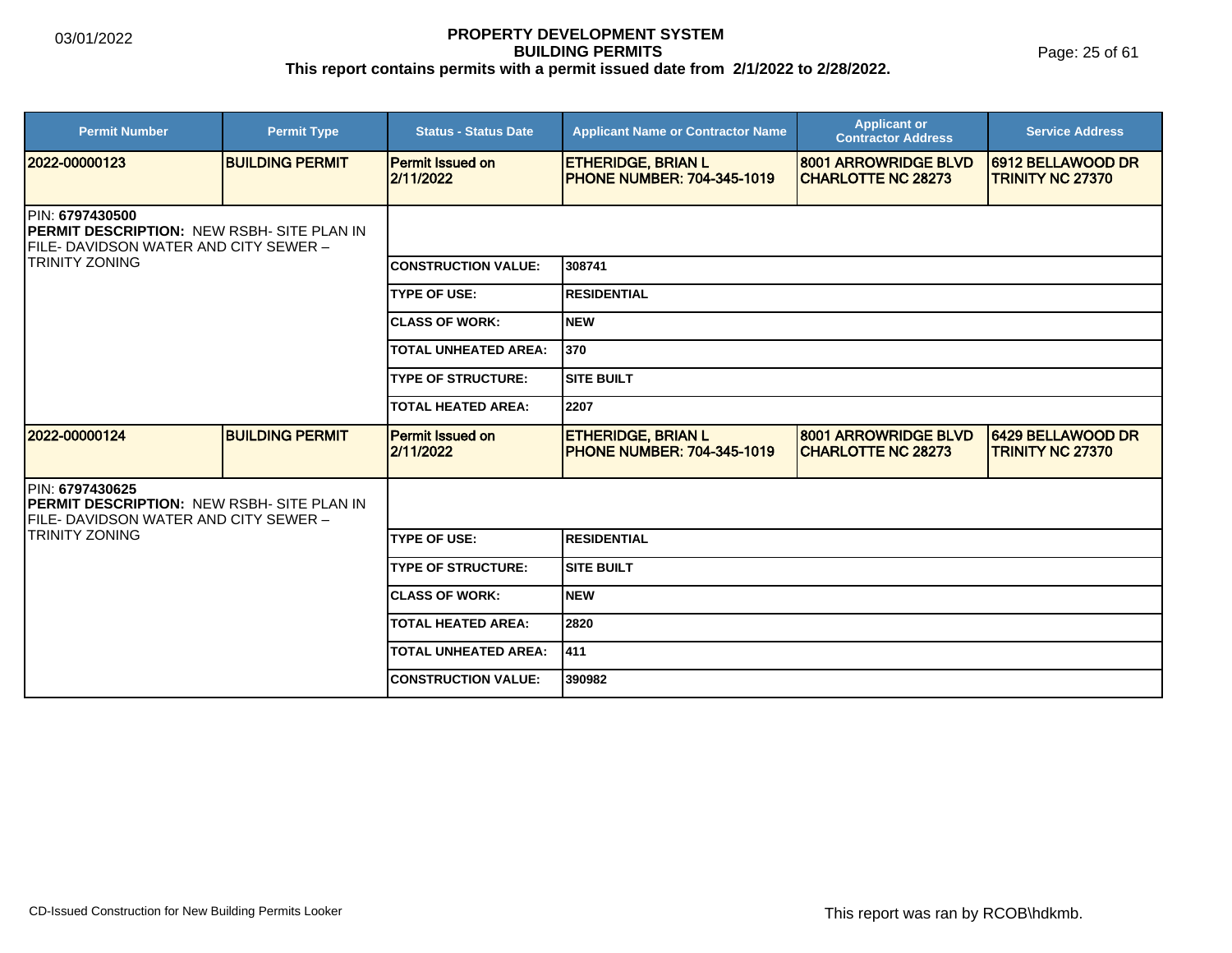Page: 26 of 61

| <b>Permit Number</b>                                                                                           | <b>Permit Type</b>     | <b>Status - Status Date</b>          | <b>Applicant Name or Contractor Name</b>                       | <b>Applicant or</b><br><b>Contractor Address</b>  | <b>Service Address</b>                       |  |
|----------------------------------------------------------------------------------------------------------------|------------------------|--------------------------------------|----------------------------------------------------------------|---------------------------------------------------|----------------------------------------------|--|
| 2022-00000125                                                                                                  | <b>BUILDING PERMIT</b> | <b>Permit Issued on</b><br>2/11/2022 | <b>ETHERIDGE, BRIAN L</b><br><b>PHONE NUMBER: 704-345-1019</b> | 8001 ARROWRIDGE BLVD<br><b>CHARLOTTE NC 28273</b> | 6425 BELLAWOOD DR<br><b>TRINITY NC 27370</b> |  |
| PIN: 6797339649<br><b>IPERMIT DESCRIPTION: NEW RSBH- SITE PLAN IN</b><br>FILE- DAVIDSON WATER AND CITY SEWER - |                        |                                      |                                                                |                                                   |                                              |  |
| <b>TRINITY ZONING</b>                                                                                          |                        | <b>CLASS OF WORK:</b>                | <b>NEW</b>                                                     |                                                   |                                              |  |
|                                                                                                                |                        | <b>TOTAL UNHEATED AREA:</b>          | 411                                                            |                                                   |                                              |  |
|                                                                                                                |                        | <b>TYPE OF USE:</b>                  | <b>RESIDENTIAL</b>                                             |                                                   |                                              |  |
|                                                                                                                |                        | <b>TYPE OF STRUCTURE:</b>            | <b>SITE BUILT</b>                                              |                                                   |                                              |  |
|                                                                                                                |                        | <b>TOTAL HEATED AREA:</b>            | 2820                                                           |                                                   |                                              |  |
|                                                                                                                |                        | <b>CONSTRUCTION VALUE:</b>           | 390982                                                         |                                                   |                                              |  |
| 2022-00000126                                                                                                  | <b>BUILDING PERMIT</b> | <b>Permit Issued on</b><br>2/11/2022 | <b>ETHERIDGE, BRIAN L</b><br><b>PHONE NUMBER: 704-345-1019</b> | 8001 ARROWRIDGE BLVD<br><b>CHARLOTTE NC 28273</b> | 6426 BELLAWOOD DR<br><b>TRINITY NC 27370</b> |  |
| PIN: 6797338637<br><b>PERMIT DESCRIPTION: NEW RSBH- SITE PLAN IN</b><br>FILE- DAVIDSON WATER AND CITY SEWER –  |                        |                                      |                                                                |                                                   |                                              |  |
| TRINITY ZONING                                                                                                 |                        | <b>TYPE OF USE:</b>                  | <b>RESIDENTIAL</b>                                             |                                                   |                                              |  |
|                                                                                                                |                        | <b>TYPE OF STRUCTURE:</b>            | <b>SITE BUILT</b>                                              |                                                   |                                              |  |
|                                                                                                                |                        | <b>CLASS OF WORK:</b>                | <b>NEW</b>                                                     |                                                   |                                              |  |
|                                                                                                                |                        | <b>CONSTRUCTION VALUE:</b>           | 430615                                                         |                                                   |                                              |  |
|                                                                                                                |                        | <b>TOTAL HEATED AREA:</b>            | 3108                                                           |                                                   |                                              |  |
|                                                                                                                |                        | <b>TOTAL UNHEATED AREA:</b>          | 441                                                            |                                                   |                                              |  |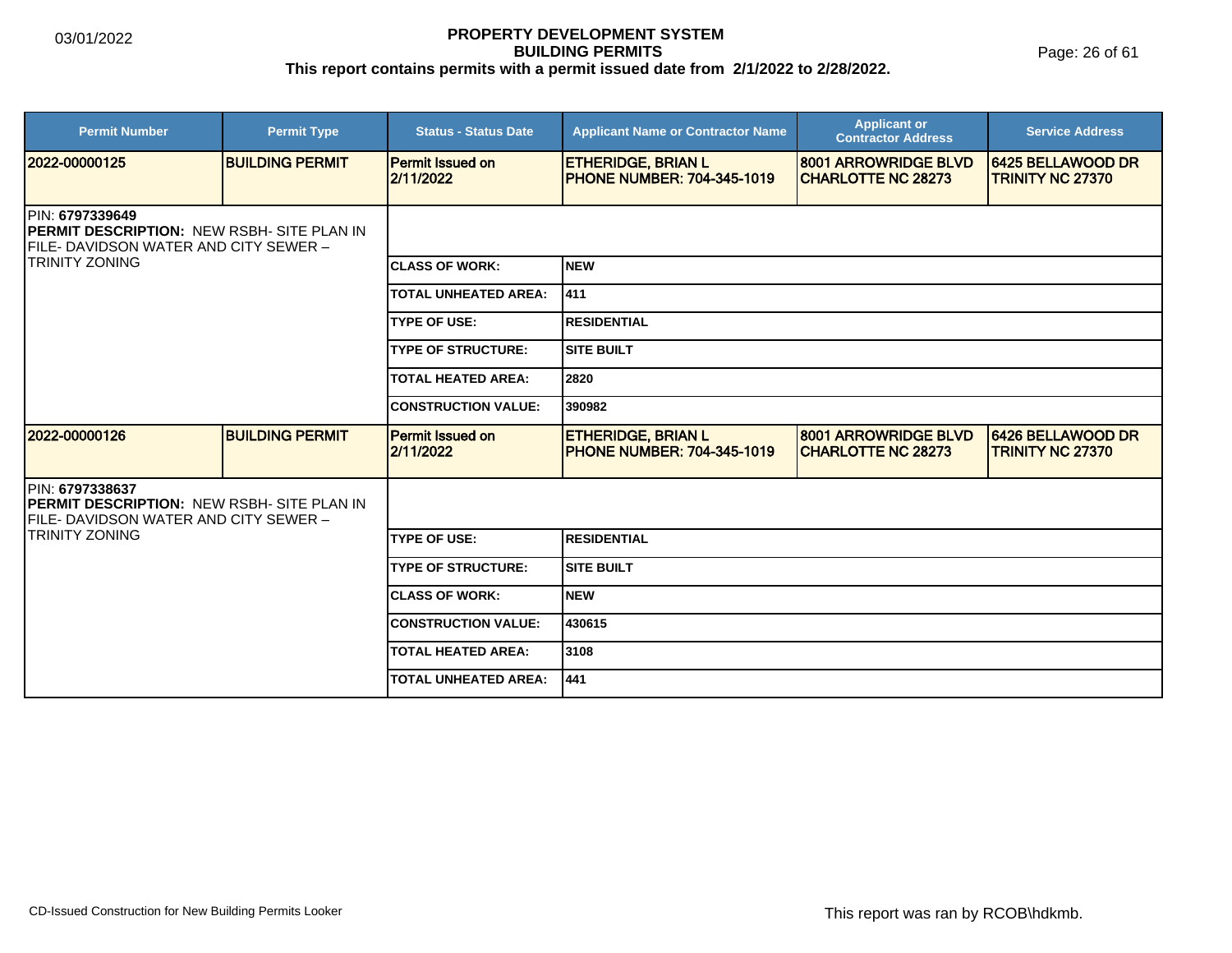Page: 27 of 61

| <b>Permit Number</b>                                                                                                | <b>Permit Type</b>     | <b>Status - Status Date</b>          | <b>Applicant Name or Contractor Name</b>                                 | <b>Applicant or</b><br><b>Contractor Address</b>                       | <b>Service Address</b>                                                 |  |
|---------------------------------------------------------------------------------------------------------------------|------------------------|--------------------------------------|--------------------------------------------------------------------------|------------------------------------------------------------------------|------------------------------------------------------------------------|--|
| 2022-00000127                                                                                                       | <b>BUILDING PERMIT</b> | <b>Permit Issued on</b><br>2/11/2022 | <b>ETHERIDGE, BRIAN L</b><br><b>PHONE NUMBER: 704-345-1019</b>           | 8001 ARROWRIDGE BLVD<br><b>CHARLOTTE NC 28273</b>                      | 6430 BELLAWOOD DR<br><b>TRINITY NC 27370</b>                           |  |
| <b>PIN: 6797338600</b><br><b>PERMIT DESCRIPTION: NEW RSBH- SITE PLAN IN</b><br>FILE-DAVIDSON WATER AND CITY SEWER - |                        |                                      |                                                                          |                                                                        |                                                                        |  |
| <b>ITRINITY ZONING</b>                                                                                              |                        | <b>TYPE OF USE:</b>                  | <b>RESIDENTIAL</b>                                                       |                                                                        |                                                                        |  |
|                                                                                                                     |                        | <b>CONSTRUCTION VALUE:</b>           | 390982                                                                   |                                                                        |                                                                        |  |
|                                                                                                                     |                        | <b>TOTAL HEATED AREA:</b>            | 2820                                                                     |                                                                        |                                                                        |  |
|                                                                                                                     |                        | <b>TOTAL UNHEATED AREA:</b>          | 1411                                                                     |                                                                        |                                                                        |  |
|                                                                                                                     |                        | <b>TYPE OF STRUCTURE:</b>            | ISITE BUILT                                                              |                                                                        |                                                                        |  |
|                                                                                                                     |                        | <b>CLASS OF WORK:</b>                | Inew                                                                     |                                                                        |                                                                        |  |
| 2022-00000128                                                                                                       | <b>BUILDING PERMIT</b> | <b>Permit Issued on</b><br>2/10/2022 | <b>MALONE, MELODY L (FISHER,</b><br><b>JOHNA</b><br><b>PHONE NUMBER:</b> | <b>785 PROVIDENCE CHURCH</b><br><b>RD</b><br><b>RANDLEMAN NC 27317</b> | <b>785 PROVIDENCE</b><br><b>CHURCH RD</b><br><b>RANDLEMAN NC 27317</b> |  |
| PIN: 7777062120<br><b>PERMIT DESCRIPTION: NEW GARAGE 30X40- EH IN</b><br>FILE                                       |                        |                                      |                                                                          |                                                                        |                                                                        |  |
|                                                                                                                     |                        | <b>CLASS OF WORK:</b>                | Inew                                                                     |                                                                        |                                                                        |  |
|                                                                                                                     |                        | <b>TYPE OF USE:</b>                  | <b>RESIDENTIAL</b>                                                       |                                                                        |                                                                        |  |
|                                                                                                                     |                        | <b>TYPE OF STRUCTURE:</b>            | <b>ACCESSORY</b>                                                         |                                                                        |                                                                        |  |
|                                                                                                                     |                        | <b>TOTAL HEATED AREA:</b>            | lo.                                                                      |                                                                        |                                                                        |  |
|                                                                                                                     |                        | <b>TOTAL UNHEATED AREA:</b>          | 1200                                                                     |                                                                        |                                                                        |  |
|                                                                                                                     |                        | <b>CONSTRUCTION VALUE:</b>           | 27840                                                                    |                                                                        |                                                                        |  |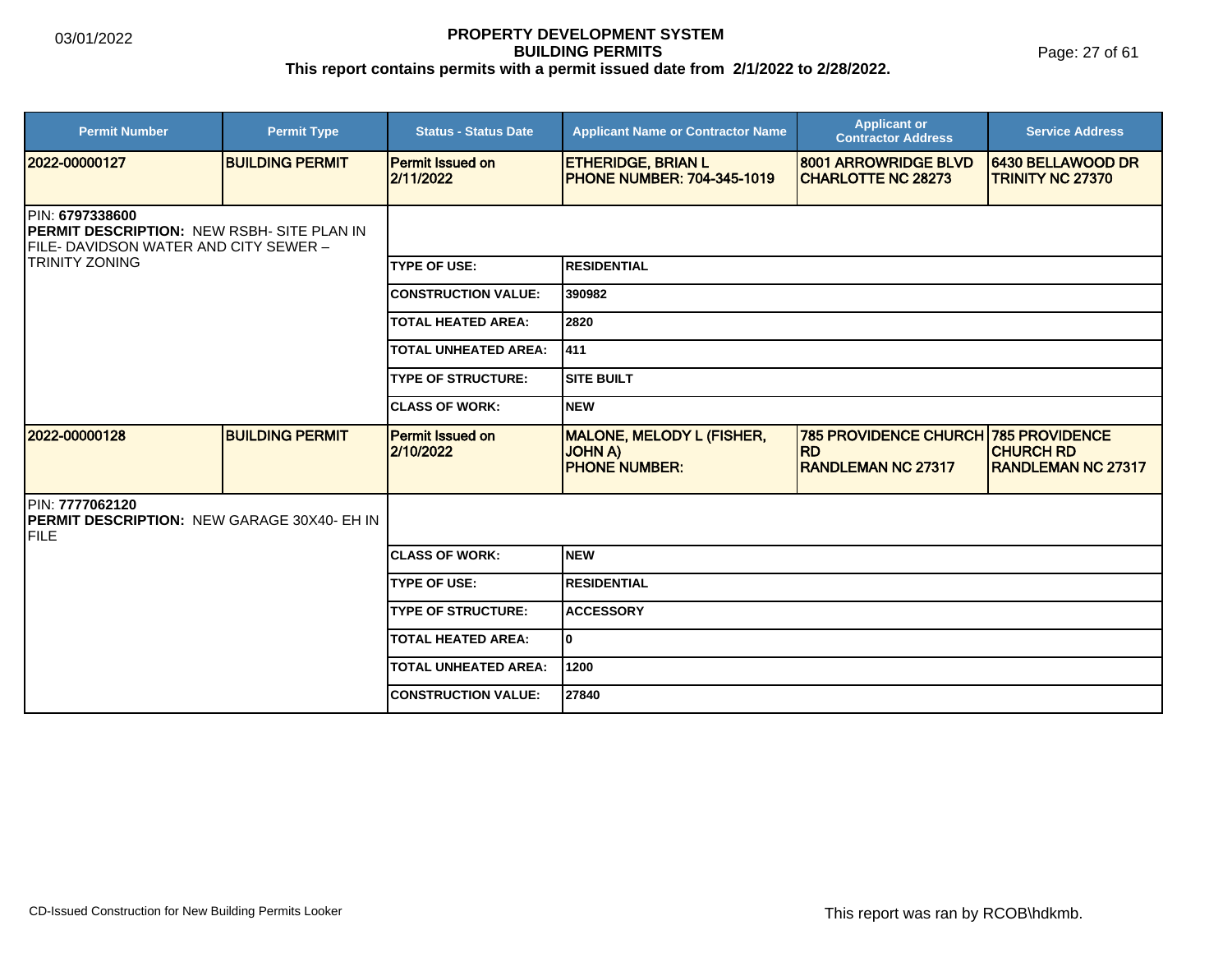Page: 28 of 61

| <b>Permit Number</b>                                                                                                                            | <b>Permit Type</b>     | <b>Status - Status Date</b>          | <b>Applicant Name or Contractor Name</b>                       | <b>Applicant or</b><br><b>Contractor Address</b>  | <b>Service Address</b>                              |  |
|-------------------------------------------------------------------------------------------------------------------------------------------------|------------------------|--------------------------------------|----------------------------------------------------------------|---------------------------------------------------|-----------------------------------------------------|--|
| 2022-00000129                                                                                                                                   | <b>BUILDING PERMIT</b> | <b>Permit Issued on</b><br>2/11/2022 | <b>ETHERIDGE, BRIAN L</b><br><b>PHONE NUMBER: 704-345-1019</b> | 8001 ARROWRIDGE BLVD<br><b>CHARLOTTE NC 28273</b> | <b>6434 BELLAWOOD DR</b><br><b>TRINITY NC 27370</b> |  |
| <b>IPIN: 6797338521</b><br><b>IPERMIT DESCRIPTION: NEW RSBH- SITE PLAN IN</b><br>FILE- DAVIDSON WATER AND CITY SEWER -<br><b>TRINITY ZONING</b> |                        |                                      |                                                                |                                                   |                                                     |  |
|                                                                                                                                                 |                        | <b>TYPE OF USE:</b>                  | <b>RESIDENTIAL</b>                                             |                                                   |                                                     |  |
|                                                                                                                                                 |                        | <b>TOTAL HEATED AREA:</b>            | 3108                                                           |                                                   |                                                     |  |
|                                                                                                                                                 |                        | <b>TOTAL UNHEATED AREA:</b>          | 441                                                            |                                                   |                                                     |  |
|                                                                                                                                                 |                        | <b>CLASS OF WORK:</b>                | <b>NEW</b>                                                     |                                                   |                                                     |  |
|                                                                                                                                                 |                        | <b>CONSTRUCTION VALUE:</b>           | 430615                                                         |                                                   |                                                     |  |
|                                                                                                                                                 |                        | <b>TYPE OF STRUCTURE:</b>            | <b>SITE BUILT</b>                                              |                                                   |                                                     |  |
| 2022-00000130                                                                                                                                   | <b>BUILDING PERMIT</b> | <b>Permit Issued on</b><br>2/11/2022 | <b>ETHERIDGE, BRIAN L</b><br><b>PHONE NUMBER: 704-345-1019</b> | 8001 ARROWRIDGE BLVD<br><b>CHARLOTTE NC 28273</b> | 6442 BELLAWOOD DR<br><b>TRINITY NC 27370</b>        |  |
| PIN: 6797338435<br><b>PERMIT DESCRIPTION: NEW RSBH- SITE PLAN IN</b><br>FILE- DAVIDSON WATER AND CITY SEWER –                                   |                        |                                      |                                                                |                                                   |                                                     |  |
| TRINITY ZONING                                                                                                                                  |                        | <b>TYPE OF STRUCTURE:</b>            | <b>SITE BUILT</b>                                              |                                                   |                                                     |  |
|                                                                                                                                                 |                        | <b>CLASS OF WORK:</b>                | <b>NEW</b>                                                     |                                                   |                                                     |  |
|                                                                                                                                                 |                        | <b>TOTAL UNHEATED AREA:</b>          | 402                                                            |                                                   |                                                     |  |
|                                                                                                                                                 |                        | <b>TYPE OF USE:</b>                  | <b>RESIDENTIAL</b>                                             |                                                   |                                                     |  |
|                                                                                                                                                 |                        | <b>TOTAL HEATED AREA:</b>            | 2454                                                           |                                                   |                                                     |  |
|                                                                                                                                                 |                        | <b>CONSTRUCTION VALUE:</b>           | 342728                                                         |                                                   |                                                     |  |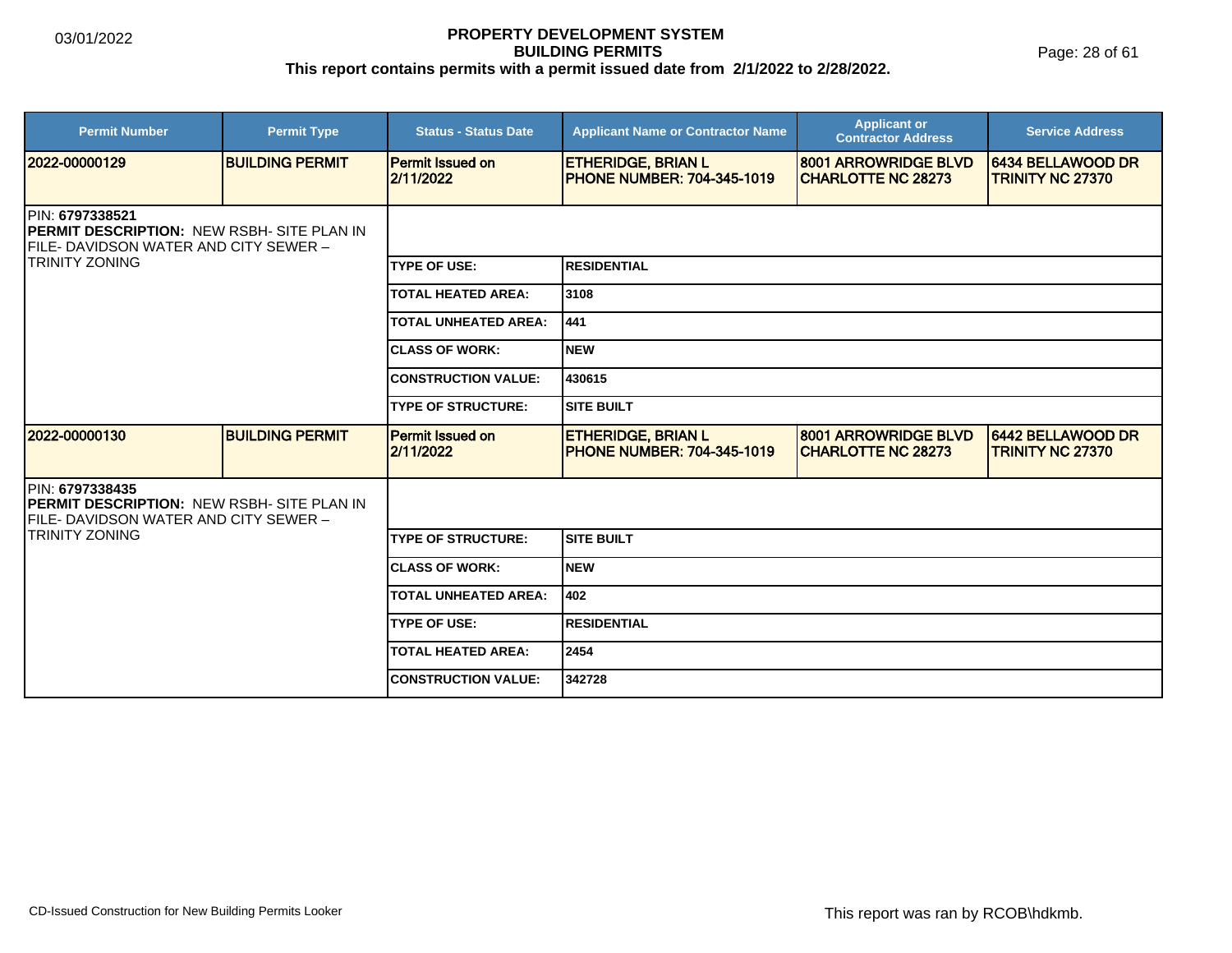Page: 29 of 61

| <b>Permit Number</b>                                                                                                                    | <b>Permit Type</b>     | <b>Status - Status Date</b>          | <b>Applicant Name or Contractor Name</b>                       | <b>Applicant or</b><br><b>Contractor Address</b>  | <b>Service Address</b>                       |  |
|-----------------------------------------------------------------------------------------------------------------------------------------|------------------------|--------------------------------------|----------------------------------------------------------------|---------------------------------------------------|----------------------------------------------|--|
| 2022-00000131                                                                                                                           | <b>BUILDING PERMIT</b> | <b>Permit Issued on</b><br>2/11/2022 | <b>ETHERIDGE, BRIAN L</b><br><b>PHONE NUMBER: 704-345-1019</b> | 8001 ARROWRIDGE BLVD<br><b>CHARLOTTE NC 28273</b> | 6450 BELLAWOOD DR<br><b>TRINITY NC 27370</b> |  |
| PIN: 6797338349<br><b>IPERMIT DESCRIPTION: NEW RSBH- SITE PLAN IN</b><br>FILE- DAVIDSON WATER AND CITY SEWER -<br><b>TRINITY ZONING</b> |                        |                                      |                                                                |                                                   |                                              |  |
|                                                                                                                                         |                        | <b>TYPE OF USE:</b>                  | <b>RESIDENTIAL</b>                                             |                                                   |                                              |  |
|                                                                                                                                         |                        | <b>CLASS OF WORK:</b>                | <b>NEW</b>                                                     |                                                   |                                              |  |
|                                                                                                                                         |                        | <b>TOTAL HEATED AREA:</b>            | 3108                                                           |                                                   |                                              |  |
|                                                                                                                                         |                        | <b>CONSTRUCTION VALUE:</b>           | 430615                                                         |                                                   |                                              |  |
|                                                                                                                                         |                        | <b>TYPE OF STRUCTURE:</b>            | <b>SITE BUILT</b>                                              |                                                   |                                              |  |
|                                                                                                                                         |                        | <b>TOTAL UNHEATED AREA:</b>          | 441                                                            |                                                   |                                              |  |
| 2022-00000132                                                                                                                           | <b>BUILDING PERMIT</b> | <b>Permit Issued on</b><br>2/11/2022 | <b>ETHERIDGE, BRIAN L</b><br><b>PHONE NUMBER: 704-345-1019</b> | 8001 ARROWRIDGE BLVD<br><b>CHARLOTTE NC 28273</b> | 6472 BELLAWOOD DR<br><b>TRINITY NC 27370</b> |  |
| PIN: 6797338164<br><b>PERMIT DESCRIPTION: NEW RSBH- SITE PLAN IN</b><br>FILE- DAVIDSON WATER AND CITY SEWER –                           |                        |                                      |                                                                |                                                   |                                              |  |
| TRINITY ZONING                                                                                                                          |                        | <b>TYPE OF USE:</b>                  | <b>RESIDENTIAL</b>                                             |                                                   |                                              |  |
|                                                                                                                                         |                        | <b>TYPE OF STRUCTURE:</b>            | <b>SITE BUILT</b>                                              |                                                   |                                              |  |
|                                                                                                                                         |                        | <b>CLASS OF WORK:</b>                | <b>NEW</b>                                                     |                                                   |                                              |  |
|                                                                                                                                         |                        | <b>TOTAL HEATED AREA:</b>            | 2820                                                           |                                                   |                                              |  |
|                                                                                                                                         |                        | <b>TOTAL UNHEATED AREA:</b>          | 411]                                                           |                                                   |                                              |  |
|                                                                                                                                         |                        | <b>CONSTRUCTION VALUE:</b>           | 390982                                                         |                                                   |                                              |  |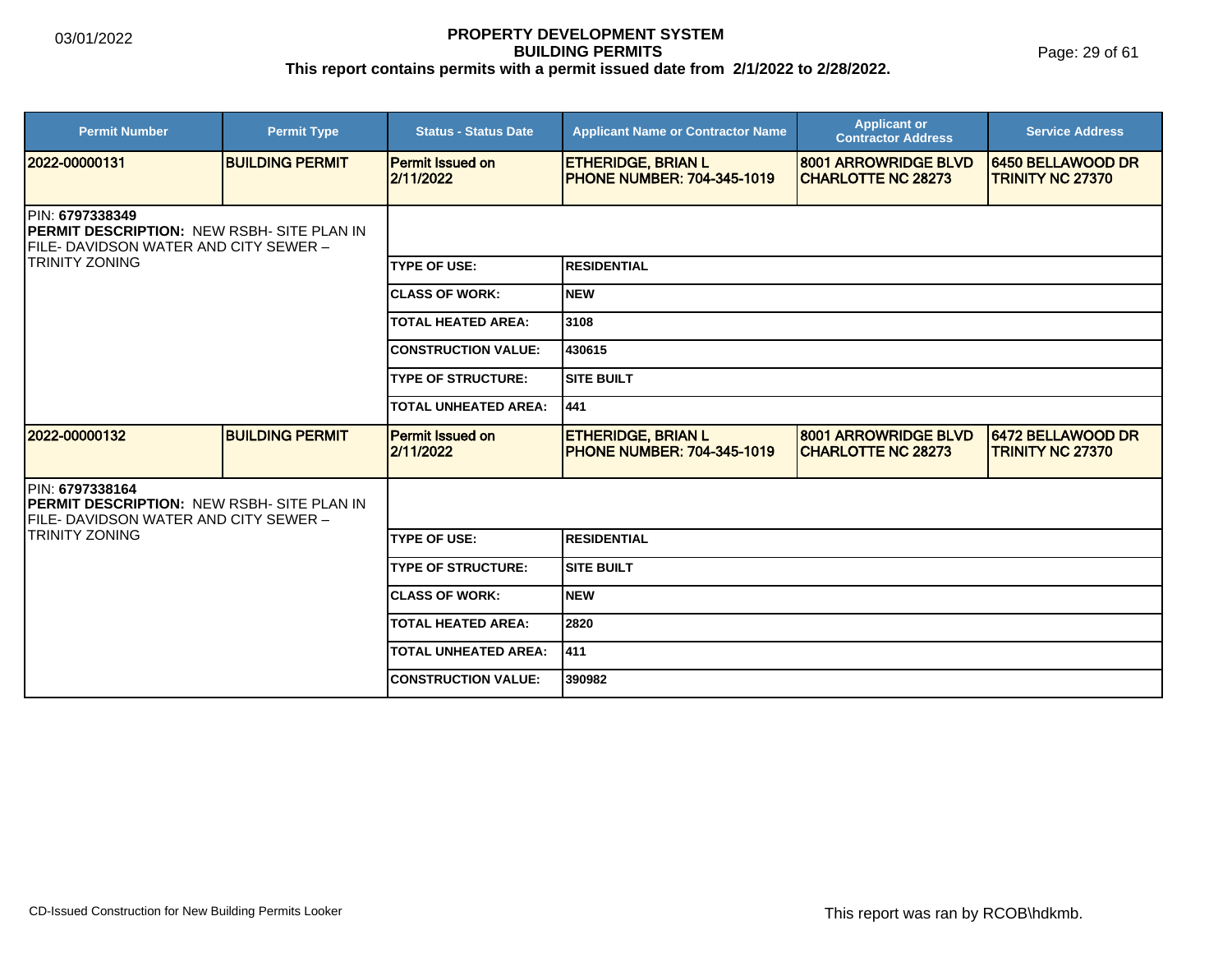Page: 30 of 61

| <b>Permit Number</b>                                                                                                                   | <b>Permit Type</b>     | <b>Status - Status Date</b>          | <b>Applicant Name or Contractor Name</b>                       | <b>Applicant or</b><br><b>Contractor Address</b>  | <b>Service Address</b>                              |  |  |
|----------------------------------------------------------------------------------------------------------------------------------------|------------------------|--------------------------------------|----------------------------------------------------------------|---------------------------------------------------|-----------------------------------------------------|--|--|
| 2022-00000133                                                                                                                          | <b>BUILDING PERMIT</b> | <b>Permit Issued on</b><br>2/11/2022 | <b>ETHERIDGE, BRIAN L</b><br><b>PHONE NUMBER: 704-345-1019</b> | 8001 ARROWRIDGE BLVD<br><b>CHARLOTTE NC 28273</b> | <b>6823 BELLAWOOD DR</b><br><b>TRINITY NC 27370</b> |  |  |
| PIN: 6797436791<br><b>PERMIT DESCRIPTION: NEW RSBH- SITE PLAN IN</b><br>FILE- DAVIDSON WATER AND CITY SEWER -<br><b>TRINITY ZONING</b> |                        |                                      |                                                                |                                                   |                                                     |  |  |
|                                                                                                                                        |                        | <b>TYPE OF USE:</b>                  | <b>RESIDENTIAL</b>                                             |                                                   |                                                     |  |  |
|                                                                                                                                        |                        | <b>CLASS OF WORK:</b>                | <b>NEW</b>                                                     |                                                   |                                                     |  |  |
|                                                                                                                                        |                        | <b>TOTAL HEATED AREA:</b>            | 3108                                                           |                                                   |                                                     |  |  |
|                                                                                                                                        |                        | <b>TYPE OF STRUCTURE:</b>            | <b>SITE BUILT</b>                                              |                                                   |                                                     |  |  |
|                                                                                                                                        |                        | <b>TOTAL UNHEATED AREA:</b>          | 441                                                            |                                                   |                                                     |  |  |
|                                                                                                                                        |                        | <b>CONSTRUCTION VALUE:</b>           | 430615                                                         |                                                   |                                                     |  |  |
| 2022-00000134                                                                                                                          | <b>BUILDING PERMIT</b> | <b>Permit Issued on</b><br>2/11/2022 | <b>ETHERIDGE, BRIAN L</b><br><b>PHONE NUMBER: 704-345-1019</b> | 8001 ARROWRIDGE BLVD<br><b>CHARLOTTE NC 28273</b> | 6845 BELLAWOOD DR<br><b>TRINITY NC 27370</b>        |  |  |
| PIN: 6797437621<br><b>PERMIT DESCRIPTION: NEW RSBH- SITE PLAN IN</b><br>FILE- DAVIDSON WATER AND CITY SEWER –                          |                        |                                      |                                                                |                                                   |                                                     |  |  |
| <b>TRINITY ZONING</b>                                                                                                                  |                        | <b>CONSTRUCTION VALUE:</b>           | 390982                                                         |                                                   |                                                     |  |  |
|                                                                                                                                        |                        | <b>TYPE OF STRUCTURE:</b>            | <b>SITE BUILT</b>                                              |                                                   |                                                     |  |  |
|                                                                                                                                        |                        | <b>CLASS OF WORK:</b>                | <b>NEW</b>                                                     |                                                   |                                                     |  |  |
|                                                                                                                                        |                        | <b>TOTAL HEATED AREA:</b>            | 2820                                                           |                                                   |                                                     |  |  |
|                                                                                                                                        |                        | <b>TOTAL UNHEATED AREA:</b>          | 411                                                            |                                                   |                                                     |  |  |
|                                                                                                                                        |                        | <b>TYPE OF USE:</b>                  | <b>RESIDENTIAL</b>                                             |                                                   |                                                     |  |  |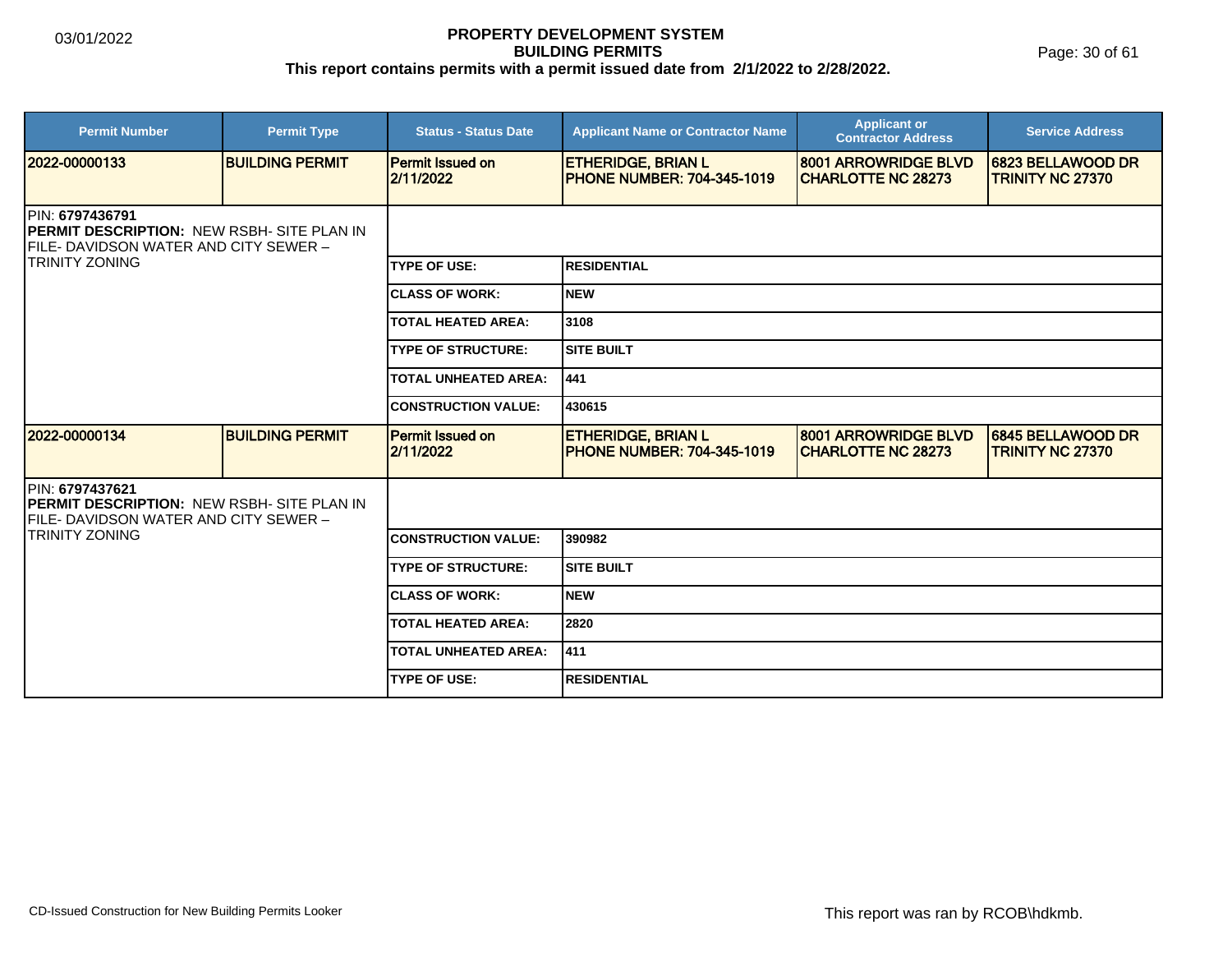Page: 31 of 61

| <b>Permit Number</b>                                                                                                                         | <b>Permit Type</b>     | <b>Status - Status Date</b>          | <b>Applicant Name or Contractor Name</b>                         | <b>Applicant or</b><br><b>Contractor Address</b>       | <b>Service Address</b>                       |  |
|----------------------------------------------------------------------------------------------------------------------------------------------|------------------------|--------------------------------------|------------------------------------------------------------------|--------------------------------------------------------|----------------------------------------------|--|
| 2022-00000135                                                                                                                                | <b>BUILDING PERMIT</b> | <b>Permit Issued on</b><br>2/14/2022 | <b>JONES, STEPHEN WAYNE</b><br><b>PHONE NUMBER: 336-212-0926</b> | 778 S. GRAHAM HOPEDALE 4753 FAIRVIEW FARM<br><b>RD</b> | <b>RD</b>                                    |  |
|                                                                                                                                              |                        |                                      |                                                                  | <b>BURLINGTON NC 27217</b>                             | <b>ASHEBORO NC 27205</b>                     |  |
| PIN: 7677461128<br><b>PERMIT DESCRIPTION: NEW DW MOBILE HOME -</b><br>E/H CLEARANCE, TAX CERTIFICATE & SIGNED<br><b>IAPPLICATION IN FILE</b> |                        |                                      |                                                                  |                                                        |                                              |  |
|                                                                                                                                              |                        | <b>ICLASS OF WORK:</b>               | <b>NEW</b>                                                       |                                                        |                                              |  |
|                                                                                                                                              |                        | <b>TYPE OF USE:</b>                  | <b>RESIDENTIAL</b>                                               |                                                        |                                              |  |
|                                                                                                                                              |                        | <b>TYPE OF STRUCTURE:</b>            | <b>MOBILE</b>                                                    |                                                        |                                              |  |
|                                                                                                                                              |                        | <b>TOTAL UNHEATED AREA:</b>          | I٥                                                               |                                                        |                                              |  |
|                                                                                                                                              |                        | <b>TOTAL HEATED AREA:</b>            | 1492                                                             |                                                        |                                              |  |
|                                                                                                                                              |                        | <b>CONSTRUCTION VALUE:</b>           | 0                                                                |                                                        |                                              |  |
| 2022-00000136                                                                                                                                | <b>BUILDING PERMIT</b> | <b>Permit Issued on</b><br>2/11/2022 | <b>ETHERIDGE, BRIAN L</b><br><b>PHONE NUMBER: 704-345-1019</b>   | 8001 ARROWRIDGE BLVD<br><b>CHARLOTTE NC 28273</b>      | 6849 BELLAWOOD DR<br><b>TRINITY NC 27370</b> |  |
| <b>IPIN: 6797437562</b><br><b>PERMIT DESCRIPTION: NEW RSBH- SITE PLAN IN</b><br>FILE-DAVIDSON WATER AND CITY SEWER -                         |                        |                                      |                                                                  |                                                        |                                              |  |
| <b>TRINITY ZONING</b>                                                                                                                        |                        | <b>TYPE OF USE:</b>                  | <b>RESIDENTIAL</b>                                               |                                                        |                                              |  |
|                                                                                                                                              |                        | <b>TYPE OF STRUCTURE:</b>            | <b>SITE BUILT</b>                                                |                                                        |                                              |  |
|                                                                                                                                              |                        | <b>CLASS OF WORK:</b>                | <b>NEW</b>                                                       |                                                        |                                              |  |
|                                                                                                                                              |                        | <b>CONSTRUCTION VALUE:</b>           | 308741                                                           |                                                        |                                              |  |
|                                                                                                                                              |                        | <b>TOTAL HEATED AREA:</b>            | 2207                                                             |                                                        |                                              |  |
|                                                                                                                                              |                        | <b>TOTAL UNHEATED AREA:</b>          | 370                                                              |                                                        |                                              |  |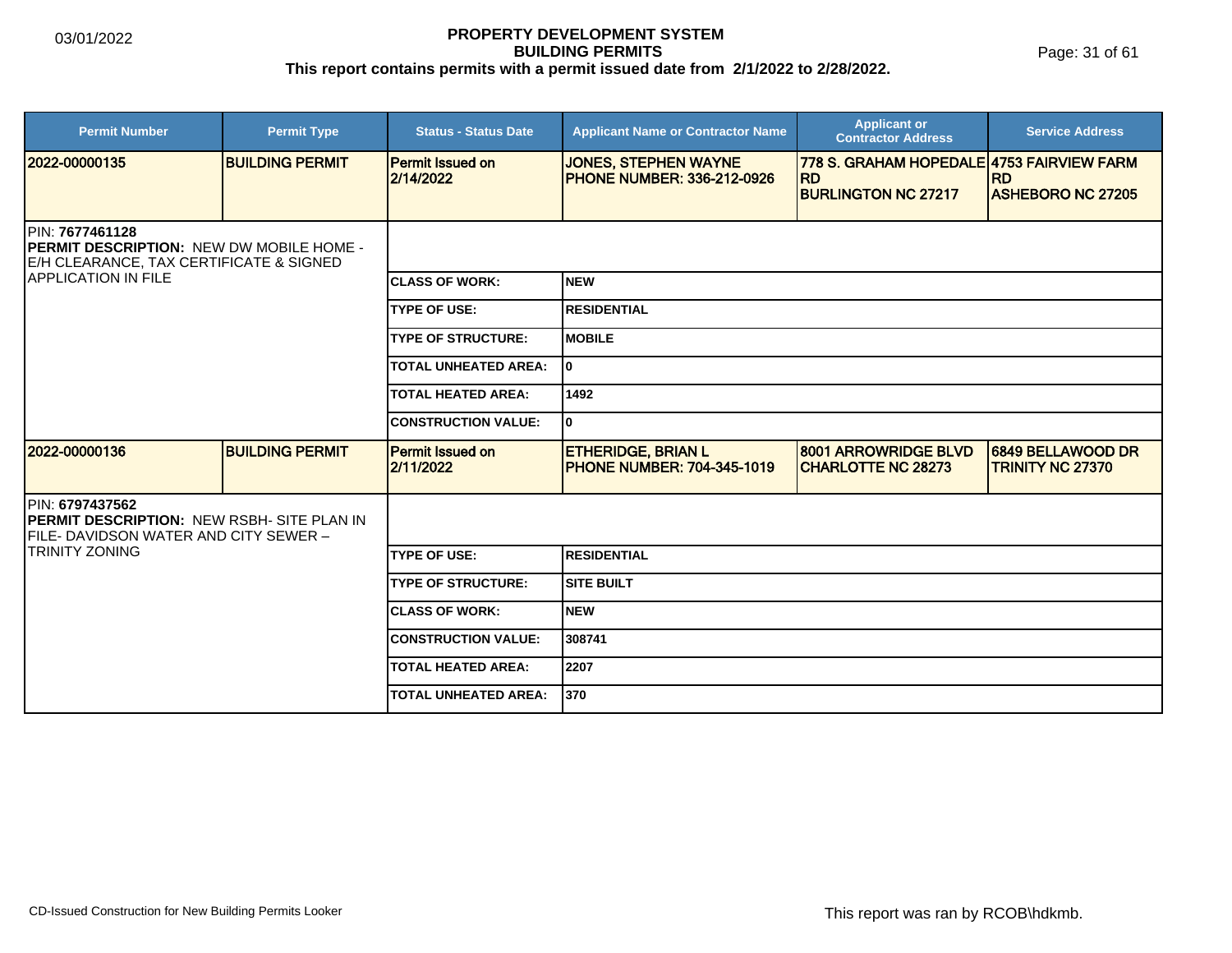Page: 32 of 61

| <b>Permit Number</b>                                                                                                                                                                                      | <b>Permit Type</b>     | <b>Status - Status Date</b>          | <b>Applicant Name or Contractor Name</b>                         | <b>Applicant or</b><br><b>Contractor Address</b>                                      | <b>Service Address</b>                       |  |
|-----------------------------------------------------------------------------------------------------------------------------------------------------------------------------------------------------------|------------------------|--------------------------------------|------------------------------------------------------------------|---------------------------------------------------------------------------------------|----------------------------------------------|--|
| 2022-00000137                                                                                                                                                                                             | <b>BUILDING PERMIT</b> | <b>Permit Issued on</b><br>2/14/2022 | <b>JONES, STEPHEN WAYNE</b><br><b>PHONE NUMBER: 336-212-0926</b> | 778 S. GRAHAM HOPEDALE 5203 CANDLEBROOK DR<br><b>RD</b><br><b>BURLINGTON NC 27217</b> | <b>ASHEBORO NC 27205</b>                     |  |
| IPIN: 7665246711<br><b>IPERMIT DESCRIPTION: DW MOBILE HOME - E/H</b><br><b>CLEARANCE, TAX CERTIFICATE &amp; SIGNED</b><br><b>APPLICATION IN FILE - MOBILE HOME MUST BE</b><br><b>IMASONRY UNDERPINNED</b> |                        |                                      |                                                                  |                                                                                       |                                              |  |
|                                                                                                                                                                                                           |                        | <b>CONSTRUCTION VALUE:</b>           | lo.                                                              |                                                                                       |                                              |  |
|                                                                                                                                                                                                           |                        | <b>TYPE OF USE:</b>                  | <b>RESIDENTIAL</b>                                               |                                                                                       |                                              |  |
|                                                                                                                                                                                                           |                        | <b>TYPE OF STRUCTURE:</b>            | IMOBILE                                                          |                                                                                       |                                              |  |
|                                                                                                                                                                                                           |                        | <b>TOTAL UNHEATED AREA:</b>          | I٥                                                               |                                                                                       |                                              |  |
|                                                                                                                                                                                                           |                        | <b>CLASS OF WORK:</b>                | Inew                                                             |                                                                                       |                                              |  |
|                                                                                                                                                                                                           |                        | <b>TOTAL HEATED AREA:</b>            | 2253                                                             |                                                                                       |                                              |  |
| 2022-00000138                                                                                                                                                                                             | <b>BUILDING PERMIT</b> | <b>Permit Issued on</b><br>2/11/2022 | <b>ETHERIDGE, BRIAN L</b><br><b>PHONE NUMBER: 704-345-1019</b>   | 8001 ARROWRIDGE BLVD<br><b>CHARLOTTE NC 28273</b>                                     | 6851 BELLAWOOD DR<br><b>TRINITY NC 27370</b> |  |
| PIN: 6797437424<br><b>PERMIT DESCRIPTION: NEW RSBH- SITE PLAN IN</b><br>FILE- DAVIDSON WATER AND CITY SEWER –                                                                                             |                        |                                      |                                                                  |                                                                                       |                                              |  |
| TRINITY ZONING                                                                                                                                                                                            |                        | <b>TYPE OF USE:</b>                  | <b>RESIDENTIAL</b>                                               |                                                                                       |                                              |  |
|                                                                                                                                                                                                           |                        | <b>TYPE OF STRUCTURE:</b>            | <b>SITE BUILT</b>                                                |                                                                                       |                                              |  |
|                                                                                                                                                                                                           |                        | <b>CLASS OF WORK:</b>                | INEW                                                             |                                                                                       |                                              |  |
|                                                                                                                                                                                                           |                        | <b>TOTAL HEATED AREA:</b>            | 2820                                                             |                                                                                       |                                              |  |
|                                                                                                                                                                                                           |                        | <b>TOTAL UNHEATED AREA:</b>          | 411                                                              |                                                                                       |                                              |  |
|                                                                                                                                                                                                           |                        | <b>CONSTRUCTION VALUE:</b>           | 390982                                                           |                                                                                       |                                              |  |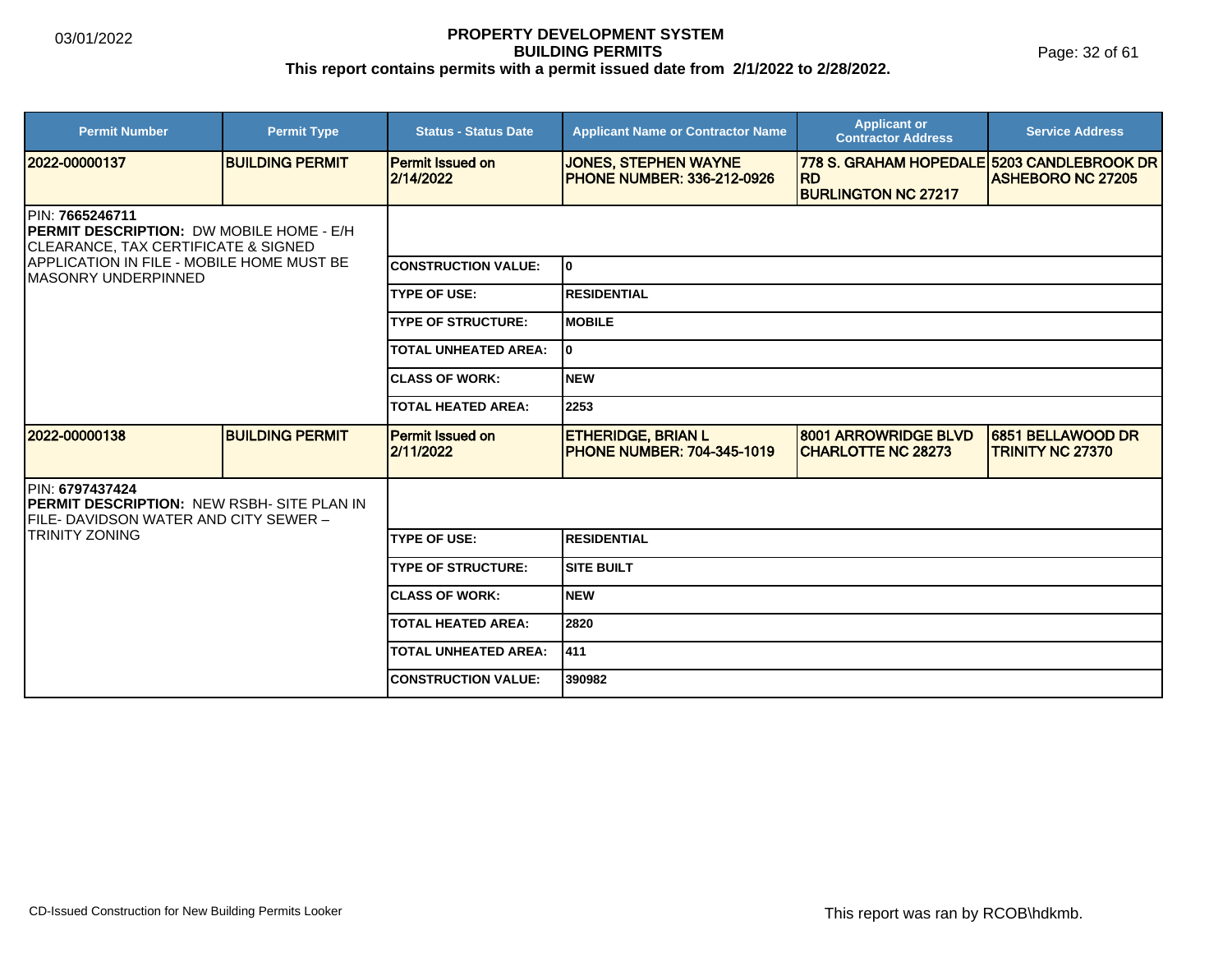Page: 33 of 61

| <b>Permit Number</b>                                                                                                   | <b>Permit Type</b>     | <b>Status - Status Date</b>          | <b>Applicant Name or Contractor Name</b>                       | <b>Applicant or</b><br><b>Contractor Address</b>   | <b>Service Address</b>                       |  |
|------------------------------------------------------------------------------------------------------------------------|------------------------|--------------------------------------|----------------------------------------------------------------|----------------------------------------------------|----------------------------------------------|--|
| 2022-00000139                                                                                                          | <b>BUILDING PERMIT</b> | <b>Permit Issued on</b><br>2/11/2022 | <b>ETHERIDGE, BRIAN L</b><br><b>PHONE NUMBER: 704-345-1019</b> | 8001 ARROWRIDGE BLVD<br><b>ICHARLOTTE NC 28273</b> | 6855 BELLAWOOD DR<br><b>TRINITY NC 27370</b> |  |
| <b>IPIN: 6797436430</b><br><b>IPERMIT DESCRIPTION: NEW RSBH- SITE PLAN IN</b><br>FILE- DAVIDSON WATER AND CITY SEWER - |                        |                                      |                                                                |                                                    |                                              |  |
| <b>TRINITY ZONING</b>                                                                                                  |                        | <b>TOTAL UNHEATED AREA:</b>          | 1370                                                           |                                                    |                                              |  |
|                                                                                                                        |                        | <b>TOTAL HEATED AREA:</b>            | 2207                                                           |                                                    |                                              |  |
|                                                                                                                        |                        | <b>CONSTRUCTION VALUE:</b>           | 308741                                                         |                                                    |                                              |  |
|                                                                                                                        |                        | <b>TYPE OF STRUCTURE:</b>            | <b>SITE BUILT</b>                                              |                                                    |                                              |  |
|                                                                                                                        |                        | <b>CLASS OF WORK:</b>                | INEW                                                           |                                                    |                                              |  |
|                                                                                                                        |                        | <b>TYPE OF USE:</b>                  | <b>RESIDENTIAL</b>                                             |                                                    |                                              |  |
| 2022-00000140                                                                                                          | <b>BUILDING PERMIT</b> | <b>Permit Issued on</b><br>2/11/2022 | <b>ETHERIDGE, BRIAN L</b><br><b>PHONE NUMBER: 704-345-1019</b> | 8001 ARROWRIDGE BLVD<br><b>ICHARLOTTE NC 28273</b> | 6861 BELLAWOOD DR<br><b>TRINITY NC 27370</b> |  |
| PIN: 6797435369<br>PERMIT DESCRIPTION: NEW RSBH- SITE PLAN IN<br>FILE- DAVIDSON WATER AND CITY SEWER –                 |                        |                                      |                                                                |                                                    |                                              |  |
| <b>TRINITY ZONING</b>                                                                                                  |                        | <b>TYPE OF USE:</b>                  | IRESIDENTIAL                                                   |                                                    |                                              |  |
|                                                                                                                        |                        | <b>TYPE OF STRUCTURE:</b>            | ISITE BUILT                                                    |                                                    |                                              |  |
|                                                                                                                        |                        | <b>TOTAL HEATED AREA:</b>            | 2820                                                           |                                                    |                                              |  |
|                                                                                                                        |                        | <b>CONSTRUCTION VALUE:</b>           | 390982                                                         |                                                    |                                              |  |
|                                                                                                                        |                        | <b>ICLASS OF WORK:</b>               | NEW                                                            |                                                    |                                              |  |
|                                                                                                                        |                        | <b>TOTAL UNHEATED AREA:</b>          | 1411                                                           |                                                    |                                              |  |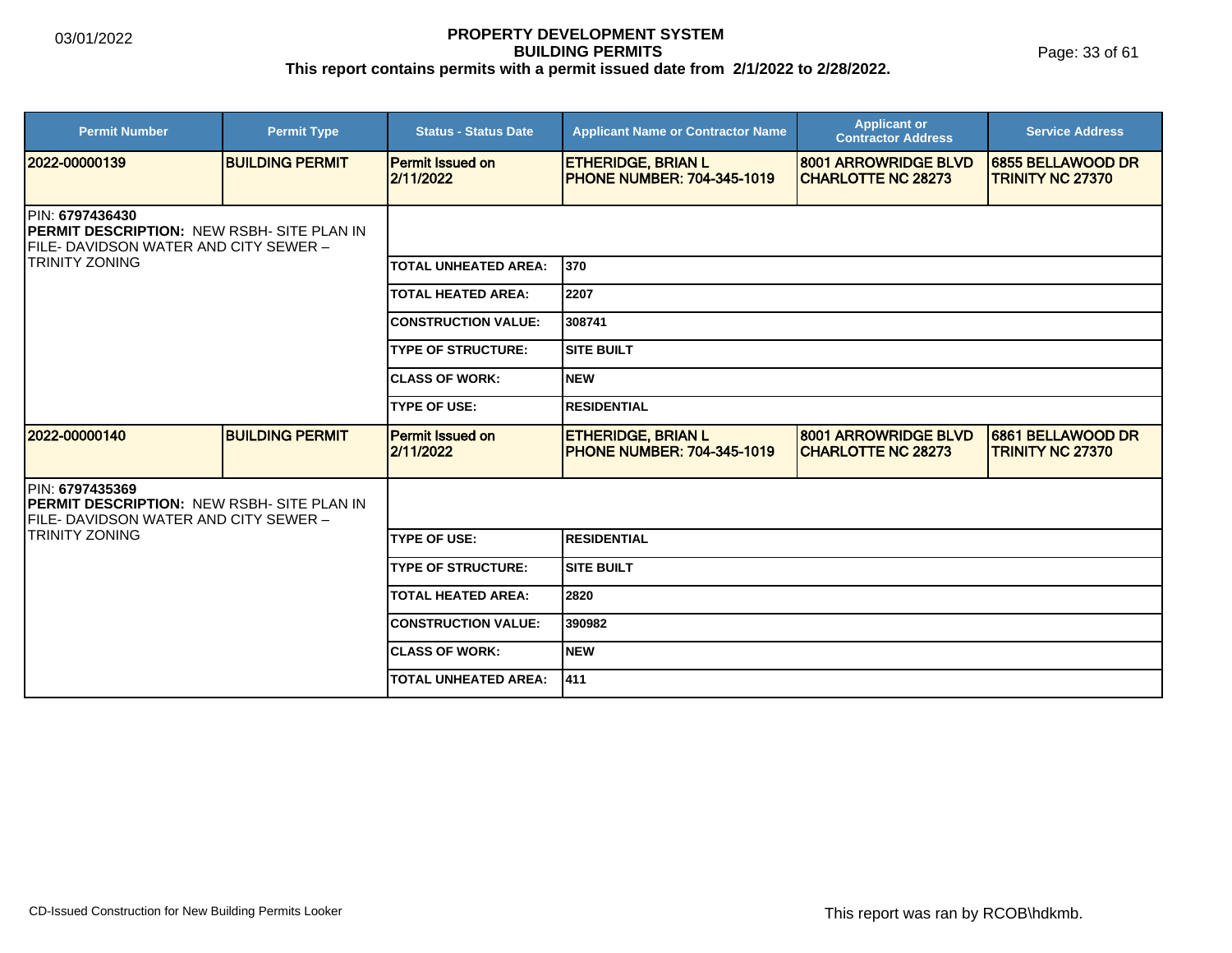Page: 34 of 61

| <b>Permit Number</b>                                                                                                                            | <b>Permit Type</b>     | <b>Status - Status Date</b>          | <b>Applicant Name or Contractor Name</b>                       | <b>Applicant or</b><br><b>Contractor Address</b>  | <b>Service Address</b>                       |  |
|-------------------------------------------------------------------------------------------------------------------------------------------------|------------------------|--------------------------------------|----------------------------------------------------------------|---------------------------------------------------|----------------------------------------------|--|
| 2022-00000141                                                                                                                                   | <b>BUILDING PERMIT</b> | <b>Permit Issued on</b><br>2/11/2022 | <b>ETHERIDGE, BRIAN L</b><br><b>PHONE NUMBER: 704-345-1019</b> | 8001 ARROWRIDGE BLVD<br><b>CHARLOTTE NC 28273</b> | 6867 BELLAWOOD DR<br><b>TRINITY NC 27370</b> |  |
| <b>IPIN: 6797435307</b><br><b>IPERMIT DESCRIPTION: NEW RSBH- SITE PLAN IN</b><br>FILE- DAVIDSON WATER AND CITY SEWER -<br><b>TRINITY ZONING</b> |                        |                                      |                                                                |                                                   |                                              |  |
|                                                                                                                                                 |                        | <b>TYPE OF USE:</b>                  | <b>RESIDENTIAL</b>                                             |                                                   |                                              |  |
|                                                                                                                                                 |                        | <b>CLASS OF WORK:</b>                | <b>NEW</b>                                                     |                                                   |                                              |  |
|                                                                                                                                                 |                        | <b>TOTAL UNHEATED AREA:</b>          | 370                                                            |                                                   |                                              |  |
|                                                                                                                                                 |                        | <b>TOTAL HEATED AREA:</b>            | 2207                                                           |                                                   |                                              |  |
|                                                                                                                                                 |                        | <b>CONSTRUCTION VALUE:</b>           | 308741                                                         |                                                   |                                              |  |
|                                                                                                                                                 |                        | <b>TYPE OF STRUCTURE:</b>            | <b>SITE BUILT</b>                                              |                                                   |                                              |  |
| 2022-00000142                                                                                                                                   | <b>BUILDING PERMIT</b> | <b>Permit Issued on</b><br>2/11/2022 | <b>ETHERIDGE, BRIAN L</b><br><b>PHONE NUMBER: 704-345-1019</b> | 8001 ARROWRIDGE BLVD<br><b>CHARLOTTE NC 28273</b> | 6871 BELLAWOOD DR<br><b>TRINITY NC 27370</b> |  |
| PIN: 6797434346<br><b>PERMIT DESCRIPTION: NEW RSBH- SITE PLAN IN</b><br>FILE- DAVIDSON WATER AND CITY SEWER –                                   |                        |                                      |                                                                |                                                   |                                              |  |
| TRINITY ZONING                                                                                                                                  |                        | <b>TYPE OF USE:</b>                  | <b>RESIDENTIAL</b>                                             |                                                   |                                              |  |
|                                                                                                                                                 |                        | <b>TOTAL HEATED AREA:</b>            | 2454                                                           |                                                   |                                              |  |
|                                                                                                                                                 |                        | <b>CONSTRUCTION VALUE:</b>           | 342729                                                         |                                                   |                                              |  |
|                                                                                                                                                 |                        | <b>TYPE OF STRUCTURE:</b>            | <b>SITE BUILT</b>                                              |                                                   |                                              |  |
|                                                                                                                                                 |                        | <b>CLASS OF WORK:</b>                | <b>NEW</b>                                                     |                                                   |                                              |  |
|                                                                                                                                                 |                        | <b>TOTAL UNHEATED AREA:</b>          | 402                                                            |                                                   |                                              |  |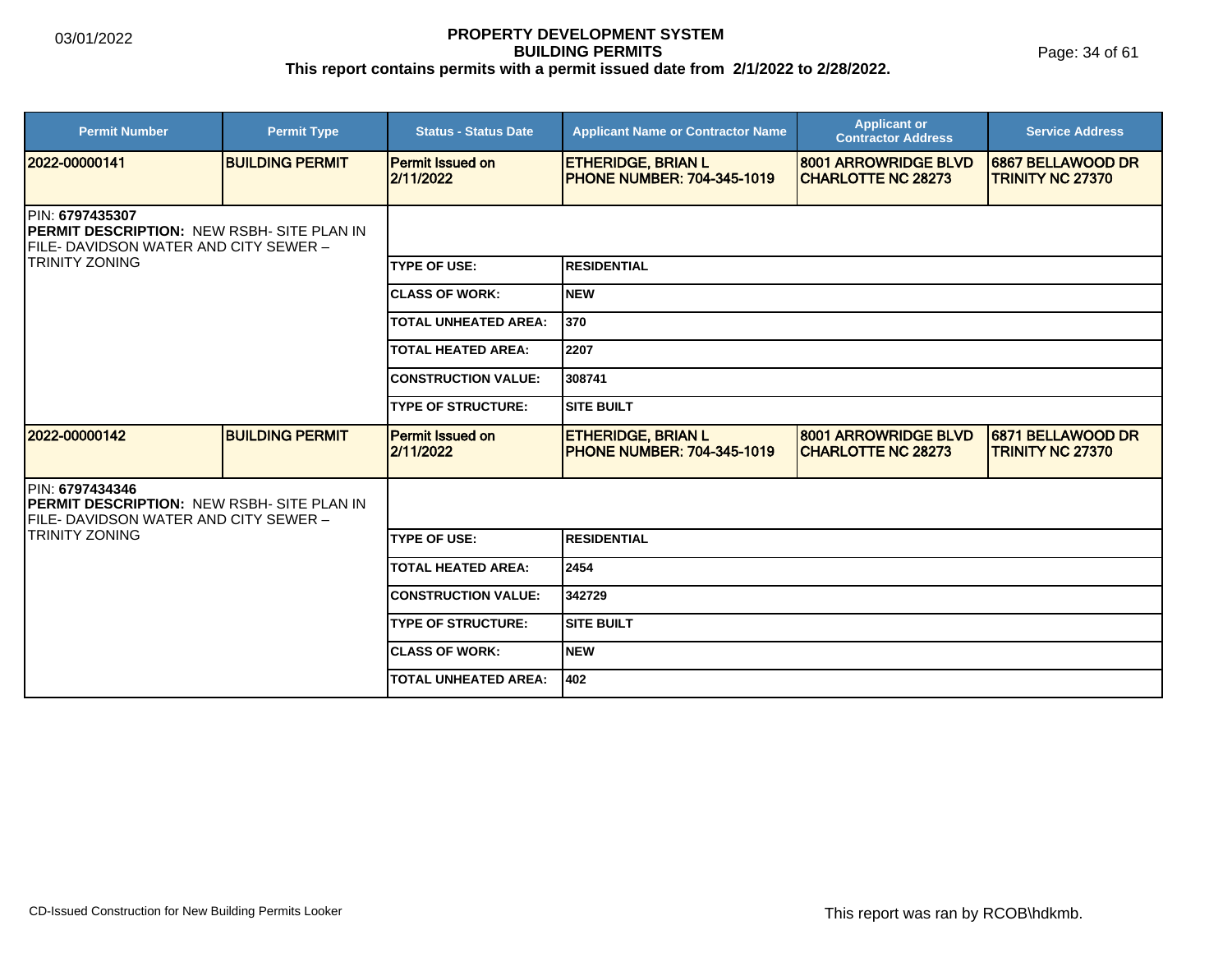Page: 35 of 61

| <b>Permit Number</b>                                                                                          | <b>Permit Type</b>     | <b>Status - Status Date</b>          | <b>Applicant Name or Contractor Name</b>                       | <b>Applicant or</b><br><b>Contractor Address</b>  | <b>Service Address</b>                       |  |  |
|---------------------------------------------------------------------------------------------------------------|------------------------|--------------------------------------|----------------------------------------------------------------|---------------------------------------------------|----------------------------------------------|--|--|
| 2022-00000143                                                                                                 | <b>BUILDING PERMIT</b> | <b>Permit Issued on</b><br>2/11/2022 | <b>ETHERIDGE, BRIAN L</b><br><b>PHONE NUMBER: 704-345-1019</b> | 8001 ARROWRIDGE BLVD<br><b>CHARLOTTE NC 28273</b> | 6897 BELLAWOOD DR<br><b>TRINITY NC 27370</b> |  |  |
| PIN: 6797432302<br><b>PERMIT DESCRIPTION: NEW RSBH- SITE PLAN IN</b><br>FILE- DAVIDSON WATER AND CITY SEWER - |                        |                                      |                                                                |                                                   |                                              |  |  |
| <b>TRINITY ZONING</b>                                                                                         |                        | <b>TOTAL UNHEATED AREA:</b>          | 1370                                                           |                                                   |                                              |  |  |
|                                                                                                               |                        | <b>CLASS OF WORK:</b>                | <b>NEW</b>                                                     |                                                   |                                              |  |  |
|                                                                                                               |                        | <b>TYPE OF STRUCTURE:</b>            | <b>SITE BUILT</b>                                              |                                                   |                                              |  |  |
|                                                                                                               |                        | <b>CONSTRUCTION VALUE:</b>           | 308741                                                         |                                                   |                                              |  |  |
|                                                                                                               |                        | <b>TYPE OF USE:</b>                  | <b>RESIDENTIAL</b>                                             |                                                   |                                              |  |  |
|                                                                                                               |                        | <b>TOTAL HEATED AREA:</b>            | 2207                                                           |                                                   |                                              |  |  |
| 2022-00000144                                                                                                 | <b>BUILDING PERMIT</b> | <b>Permit Issued on</b><br>2/11/2022 | <b>ETHERIDGE, BRIAN L</b><br><b>PHONE NUMBER: 704-345-1019</b> | 8001 ARROWRIDGE BLVD<br><b>CHARLOTTE NC 28273</b> | 6903 BELLAWOOD DR<br><b>TRINITY NC 27370</b> |  |  |
| PIN: 6797431341<br><b>PERMIT DESCRIPTION: NEW RSBH- SITE PLAN IN</b><br>FILE- DAVIDSON WATER AND CITY SEWER – |                        |                                      |                                                                |                                                   |                                              |  |  |
| <b>TRINITY ZONING</b>                                                                                         |                        | <b>TYPE OF USE:</b>                  | <b>RESIDENTIAL</b>                                             |                                                   |                                              |  |  |
|                                                                                                               |                        | <b>TOTAL UNHEATED AREA:</b>          | 411                                                            |                                                   |                                              |  |  |
|                                                                                                               |                        | <b>TYPE OF STRUCTURE:</b>            | <b>SITE BUILT</b>                                              |                                                   |                                              |  |  |
|                                                                                                               |                        | <b>CLASS OF WORK:</b>                | <b>NEW</b>                                                     |                                                   |                                              |  |  |
|                                                                                                               |                        | <b>TOTAL HEATED AREA:</b>            | 2820                                                           |                                                   |                                              |  |  |
|                                                                                                               |                        | <b>CONSTRUCTION VALUE:</b>           | 390982                                                         |                                                   |                                              |  |  |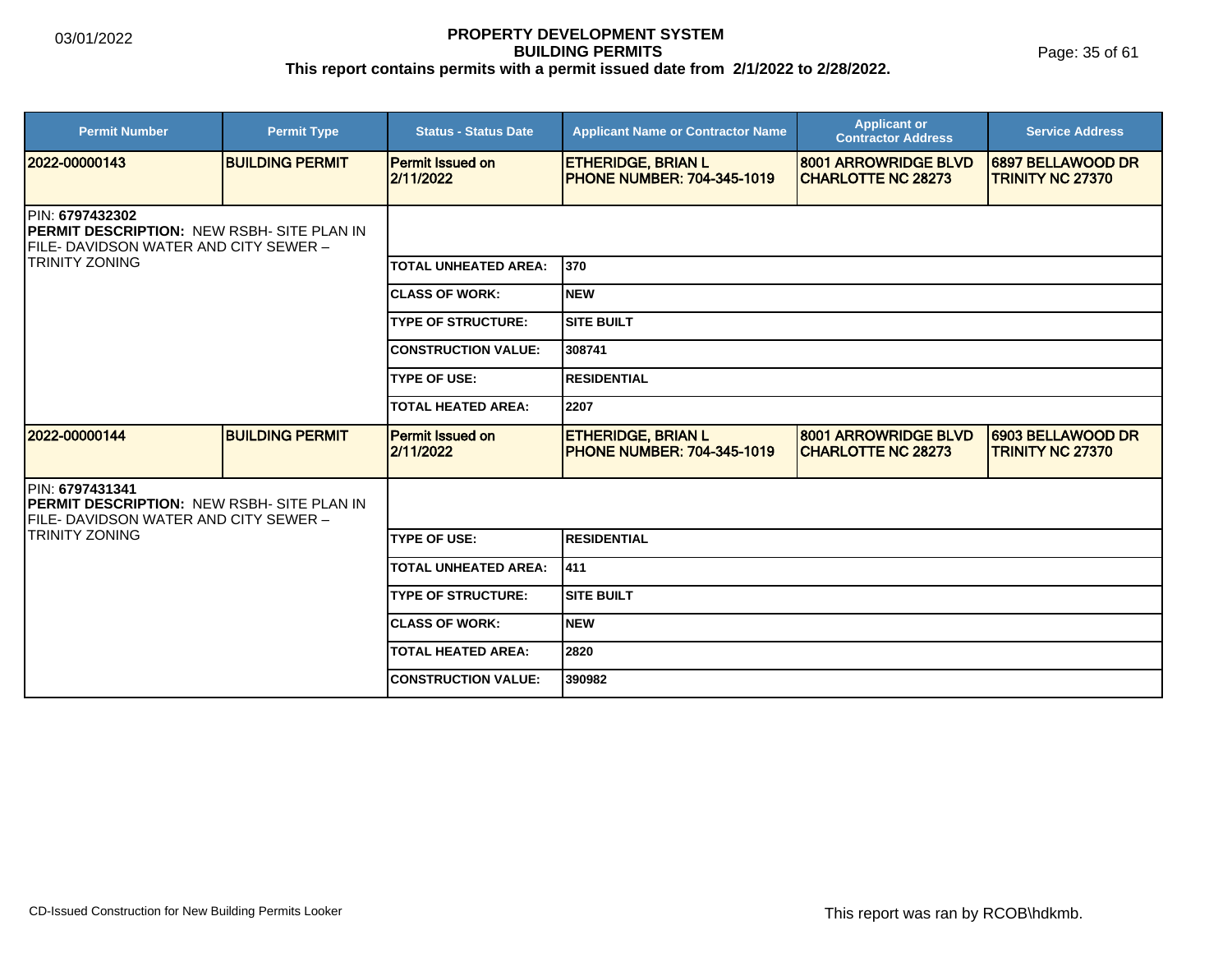Page: 36 of 61

| <b>Permit Number</b>                                                                                                                     | <b>Permit Type</b>     | <b>Status - Status Date</b>          | <b>Applicant Name or Contractor Name</b>                       | <b>Applicant or</b><br><b>Contractor Address</b>  | <b>Service Address</b>                       |  |  |
|------------------------------------------------------------------------------------------------------------------------------------------|------------------------|--------------------------------------|----------------------------------------------------------------|---------------------------------------------------|----------------------------------------------|--|--|
| 2022-00000145                                                                                                                            | <b>BUILDING PERMIT</b> | <b>Permit Issued on</b><br>2/11/2022 | <b>ETHERIDGE, BRIAN L</b><br><b>PHONE NUMBER: 704-345-1019</b> | 8001 ARROWRIDGE BLVD<br><b>CHARLOTTE NC 28273</b> | 6909 BELLAWOOD DR<br><b>TRINITY NC 27370</b> |  |  |
| IPIN: 6797430381<br><b>IPERMIT DESCRIPTION: NEW RSBH- SITE PLAN IN</b><br>FILE- DAVIDSON WATER AND CITY SEWER -<br><b>TRINITY ZONING</b> |                        |                                      |                                                                |                                                   |                                              |  |  |
|                                                                                                                                          |                        | <b>TOTAL HEATED AREA:</b>            | 2820                                                           |                                                   |                                              |  |  |
|                                                                                                                                          |                        | <b>CONSTRUCTION VALUE:</b>           | 390982                                                         |                                                   |                                              |  |  |
|                                                                                                                                          |                        | <b>TYPE OF STRUCTURE:</b>            | <b>SITE BUILT</b>                                              |                                                   |                                              |  |  |
|                                                                                                                                          |                        | <b>CLASS OF WORK:</b>                | <b>NEW</b>                                                     |                                                   |                                              |  |  |
|                                                                                                                                          |                        | <b>TOTAL UNHEATED AREA:</b>          | 411                                                            |                                                   |                                              |  |  |
|                                                                                                                                          |                        | <b>TYPE OF USE:</b>                  | <b>RESIDENTIAL</b>                                             |                                                   |                                              |  |  |
| 2022-00000146                                                                                                                            | <b>BUILDING PERMIT</b> | <b>Permit Issued on</b><br>2/11/2022 | <b>ETHERIDGE, BRIAN L</b><br><b>PHONE NUMBER: 704-345-1019</b> | 8001 ARROWRIDGE BLVD<br><b>CHARLOTTE NC 28273</b> | 6913 BELLAWOOD DR<br><b>TRINITY NC 27370</b> |  |  |
| PIN: 6797430219<br><b>PERMIT DESCRIPTION: NEW RSBH- SITE PLAN IN</b><br>FILE- DAVIDSON WATER AND CITY SEWER –                            |                        |                                      |                                                                |                                                   |                                              |  |  |
| TRINITY ZONING                                                                                                                           |                        | <b>TYPE OF STRUCTURE:</b>            | <b>SITE BUILT</b>                                              |                                                   |                                              |  |  |
|                                                                                                                                          |                        | <b>CLASS OF WORK:</b>                | <b>NEW</b>                                                     |                                                   |                                              |  |  |
|                                                                                                                                          |                        | <b>TYPE OF USE:</b>                  | <b>RESIDENTIAL</b>                                             |                                                   |                                              |  |  |
|                                                                                                                                          |                        | <b>TOTAL UNHEATED AREA:</b>          | 441                                                            |                                                   |                                              |  |  |
|                                                                                                                                          |                        | <b>TOTAL HEATED AREA:</b>            | 3108                                                           |                                                   |                                              |  |  |
|                                                                                                                                          |                        | <b>CONSTRUCTION VALUE:</b>           | 430615                                                         |                                                   |                                              |  |  |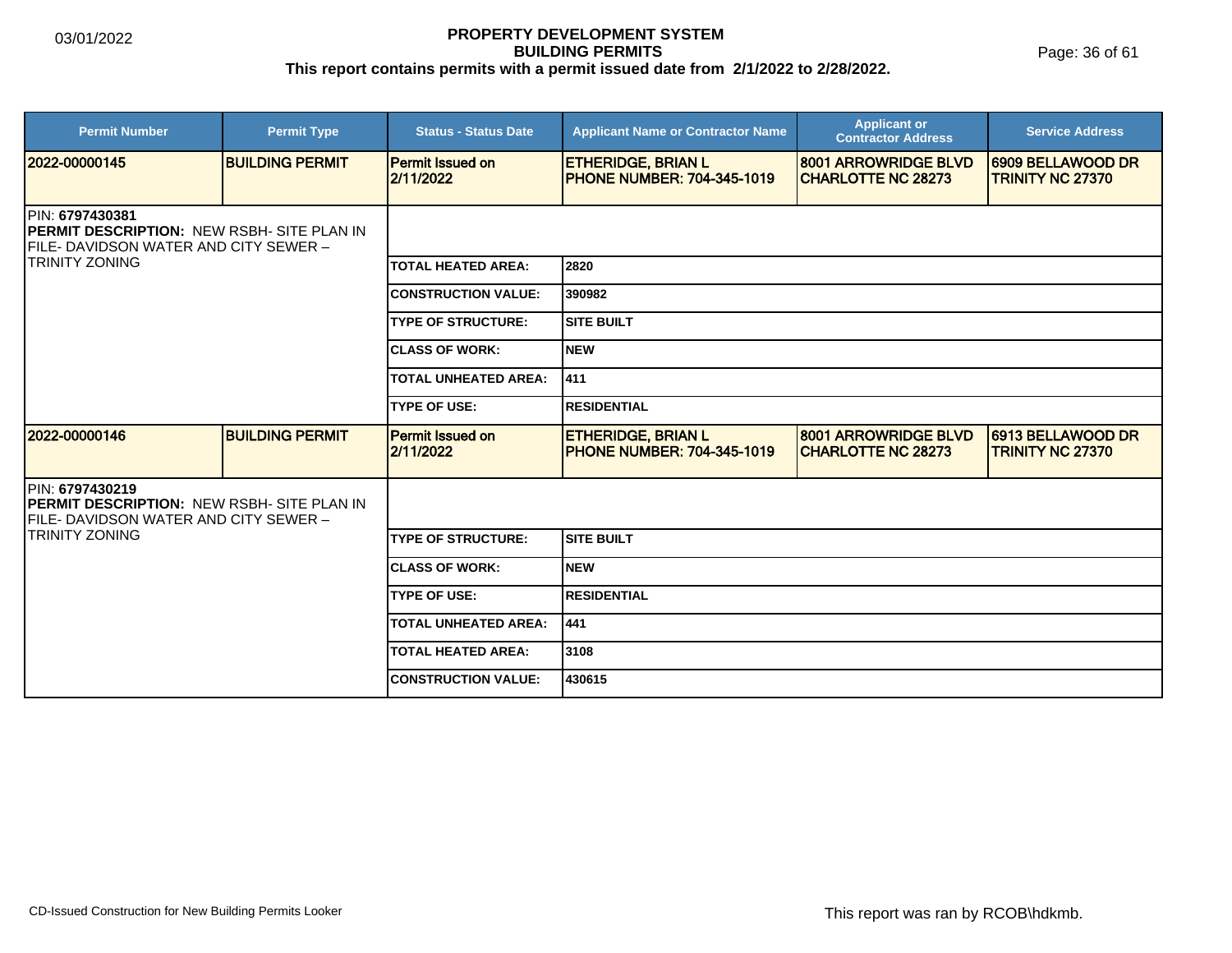| <b>Permit Number</b>                                                                                               | <b>Permit Type</b>     | <b>Status - Status Date</b>          | <b>Applicant Name or Contractor Name</b>                                             | <b>Applicant or</b><br><b>Contractor Address</b> | <b>Service Address</b>                                        |  |  |
|--------------------------------------------------------------------------------------------------------------------|------------------------|--------------------------------------|--------------------------------------------------------------------------------------|--------------------------------------------------|---------------------------------------------------------------|--|--|
| 12022-00000147                                                                                                     | <b>BUILDING PERMIT</b> | Permit Issued on<br>2/11/2022        | <b>DILLS, FRANK</b><br><b>PHONE NUMBER:</b>                                          | <b>15191 PAYNE ST</b><br><b>TRINITY NC 27370</b> | 4641 MT GILEAD<br><b>ICHURCH RD</b><br><b>SOPHIA NC 27350</b> |  |  |
| PIN: 7714595369<br><b>IPERMIT DESCRIPTION: NEW SITE BUILT HOUSE -</b><br>E/H CLEARANCE, APPT OF LIEN AGENT & OWNER |                        |                                      |                                                                                      |                                                  |                                                               |  |  |
| IAFFIDAVIT IN FILE                                                                                                 |                        | <b>TOTAL HEATED AREA:</b>            | 2910                                                                                 |                                                  |                                                               |  |  |
|                                                                                                                    |                        | <b>TYPE OF STRUCTURE:</b>            | <b>SITE BUILT</b>                                                                    |                                                  |                                                               |  |  |
|                                                                                                                    |                        | <b>TOTAL UNHEATED AREA:</b>          | 792                                                                                  |                                                  |                                                               |  |  |
|                                                                                                                    |                        | <b>TYPE OF USE:</b>                  | <b>RESIDENTIAL</b>                                                                   |                                                  |                                                               |  |  |
|                                                                                                                    |                        |                                      | <b>NEW</b>                                                                           |                                                  |                                                               |  |  |
|                                                                                                                    |                        | <b>CONSTRUCTION VALUE:</b>           | 443709                                                                               |                                                  |                                                               |  |  |
| 2022-00000148                                                                                                      | <b>BUILDING PERMIT</b> | <b>Permit Issued on</b><br>2/11/2022 | <b>BUILD RITE CONSTRUCTION, INC P O BOX 889</b><br><b>PHONE NUMBER: 336-476-6080</b> | <b>TRINITY NC 27370</b>                          | <b>1769 FULLER MILL RD N</b><br><b>THOMASVILLE NC 27360</b>   |  |  |
| PIN: 6794614500<br>PERMIT DESCRIPTION: FIRE RESTORATION, TOTAL<br>INTERIOR GUT AND REPLACEMENT OF                  |                        |                                      |                                                                                      |                                                  |                                                               |  |  |
| INSULATION, SHEET ROCK, NO CHANGE IN<br>FOOTPRINT, NEW FLOORING, CABINETS,                                         |                        | <b>TYPE OF STRUCTURE:</b>            | <b>SITE BUILT</b>                                                                    |                                                  |                                                               |  |  |
| PLUMBING, DUCT WORK, ELECTRICAL.                                                                                   |                        | <b>TYPE OF USE:</b>                  | <b>RESIDENTIAL</b>                                                                   |                                                  |                                                               |  |  |
|                                                                                                                    |                        | <b>CLASS OF WORK:</b>                | <b>RENOVATION</b>                                                                    |                                                  |                                                               |  |  |
|                                                                                                                    |                        | <b>TOTAL HEATED AREA:</b>            | 1400                                                                                 |                                                  |                                                               |  |  |
|                                                                                                                    |                        | <b>TOTAL UNHEATED AREA:</b>          | lo.                                                                                  |                                                  |                                                               |  |  |
|                                                                                                                    |                        | <b>CONSTRUCTION VALUE:</b>           | 97532                                                                                |                                                  |                                                               |  |  |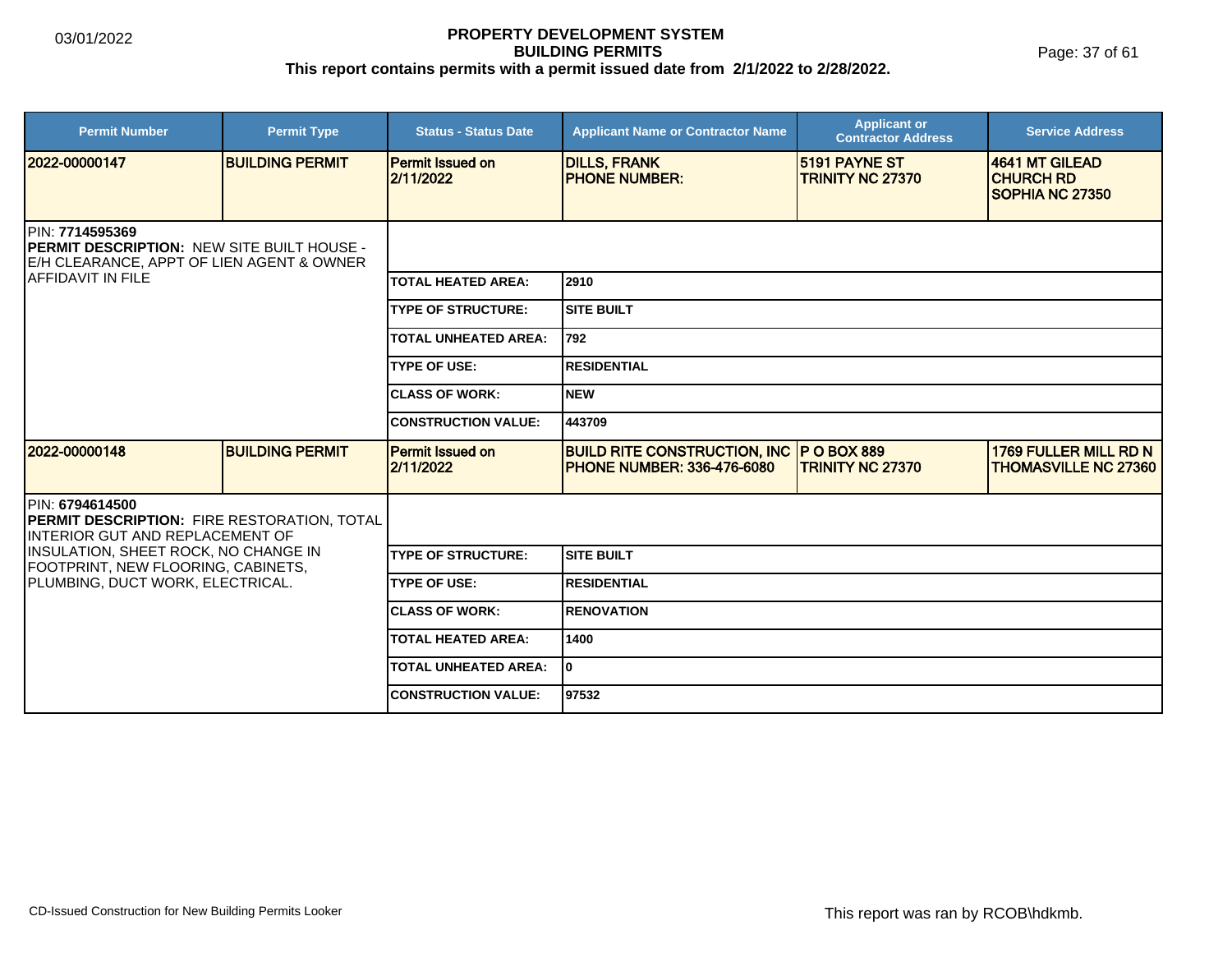Page: 38 of 61

| <b>Permit Number</b>                                                                                                             | <b>Permit Type</b>     | <b>Status - Status Date</b>          | <b>Applicant Name or Contractor Name</b>                                           | <b>Applicant or</b><br><b>Contractor Address</b> | <b>Service Address</b>                                            |  |  |
|----------------------------------------------------------------------------------------------------------------------------------|------------------------|--------------------------------------|------------------------------------------------------------------------------------|--------------------------------------------------|-------------------------------------------------------------------|--|--|
| 12022-00000149                                                                                                                   | <b>BUILDING PERMIT</b> | <b>Permit Issued on</b><br>2/14/2022 | <b>BARNES, DARYL A (BARNES,</b><br><b>JOANNA N)</b><br><b>PHONE NUMBER:</b>        | <b>4029 HILLCREST CT</b><br>SOPHIA NC 27350      | <b>16772 FARMER DENTON</b><br><b>RD</b><br><b>DENTON NC 27239</b> |  |  |
| <b>IPIN: 6790311428</b><br><b>IPERMIT DESCRIPTION: RESIDENTIAL 50'X32' POLE</b><br>SHED - E/H APPROVAL & OWNER AFFIDAVIT IN FILE |                        |                                      |                                                                                    |                                                  |                                                                   |  |  |
|                                                                                                                                  |                        | <b>TYPE OF STRUCTURE:</b>            | <b>ACCESSORY</b>                                                                   |                                                  |                                                                   |  |  |
|                                                                                                                                  |                        | <b>TOTAL HEATED AREA:</b>            | I٥                                                                                 |                                                  |                                                                   |  |  |
|                                                                                                                                  |                        | <b>TOTAL UNHEATED AREA:</b>          | 1600                                                                               |                                                  |                                                                   |  |  |
|                                                                                                                                  |                        | <b>TYPE OF USE:</b>                  | <b>RESIDENTIAL</b>                                                                 |                                                  |                                                                   |  |  |
|                                                                                                                                  |                        | <b>ICLASS OF WORK:</b>               | <b>NEW</b>                                                                         |                                                  |                                                                   |  |  |
|                                                                                                                                  |                        | <b>CONSTRUCTION VALUE:</b>           | 37120                                                                              |                                                  |                                                                   |  |  |
| 2022-00000150                                                                                                                    | <b>BUILDING PERMIT</b> | <b>Permit Issued on</b><br>2/14/2022 | <b>BUENAVENTURA, OSCAR A.</b><br><b>GOMEZ</b><br><b>PHONE NUMBER: 336-963-1145</b> | 1970 BROOK DR.<br><b>ASHEBORO NC 27205</b>       | 3669 ZOO PKWY<br><b>ASHEBORO NC 27205</b>                         |  |  |
| PIN: 7669621508<br><b>PERMIT DESCRIPTION: NEW RSBH- LIEN IN FILE-</b><br><b>JEH IN FILE- SITE IN FILE</b>                        |                        |                                      |                                                                                    |                                                  |                                                                   |  |  |
|                                                                                                                                  |                        | <b>CONSTRUCTION VALUE:</b>           | 275951                                                                             |                                                  |                                                                   |  |  |
|                                                                                                                                  |                        | <b>TYPE OF STRUCTURE:</b>            | <b>SITE BUILT</b>                                                                  |                                                  |                                                                   |  |  |
|                                                                                                                                  |                        | <b>ICLASS OF WORK:</b>               | <b>NEW</b>                                                                         |                                                  |                                                                   |  |  |
|                                                                                                                                  |                        | <b>TOTAL HEATED AREA:</b>            | 1800                                                                               |                                                  |                                                                   |  |  |
|                                                                                                                                  |                        | <b>TYPE OF USE:</b>                  | <b>RESIDENTIAL</b>                                                                 |                                                  |                                                                   |  |  |
|                                                                                                                                  |                        | TOTAL UNHEATED AREA:                 | 567                                                                                |                                                  |                                                                   |  |  |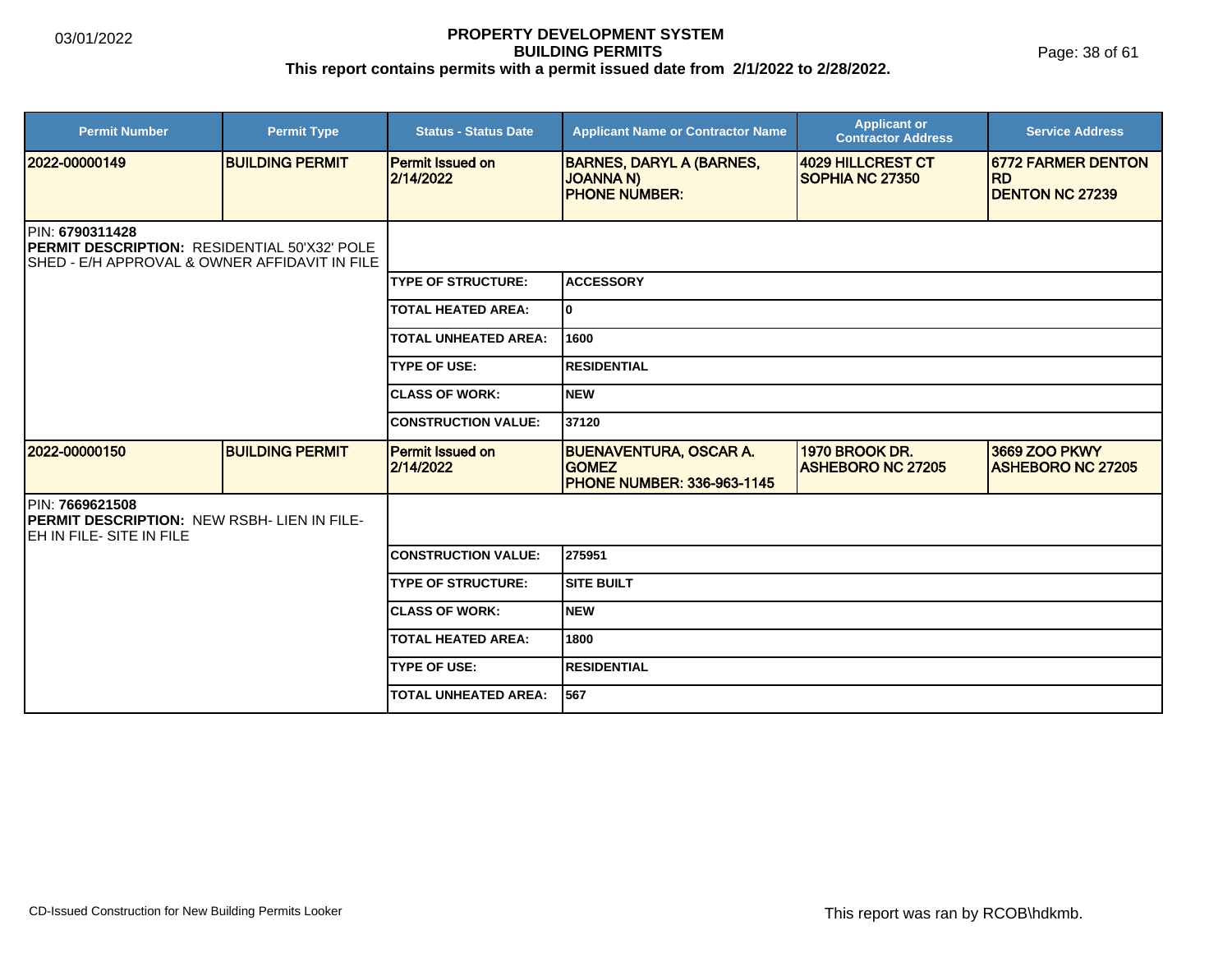Page: 39 of 61

| <b>Permit Number</b>                                                                                                                                                                             | <b>Permit Type</b>     | <b>Status - Status Date</b>                                     | <b>Applicant Name or Contractor Name</b>                                                  | <b>Applicant or</b><br><b>Contractor Address</b>       | <b>Service Address</b>                                  |  |
|--------------------------------------------------------------------------------------------------------------------------------------------------------------------------------------------------|------------------------|-----------------------------------------------------------------|-------------------------------------------------------------------------------------------|--------------------------------------------------------|---------------------------------------------------------|--|
| 12022-00000151                                                                                                                                                                                   | <b>BUILDING PERMIT</b> | <b>Permit Issued on</b><br>2/15/2022                            | <b>CUTSHAW, LEONARD M</b><br><b>PHONE NUMBER: 336-302-2973</b>                            | 3998 GOLDEN MEADOW<br><b>RD</b>                        | 4357 GOLDEN MEADOW<br><b>RD</b>                         |  |
|                                                                                                                                                                                                  |                        |                                                                 |                                                                                           | <b>ASHEBORO NC 27205</b>                               | <b>ASHEBORO NC 27205</b>                                |  |
| PIN: 7710545347<br><b>IPERMIT DESCRIPTION: COMPLETE INTERIOR</b><br><b>RENOVATIONS / REMODELING OF EXISTING HOUSE</b><br>- REWIRING, NEW HVAC & NEW PLUMBING &<br><b>IINSULATION / SHEETROCK</b> |                        |                                                                 |                                                                                           |                                                        |                                                         |  |
|                                                                                                                                                                                                  |                        | <b>TYPE OF STRUCTURE:</b>                                       | Isite built                                                                               |                                                        |                                                         |  |
|                                                                                                                                                                                                  |                        | <b>CONSTRUCTION VALUE:</b>                                      | 40000                                                                                     |                                                        |                                                         |  |
|                                                                                                                                                                                                  |                        | <b>CLASS OF WORK:</b>                                           | <b>RENOVATION</b>                                                                         |                                                        |                                                         |  |
|                                                                                                                                                                                                  |                        | <b>TOTAL UNHEATED AREA:</b>                                     | I٥                                                                                        |                                                        |                                                         |  |
|                                                                                                                                                                                                  |                        | <b>TYPE OF USE:</b>                                             | <b>RESIDENTIAL</b>                                                                        |                                                        |                                                         |  |
|                                                                                                                                                                                                  |                        | <b>TOTAL HEATED AREA:</b>                                       | 1037                                                                                      |                                                        |                                                         |  |
| 2022-00000152                                                                                                                                                                                    | <b>BUILDING PERMIT</b> | Permit Issued on<br>2/15/2022, Permit<br>Completed on 2/23/2022 | <b>MASSA &amp; SONS MOBILE HOME</b><br><b>TRANSP</b><br><b>PHONE NUMBER: 919-353-5408</b> | <b>1080 MILTON WELCH RD</b><br><b>CAMERON NC 28326</b> | <b>1220 LITTLE RIVER RD</b><br><b>ASHEBORO NC 27205</b> |  |
| PIN: 7655906309<br><b>PERMIT DESCRIPTION: SW MOBILE HOME -</b><br><b>IEXISTING S/S - E/H CLEARANCE &amp; TAX CERTIFICATE</b>                                                                     |                        |                                                                 |                                                                                           |                                                        |                                                         |  |
| IN FILE                                                                                                                                                                                          |                        | <b>TYPE OF USE:</b>                                             | <b>RESIDENTIAL</b>                                                                        |                                                        |                                                         |  |
|                                                                                                                                                                                                  |                        | <b>CLASS OF WORK:</b>                                           | <b>NEW</b>                                                                                |                                                        |                                                         |  |
|                                                                                                                                                                                                  |                        | <b>TOTAL HEATED AREA:</b>                                       | 1120                                                                                      |                                                        |                                                         |  |
|                                                                                                                                                                                                  |                        | <b>TOTAL UNHEATED AREA:</b>                                     | I٥                                                                                        |                                                        |                                                         |  |
|                                                                                                                                                                                                  |                        | <b>TYPE OF STRUCTURE:</b>                                       | <b>MOBILE</b>                                                                             |                                                        |                                                         |  |
|                                                                                                                                                                                                  |                        | <b>CONSTRUCTION VALUE:</b>                                      | lo.                                                                                       |                                                        |                                                         |  |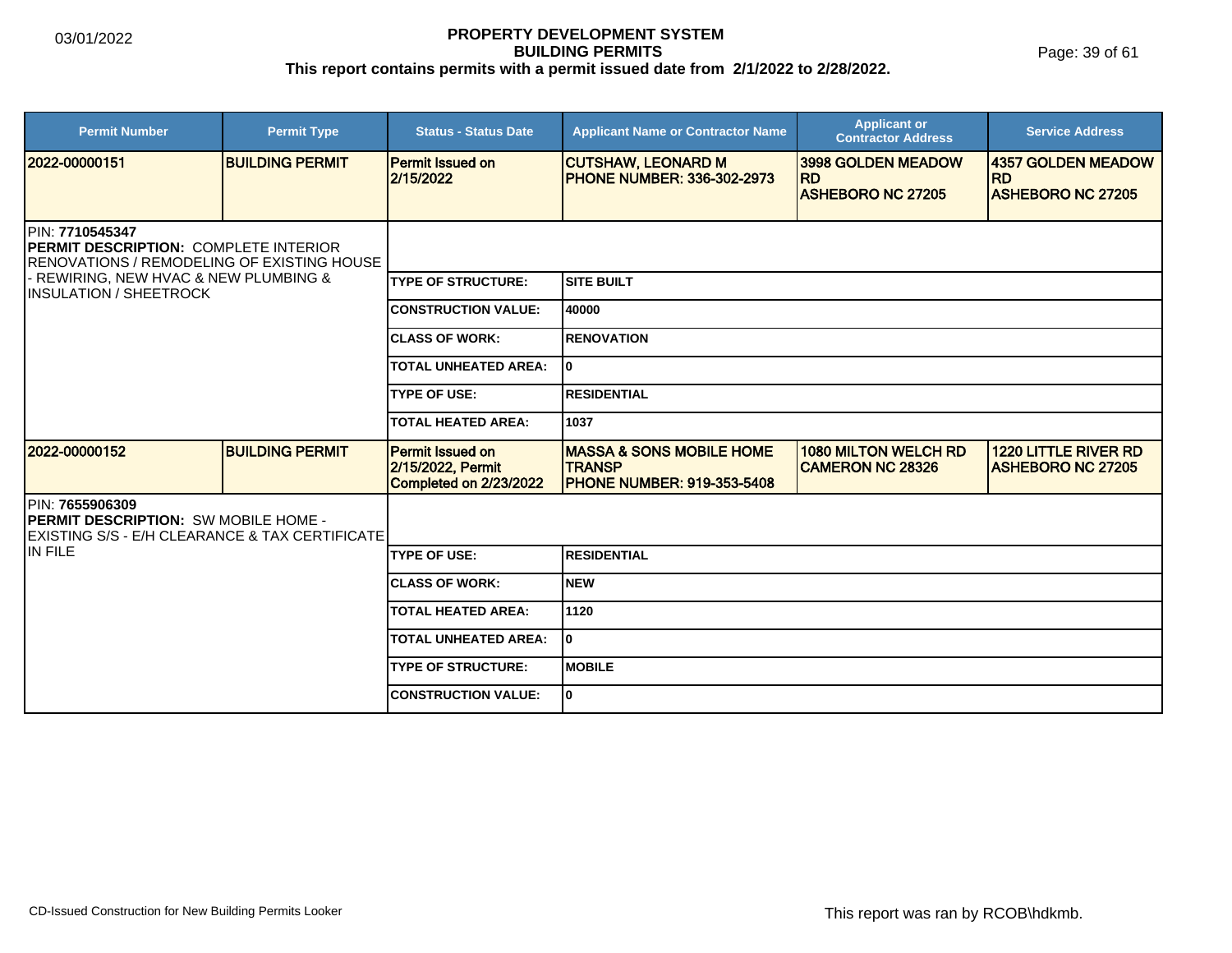Page: 40 of 61

| <b>Permit Number</b>                                                                                                              | <b>Permit Type</b>     | <b>Status - Status Date</b>          | <b>Applicant Name or Contractor Name</b>                                                 | <b>Applicant or</b><br><b>Contractor Address</b> | <b>Service Address</b>                        |  |
|-----------------------------------------------------------------------------------------------------------------------------------|------------------------|--------------------------------------|------------------------------------------------------------------------------------------|--------------------------------------------------|-----------------------------------------------|--|
| 2022-00000153                                                                                                                     | <b>BUILDING PERMIT</b> | <b>Permit Issued on</b><br>2/15/2022 | <b>MID STATE MODULAR</b><br><b>CONSTRUCTION INC</b><br><b>PHONE NUMBER: 704-278-1967</b> | 1010 GODBEY RD<br><b>SALISBURY NC 28147</b>      | <b>650 WARD RD</b><br><b>ISTALEY NC 27355</b> |  |
| <b>IPIN: 8733893018</b><br><b>PERMIT DESCRIPTION: NEW DW MOBILE HOME -</b><br><b>IE/H CLEARANCE &amp; TAX CERTIFICATE IN FILE</b> |                        |                                      |                                                                                          |                                                  |                                               |  |
|                                                                                                                                   |                        | <b>CLASS OF WORK:</b>                | <b>INEW</b>                                                                              |                                                  |                                               |  |
|                                                                                                                                   |                        | <b>TOTAL HEATED AREA:</b>            | 1836                                                                                     |                                                  |                                               |  |
|                                                                                                                                   |                        | <b>TYPE OF USE:</b>                  | <b>RESIDENTIAL</b>                                                                       |                                                  |                                               |  |
|                                                                                                                                   |                        | <b>TYPE OF STRUCTURE:</b>            | <b>MOBILE</b>                                                                            |                                                  |                                               |  |
|                                                                                                                                   |                        | <b>TOTAL UNHEATED AREA:</b>          | I٥                                                                                       |                                                  |                                               |  |
|                                                                                                                                   |                        | <b>CONSTRUCTION VALUE:</b>           | I٥                                                                                       |                                                  |                                               |  |
| 2022-00000154                                                                                                                     | <b>BUILDING PERMIT</b> | <b>Permit Issued on</b><br>2/15/2022 | <b>PHIL BURGESS CONSTRUCTION,</b><br><b>INC</b><br><b>PHONE NUMBER: 336-824-2618</b>     | <b>P O BOX 900</b><br><b>LIBERTY NC 27298</b>    | <b>2574 MARY VIOLA DR</b><br>SOPHIA NC 27350  |  |
| PIN: 7745191919<br><b>PERMIT DESCRIPTION: NEW SITE BUILT HOUSE -</b><br>E/H CLEARANCE, APPT OF LIEN AGENT & SIGNED                |                        |                                      |                                                                                          |                                                  |                                               |  |
| APPLICATION IN FILE - GC TO BE AWARE OF ANY<br><b>SUBDIVISION RESTRICTIONS ON FILE AT THE R.O.D.</b>                              |                        | <b>TYPE OF STRUCTURE:</b>            | Isite built                                                                              |                                                  |                                               |  |
|                                                                                                                                   |                        | <b>CONSTRUCTION VALUE:</b>           | 236948                                                                                   |                                                  |                                               |  |
|                                                                                                                                   |                        | <b>TYPE OF USE:</b>                  | <b>RESIDENTIAL</b>                                                                       |                                                  |                                               |  |
|                                                                                                                                   |                        | <b>CLASS OF WORK:</b>                | Inew                                                                                     |                                                  |                                               |  |
|                                                                                                                                   |                        | <b>TOTAL HEATED AREA:</b>            | 1789                                                                                     |                                                  |                                               |  |
|                                                                                                                                   |                        | <b>TOTAL UNHEATED AREA:</b>          | I٥                                                                                       |                                                  |                                               |  |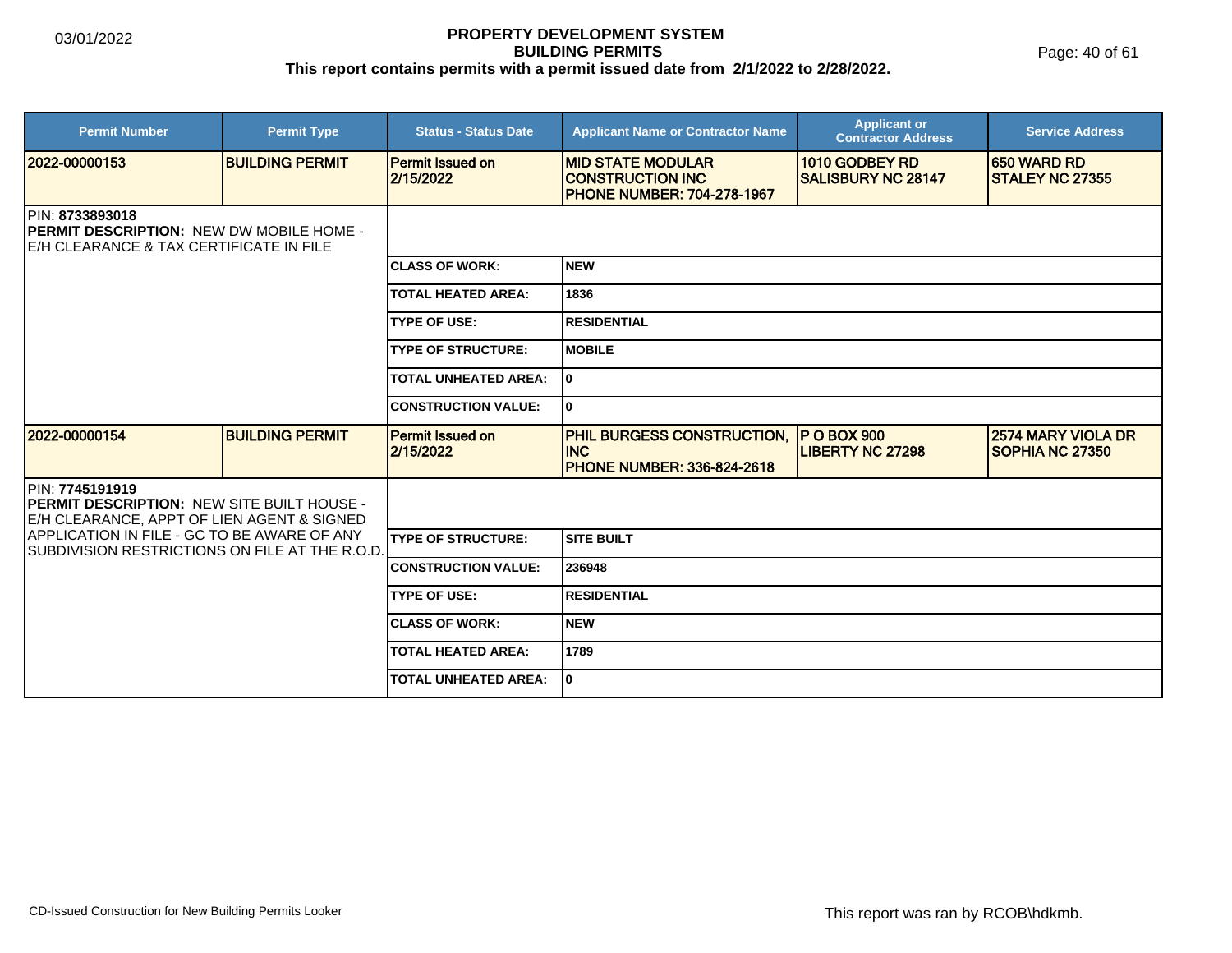| <b>Permit Number</b>                                               | <b>Permit Type</b>     | <b>Status - Status Date</b>          | <b>Applicant Name or Contractor Name</b>                             | <b>Applicant or</b><br><b>Contractor Address</b> | <b>Service Address</b>                       |
|--------------------------------------------------------------------|------------------------|--------------------------------------|----------------------------------------------------------------------|--------------------------------------------------|----------------------------------------------|
| 2022-00000155                                                      | <b>BUILDING PERMIT</b> | <b>Permit Issued on</b><br>2/17/2022 | O AND G HOMES LLC<br><b>PHONE NUMBER:</b>                            | 1920 GREENWOOD RD<br><b>ASHEBORO NC 27203</b>    | 335 GADDY CIR<br><b>THOMASVILLE NC 27360</b> |
| PIN: 6783712163<br><b>PERMIT DESCRIPTION: DECK RENOVATION 8X12</b> |                        |                                      |                                                                      |                                                  |                                              |
|                                                                    |                        | <b>TOTAL HEATED AREA:</b>            | I٥                                                                   |                                                  |                                              |
|                                                                    |                        | <b>TYPE OF STRUCTURE:</b>            | <b>SITE BUILT</b>                                                    |                                                  |                                              |
|                                                                    |                        | <b>CONSTRUCTION VALUE:</b>           | 2227                                                                 |                                                  |                                              |
|                                                                    |                        | <b>CLASS OF WORK:</b>                | <b>RENOVATION</b>                                                    |                                                  |                                              |
|                                                                    |                        | <b>TOTAL UNHEATED AREA:</b>          | I٥                                                                   |                                                  |                                              |
|                                                                    |                        | <b>TYPE OF USE:</b>                  | <b>RESIDENTIAL</b>                                                   |                                                  |                                              |
| 12022-00000156                                                     | <b>BUILDING PERMIT</b> | <b>Permit Issued on</b><br>2/16/2022 | <b>CONFIDENT HOME SOLUTIONS</b><br><b>PHONE NUMBER: 336-740-0002</b> |                                                  | 3810 GREENWAY DR<br><b>TRINITY NC 27370</b>  |
| PIN: 6796682088<br><b>PERMIT DESCRIPTION: KITCHEN RENOVATION</b>   |                        |                                      |                                                                      |                                                  |                                              |
|                                                                    |                        | <b>TYPE OF USE:</b>                  | <b>RESIDENTIAL</b>                                                   |                                                  |                                              |
|                                                                    |                        | <b>TOTAL UNHEATED AREA:</b>          | I٥                                                                   |                                                  |                                              |
|                                                                    |                        | <b>ICLASS OF WORK:</b>               | <b>RENOVATION</b>                                                    |                                                  |                                              |
|                                                                    |                        | <b>TOTAL HEATED AREA:</b>            | lo.                                                                  |                                                  |                                              |
|                                                                    |                        | <b>TYPE OF STRUCTURE:</b>            | <b>SITE BUILT</b>                                                    |                                                  |                                              |
|                                                                    |                        | <b>CONSTRUCTION VALUE:</b>           | 18000                                                                |                                                  |                                              |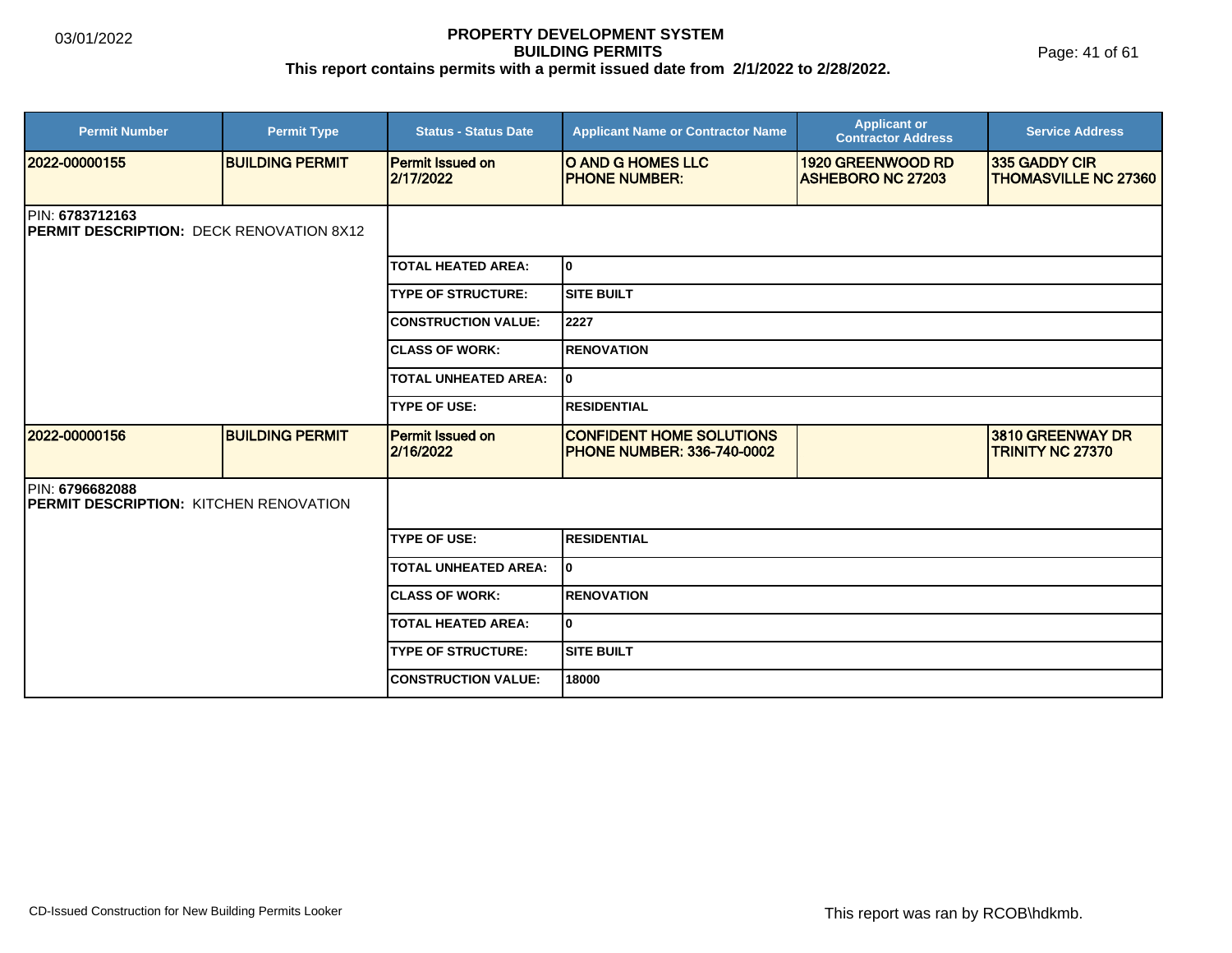Page: 42 of 61

| <b>Permit Number</b>                                                                                       | <b>Permit Type</b>     | <b>Status - Status Date</b>          | <b>Applicant Name or Contractor Name</b>                         | <b>Applicant or</b><br><b>Contractor Address</b>      | <b>Service Address</b>                                |  |  |
|------------------------------------------------------------------------------------------------------------|------------------------|--------------------------------------|------------------------------------------------------------------|-------------------------------------------------------|-------------------------------------------------------|--|--|
| 2022-00000157                                                                                              | <b>BUILDING PERMIT</b> | <b>Permit Issued on</b><br>2/16/2022 | CHOI, HYUN H (CHOI, KYUNG JA)<br><b>PHONE NUMBER:</b>            | <b>293 NEW SALEM RD</b><br><b>IRANDLEMAN NC 27317</b> | <b>293 NEW SALEM RD</b><br><b>IRANDLEMAN NC 27317</b> |  |  |
| PIN: 7766408814<br><b>IPERMIT DESCRIPTION: DECK ADDITION-16X20</b><br>IWITH ROOF- RANDLEMAN ZONING IN FILE |                        |                                      |                                                                  |                                                       |                                                       |  |  |
|                                                                                                            |                        | <b>TOTAL HEATED AREA:</b>            | lo.                                                              |                                                       |                                                       |  |  |
|                                                                                                            |                        | <b>TOTAL UNHEATED AREA:</b>          | I٥                                                               |                                                       |                                                       |  |  |
|                                                                                                            |                        | <b>CONSTRUCTION VALUE:</b>           | 4000                                                             |                                                       |                                                       |  |  |
|                                                                                                            |                        | <b>TYPE OF USE:</b>                  | <b>RESIDENTIAL</b>                                               |                                                       |                                                       |  |  |
|                                                                                                            |                        | <b>TYPE OF STRUCTURE:</b>            | <b>SITE BUILT</b>                                                |                                                       |                                                       |  |  |
|                                                                                                            |                        | <b>CLASS OF WORK:</b>                | <b>ADDITION</b>                                                  |                                                       |                                                       |  |  |
| 2022-00000158                                                                                              | <b>BUILDING PERMIT</b> | <b>Permit Issued on</b><br>2/16/2022 | <b>MOORE, JEFFREY ALAN</b><br><b>IPHONE NUMBER: 336-736-6206</b> | <b>2790 HICKORY DR</b><br><b>ASHEBORO NC 27205</b>    | <b>147 SPENCER ST</b><br><b>RANDLEMAN NC 27317</b>    |  |  |
| IPIN: 7765219257<br>PERMIT DESCRIPTION: NEW RSBH- LIEN IN FILE-<br>ISITE IN FILE- RANDLEMAN ZONING IN FILE |                        |                                      |                                                                  |                                                       |                                                       |  |  |
|                                                                                                            |                        | <b>TOTAL UNHEATED AREA:</b>          | lo.                                                              |                                                       |                                                       |  |  |
|                                                                                                            |                        | <b>CONSTRUCTION VALUE:</b>           | 200394                                                           |                                                       |                                                       |  |  |
|                                                                                                            |                        | <b>TYPE OF USE:</b>                  | <b>RESIDENTIAL</b>                                               |                                                       |                                                       |  |  |
|                                                                                                            |                        | <b>TYPE OF STRUCTURE:</b>            | <b>SITE BUILT</b>                                                |                                                       |                                                       |  |  |
|                                                                                                            |                        | <b>CLASS OF WORK:</b>                | INEW                                                             |                                                       |                                                       |  |  |
|                                                                                                            |                        | <b>TOTAL HEATED AREA:</b>            | 1500                                                             |                                                       |                                                       |  |  |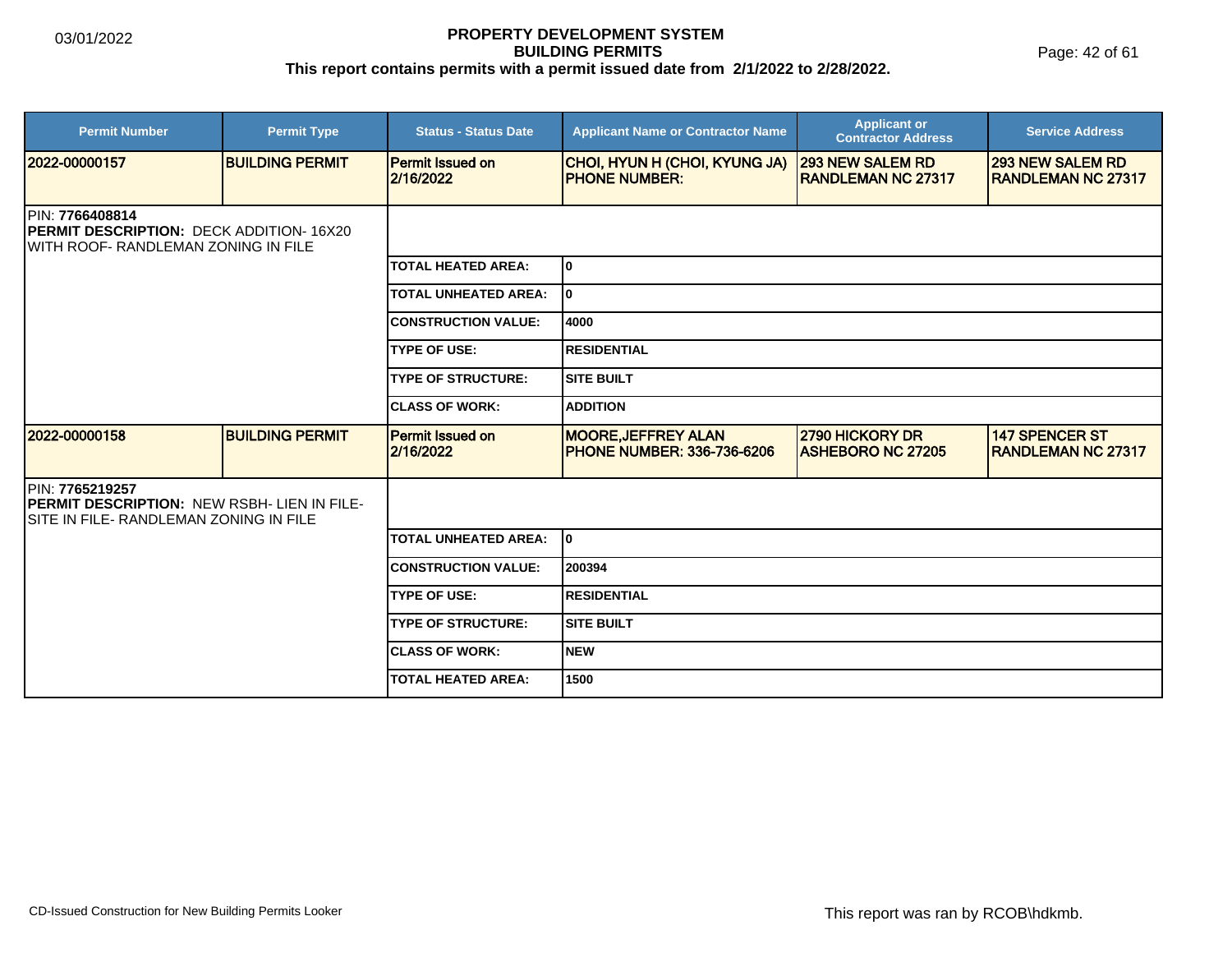Page: 43 of 61

| <b>Permit Number</b>                                                                                                 | <b>Permit Type</b>     | <b>Status - Status Date</b>          | <b>Applicant Name or Contractor Name</b>                                               | <b>Applicant or</b><br><b>Contractor Address</b> | <b>Service Address</b>                              |  |
|----------------------------------------------------------------------------------------------------------------------|------------------------|--------------------------------------|----------------------------------------------------------------------------------------|--------------------------------------------------|-----------------------------------------------------|--|
| 2022-00000159                                                                                                        | <b>BUILDING PERMIT</b> | <b>Permit Issued on</b><br>2/17/2022 | <b>INGRAM, BETTY B</b><br><b>PHONE NUMBER: 336-259-3529</b>                            | 313 MEREDITH DR<br><b>TRINITY NC 27370</b>       | <b>2820 UWHARRIE RD</b><br><b>ARCHDALE NC 27263</b> |  |
| PIN: 7708088681<br><b>IPERMIT DESCRIPTION: NEW SITE BUILT HOUSE -</b><br>OK PER ARCHDALE CITY ZONING - ARCHDALE CITY |                        |                                      |                                                                                        |                                                  |                                                     |  |
| SEWER / DAVIDSON WATER - APPT OF LIEN AGENT<br><b>8 SIGNED APPLICATION IN FILE</b>                                   |                        | <b>ITYPE OF USE:</b>                 | <b>RESIDENTIAL</b>                                                                     |                                                  |                                                     |  |
|                                                                                                                      |                        | <b>TOTAL HEATED AREA:</b>            | 1350                                                                                   |                                                  |                                                     |  |
|                                                                                                                      |                        | <b>TYPE OF STRUCTURE:</b>            | <b>SITE BUILT</b>                                                                      |                                                  |                                                     |  |
|                                                                                                                      |                        | <b>CLASS OF WORK:</b>                | <b>NEW</b>                                                                             |                                                  |                                                     |  |
|                                                                                                                      |                        | <b>TOTAL UNHEATED AREA:</b>          | I٥                                                                                     |                                                  |                                                     |  |
|                                                                                                                      |                        | <b>CONSTRUCTION VALUE:</b>           | 180737                                                                                 |                                                  |                                                     |  |
| 2022-00000161                                                                                                        | <b>BUILDING PERMIT</b> | <b>Permit Issued on</b><br>2/17/2022 | <b>CARY RECONSTRUCTION</b><br><b>COMPANY, INC</b><br><b>PHONE NUMBER: 919-467-5517</b> | <b>2410 RELIANCE AVE</b><br><b>APEX NC 27539</b> | 3735 PINE RIDGE DR<br><b>TRINITY NC 27370</b>       |  |
| PIN: 7727412018<br><b>IPERMIT DESCRIPTION: RSBH RENOVATION AND</b><br>IWORK ON FINISHED BASEMENT                     |                        |                                      |                                                                                        |                                                  |                                                     |  |
|                                                                                                                      |                        | <b>TYPE OF STRUCTURE:</b>            | <b>SITE BUILT</b>                                                                      |                                                  |                                                     |  |
|                                                                                                                      |                        | <b>TOTAL HEATED AREA:</b>            | 1300                                                                                   |                                                  |                                                     |  |
|                                                                                                                      |                        | <b>TYPE OF USE:</b>                  | <b>RESIDENTIAL</b>                                                                     |                                                  |                                                     |  |
|                                                                                                                      |                        | <b>CONSTRUCTION VALUE:</b>           | 92304                                                                                  |                                                  |                                                     |  |
|                                                                                                                      |                        | <b>CLASS OF WORK:</b>                | <b>RENOVATION</b>                                                                      |                                                  |                                                     |  |
|                                                                                                                      |                        | <b>TOTAL UNHEATED AREA:</b>          | I٥                                                                                     |                                                  |                                                     |  |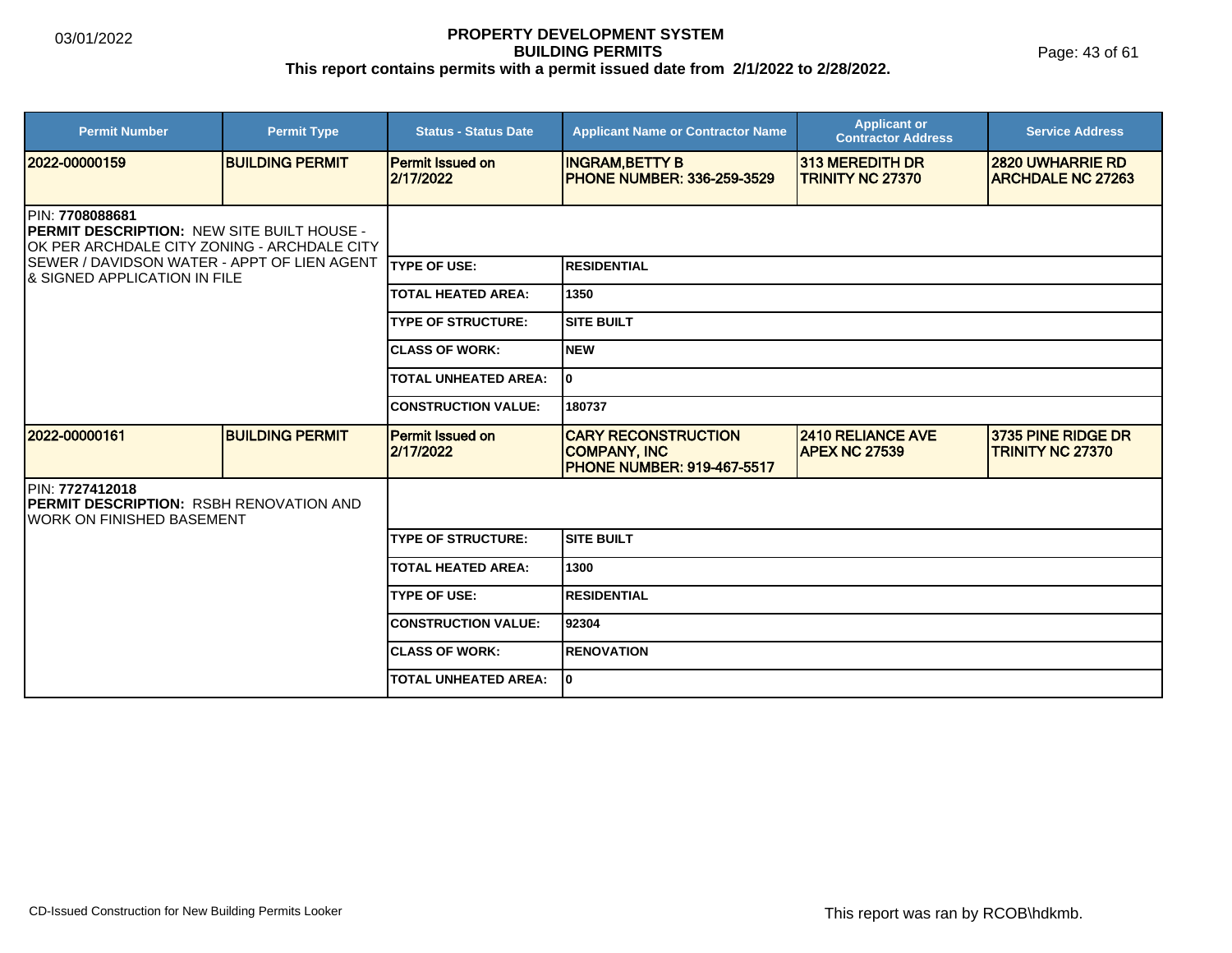Page: 44 of 61

| <b>Permit Number</b>                                                                                              | <b>Permit Type</b>     | <b>Status - Status Date</b>          | <b>Applicant Name or Contractor Name</b>                                 | <b>Applicant or</b><br><b>Contractor Address</b>                          | <b>Service Address</b>                                           |
|-------------------------------------------------------------------------------------------------------------------|------------------------|--------------------------------------|--------------------------------------------------------------------------|---------------------------------------------------------------------------|------------------------------------------------------------------|
| 2022-00000162                                                                                                     | <b>BUILDING PERMIT</b> | <b>Permit Issued on</b><br>2/17/2022 | <b>ANDERSON, DAN</b><br><b>IPHONE NUMBER:</b>                            | <b>1009 N FAYETTEVILLE ST;</b><br><b>STEB</b><br><b>ASHEBORO NC 27203</b> | 4734 LITTLE BEANE<br><b>STORE RD</b><br><b>SEAGROVE NC 27341</b> |
|                                                                                                                   |                        |                                      |                                                                          |                                                                           |                                                                  |
| PIN: 7697758727<br><b>PERMIT DESCRIPTION: NEW SITE BUILT HOUSE -</b><br>E/H CLEARANCE, APPT OF LIEN AGENT & OWNER |                        |                                      |                                                                          |                                                                           |                                                                  |
| <b>IAFFIDAVIT IN FILE</b>                                                                                         |                        | <b>ICLASS OF WORK:</b>               | <b>INEW</b>                                                              |                                                                           |                                                                  |
|                                                                                                                   |                        | <b>TOTAL UNHEATED AREA:</b>          | I٥                                                                       |                                                                           |                                                                  |
|                                                                                                                   |                        | <b>CONSTRUCTION VALUE:</b>           | 455108                                                                   |                                                                           |                                                                  |
|                                                                                                                   |                        | <b>TYPE OF USE:</b>                  | <b>IRESIDENTIAL</b>                                                      |                                                                           |                                                                  |
|                                                                                                                   |                        | <b>TYPE OF STRUCTURE:</b>            | <b>SITE BUILT</b>                                                        |                                                                           |                                                                  |
|                                                                                                                   |                        | <b>TOTAL HEATED AREA:</b>            | 1800                                                                     |                                                                           |                                                                  |
| 2022-00000163                                                                                                     | <b>BUILDING PERMIT</b> | <b>Permit Issued on</b><br>2/17/2022 | <b>FREEMAN, RODNEY S</b><br>(FREEMAN, TIFFANY R)<br><b>PHONE NUMBER:</b> | <b>1813 GARREN TOWN RD</b><br><b>ASHEBORO NC 27205</b>                    | <b>1813 GARREN TOWN RD</b><br><b>ASHEBORO NC 27205</b>           |
| PIN: 7711612366<br><b>IPERMIT DESCRIPTION: METAL BUILDING 24X30</b>                                               |                        |                                      |                                                                          |                                                                           |                                                                  |
|                                                                                                                   |                        | <b>TYPE OF USE:</b>                  | <b>RESIDENTIAL</b>                                                       |                                                                           |                                                                  |
|                                                                                                                   |                        | <b>TYPE OF STRUCTURE:</b>            | <b>ACCESSORY</b>                                                         |                                                                           |                                                                  |
|                                                                                                                   |                        | <b>TOTAL HEATED AREA:</b>            | I٥                                                                       |                                                                           |                                                                  |
|                                                                                                                   |                        | <b>CONSTRUCTION VALUE:</b>           | 16704                                                                    |                                                                           |                                                                  |
|                                                                                                                   |                        | <b>CLASS OF WORK:</b>                | <b>INEW</b>                                                              |                                                                           |                                                                  |
|                                                                                                                   |                        | <b>TOTAL UNHEATED AREA:</b>          | 1720                                                                     |                                                                           |                                                                  |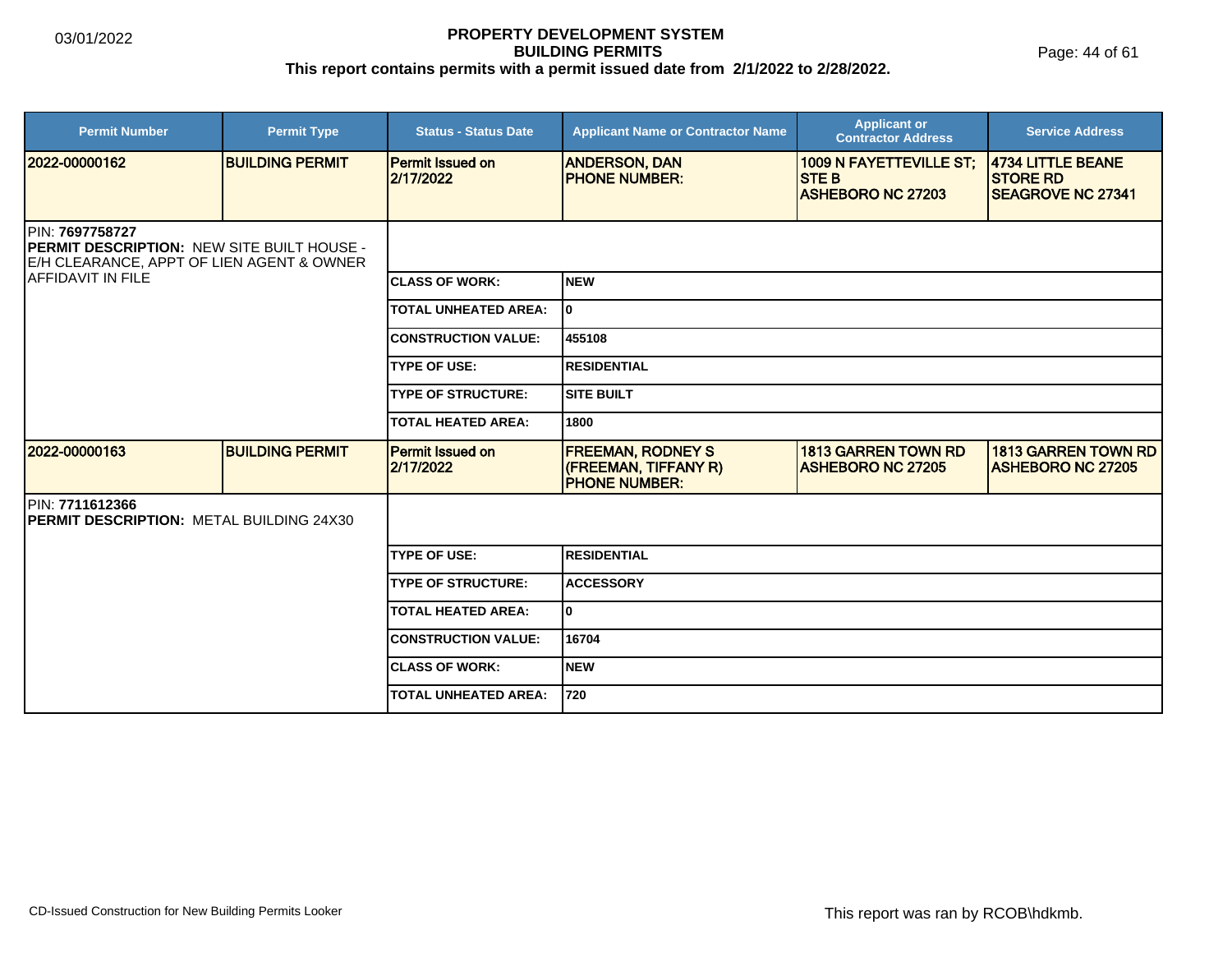Page: 45 of 61

| <b>Permit Number</b>                                                                                               | <b>Permit Type</b>     | <b>Status - Status Date</b>          | <b>Applicant Name or Contractor Name</b>                      | <b>Applicant or</b><br><b>Contractor Address</b>   | <b>Service Address</b>                                        |  |
|--------------------------------------------------------------------------------------------------------------------|------------------------|--------------------------------------|---------------------------------------------------------------|----------------------------------------------------|---------------------------------------------------------------|--|
| 2022-00000164                                                                                                      | <b>BUILDING PERMIT</b> | <b>Permit Issued on</b><br>2/21/2022 | <b>PATRIOT METAL BUILDINGS</b><br><b>PHONE NUMBER:</b>        | <b>125 W KIVETT ST</b><br><b>ASHEBORO NC 27203</b> | 5409 CEDAR WOOD DR<br><b>TRINITY NC 27370</b>                 |  |
| <b>IPIN: 7705879120</b><br>PERMIT DESCRIPTION: NEW METAL BUILDING-<br>IDETACHED GARAGE ON SLAB 30X40               |                        |                                      |                                                               |                                                    |                                                               |  |
|                                                                                                                    |                        | <b>CONSTRUCTION VALUE:</b>           | 27840                                                         |                                                    |                                                               |  |
|                                                                                                                    |                        | <b>TYPE OF USE:</b>                  | <b>RESIDENTIAL</b>                                            |                                                    |                                                               |  |
|                                                                                                                    |                        | <b>TOTAL HEATED AREA:</b>            | 0                                                             |                                                    |                                                               |  |
|                                                                                                                    |                        | <b>ICLASS OF WORK:</b>               | <b>NEW</b>                                                    |                                                    |                                                               |  |
|                                                                                                                    |                        | <b>TOTAL UNHEATED AREA:</b>          | 1200                                                          |                                                    |                                                               |  |
|                                                                                                                    |                        | <b>TYPE OF STRUCTURE:</b>            | <b>ACCESSORY</b>                                              |                                                    |                                                               |  |
| 2022-00000165                                                                                                      | <b>BUILDING PERMIT</b> | <b>Permit Issued on</b><br>2/18/2022 | <b>WRIGHT, STEPHEN D</b><br><b>PHONE NUMBER: 336-736-8621</b> | 3706 BUFFALO FORD RD<br><b>ASHEBORO NC 27205</b>   | 5036 OLD<br><b>GREENSBORO RD</b><br><b>RANDLEMAN NC 27317</b> |  |
| PIN: 7766761141<br><b>PERMIT DESCRIPTION: NEW RESIDENTIAL 18'X36'</b><br>INGROUND SWIMMING POOL - OK PER RANDLEMAN |                        |                                      |                                                               |                                                    |                                                               |  |
| CITY ZONING PERMIT - NO E/H NEEDED, CITY<br><b>ISEWER - COPY OF CONTRACT IN FILE</b>                               |                        | <b>TOTAL UNHEATED AREA:</b>          | lo.                                                           |                                                    |                                                               |  |
|                                                                                                                    |                        | <b>TYPE OF STRUCTURE:</b>            | <b>POOL</b>                                                   |                                                    |                                                               |  |
|                                                                                                                    |                        | <b>TYPE OF USE:</b>                  | <b>RESIDENTIAL</b>                                            |                                                    |                                                               |  |
|                                                                                                                    |                        | <b>TOTAL HEATED AREA:</b>            | 0                                                             |                                                    |                                                               |  |
|                                                                                                                    |                        | <b>CONSTRUCTION VALUE:</b>           | 56310                                                         |                                                    |                                                               |  |
|                                                                                                                    |                        | <b>ICLASS OF WORK:</b>               | <b>NEW</b>                                                    |                                                    |                                                               |  |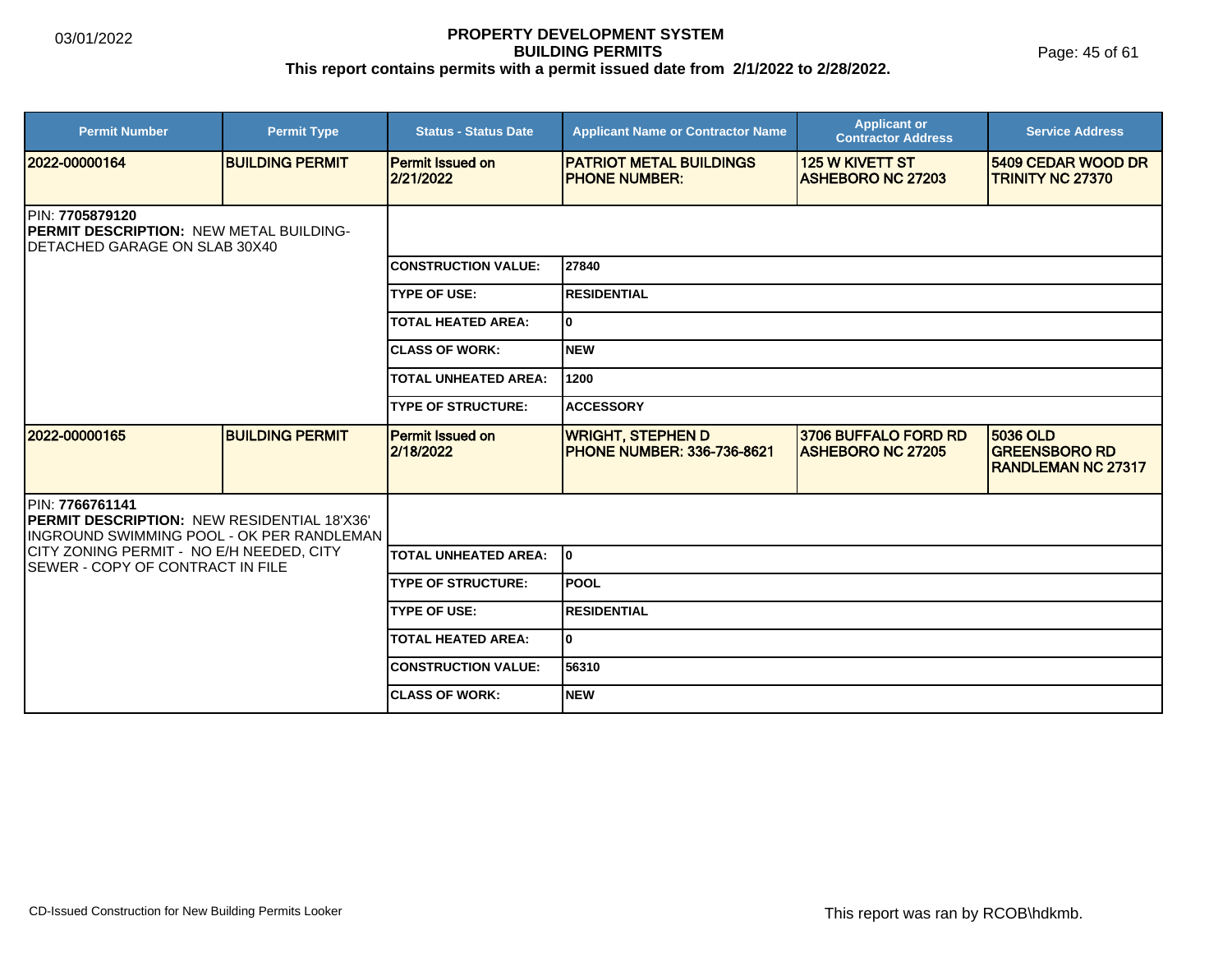Page: 46 of 61

| <b>Permit Number</b>                                                                                                                                    | <b>Permit Type</b>     | <b>Status - Status Date</b>          | <b>Applicant Name or Contractor Name</b>                                           | <b>Applicant or</b><br><b>Contractor Address</b>                    | <b>Service Address</b>                                              |  |
|---------------------------------------------------------------------------------------------------------------------------------------------------------|------------------------|--------------------------------------|------------------------------------------------------------------------------------|---------------------------------------------------------------------|---------------------------------------------------------------------|--|
| 12022-00000166                                                                                                                                          | <b>BUILDING PERMIT</b> | <b>Permit Issued on</b><br>2/18/2022 | <b>RITTER, CARRIE LINEBERRY</b><br>(RITTER, DUSTIN JAMES)<br><b>IPHONE NUMBER:</b> | <b>3748 BACHELOR CREEK</b><br><b>RD</b><br><b>ASHEBORO NC 27205</b> | <b>3748 BACHELOR CREEK</b><br><b>RD</b><br><b>ASHEBORO NC 27205</b> |  |
| PIN: 7687279478<br><b>PERMIT DESCRIPTION: NEW METAL ACCESSORY</b><br>BUILDING 30X50X12- WILL BE A 12X30X9 FEET LEIN<br>ON ONE SIDE, CONCRETE FOUNDATION |                        |                                      |                                                                                    |                                                                     |                                                                     |  |
|                                                                                                                                                         |                        | <b>TYPE OF USE:</b>                  | IRESIDENTIAL                                                                       |                                                                     |                                                                     |  |
|                                                                                                                                                         |                        | <b>TOTAL UNHEATED AREA:</b>          | 1860                                                                               |                                                                     |                                                                     |  |
|                                                                                                                                                         |                        | <b>CONSTRUCTION VALUE:</b>           | 43152                                                                              |                                                                     |                                                                     |  |
|                                                                                                                                                         |                        | <b>TYPE OF STRUCTURE:</b>            | <b>ACCESSORY</b>                                                                   |                                                                     |                                                                     |  |
|                                                                                                                                                         |                        | <b>ICLASS OF WORK:</b>               | Inew                                                                               |                                                                     |                                                                     |  |
|                                                                                                                                                         |                        | <b>TOTAL HEATED AREA:</b>            | lo                                                                                 |                                                                     |                                                                     |  |
| 12022-00000167                                                                                                                                          | <b>BUILDING PERMIT</b> | <b>Permit Issued on</b><br>2/21/2022 | <b>ESCUTIA, CATHY DENISE VEGA</b><br><b>IPHONE NUMBER:</b>                         | <b>2352 WOW RD</b><br><b>RANDLEMAN NC 27317</b>                     | <b>1621 HENLEY CTRY RD</b><br><b>RANDLEMAN NC 27317</b>             |  |
| <b>IPIN: 7772088152</b><br><b>PERMIT DESCRIPTION: ADDING 10'X12' COVERED</b><br><b>IDECK ADDITION TO BACK OF HOUSE &amp; 10'X13'</b>                    |                        |                                      |                                                                                    |                                                                     |                                                                     |  |
| COVERED DECK ADDITION TO FRONT OF HOUSE -<br>E/H COMPLIANCE LETTER IN FILE                                                                              |                        | <b>TYPE OF USE:</b>                  | IRESIDENTIAL                                                                       |                                                                     |                                                                     |  |
|                                                                                                                                                         |                        | <b>TOTAL UNHEATED AREA:</b>          | lo                                                                                 |                                                                     |                                                                     |  |
|                                                                                                                                                         |                        | TOTAL HEATED AREA:                   | ١o                                                                                 |                                                                     |                                                                     |  |
|                                                                                                                                                         |                        | <b>CONSTRUCTION VALUE:</b>           | 5800                                                                               |                                                                     |                                                                     |  |
|                                                                                                                                                         |                        | <b>TYPE OF STRUCTURE:</b>            | Isite built                                                                        |                                                                     |                                                                     |  |
|                                                                                                                                                         |                        | <b>ICLASS OF WORK:</b>               | <b>ADDITION</b>                                                                    |                                                                     |                                                                     |  |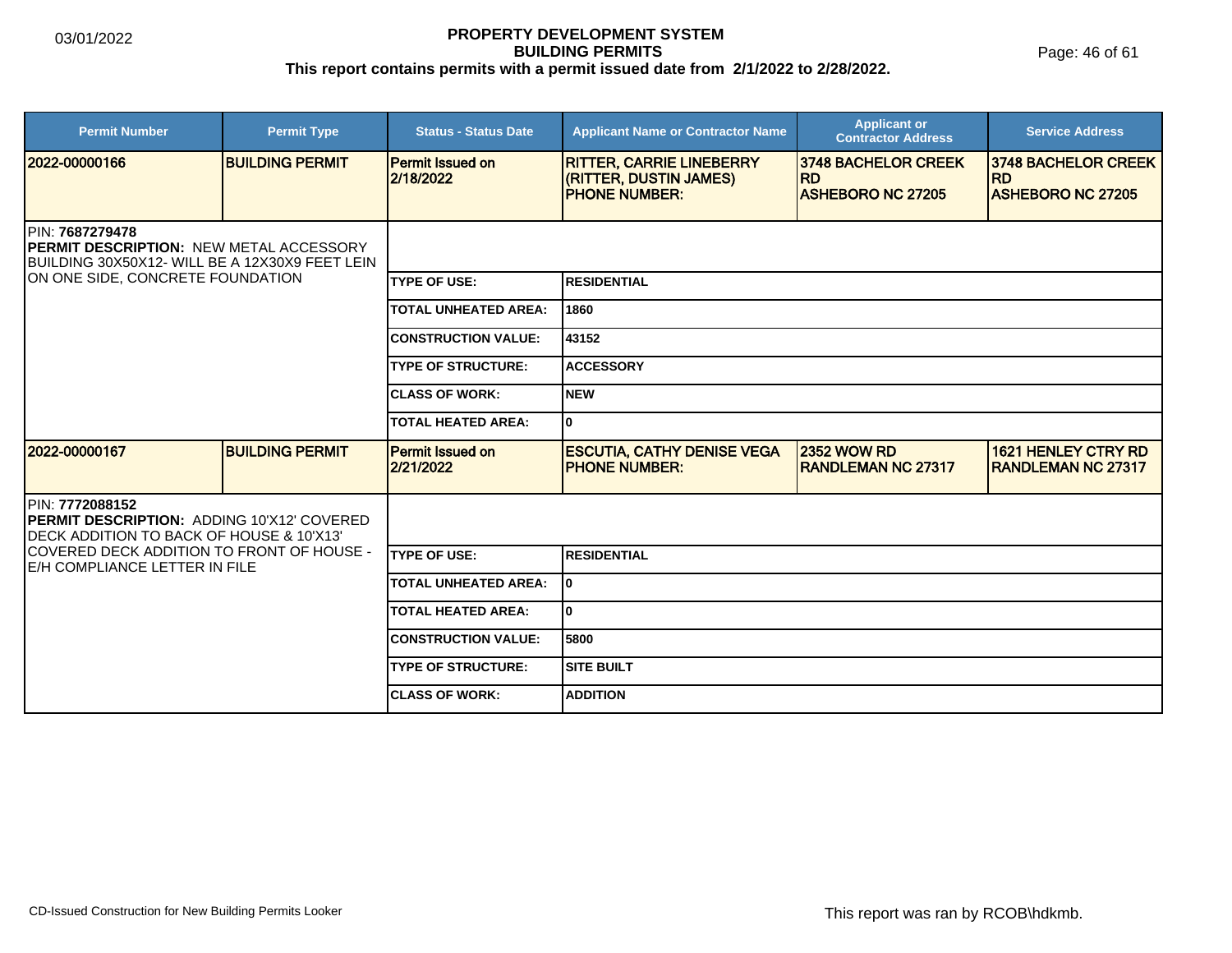Page: 47 of 61

| <b>Permit Number</b>                                                                                             | <b>Permit Type</b>     | <b>Status - Status Date</b>          | <b>Applicant Name or Contractor Name</b>                                     | <b>Applicant or</b><br><b>Contractor Address</b>      | <b>Service Address</b>                                              |
|------------------------------------------------------------------------------------------------------------------|------------------------|--------------------------------------|------------------------------------------------------------------------------|-------------------------------------------------------|---------------------------------------------------------------------|
| 2022-00000168                                                                                                    | <b>BUILDING PERMIT</b> | <b>Permit Issued on</b><br>2/21/2022 | <b>NORTH CAROLINA CUSTOM</b><br><b>MODULARS, LLC</b><br><b>PHONE NUMBER:</b> | 1936 US HWY 64 E<br><b>ASHEBORO NC 27203</b>          | <b>7233 ANTIOCH CHURCH</b><br><b>RD</b><br><b>SEAGROVE NC 27341</b> |
| PIN: 8615575652<br><b>PERMIT DESCRIPTION: NEW OFF FRAME MODULAR</b><br>E/H CLEARANCE, SURETY BOND & APPT OF LIEN |                        |                                      |                                                                              |                                                       |                                                                     |
| <b>AGENT IN FILE</b>                                                                                             |                        | <b>TOTAL UNHEATED AREA:</b>          | lo.                                                                          |                                                       |                                                                     |
|                                                                                                                  |                        | <b>TOTAL HEATED AREA:</b>            | 2133                                                                         |                                                       |                                                                     |
|                                                                                                                  |                        | <b>TYPE OF STRUCTURE:</b>            | <b>MODULAR</b>                                                               |                                                       |                                                                     |
|                                                                                                                  |                        | <b>CONSTRUCTION VALUE:</b>           | I٥                                                                           |                                                       |                                                                     |
|                                                                                                                  |                        | <b>TYPE OF USE:</b>                  | <b>RESIDENTIAL</b>                                                           |                                                       |                                                                     |
|                                                                                                                  |                        | <b>CLASS OF WORK:</b>                | Inew                                                                         |                                                       |                                                                     |
| 2022-00000169                                                                                                    | <b>BUILDING PERMIT</b> | <b>Permit Issued on</b><br>2/21/2022 | <b>SCOTT ROGERS</b><br><b>PHONE NUMBER:</b>                                  | <b>529 WORTHVILLE RD</b><br><b>RANDLEMAN NC 27317</b> | <b>529 WORTHVILLE RD</b><br><b>RANDLEMAN NC 27317</b>               |
| PIN: 7764387259<br><b>PERMIT DESCRIPTION: GARAGE CONVERTED TO</b><br>LIVING SPACE. 30X23                         |                        |                                      |                                                                              |                                                       |                                                                     |
|                                                                                                                  |                        | <b>TYPE OF USE:</b>                  | <b>RESIDENTIAL</b>                                                           |                                                       |                                                                     |
|                                                                                                                  |                        | <b>TYPE OF STRUCTURE:</b>            | <b>SITE BUILT</b>                                                            |                                                       |                                                                     |
|                                                                                                                  |                        | <b>CLASS OF WORK:</b>                | <b>ADDITION</b>                                                              |                                                       |                                                                     |
|                                                                                                                  |                        | <b>CONSTRUCTION VALUE:</b>           | 35383                                                                        |                                                       |                                                                     |
|                                                                                                                  |                        | <b>TOTAL HEATED AREA:</b>            | 690                                                                          |                                                       |                                                                     |
|                                                                                                                  |                        | <b>TOTAL UNHEATED AREA:</b>          | I٥                                                                           |                                                       |                                                                     |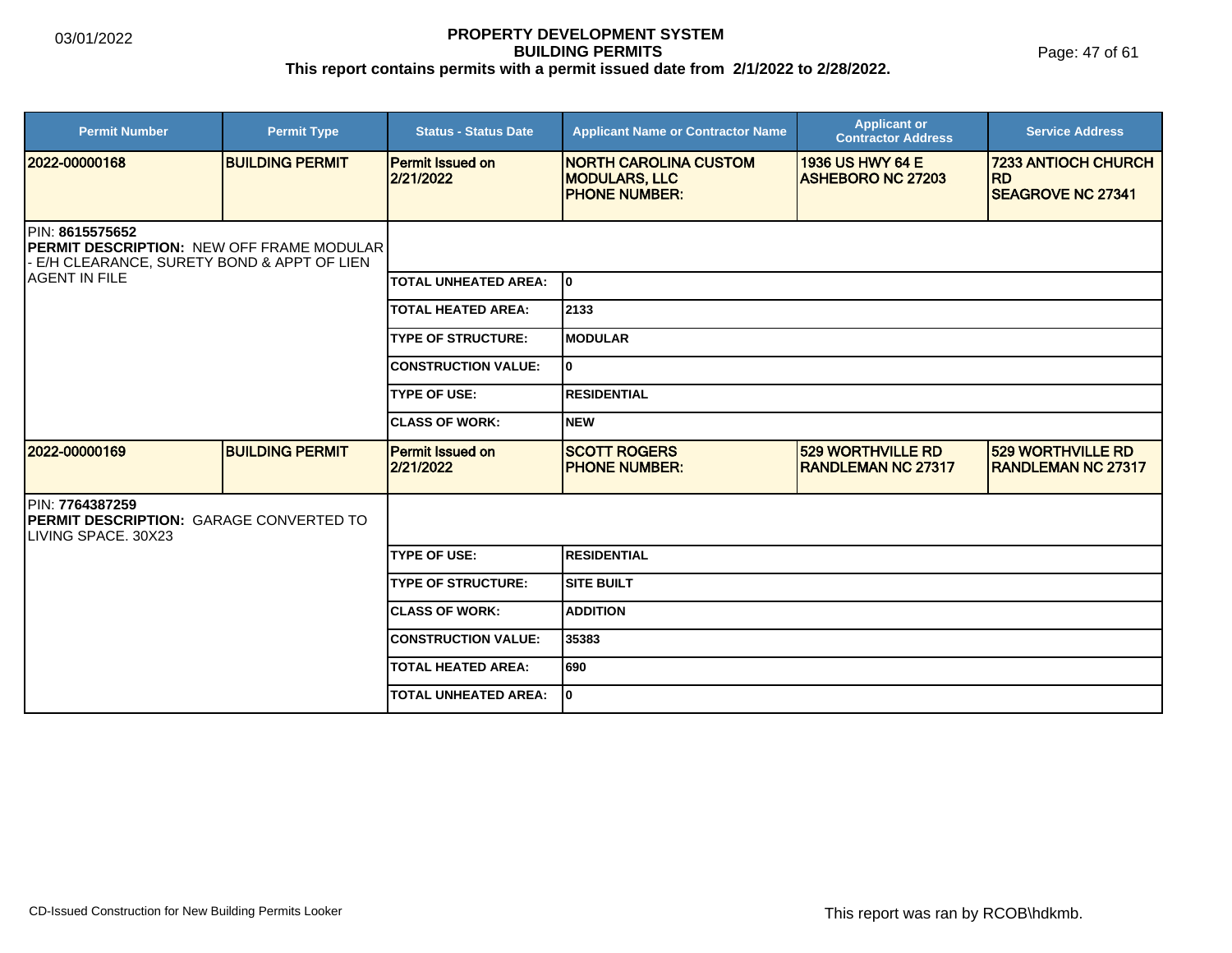| <b>Permit Number</b>                                                                                        | <b>Permit Type</b>     | <b>Status - Status Date</b>          | <b>Applicant Name or Contractor Name</b>                       | <b>Applicant or</b><br><b>Contractor Address</b>      | <b>Service Address</b>                              |  |  |
|-------------------------------------------------------------------------------------------------------------|------------------------|--------------------------------------|----------------------------------------------------------------|-------------------------------------------------------|-----------------------------------------------------|--|--|
| 2022-00000170                                                                                               | <b>BUILDING PERMIT</b> | <b>Permit Issued on</b><br>2/21/2022 | <b>VENCES, EDITH LOPEZ</b><br><b>IPHONE NUMBER:</b>            | <b>256 HAWTHORNE DR</b><br><b>ASHEBORO NC 27205</b>   | <b>256 HAWTHORNE DR</b><br><b>ASHEBORO NC 27205</b> |  |  |
| <b>IPIN: 7659674681</b><br><b>PERMIT DESCRIPTION: SUNROOM ADDITION</b>                                      |                        |                                      |                                                                |                                                       |                                                     |  |  |
|                                                                                                             |                        | <b>TYPE OF STRUCTURE:</b>            | <b>ACCESSORY</b>                                               |                                                       |                                                     |  |  |
|                                                                                                             |                        | <b>TOTAL HEATED AREA:</b>            | lo.                                                            |                                                       |                                                     |  |  |
|                                                                                                             |                        | <b>TOTAL UNHEATED AREA:</b>          | 310                                                            |                                                       |                                                     |  |  |
|                                                                                                             |                        | <b>TYPE OF USE:</b>                  | <b>RESIDENTIAL</b>                                             |                                                       |                                                     |  |  |
|                                                                                                             |                        | <b>CLASS OF WORK:</b>                | <b>ADDITION</b>                                                |                                                       |                                                     |  |  |
|                                                                                                             |                        | <b>CONSTRUCTION VALUE:</b>           | 15896                                                          |                                                       |                                                     |  |  |
| 2022-00000171                                                                                               | <b>BUILDING PERMIT</b> | <b>Permit Issued on</b><br>2/23/2022 | <b>STEWART, JOSEPH K</b><br><b>IPHONE NUMBER: 704-399-4663</b> | <b>2857 WESTPORT RD</b><br><b>ICHARLOTTE NC 28208</b> | <b>5523 SILER ST</b><br><b>TRINITY NC 27370</b>     |  |  |
| PIN: 7708523866<br>PERMIT DESCRIPTION: NEW RSBH- LIEN AGENT IN<br>IFILE- SITE PLAN IN FILE- TRINITY ZONING- |                        |                                      |                                                                |                                                       |                                                     |  |  |
| IDAVIDSON WATER AND CITY SEWER                                                                              |                        | <b>TYPE OF USE:</b>                  | <b>RESIDENTIAL</b>                                             |                                                       |                                                     |  |  |
|                                                                                                             |                        | <b>TOTAL UNHEATED AREA:</b>          | 415                                                            |                                                       |                                                     |  |  |
|                                                                                                             |                        | <b>ICLASS OF WORK:</b>               | Inew                                                           |                                                       |                                                     |  |  |
|                                                                                                             |                        | <b>TYPE OF STRUCTURE:</b>            | <b>SITE BUILT</b>                                              |                                                       |                                                     |  |  |
|                                                                                                             |                        | <b>TOTAL HEATED AREA:</b>            | 2303                                                           |                                                       |                                                     |  |  |
|                                                                                                             |                        | <b>CONSTRUCTION VALUE:</b>           | 326693                                                         |                                                       |                                                     |  |  |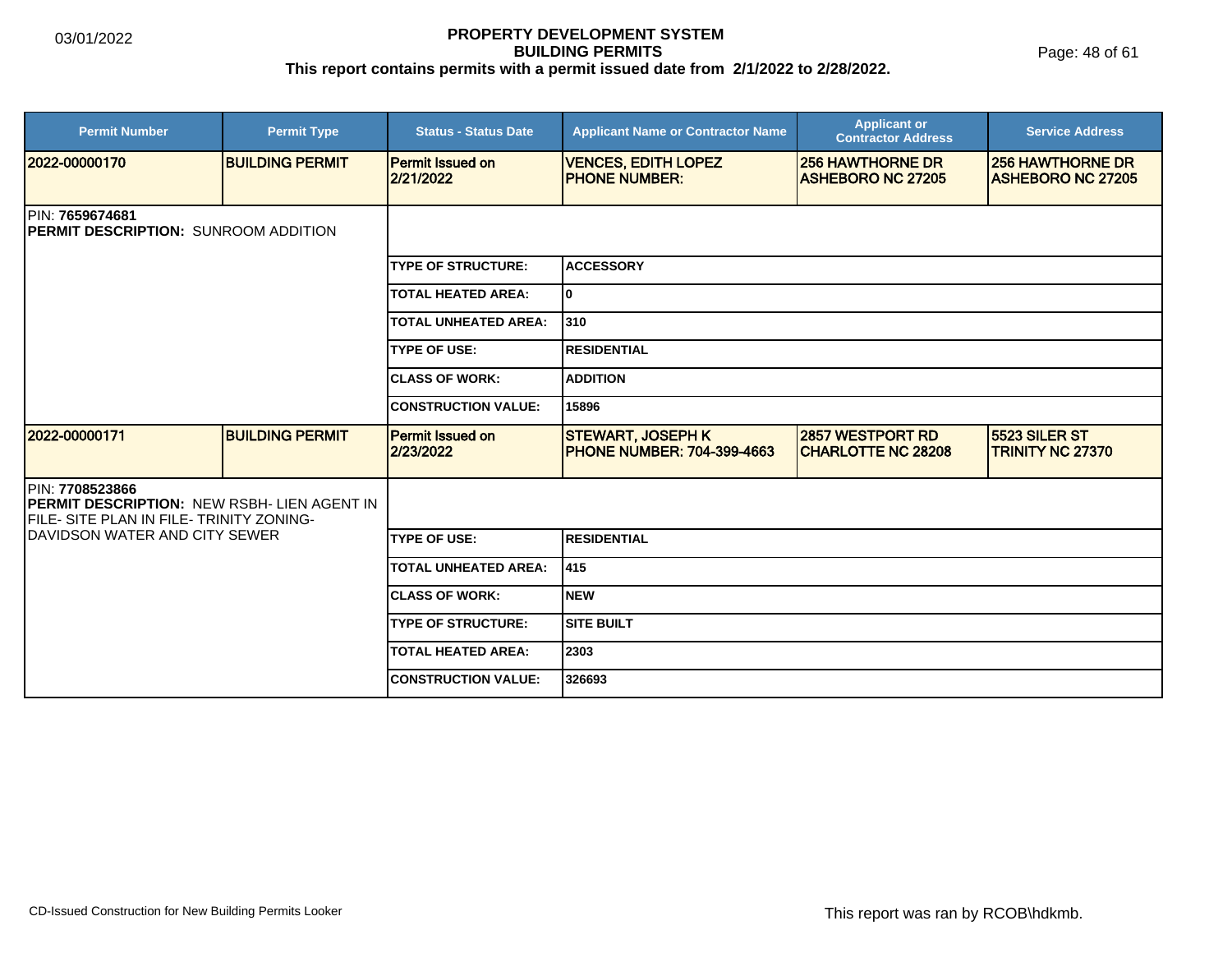Page: 49 of 61

| <b>Permit Number</b>                                                                                                                                        | <b>Permit Type</b>     | <b>Status - Status Date</b>          | <b>Applicant Name or Contractor Name</b>                         | <b>Applicant or</b><br><b>Contractor Address</b>         | <b>Service Address</b>                              |  |  |
|-------------------------------------------------------------------------------------------------------------------------------------------------------------|------------------------|--------------------------------------|------------------------------------------------------------------|----------------------------------------------------------|-----------------------------------------------------|--|--|
| 12022-00000172                                                                                                                                              | <b>BUILDING PERMIT</b> | <b>Permit Issued on</b><br>2/23/2022 | <b>STEWART, JOSEPH K</b><br><b>PHONE NUMBER: 704-399-4663</b>    | <b>2857 WESTPORT RD</b><br><b>ICHARLOTTE NC 28208</b>    | <b>15537 SILER ST</b><br><b>TRINITY NC 27370</b>    |  |  |
| <b>IPIN: 7708533069</b><br><b>IPERMIT DESCRIPTION: NEW RSBH- LIEN AGENT IN</b><br><b>IFILE- SITE PLAN IN FILE- DAVIDSON WATER AND</b><br><b>ICITY SEWER</b> |                        |                                      |                                                                  |                                                          |                                                     |  |  |
|                                                                                                                                                             |                        | <b>CONSTRUCTION VALUE:</b>           | 426107                                                           |                                                          |                                                     |  |  |
|                                                                                                                                                             |                        | <b>TYPE OF USE:</b>                  | <b>RESIDENTIAL</b>                                               |                                                          |                                                     |  |  |
|                                                                                                                                                             |                        | <b>TOTAL UNHEATED AREA:</b>          | 428                                                              |                                                          |                                                     |  |  |
|                                                                                                                                                             |                        | <b>TYPE OF STRUCTURE:</b>            | <b>SITE BUILT</b>                                                |                                                          |                                                     |  |  |
|                                                                                                                                                             |                        | <b>CLASS OF WORK:</b>                | <b>NEW</b>                                                       |                                                          |                                                     |  |  |
|                                                                                                                                                             |                        | <b>TOTAL HEATED AREA:</b>            | 3053                                                             |                                                          |                                                     |  |  |
| 12022-00000173                                                                                                                                              | <b>BUILDING PERMIT</b> | <b>Permit Issued on</b><br>2/21/2022 | PICHARDO, EDGAR RODOLFO<br><b>ACOSTA</b><br><b>PHONE NUMBER:</b> | <b>2205 LASSITER MILL RD</b><br><b>ASHEBORO NC 27205</b> | <b>3300 GRANITE RDG</b><br><b>ASHEBORO NC 27205</b> |  |  |
| <b>IPIN: 7629369573</b><br><b>PERMIT DESCRIPTION: SITE BUILT HOUSE -</b><br>EXISTING S/S - E/H CLEARANCE, APPT OF LIEN                                      |                        |                                      |                                                                  |                                                          |                                                     |  |  |
| AGENT & OWNER AFFIDAVIT IN FILE - GC/OWNER<br><b>IMUST BE AWARE OF ANY SUBDIVISION</b>                                                                      |                        | <b>TYPE OF USE:</b>                  | <b>RESIDENTIAL</b>                                               |                                                          |                                                     |  |  |
| <b>IRESTRICTIONS ON FILE AT R.O.D.</b>                                                                                                                      |                        | <b>CLASS OF WORK:</b>                | <b>NEW</b>                                                       |                                                          |                                                     |  |  |
|                                                                                                                                                             |                        | <b>TOTAL HEATED AREA:</b>            | 1910                                                             |                                                          |                                                     |  |  |
|                                                                                                                                                             |                        | <b>TOTAL UNHEATED AREA:</b>          | 0                                                                |                                                          |                                                     |  |  |
|                                                                                                                                                             |                        | <b>CONSTRUCTION VALUE:</b>           | 251310                                                           |                                                          |                                                     |  |  |
|                                                                                                                                                             |                        | <b>TYPE OF STRUCTURE:</b>            | <b>SITE BUILT</b>                                                |                                                          |                                                     |  |  |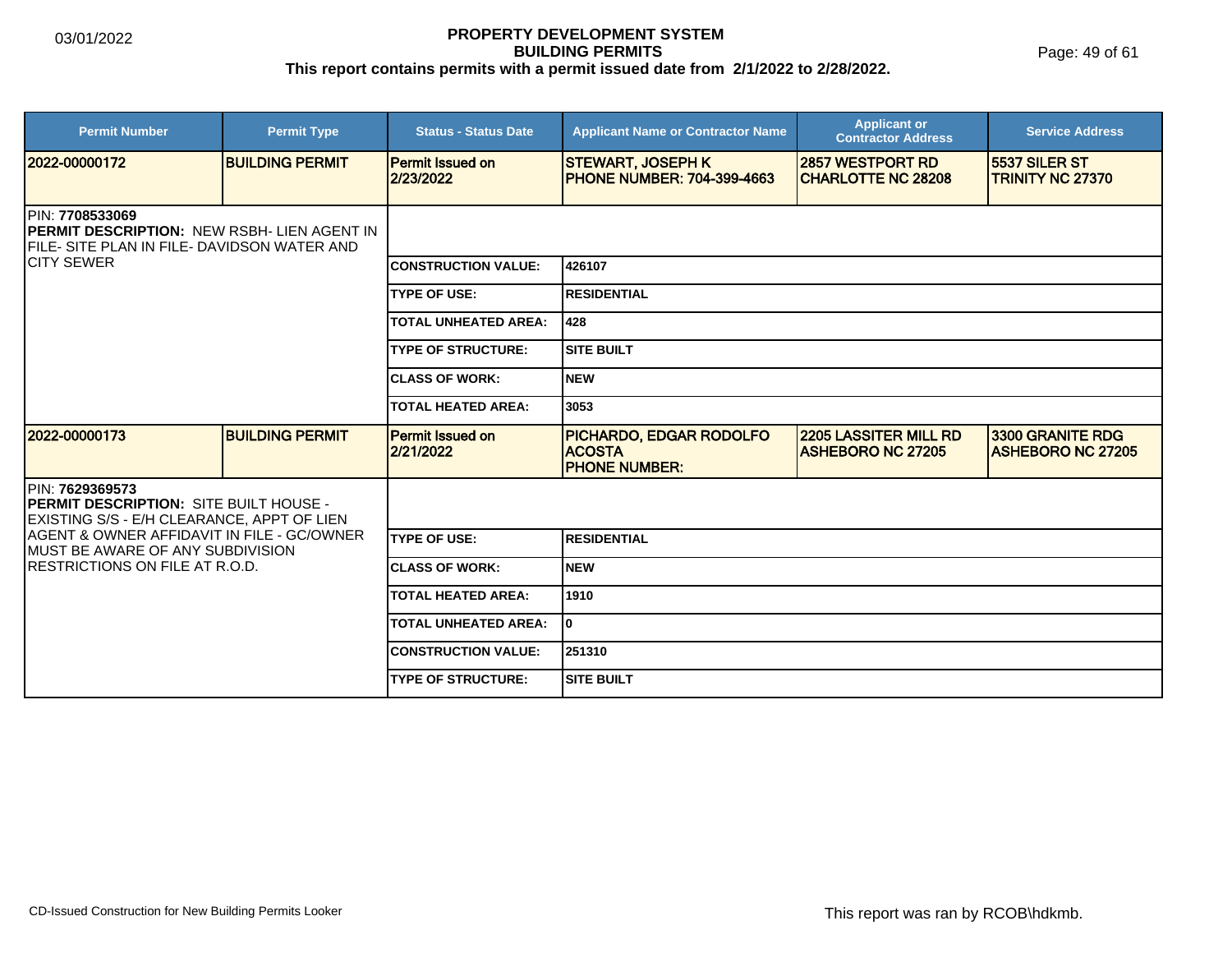Page: 50 of 61

| <b>Permit Number</b>                                                                                                                                               | <b>Permit Type</b>     | <b>Status - Status Date</b>          | <b>Applicant Name or Contractor Name</b>                      | <b>Applicant or</b><br><b>Contractor Address</b> | <b>Service Address</b>                   |  |
|--------------------------------------------------------------------------------------------------------------------------------------------------------------------|------------------------|--------------------------------------|---------------------------------------------------------------|--------------------------------------------------|------------------------------------------|--|
| 2022-00000174                                                                                                                                                      | <b>BUILDING PERMIT</b> | <b>Permit Issued on</b><br>2/23/2022 | <b>STEWART, JOSEPH K</b><br><b>PHONE NUMBER: 704-399-4663</b> | 2857 WESTPORT RD<br><b>CHARLOTTE NC 28208</b>    | 5569 SILER ST<br><b>TRINITY NC 27370</b> |  |
| <b>IPIN: 7708535395</b><br><b>IPERMIT DESCRIPTION: NEW RSBH- LIEN AGENT IN</b><br>FILE- SITE PLAN IN FILE- DAVIDSON WATER AND<br><b>ICITY SEWER-TRINITY ZONING</b> |                        |                                      |                                                               |                                                  |                                          |  |
|                                                                                                                                                                    |                        | <b>CONSTRUCTION VALUE:</b>           | 346077                                                        |                                                  |                                          |  |
|                                                                                                                                                                    |                        | <b>TOTAL HEATED AREA:</b>            | 2449                                                          |                                                  |                                          |  |
|                                                                                                                                                                    |                        | <b>TYPE OF USE:</b>                  | <b>RESIDENTIAL</b>                                            |                                                  |                                          |  |
|                                                                                                                                                                    |                        | <b>TYPE OF STRUCTURE:</b>            | <b>SITE BUILT</b>                                             |                                                  |                                          |  |
|                                                                                                                                                                    |                        | <b>CLASS OF WORK:</b>                | <b>NEW</b>                                                    |                                                  |                                          |  |
|                                                                                                                                                                    |                        | <b>TOTAL UNHEATED AREA:</b>          | 390                                                           |                                                  |                                          |  |
| 12022-00000175                                                                                                                                                     | <b>BUILDING PERMIT</b> | Permit Issued on<br>2/23/2022        | <b>STEWART, JOSEPH K</b><br><b>PHONE NUMBER: 704-399-4663</b> | 2857 WESTPORT RD<br><b>CHARLOTTE NC 28208</b>    | 5637 SILER ST<br><b>TRINITY NC 27370</b> |  |
| <b>IPIN: 7708537978</b><br><b>PERMIT DESCRIPTION: NEW RSBH- SITE PLAN IN</b><br><b>IFILE- LIEN AGENT IN FILE- DAVIDSON WATER AND</b>                               |                        |                                      |                                                               |                                                  |                                          |  |
| <b>CITY SEWER-TRINITY ZONING</b>                                                                                                                                   |                        | <b>TYPE OF USE:</b>                  | <b>RESIDENTIAL</b>                                            |                                                  |                                          |  |
|                                                                                                                                                                    |                        | <b>TYPE OF STRUCTURE:</b>            | <b>SITE BUILT</b>                                             |                                                  |                                          |  |
|                                                                                                                                                                    |                        | <b>TOTAL UNHEATED AREA:</b>          | 834                                                           |                                                  |                                          |  |
|                                                                                                                                                                    |                        | <b>ICLASS OF WORK:</b>               | <b>NEW</b>                                                    |                                                  |                                          |  |
|                                                                                                                                                                    |                        | <b>TOTAL HEATED AREA:</b>            | 2836                                                          |                                                  |                                          |  |
|                                                                                                                                                                    |                        | <b>CONSTRUCTION VALUE:</b>           | 402956                                                        |                                                  |                                          |  |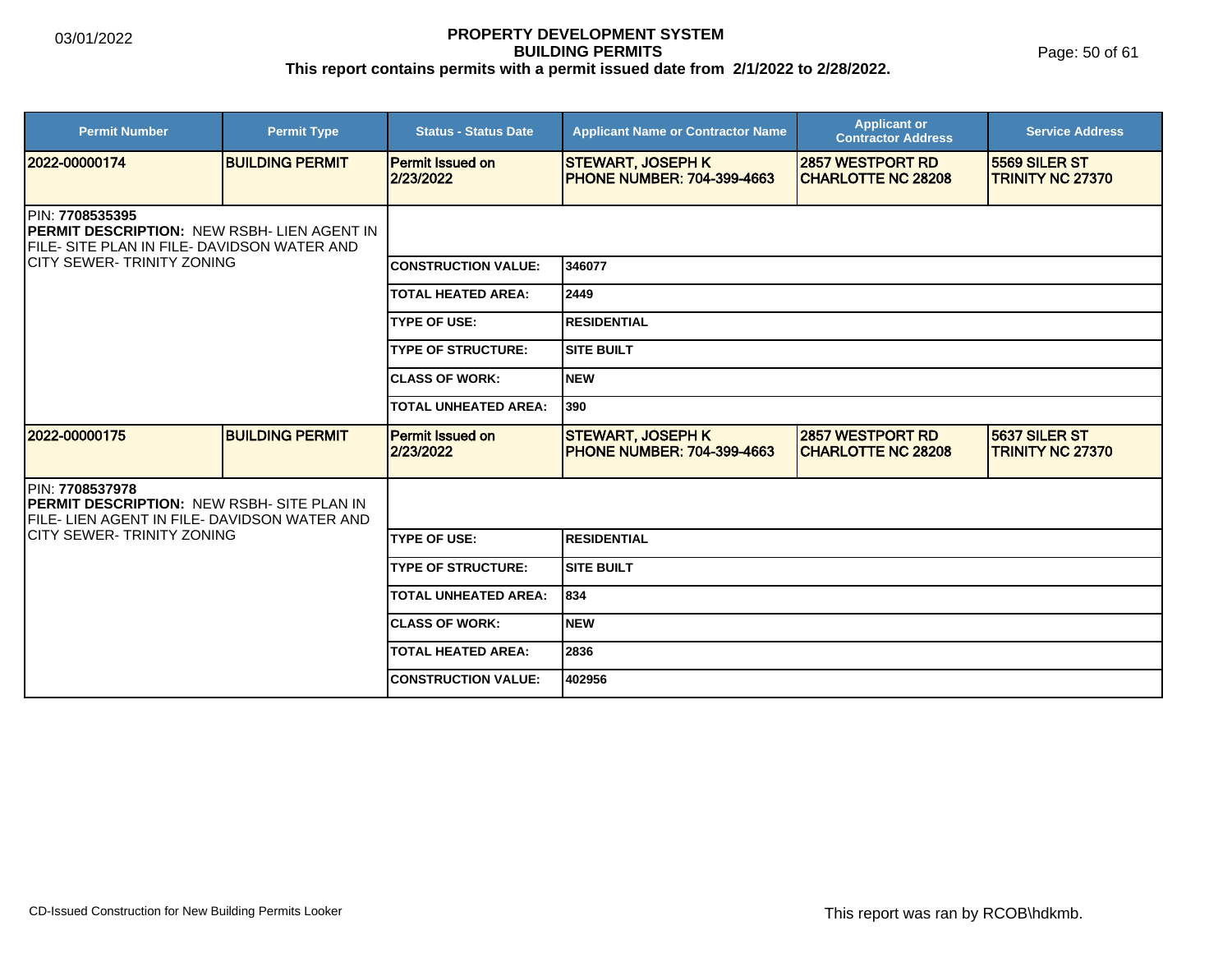Page: 51 of 61

| <b>Permit Number</b>                                                                                                                                                                             | <b>Permit Type</b>     | <b>Status - Status Date</b>          | <b>Applicant Name or Contractor Name</b>                            | <b>Applicant or</b><br><b>Contractor Address</b>                                        | <b>Service Address</b>                             |  |
|--------------------------------------------------------------------------------------------------------------------------------------------------------------------------------------------------|------------------------|--------------------------------------|---------------------------------------------------------------------|-----------------------------------------------------------------------------------------|----------------------------------------------------|--|
| 2022-00000177                                                                                                                                                                                    | <b>BUILDING PERMIT</b> | <b>Permit Issued on</b><br>2/22/2022 | <b>JACKSON, CEDRIC (JACKSON,</b><br>DORA)<br><b>PHONE NUMBER:</b>   | 5267 HIGHTOWER DR<br><b>RANDLEMAN NC 27317</b>                                          | 5267 HIGHTOWER DR<br><b>IRANDLEMAN NC 27317</b>    |  |
| PIN: 7766185316<br><b>PERMIT DESCRIPTION: NEW ACCESSORY</b><br>BUILDING 24X27- NO PART OF NEW BUILDING MAY<br><b>EXTEND BEYOND THE BACK OF EXISTING</b><br>IRESIDENCE MUST MEET ZONING SETBACKS. |                        |                                      |                                                                     |                                                                                         |                                                    |  |
|                                                                                                                                                                                                  |                        | <b>ITYPE OF USE:</b>                 | IRESIDENTIAL                                                        |                                                                                         |                                                    |  |
|                                                                                                                                                                                                  |                        | <b>TYPE OF STRUCTURE:</b>            | <b>ACCESSORY</b>                                                    |                                                                                         |                                                    |  |
|                                                                                                                                                                                                  |                        | <b>TOTAL HEATED AREA:</b>            | I٥                                                                  |                                                                                         |                                                    |  |
|                                                                                                                                                                                                  |                        | <b>TOTAL UNHEATED AREA:</b>          | 648                                                                 |                                                                                         |                                                    |  |
|                                                                                                                                                                                                  |                        | <b>ICLASS OF WORK:</b>               | Inew                                                                |                                                                                         |                                                    |  |
|                                                                                                                                                                                                  |                        | <b>CONSTRUCTION VALUE:</b>           | 15033                                                               |                                                                                         |                                                    |  |
| 2022-00000178                                                                                                                                                                                    | <b>BUILDING PERMIT</b> | <b>Permit Issued on</b><br>2/22/2022 | <b>SPANGLER, JOSHUA DALTON</b><br><b>PHONE NUMBER: 336-592-9101</b> | <b>4330 MATTHEWS INDIAN</b><br><b>TRAIL RD, SUITE A</b><br><b>INDIAN TRAIL NC 28079</b> | <b>358 COLONIAL RD</b><br><b>ASHEBORO NC 27205</b> |  |
| IPIN: 7760894156<br>PERMIT DESCRIPTION: REPAIRS TO INTERIOR OF<br>HOME AFTER HOUSE FIRE - SIGNED APPLICATION                                                                                     |                        |                                      |                                                                     |                                                                                         |                                                    |  |
| IIN FILE                                                                                                                                                                                         |                        | <b>TYPE OF USE:</b>                  | IRESIDENTIAL                                                        |                                                                                         |                                                    |  |
|                                                                                                                                                                                                  |                        | <b>TOTAL HEATED AREA:</b>            | 3443                                                                |                                                                                         |                                                    |  |
|                                                                                                                                                                                                  |                        | <b>TOTAL UNHEATED AREA:</b>          | 1927                                                                |                                                                                         |                                                    |  |
|                                                                                                                                                                                                  |                        | <b>ICLASS OF WORK:</b>               | IRENOVATION                                                         |                                                                                         |                                                    |  |
|                                                                                                                                                                                                  |                        | <b>CONSTRUCTION VALUE:</b>           | 580000                                                              |                                                                                         |                                                    |  |
|                                                                                                                                                                                                  |                        | <b>TYPE OF STRUCTURE:</b>            | <b>SITE BUILT</b>                                                   |                                                                                         |                                                    |  |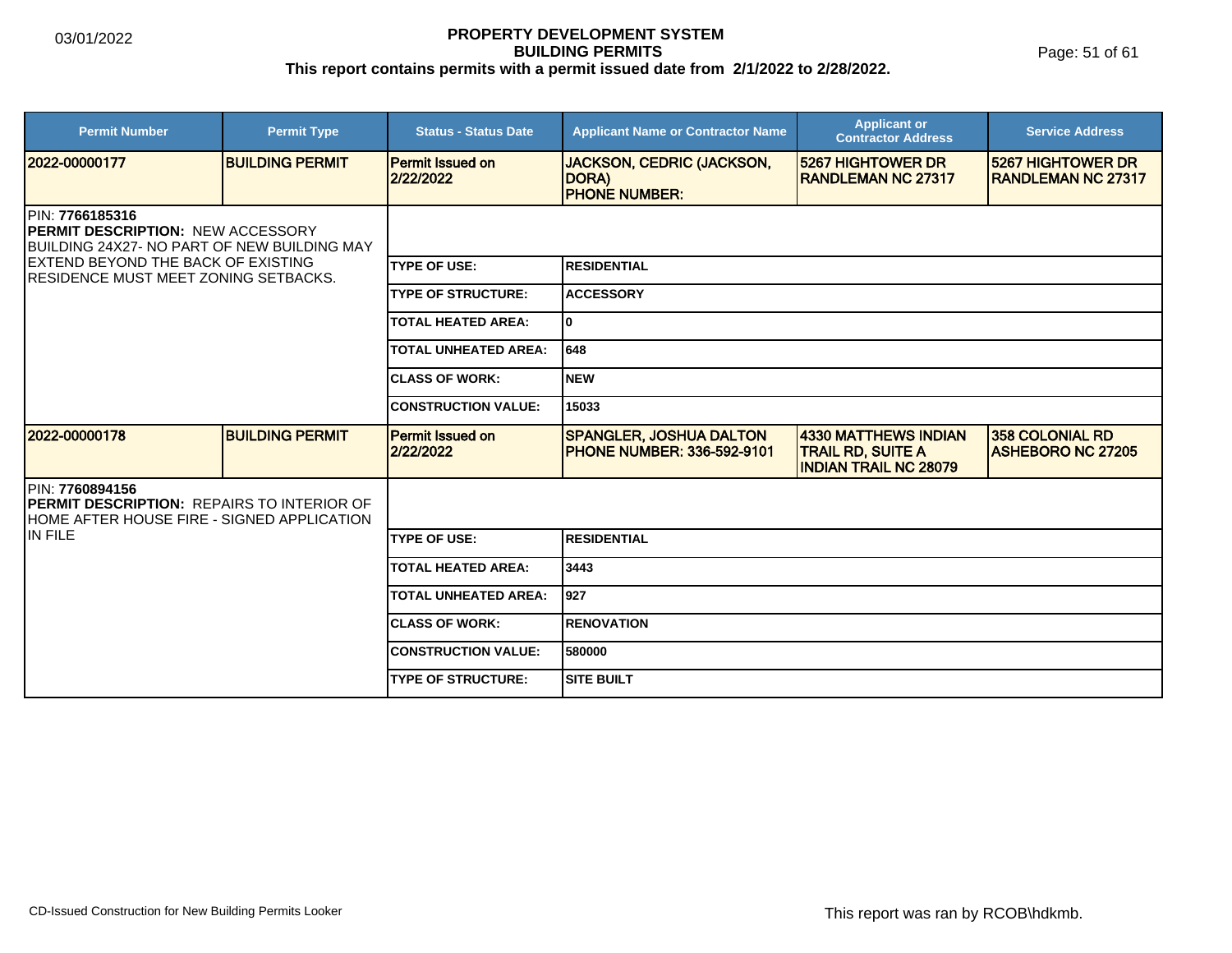Page: 52 of 61

| <b>Permit Number</b>                                                                                      | <b>Permit Type</b>     | <b>Status - Status Date</b>          | <b>Applicant Name or Contractor Name</b>                               | <b>Applicant or</b><br><b>Contractor Address</b> | <b>Service Address</b>                       |  |  |
|-----------------------------------------------------------------------------------------------------------|------------------------|--------------------------------------|------------------------------------------------------------------------|--------------------------------------------------|----------------------------------------------|--|--|
| 2022-00000179                                                                                             | <b>BUILDING PERMIT</b> | <b>Permit Issued on</b><br>2/22/2022 | <b>ANDERSON, ANGELA MARIE</b><br><b>PHONE NUMBER:</b>                  | <b>607 BOOKER T WOMBLE</b><br><b>IRD</b>         | <b>607 BOOKER T WOMBLE</b><br><b>IRD</b>     |  |  |
|                                                                                                           |                        |                                      |                                                                        | <b>RANDLEMAN NC 27317</b>                        | <b>RANDLEMAN NC 27317</b>                    |  |  |
| IPIN: 7755803390<br><b>PERMIT DESCRIPTION: NEW ACCESSORY</b><br>IBUILDING 10X24- RANDLEMAN ZONING IN FILE |                        |                                      |                                                                        |                                                  |                                              |  |  |
|                                                                                                           |                        | <b>TYPE OF STRUCTURE:</b>            | <b>ACCESSORY</b>                                                       |                                                  |                                              |  |  |
|                                                                                                           |                        | <b>TYPE OF USE:</b>                  | <b>RESIDENTIAL</b>                                                     |                                                  |                                              |  |  |
|                                                                                                           |                        | <b>CLASS OF WORK:</b>                | <b>NEW</b>                                                             |                                                  |                                              |  |  |
|                                                                                                           |                        | <b>TOTAL HEATED AREA:</b>            | 240                                                                    |                                                  |                                              |  |  |
|                                                                                                           |                        | <b>TOTAL UNHEATED AREA:</b>          | 0                                                                      |                                                  |                                              |  |  |
|                                                                                                           |                        | <b>CONSTRUCTION VALUE:</b>           | 12307                                                                  |                                                  |                                              |  |  |
| 2022-00000180                                                                                             | <b>BUILDING PERMIT</b> | <b>Permit Issued on</b><br>2/22/2022 | EADS, TONY R (EADS, BRENDA A) 4462 WOODFERN RD<br><b>PHONE NUMBER:</b> | <b>SEAGROVE NC 27341</b>                         | 4462 WOODFERN RD<br><b>SEAGROVE NC 27341</b> |  |  |
| IPIN: 7687950268<br><b>PERMIT DESCRIPTION: NEW ACCESSORY</b><br>BUILDING 60X100- EH IN FILE-              |                        |                                      |                                                                        |                                                  |                                              |  |  |
|                                                                                                           |                        | <b>CLASS OF WORK:</b>                | <b>NEW</b>                                                             |                                                  |                                              |  |  |
|                                                                                                           |                        | <b>CONSTRUCTION VALUE:</b>           | 139200                                                                 |                                                  |                                              |  |  |
|                                                                                                           |                        | <b>TYPE OF STRUCTURE:</b>            | <b>ACCESSORY</b>                                                       |                                                  |                                              |  |  |
|                                                                                                           |                        | <b>TOTAL UNHEATED AREA:</b>          | 6000                                                                   |                                                  |                                              |  |  |
|                                                                                                           |                        | <b>TYPE OF USE:</b>                  | <b>RESIDENTIAL</b>                                                     |                                                  |                                              |  |  |
|                                                                                                           |                        | <b>TOTAL HEATED AREA:</b>            | 0                                                                      |                                                  |                                              |  |  |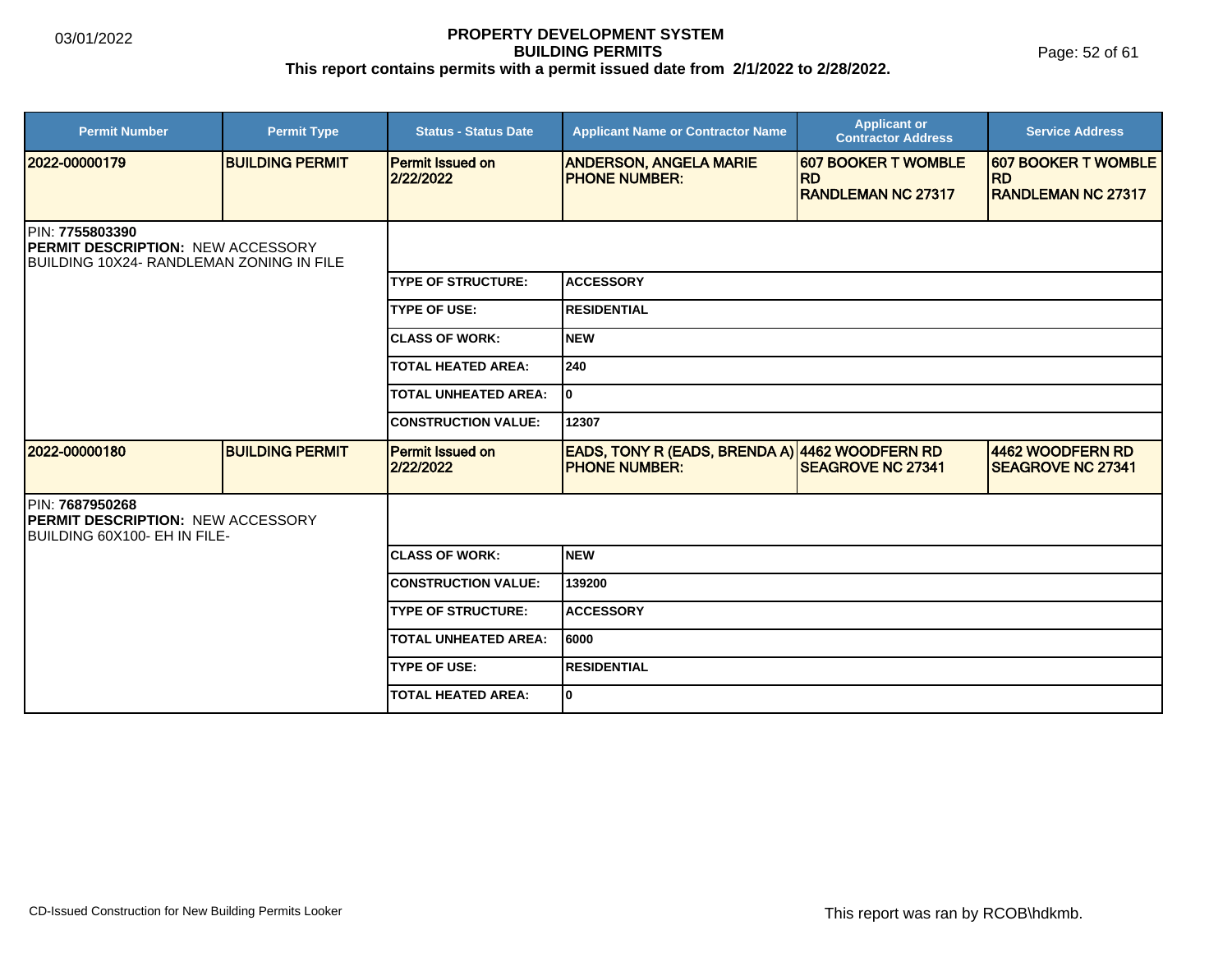Page: 53 of 61

| <b>Permit Number</b>                                                                                                       | <b>Permit Type</b>     | <b>Status - Status Date</b>          | <b>Applicant Name or Contractor Name</b>                         | <b>Applicant or</b><br><b>Contractor Address</b>                     | <b>Service Address</b>                       |  |  |
|----------------------------------------------------------------------------------------------------------------------------|------------------------|--------------------------------------|------------------------------------------------------------------|----------------------------------------------------------------------|----------------------------------------------|--|--|
| 2022-00000181                                                                                                              | <b>BUILDING PERMIT</b> | <b>Permit Issued on</b><br>2/22/2022 | <b>NALL, TERRY R</b><br><b>PHONE NUMBER:</b>                     | <b>PO BOX 4282</b><br><b>ARCHDALE NC 27263</b>                       | 5147 GLENVIEW DR<br><b>ARCHDALE NC 27263</b> |  |  |
| <b>IPIN: 7727831218</b><br><b>IPERMIT DESCRIPTION: RSBH RENOVATION</b>                                                     |                        |                                      |                                                                  |                                                                      |                                              |  |  |
|                                                                                                                            |                        | <b>TYPE OF USE:</b>                  | <b>RESIDENTIAL</b>                                               |                                                                      |                                              |  |  |
|                                                                                                                            |                        | <b>ICLASS OF WORK:</b>               | <b>RENOVATION</b>                                                |                                                                      |                                              |  |  |
|                                                                                                                            |                        | <b>CONSTRUCTION VALUE:</b>           | 30768                                                            |                                                                      |                                              |  |  |
|                                                                                                                            |                        | <b>TOTAL HEATED AREA:</b>            | 600                                                              |                                                                      |                                              |  |  |
|                                                                                                                            |                        | <b>TOTAL UNHEATED AREA:</b>          | ١o                                                               |                                                                      |                                              |  |  |
|                                                                                                                            |                        | <b>TYPE OF STRUCTURE:</b>            | <b>SITE BUILT</b>                                                |                                                                      |                                              |  |  |
| 2022-00000182                                                                                                              | <b>BUILDING PERMIT</b> | Permit Issued on<br>2/23/2022        | <b>PARKER, DAVID EUGENE</b><br><b>PHONE NUMBER: 336-953-1825</b> | <b>5293 NEW HOPE CHURCH</b><br><b>RD</b><br><b>ASHEBORO NC 27205</b> | 5152 REEDER RD<br><b>ASHEBORO NC 27205</b>   |  |  |
| <b>PIN: 7655665273</b><br><b>PERMIT DESCRIPTION: NEW SITE BUILT HOUSE -</b><br>EXISTING S/S - E/H CLEARANCE & APPT OF LIEN |                        |                                      |                                                                  |                                                                      |                                              |  |  |
| <b>IAGENT IN FILE</b>                                                                                                      |                        | <b>TYPE OF STRUCTURE:</b>            | <b>SITE BUILT</b>                                                |                                                                      |                                              |  |  |
|                                                                                                                            |                        | <b>TOTAL UNHEATED AREA:</b>          | 530                                                              |                                                                      |                                              |  |  |
|                                                                                                                            |                        | <b>CONSTRUCTION VALUE:</b>           | 252280                                                           |                                                                      |                                              |  |  |
|                                                                                                                            |                        | <b>ICLASS OF WORK:</b>               | <b>NEW</b>                                                       |                                                                      |                                              |  |  |
|                                                                                                                            |                        | <b>TYPE OF USE:</b>                  | <b>RESIDENTIAL</b>                                               |                                                                      |                                              |  |  |
|                                                                                                                            |                        | <b>TOTAL HEATED AREA:</b>            | 1675                                                             |                                                                      |                                              |  |  |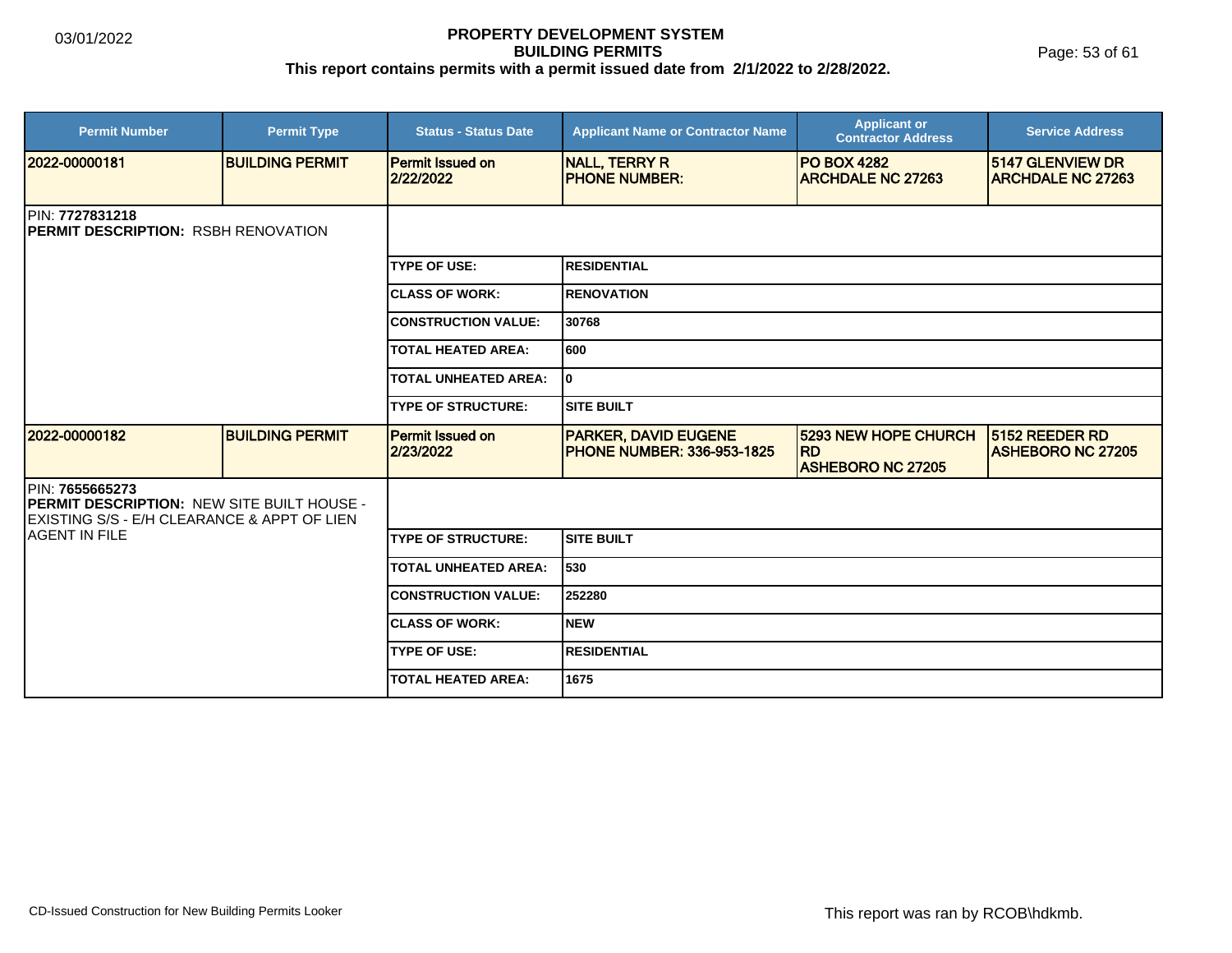| <b>Permit Number</b>                                                                        | <b>Permit Type</b>     | <b>Status - Status Date</b>          | <b>Applicant Name or Contractor Name</b>                 | <b>Applicant or</b><br><b>Contractor Address</b>                         | <b>Service Address</b>                                |  |  |
|---------------------------------------------------------------------------------------------|------------------------|--------------------------------------|----------------------------------------------------------|--------------------------------------------------------------------------|-------------------------------------------------------|--|--|
| 2022-00000183                                                                               | <b>BUILDING PERMIT</b> | <b>Permit Issued on</b><br>2/23/2022 | <b>AUSTIN, MICHELLE</b><br><b>PHONE NUMBER:</b>          | 2306 OLD HUMBLE MILL RD 2306 OLD HUMBLE MILL<br><b>ASHEBORO NC 27205</b> | <b>RD</b><br><b>ASHEBORO NC 27205</b>                 |  |  |
| PIN: 7679542868<br>PERMIT DESCRIPTION: RSBH RENOVATION-<br>ICLOSET RENOVATED INTO BATHROOM  |                        |                                      |                                                          |                                                                          |                                                       |  |  |
|                                                                                             |                        | <b>TYPE OF USE:</b>                  | <b>RESIDENTIAL</b>                                       |                                                                          |                                                       |  |  |
|                                                                                             |                        | <b>CLASS OF WORK:</b>                | <b>RENOVATION</b>                                        |                                                                          |                                                       |  |  |
|                                                                                             |                        | <b>TOTAL HEATED AREA:</b>            | 36                                                       |                                                                          |                                                       |  |  |
|                                                                                             |                        | <b>TOTAL UNHEATED AREA:</b>          | lo.                                                      |                                                                          |                                                       |  |  |
|                                                                                             |                        | <b>CONSTRUCTION VALUE:</b>           | 1846                                                     |                                                                          |                                                       |  |  |
|                                                                                             |                        | <b>TYPE OF STRUCTURE:</b>            | <b>SITE BUILT</b>                                        |                                                                          |                                                       |  |  |
| 2022-00000184                                                                               | <b>BUILDING PERMIT</b> | Permit Issued on<br>2/23/2022        | <b>SCOTT, JASON</b><br><b>PHONE NUMBER: 336-669-4947</b> | <b>208 CREEKSIDE DR</b><br><b>JAMESTOWN NC 27282</b>                     | 2015 BANNER<br><b>WHITEHEAD RD</b><br>SOPHIA NC 27350 |  |  |
| PIN: 7746570343<br>PERMIT DESCRIPTION: NEW RSBH- EH IN FILE-<br>ILIEN IN FILE- SITE IN FILE |                        |                                      |                                                          |                                                                          |                                                       |  |  |
|                                                                                             |                        | <b>TYPE OF STRUCTURE:</b>            | <b>SITE BUILT</b>                                        |                                                                          |                                                       |  |  |
|                                                                                             |                        | <b>TOTAL HEATED AREA:</b>            | 551                                                      |                                                                          |                                                       |  |  |
|                                                                                             |                        | <b>CONSTRUCTION VALUE:</b>           | 112153                                                   |                                                                          |                                                       |  |  |
|                                                                                             |                        | <b>TYPE OF USE:</b>                  | <b>RESIDENTIAL</b>                                       |                                                                          |                                                       |  |  |
|                                                                                             |                        | <b>CLASS OF WORK:</b>                | <b>NEW</b>                                               |                                                                          |                                                       |  |  |
|                                                                                             |                        | <b>TOTAL UNHEATED AREA:</b>          | 784                                                      |                                                                          |                                                       |  |  |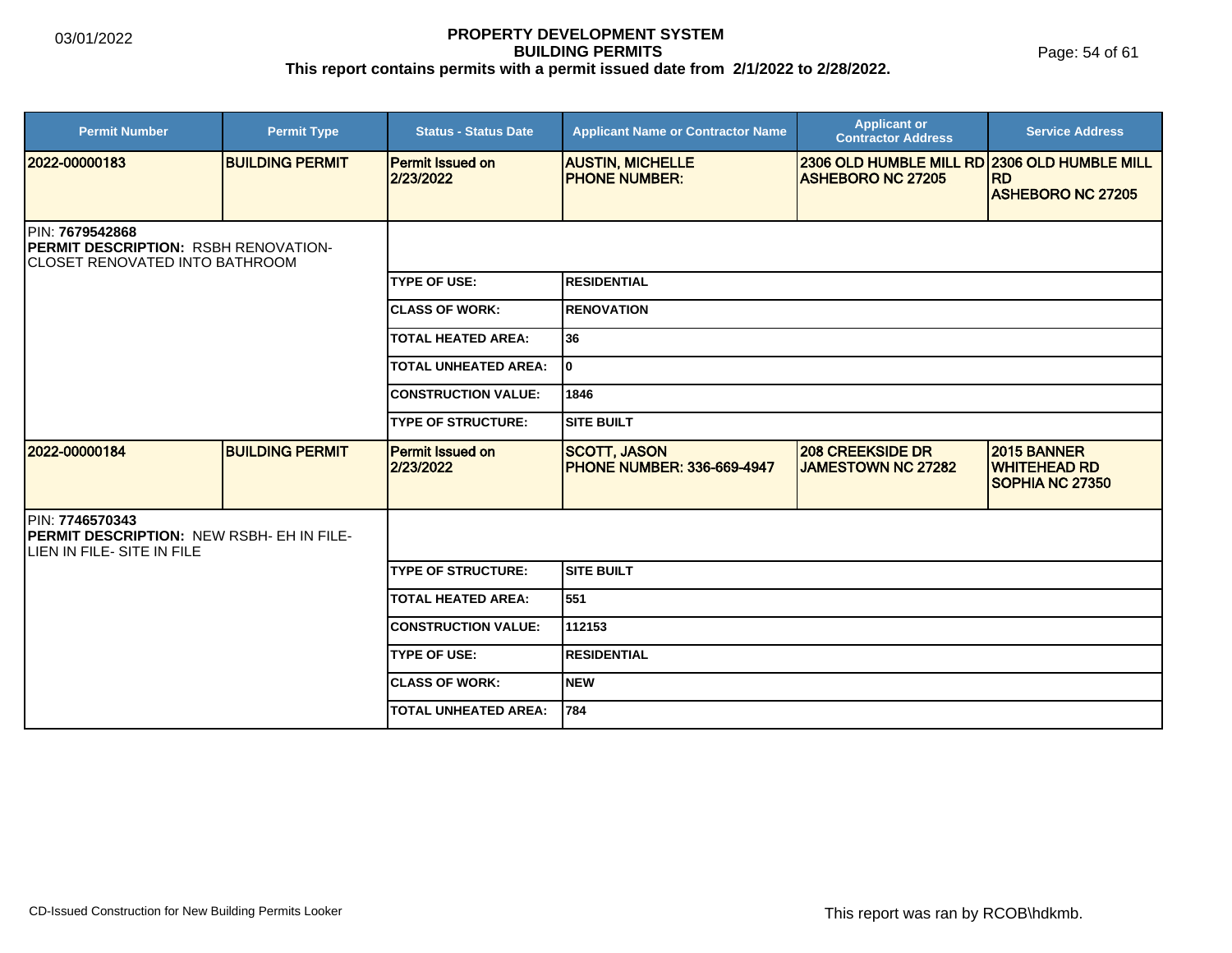| <b>Permit Number</b>                                                                                                  | <b>Permit Type</b>     | <b>Status - Status Date</b>          | <b>Applicant Name or Contractor Name</b>         | <b>Applicant or</b><br><b>Contractor Address</b>          | <b>Service Address</b>                                   |  |
|-----------------------------------------------------------------------------------------------------------------------|------------------------|--------------------------------------|--------------------------------------------------|-----------------------------------------------------------|----------------------------------------------------------|--|
| 2022-00000186                                                                                                         | <b>BUILDING PERMIT</b> | <b>Permit Issued on</b><br>2/23/2022 | <b>IRICKY WILLIAMSON</b><br><b>PHONE NUMBER:</b> | <b>2224 WICKER LOVELL RD</b><br><b>RANDLEMAN NC 27317</b> | <b>2224 WICKER LOVELL</b><br><b>RD</b>                   |  |
|                                                                                                                       |                        |                                      |                                                  |                                                           | <b>RANDLEMAN NC 27317</b>                                |  |
| PIN: 7773875456<br><b>PERMIT DESCRIPTION: ADDING PORCH TO SWMH</b><br>4X4                                             |                        |                                      |                                                  |                                                           |                                                          |  |
|                                                                                                                       |                        | <b>TYPE OF USE:</b>                  | <b>RESIDENTIAL</b>                               |                                                           |                                                          |  |
|                                                                                                                       |                        | <b>CONSTRUCTION VALUE:</b>           | 371                                              |                                                           |                                                          |  |
|                                                                                                                       |                        | <b>TYPE OF STRUCTURE:</b>            | <b>IMOBILE</b>                                   |                                                           |                                                          |  |
|                                                                                                                       |                        | <b>TOTAL HEATED AREA:</b>            | lo.                                              |                                                           |                                                          |  |
|                                                                                                                       |                        | <b>TOTAL UNHEATED AREA:</b>          | I٥                                               |                                                           |                                                          |  |
|                                                                                                                       |                        | <b>CLASS OF WORK:</b>                | <b>ADDITION</b>                                  |                                                           |                                                          |  |
| 2022-00000188                                                                                                         | <b>BUILDING PERMIT</b> | <b>Permit Issued on</b><br>2/24/2022 | <b>WILSON, JIMMY</b><br><b>IPHONE NUMBER:</b>    | 520 E. HIGH POINT ST.<br><b>RANDLEMAN NC 27317</b>        | <b>138 EDITH RUSSELL RD</b><br><b>RANDLEMAN NC 27317</b> |  |
| PIN: 7755962640<br><b>PERMIT DESCRIPTION: MOVES RSBH TO THIS SITE</b><br>E/H CLEARANCE & APPT OF LIEN AGENT IN FILE - |                        |                                      |                                                  |                                                           |                                                          |  |
| IOK PER RANDLEMAN CITY ZONING PERMIT IN FILE                                                                          |                        | <b>ITYPE OF USE:</b>                 | <b>RESIDENTIAL</b>                               |                                                           |                                                          |  |
|                                                                                                                       |                        | <b>CLASS OF WORK:</b>                | Inew                                             |                                                           |                                                          |  |
|                                                                                                                       |                        | <b>TOTAL HEATED AREA:</b>            | 1560                                             |                                                           |                                                          |  |
|                                                                                                                       |                        | <b>CONSTRUCTION VALUE:</b>           | 29999                                            |                                                           |                                                          |  |
|                                                                                                                       |                        | <b>TOTAL UNHEATED AREA:</b>          | I٥                                               |                                                           |                                                          |  |
|                                                                                                                       |                        | <b>TYPE OF STRUCTURE:</b>            | <b>MOVED HOUSE</b>                               |                                                           |                                                          |  |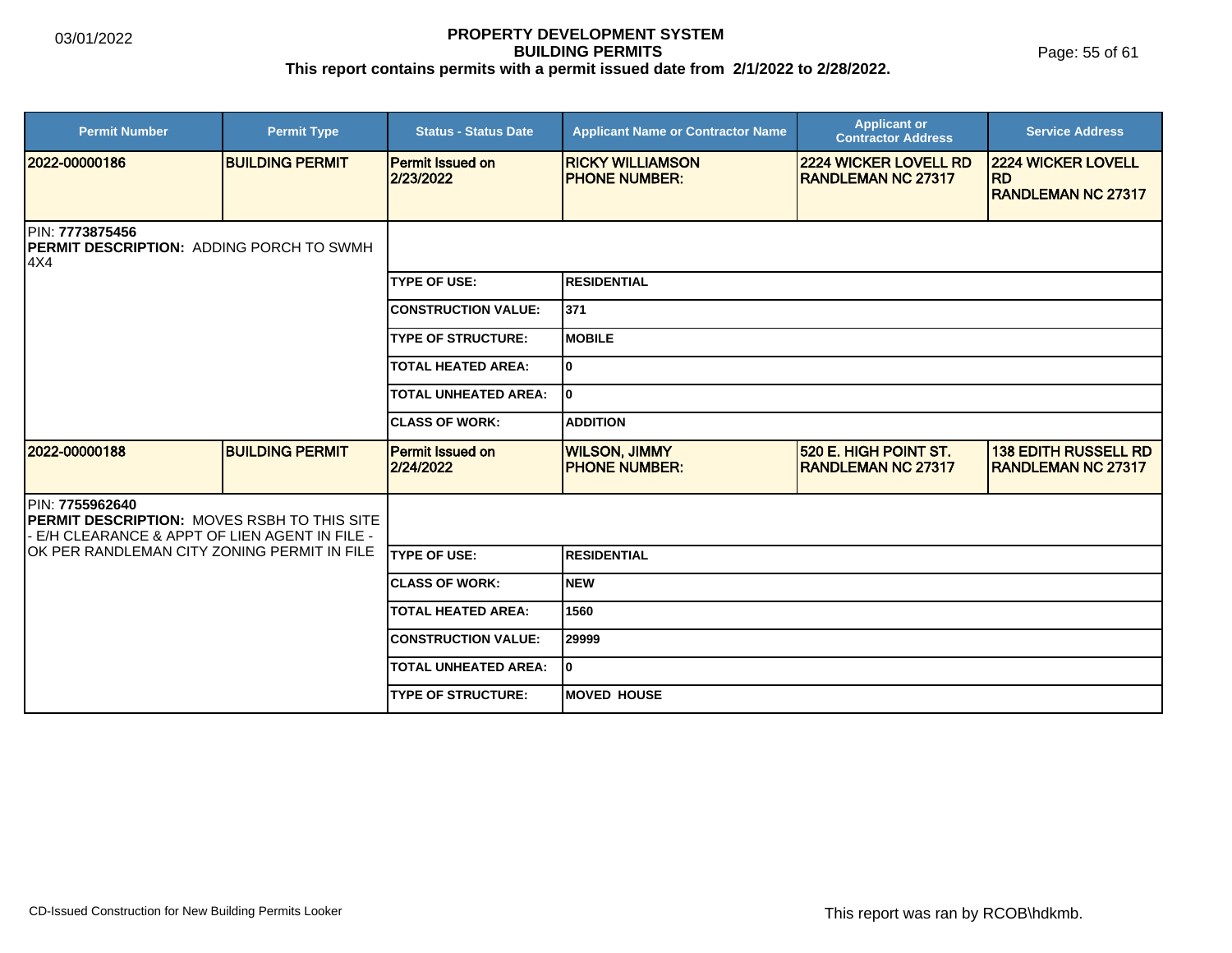Page: 56 of 61

| <b>Permit Number</b>                                                                                                 | <b>Permit Type</b>     | <b>Status - Status Date</b>          | <b>Applicant Name or Contractor Name</b>                                             | <b>Applicant or</b><br><b>Contractor Address</b>  | <b>Service Address</b>                          |  |
|----------------------------------------------------------------------------------------------------------------------|------------------------|--------------------------------------|--------------------------------------------------------------------------------------|---------------------------------------------------|-------------------------------------------------|--|
| 2022-00000189                                                                                                        | <b>BUILDING PERMIT</b> | <b>Permit Issued on</b><br>2/24/2022 | <b>PHIL BURGESS CONSTRUCTION,</b><br><b>INC</b><br><b>PHONE NUMBER: 336-824-2618</b> | <b>P O BOX 900</b><br><b>LIBERTY NC 27298</b>     | <b>506 HARDIN CT</b><br><b>LIBERTY NC 27298</b> |  |
| <b>IPIN: 8736293175</b><br>PERMIT DESCRIPTION: NEW SITE BUILT HOUSE -<br>OK PER TOWN OF LIBERTY ZONING PERMIT - CITY |                        |                                      |                                                                                      |                                                   |                                                 |  |
| SEWER / WATER - APPT OF LIEN AGENT & SIGNED<br><b>IAPPLICATION IN FILE</b>                                           |                        | <b>TOTAL UNHEATED AREA:</b>          | l0                                                                                   |                                                   |                                                 |  |
|                                                                                                                      |                        | <b>TYPE OF USE:</b>                  | IRESIDENTIAL                                                                         |                                                   |                                                 |  |
|                                                                                                                      |                        | <b>ICLASS OF WORK:</b>               | Inew                                                                                 |                                                   |                                                 |  |
|                                                                                                                      |                        | <b>TYPE OF STRUCTURE:</b>            | <b>SITE BUILT</b>                                                                    |                                                   |                                                 |  |
|                                                                                                                      |                        | <b>TOTAL HEATED AREA:</b>            | 2121                                                                                 |                                                   |                                                 |  |
|                                                                                                                      |                        | <b>CONSTRUCTION VALUE:</b>           | 280765                                                                               |                                                   |                                                 |  |
| 2022-00000190                                                                                                        | <b>BUILDING PERMIT</b> | <b>Permit Issued on</b><br>2/28/2022 | <b>TROLLINGER CONSTRUCTION,</b><br><b>INC</b><br><b>PHONE NUMBER: 336-625-6033</b>   | 350 N COX ST SUITE 24<br><b>ASHEBORO NC 27203</b> | 327 WALNUT DR<br><b>IASHEBORO NC 27205</b>      |  |
| PIN: 7657899660<br>PERMIT DESCRIPTION: SUNROOM ADDITON,<br>MINIMAL EXISTING INTERIOR RENOVATION, AND                 |                        |                                      |                                                                                      |                                                   |                                                 |  |
| DECK EXPANSION.                                                                                                      |                        | <b>TYPE OF USE:</b>                  | IRESIDENTIAL                                                                         |                                                   |                                                 |  |
|                                                                                                                      |                        | <b>TOTAL HEATED AREA:</b>            | 478                                                                                  |                                                   |                                                 |  |
|                                                                                                                      |                        | <b>TOTAL UNHEATED AREA:</b>          | I٥                                                                                   |                                                   |                                                 |  |
|                                                                                                                      |                        | <b>CONSTRUCTION VALUE:</b>           | 184000                                                                               |                                                   |                                                 |  |
|                                                                                                                      |                        | <b>TYPE OF STRUCTURE:</b>            | ISITE BUILT                                                                          |                                                   |                                                 |  |
|                                                                                                                      |                        | <b>ICLASS OF WORK:</b>               | <b>ADDITION</b>                                                                      |                                                   |                                                 |  |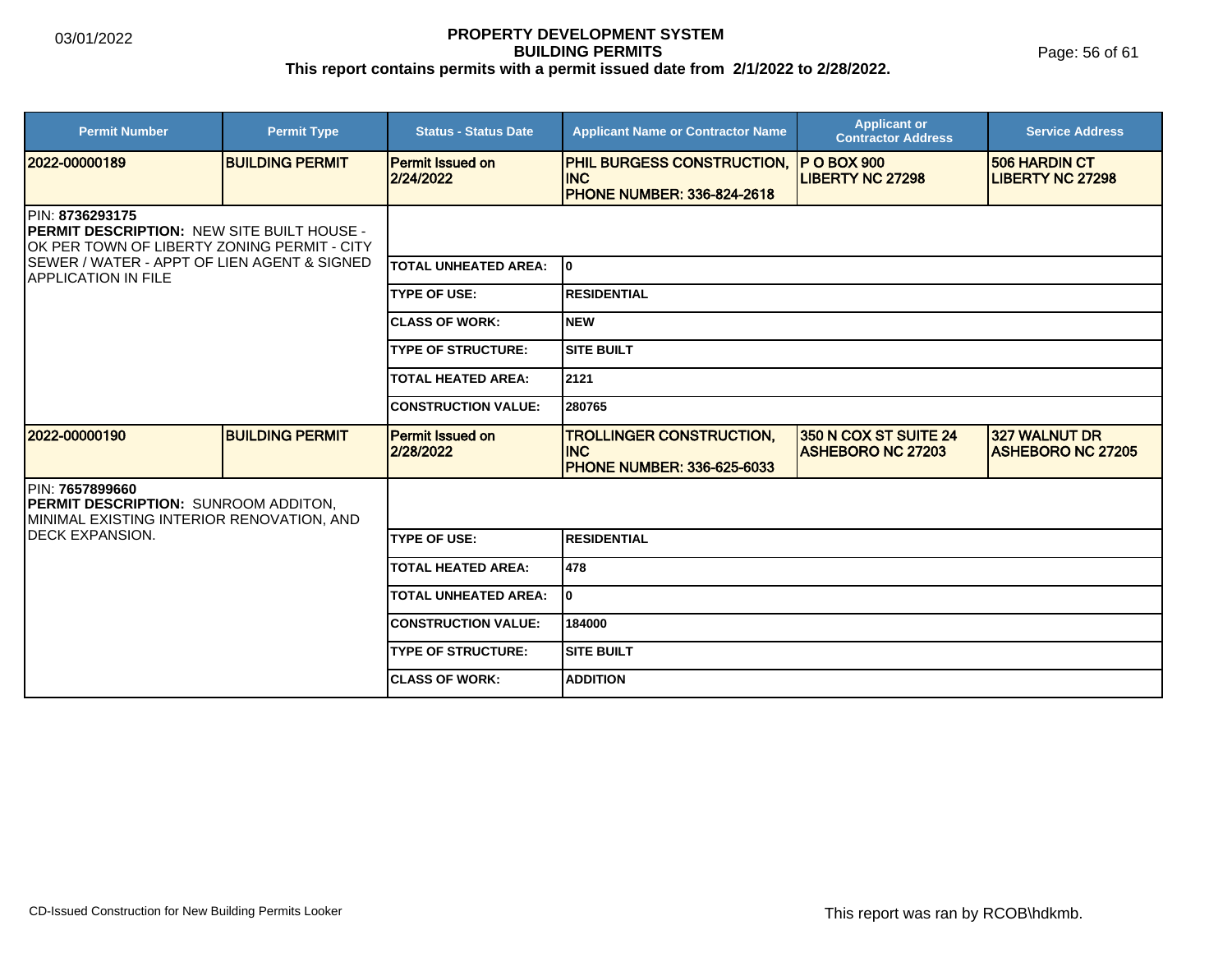| <b>Permit Number</b>                                                                                               | <b>Permit Type</b>     | <b>Status - Status Date</b>          | <b>Applicant Name or Contractor Name</b>                         | <b>Applicant or</b><br><b>Contractor Address</b>      | <b>Service Address</b>                            |  |  |
|--------------------------------------------------------------------------------------------------------------------|------------------------|--------------------------------------|------------------------------------------------------------------|-------------------------------------------------------|---------------------------------------------------|--|--|
| 12022-00000191                                                                                                     | <b>BUILDING PERMIT</b> | <b>Permit Issued on</b><br>2/24/2022 | <b>CRONE, CHARLES</b><br><b>PHONE NUMBER:</b>                    | <b>787 HANNER RD EXT</b><br><b>RANDLEMAN NC 27317</b> | 801 HANNER RD EXT<br><b>RANDLEMAN NC 27317</b>    |  |  |
| IPIN: 7757727832<br><b>IPERMIT DESCRIPTION: RESIDENTIAL 10'X20'</b><br>ADDITION OF 2 BEDROOMS TO EXISTING MOBILE   |                        |                                      |                                                                  |                                                       |                                                   |  |  |
| IHOME - E/H CLEARANCE IN FILE                                                                                      |                        | <b>CONSTRUCTION VALUE:</b>           | 26116                                                            |                                                       |                                                   |  |  |
|                                                                                                                    |                        | <b>TYPE OF USE:</b>                  | <b>RESIDENTIAL</b>                                               |                                                       |                                                   |  |  |
|                                                                                                                    |                        | <b>CLASS OF WORK:</b>                | <b>ADDITION</b>                                                  |                                                       |                                                   |  |  |
|                                                                                                                    |                        | <b>TOTAL HEATED AREA:</b>            | 200                                                              |                                                       |                                                   |  |  |
|                                                                                                                    |                        | <b>TOTAL UNHEATED AREA:</b>          | I٥                                                               |                                                       |                                                   |  |  |
|                                                                                                                    |                        | <b>TYPE OF STRUCTURE:</b>            | <b>SITE BUILT</b>                                                |                                                       |                                                   |  |  |
| 2022-00000192                                                                                                      | <b>BUILDING PERMIT</b> | <b>Permit Issued on</b><br>2/25/2022 | <b>MOORE, JEFFREY ALAN</b><br><b>IPHONE NUMBER: 336-736-6206</b> | 2790 HICKORY DR<br><b>IASHEBORO NC 27205</b>          | 3643 BUFFALO FORD RD<br><b>IASHEBORO NC 27205</b> |  |  |
| PIN: 7780927324<br><b>PERMIT DESCRIPTION: NEW SITE BUILT HOUSE -</b><br>E/H CLEARANCE, APPT OF LIEN AGENT & SIGNED |                        |                                      |                                                                  |                                                       |                                                   |  |  |
| <b>APPLICATION IN FILE</b>                                                                                         |                        | <b>TOTAL UNHEATED AREA:</b>          | lo.                                                              |                                                       |                                                   |  |  |
|                                                                                                                    |                        | <b>TYPE OF STRUCTURE:</b>            | <b>SITE BUILT</b>                                                |                                                       |                                                   |  |  |
|                                                                                                                    |                        | <b>TOTAL HEATED AREA:</b>            | 1600                                                             |                                                       |                                                   |  |  |
|                                                                                                                    |                        | <b>CONSTRUCTION VALUE:</b>           | 214728                                                           |                                                       |                                                   |  |  |
|                                                                                                                    |                        | <b>TYPE OF USE:</b>                  | <b>RESIDENTIAL</b>                                               |                                                       |                                                   |  |  |
|                                                                                                                    |                        | <b>CLASS OF WORK:</b>                | <b>NEW</b>                                                       |                                                       |                                                   |  |  |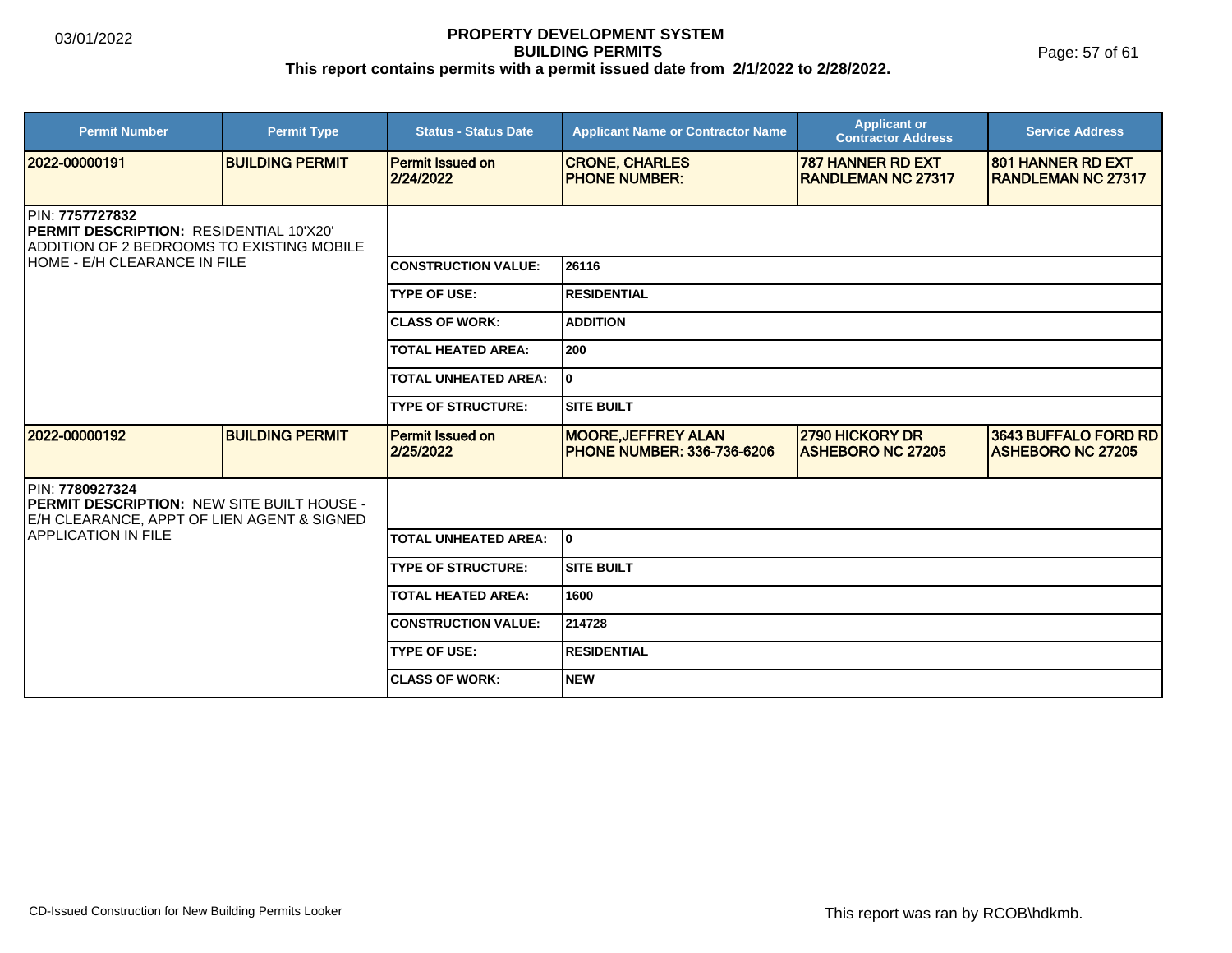Page: 58 of 61

| <b>Permit Number</b>                                                                                                                                       | <b>Permit Type</b>     | <b>Status - Status Date</b>          | <b>Applicant Name or Contractor Name</b>                        | <b>Applicant or</b><br><b>Contractor Address</b>   | <b>Service Address</b>                           |  |
|------------------------------------------------------------------------------------------------------------------------------------------------------------|------------------------|--------------------------------------|-----------------------------------------------------------------|----------------------------------------------------|--------------------------------------------------|--|
| 2022-00000193                                                                                                                                              | <b>BUILDING PERMIT</b> | <b>Permit Issued on</b><br>2/25/2022 | <b>MOORE, JEFFREY ALAN</b><br><b>PHONE NUMBER: 336-736-6206</b> | <b>2790 HICKORY DR</b><br><b>ASHEBORO NC 27205</b> | 3655 BUFFALO FORD RD<br><b>ASHEBORO NC 27205</b> |  |
| <b>IPIN: 7780928238</b><br><b>IPERMIT DESCRIPTION: NEW SITE BUILT HOUSE -</b><br>E/H CLEARANCE, APPT OF LIEN AGENT & SIGNED<br><b>IAPPLICATION IN FILE</b> |                        |                                      |                                                                 |                                                    |                                                  |  |
|                                                                                                                                                            |                        | <b>TYPE OF USE:</b>                  | <b>RESIDENTIAL</b>                                              |                                                    |                                                  |  |
|                                                                                                                                                            |                        | <b>TYPE OF STRUCTURE:</b>            | <b>SITE BUILT</b>                                               |                                                    |                                                  |  |
|                                                                                                                                                            |                        | <b>CLASS OF WORK:</b>                | <b>NEW</b>                                                      |                                                    |                                                  |  |
|                                                                                                                                                            |                        | <b>TOTAL HEATED AREA:</b>            | 1456                                                            |                                                    |                                                  |  |
|                                                                                                                                                            |                        | <b>TOTAL UNHEATED AREA:</b>          | $\mathbf{0}$                                                    |                                                    |                                                  |  |
|                                                                                                                                                            |                        | <b>CONSTRUCTION VALUE:</b>           | 195971                                                          |                                                    |                                                  |  |
| 2022-00000194                                                                                                                                              | <b>BUILDING PERMIT</b> | Permit Issued on<br>2/25/2022        | <b>MOORE, JEFFREY ALAN</b><br><b>PHONE NUMBER: 336-736-6206</b> | 2790 HICKORY DR<br><b>ASHEBORO NC 27205</b>        | 3679 BUFFALO FORD RD<br><b>ASHEBORO NC 27205</b> |  |
| PIN: 7780929243<br>PERMIT DESCRIPTION: NEW SITE BUILT HOUSE -<br>E/H CLEARANCE, APPT OF LIEN AGENT & SIGNED                                                |                        |                                      |                                                                 |                                                    |                                                  |  |
| <b>APPLICATION IN FILE</b>                                                                                                                                 |                        | <b>TYPE OF USE:</b>                  | <b>RESIDENTIAL</b>                                              |                                                    |                                                  |  |
|                                                                                                                                                            |                        | <b>TYPE OF STRUCTURE:</b>            | <b>SITE BUILT</b>                                               |                                                    |                                                  |  |
|                                                                                                                                                            |                        | <b>ICLASS OF WORK:</b>               | <b>NEW</b>                                                      |                                                    |                                                  |  |
|                                                                                                                                                            |                        | <b>TOTAL UNHEATED AREA:</b>          | ١o                                                              |                                                    |                                                  |  |
|                                                                                                                                                            |                        | <b>TOTAL HEATED AREA:</b>            | 1600                                                            |                                                    |                                                  |  |
|                                                                                                                                                            |                        | <b>CONSTRUCTION VALUE:</b>           | 214728                                                          |                                                    |                                                  |  |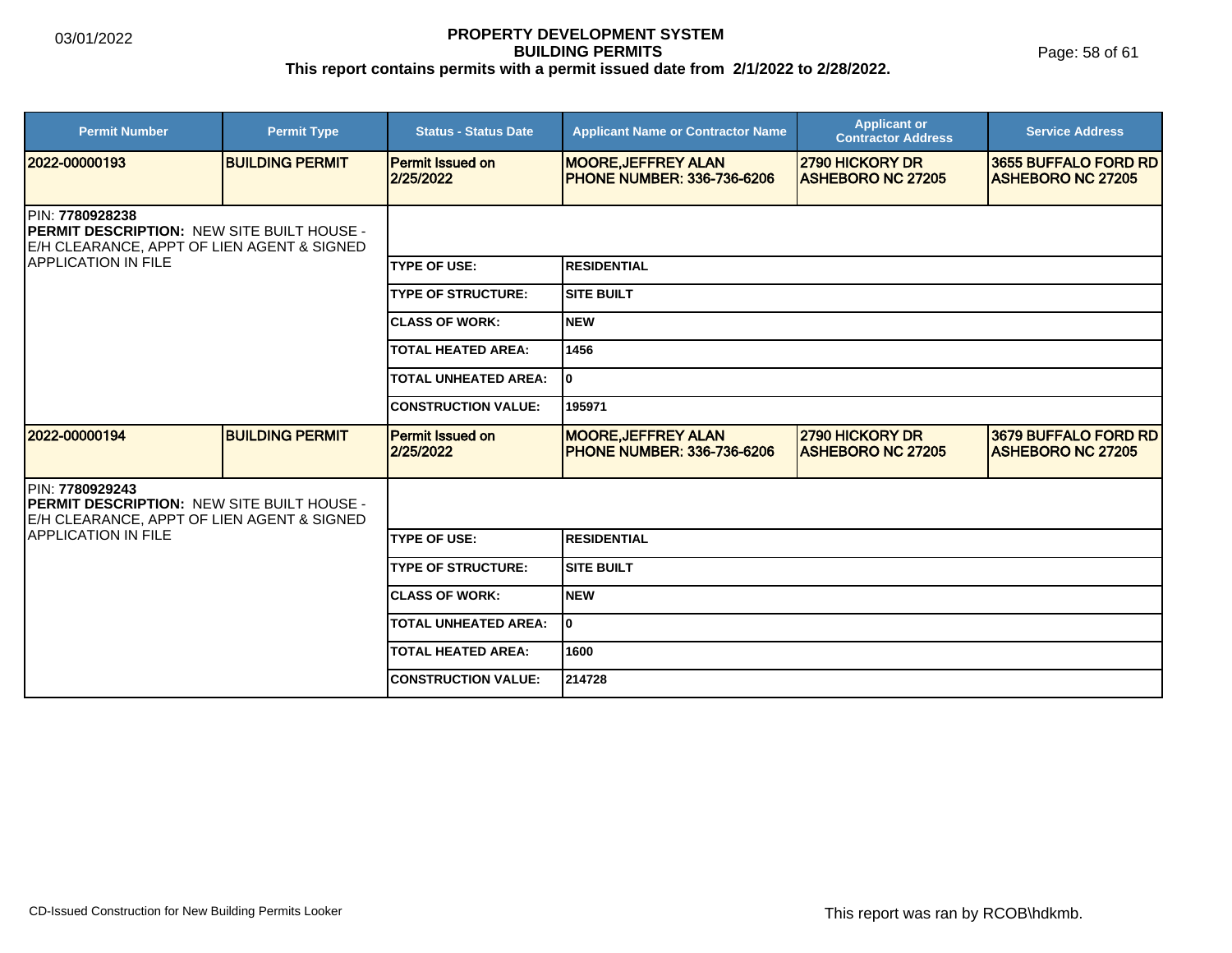Page: 59 of 61

| <b>Permit Number</b>                                                                                 | <b>Permit Type</b>     | <b>Status - Status Date</b>          | <b>Applicant Name or Contractor Name</b>                        | <b>Applicant or</b><br><b>Contractor Address</b>             | <b>Service Address</b>                                             |  |
|------------------------------------------------------------------------------------------------------|------------------------|--------------------------------------|-----------------------------------------------------------------|--------------------------------------------------------------|--------------------------------------------------------------------|--|
| 2022-00000195                                                                                        | <b>BUILDING PERMIT</b> | <b>Permit Issued on</b><br>2/28/2022 | TIM HUFF CUSTOM HOMES, INC<br><b>PHONE NUMBER: 336-416-9449</b> | 4448 LOCHURST DR<br><b>IPFAFFTOWN NC 27040</b>               | <b>2583 PARRISH FARM RD</b><br><b>TRINITY NC 27370</b>             |  |
| PIN: 6795550616<br><b>PERMIT DESCRIPTION: MOBILE HOME ADDITION-</b><br><b>IPORCH 10X6 WITH STEPS</b> |                        |                                      |                                                                 |                                                              |                                                                    |  |
|                                                                                                      |                        | <b>TOTAL HEATED AREA:</b>            | I٥                                                              |                                                              |                                                                    |  |
|                                                                                                      |                        | <b>TYPE OF USE:</b>                  | RESIDENTIAL                                                     |                                                              |                                                                    |  |
|                                                                                                      |                        | <b>CLASS OF WORK:</b>                | <b>ADDITION</b>                                                 |                                                              |                                                                    |  |
|                                                                                                      |                        | <b>TOTAL UNHEATED AREA:</b>          | I٥                                                              |                                                              |                                                                    |  |
|                                                                                                      |                        | <b>TYPE OF STRUCTURE:</b>            | <b>MOBILE</b>                                                   |                                                              |                                                                    |  |
|                                                                                                      |                        | <b>CONSTRUCTION VALUE:</b>           | 1948                                                            |                                                              |                                                                    |  |
| 2022-00000197                                                                                        | <b>BUILDING PERMIT</b> | <b>Permit Issued on</b><br>2/25/2022 | <b>WALTER CLINE (ALICIA CLINE)</b><br><b>PHONE NUMBER:</b>      | 4955 WAYNICK MEADOW<br><b>RD</b><br><b>ASHEBORO NC 27205</b> | 4671 WAYNICK<br><b>MEADOW RD LOT 1</b><br><b>ASHEBORO NC 27205</b> |  |
| PIN: 7618219536<br><b>IPERMIT DESCRIPTION: NEW SWMH- EH IN FILE-</b><br>ITAX CERTIFICATION IN FILE   |                        |                                      |                                                                 |                                                              |                                                                    |  |
|                                                                                                      |                        | <b>TYPE OF STRUCTURE:</b>            | IMOBILE                                                         |                                                              |                                                                    |  |
|                                                                                                      |                        | <b>TOTAL HEATED AREA:</b>            | lo.                                                             |                                                              |                                                                    |  |
|                                                                                                      |                        | <b>TOTAL UNHEATED AREA:</b>          | I٥                                                              |                                                              |                                                                    |  |
|                                                                                                      |                        | <b>TYPE OF USE:</b>                  | <b>RESIDENTIAL</b>                                              |                                                              |                                                                    |  |
|                                                                                                      |                        | <b>CLASS OF WORK:</b>                | <b>NEW</b>                                                      |                                                              |                                                                    |  |
|                                                                                                      |                        | <b>CONSTRUCTION VALUE:</b>           | I٥                                                              |                                                              |                                                                    |  |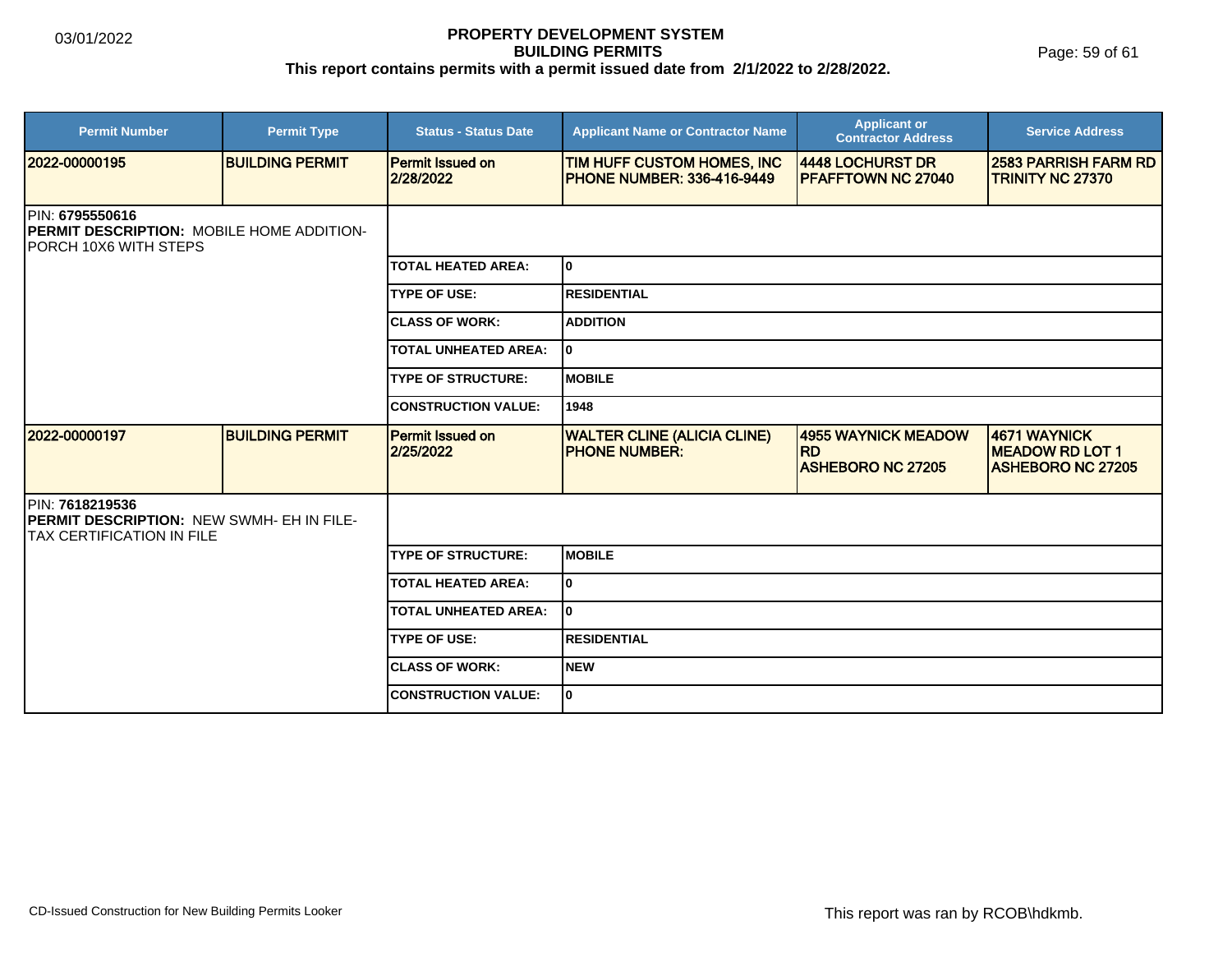Page: 60 of 61

| <b>Permit Number</b>                                                                                                                                                                                                                   | <b>Permit Type</b>     | <b>Status - Status Date</b>          | <b>Applicant Name or Contractor Name</b>                     | <b>Applicant or</b><br><b>Contractor Address</b>  | <b>Service Address</b>                                |
|----------------------------------------------------------------------------------------------------------------------------------------------------------------------------------------------------------------------------------------|------------------------|--------------------------------------|--------------------------------------------------------------|---------------------------------------------------|-------------------------------------------------------|
| 12022-00000198                                                                                                                                                                                                                         | <b>BUILDING PERMIT</b> | <b>Permit Issued on</b><br>2/28/2022 | <b>JONES, JEFFREY &amp; CANDICE'</b><br><b>PHONE NUMBER:</b> | <b>6315 CHILTON RD</b><br><b>RAMSEUR NC 27316</b> | 6315 CHILTON RD<br><b>IRAMSEUR NC 27316</b>           |
| <b>IPIN: 8627787355</b><br><b>PERMIT DESCRIPTION: HOME OWNER</b><br><b>IRENOVATING THE ENTIRE HOUSE - REPLACING ALL</b><br>ELECTRICAL, PLUMBING & HVAC - SOME EXTERIOR CLASS OF WORK:<br><b>IWORK MIGHT BE DONE BY REPLACING VINYL</b> |                        |                                      |                                                              |                                                   |                                                       |
|                                                                                                                                                                                                                                        |                        |                                      | <b>RENOVATION</b>                                            |                                                   |                                                       |
| <b>SIDING &amp; FOUNDATION REPAIRS - OWNER</b><br><b>IAFFIDAVIT IN FILE</b>                                                                                                                                                            |                        | <b>TOTAL HEATED AREA:</b>            | 1178<br>I٥<br><b>RESIDENTIAL</b>                             |                                                   |                                                       |
|                                                                                                                                                                                                                                        |                        | <b>TOTAL UNHEATED AREA:</b>          |                                                              |                                                   |                                                       |
|                                                                                                                                                                                                                                        |                        | <b>TYPE OF USE:</b>                  |                                                              |                                                   |                                                       |
|                                                                                                                                                                                                                                        |                        | <b>TYPE OF STRUCTURE:</b>            | ISITE BUILT                                                  |                                                   |                                                       |
|                                                                                                                                                                                                                                        |                        | <b>CONSTRUCTION VALUE:</b>           | 150000                                                       |                                                   |                                                       |
| 12022-00000201                                                                                                                                                                                                                         | <b>BUILDING PERMIT</b> | <b>Permit Issued on</b><br>2/28/2022 | <b>DORSETT, CURTIS N</b><br><b>IPHONE NUMBER:</b>            | <b>222 ALISON LN</b><br><b>ARCHDALE NC 27263</b>  | <b>1946 SUMMEY TOWN RD</b><br><b>TRINITY NC 27370</b> |
| PIN: 6791330822<br><b>IPERMIT DESCRIPTION: NEW RSBH- EH IN FILE-</b><br>ILIEN IN FILE- SITE IN FILE                                                                                                                                    |                        |                                      |                                                              |                                                   |                                                       |
|                                                                                                                                                                                                                                        |                        | <b>TYPE OF USE:</b>                  | <b>RESIDENTIAL</b>                                           |                                                   |                                                       |
|                                                                                                                                                                                                                                        |                        | <b>TYPE OF STRUCTURE:</b>            | <b>SITE BUILT</b>                                            |                                                   |                                                       |
|                                                                                                                                                                                                                                        |                        | <b>CONSTRUCTION VALUE:</b>           | 177686                                                       |                                                   |                                                       |
|                                                                                                                                                                                                                                        |                        | <b>CLASS OF WORK:</b>                | Inew                                                         |                                                   |                                                       |
|                                                                                                                                                                                                                                        |                        | <b>TOTAL HEATED AREA:</b>            | 1311                                                         |                                                   |                                                       |
|                                                                                                                                                                                                                                        |                        | <b>TOTAL UNHEATED AREA:</b>          | I٥                                                           |                                                   |                                                       |